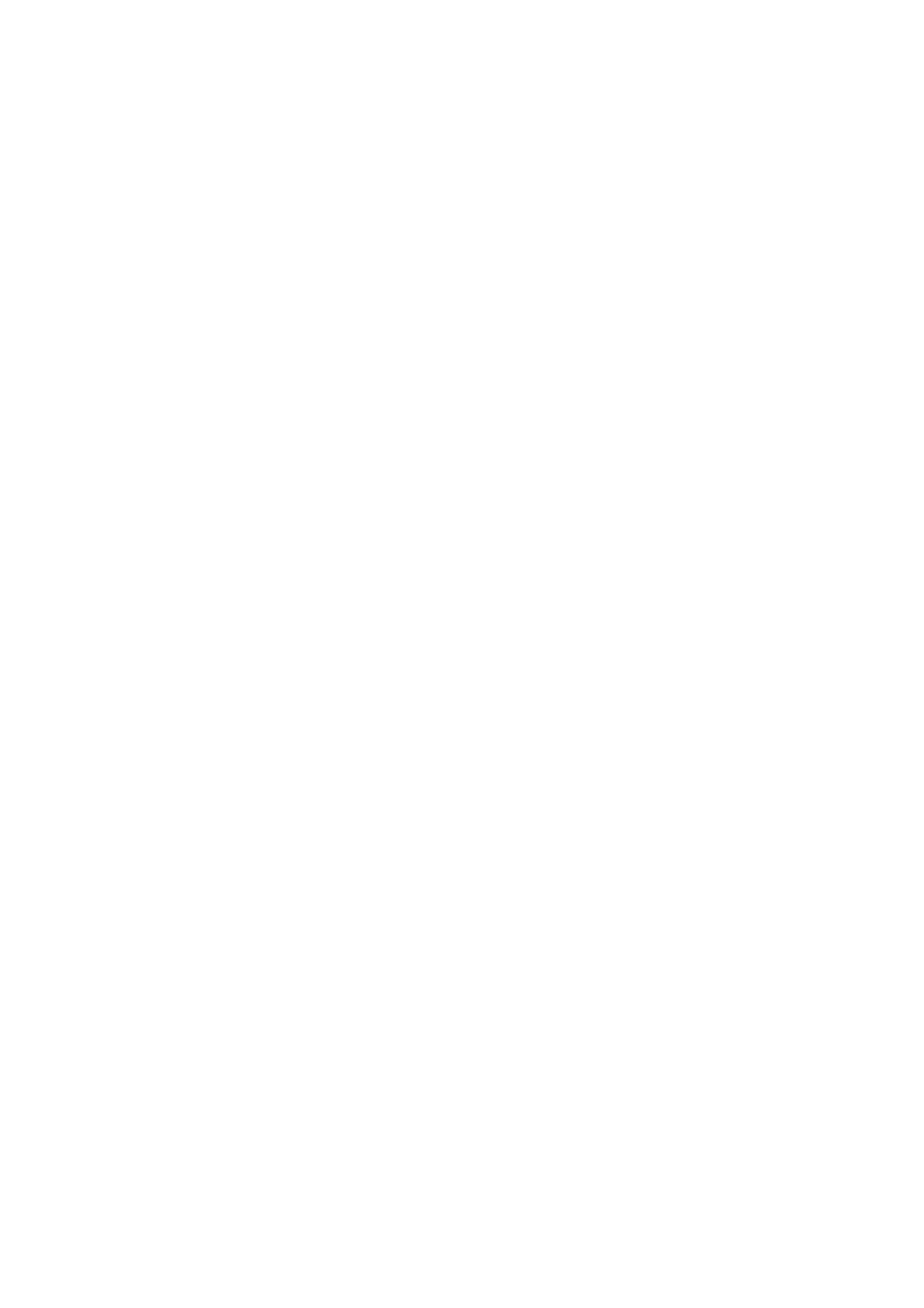(Reprint No. 17)

South Australia

# **REAL PROPERTY ACT 1886**

An Act to consolidate and amend the Real Property Act 1861, the Real Property Act Amendment Act 1878 and the Rights-of-Way Act 1881, and for other purposes.

*This Act is published under the Legislation Revision and Publication Act 2002 and incorporates all amendments in force as at 3 March 2003.*

*Please note—References in the legislation to other legislation or instruments or to titles of bodies or offices are not automatically updated as part of the program for the revision and publication of legislation and therefore may be obsolete.*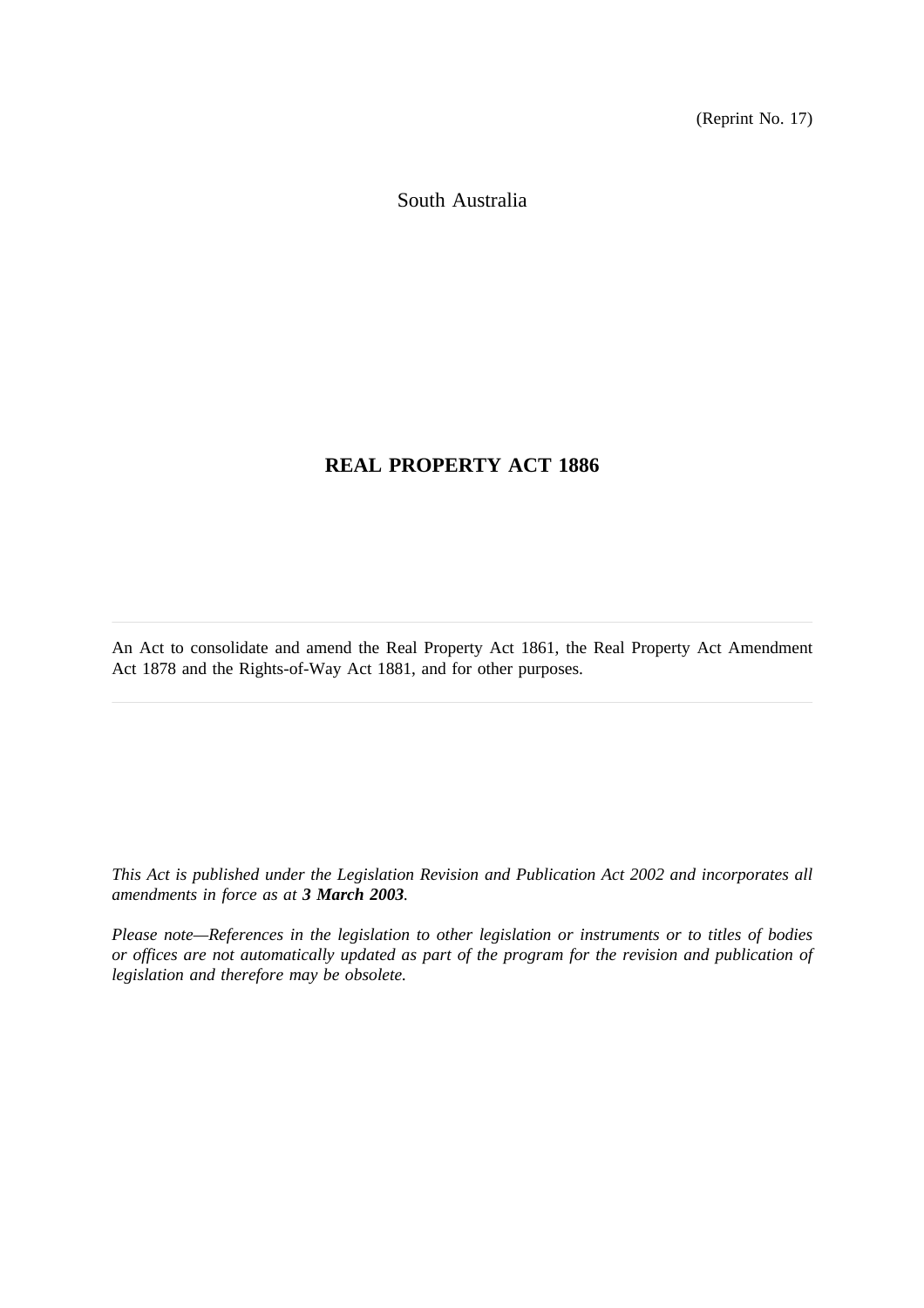### **REAL PROPERTY ACT 1886**

being

The Real Property Act 1886 No. 380 of 1886 [Assented to 17 November  $1886$ ]<sup>1</sup>

as amended by

The Real Property Act Amendment Act 1887 No. 403 of 1887 [Assented to 16 November 1887] The Real Property Act Amendment Act 1893 No. 569 of 1893 [Assented to 23 December 1893] The Licensed Surveyors Act 1896 No. 657 of 1896 [Assented to 19 December 1896] Real Property Act Amendment Act 1919 No. 1415 of 1919 [Assented to 4 December 1919] Real Property Act Amendment Act 1927 No. 1806 of 1927 [Assented to 30 November 1927] Town Planning Act 1929 No. 1945 of 1929 [Assented to 15 January 1930]<sup>2</sup> Statute Law Revision Act 1935 No. 2246 of 1935 [Assented to 19 December 1935] Statute Law Revision Act 1936 No. 2293 of 1936 [Assented to 8 October 1936] Real Property Act Amendment Act 1939 No. 36 of 1939 [Assented to 14 December 1939]<sup>3</sup> Real Property Act Amendment Act 1945 No. 39 of 1945 [Assented to 17 January 1946] Real Property Act Amendment Act 1960 No. 44 of 1960 [Assented to 10 November 1960] Real Property Act Amendment Act 1961 No. 37 of 1961 [Assented to 9 November 1961] Real Property Act Amendment Act 1963 No. 46 of 1963 [Assented to 28 November 1963] Real Property Act Amendment (Strata Titles) Act 1967 No. 37 of 1967 [Assented to 14 September 1967]<sup>4</sup> Real Property Act Amendment Act 1969 No. 30 of 1969 [Assented to 2 October 1969]<sup>5</sup> Real Property Act Amendment Act 1972 No. 116 of 1972 [Assented to 23 November 1972]<sup>6</sup> Real Property Act Amendment Act (No. 2) 1972 No. 130 of 1972 [Assented to 30 November 1972]<sup>7</sup> Statute Law Revision Act 1974 No. 42 of 1974 [Assented to 11 April 1974] Real Property Act Amendment Act 1975 No. 12 of 1975 [Assented to 20 March 1975]<sup>8</sup> Real Property Act Amendment Act 1978 No. 116 of 1978 [Assented to 7 December 1978] Real Property Act Amendment Act 1979 No. 51 of 1979 [Assented to 22 March 1979]<sup>9</sup> Statutes Amendment (Property) Act 1980 No. 32 of 1980 [Assented to 17 April 1980]<sup>10</sup> Real Property Act Amendment Act 1980 No. 68 of 1980 [Assented to 13 November 1980] Real Property Act Amendment Act 1982 No. 23 of 1982 [Assented to 18 March 1982]<sup>11</sup> Statutes Amendment (Planning) Act 1982 No. 62 of 1982 [Assented to 1 July 1982]<sup>12</sup> Real Property Act Amendment Act 1983 No. 56 of 1983 [Assented to 16 June 1983]<sup>13</sup> Real Property Act Amendment Act (No. 2) 1983 No. 96 of 1983 [Assented to 15 December 1983]<sup>14</sup> Real Property Act Amendment Act 1985 No. 20 of 1985 [Assented to 14 March 1985]<sup>15</sup> Real Property Act Amendment Act (No. 2) 1985 No. 51 of 1985 [Assented to 30 May 1985]<sup>16</sup> Real Property Act Amendment Act 1987 No. 20 of 1987 [Assented to 16 April 1987] Real Property Act Amendment Act (No. 2) 1987 No. 69 of 1987 [Assented to 29 October 1987]<sup>17</sup> Strata Titles Act 1988 No. 13 of 1988 [Assented to 7 April 1988]<sup>18</sup> Real Property Act Amendment Act 1990 No. 9 of 1990 [Assented to 12 April 1990]<sup>19</sup> Real Property Act Amendment Act (No. 2) 1990 No. 32 of 1990 [Assented to 26 April 1990]<sup>20</sup> Real Property (Transfer of Allotments) Amendment Act 1992 No. 23 of 1992 [Assented to 14 May 1992]<sup>21</sup> Statutes Amendment (Attorney-General's Portfolio) Act 1992 No. 26 of 1992 [Assented to 14 May 1992]<sup>22</sup> Real Property (Survey Act) Amendment Act 1992 No. 13 of 1992 [Assented to 16 April 1992]<sup>23</sup> Statutes Repeal and Amendment (Development) Act 1993 No. 54 of 1993 [Assented to 27 May 1993]<sup>24</sup> Real Property (Miscellaneous) Amendment Act 1994 No. 11 of 1994 [Assented to 5 May 1994]<sup>25</sup> Real Property (Variation and Extinguishment of Easements) Amendment Act 1994 No. 54 of 1994 [Assented to 15 September 1994]<sup>26</sup>

Criminal Law Consolidation (Felonies and Misdemeanours) Amendment Act 1994 No. 59 of 1994 [Assented to 27 October 1994]<sup>27</sup>

#### *NOTE:*

- *Asterisks indicate repeal or deletion of text.*
- *Entries appearing in bold type indicate the amendments incorporated since the last reprint.*
- *For the legislative history of the Act see Appendix.*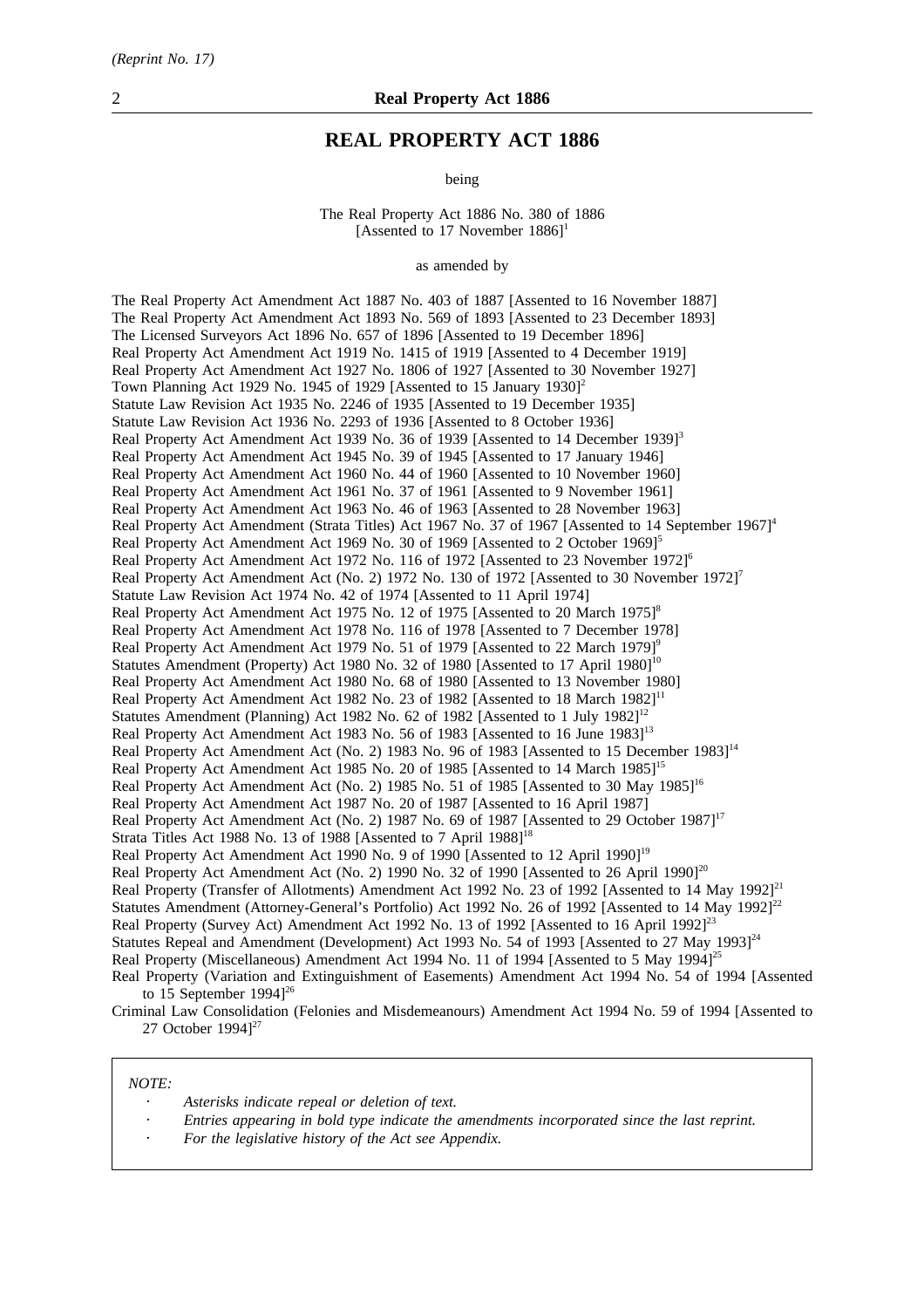- Real Property (Witnessing and Land Grants) Amendment Act 1995 No. 11 of 1995 [Assented to 23 March 1995<sup>128</sup>
- Statutes Amendment (Community Titles) Act 1996 No. 38 of 1996 [Assented to 9 May 1996]<sup>29</sup>
- Electricity Corporations (Restructuring and Disposal) Regulations 1999 No. 159 of 1999 [*Gaz*. 29 July 1999, p.  $626]^{30}$
- Local Government (Implementation) Act 1999 No. 64 of 1999 [Assented to 18 November 1999]<sup>31</sup>
- Forest Property Act 2000 No. 50 of 2000 [Assented to 20 July 2000]<sup>32</sup>
- Statutes Amendment and Repeal (Attorney-General's Portfolio) Act 2000 No. 57 of 2000 [Assented to 20 July  $2000]^{33}$

Real Property (Fees) Amendment Act 2001 No. 22 of 2001 [Assented to 14 June 2001]<sup>34</sup>

**Statutes Amendment (Attorney-General's Portfolio) Act 2002 No. 33 of 2002 [Assented to 28 November 2002]35**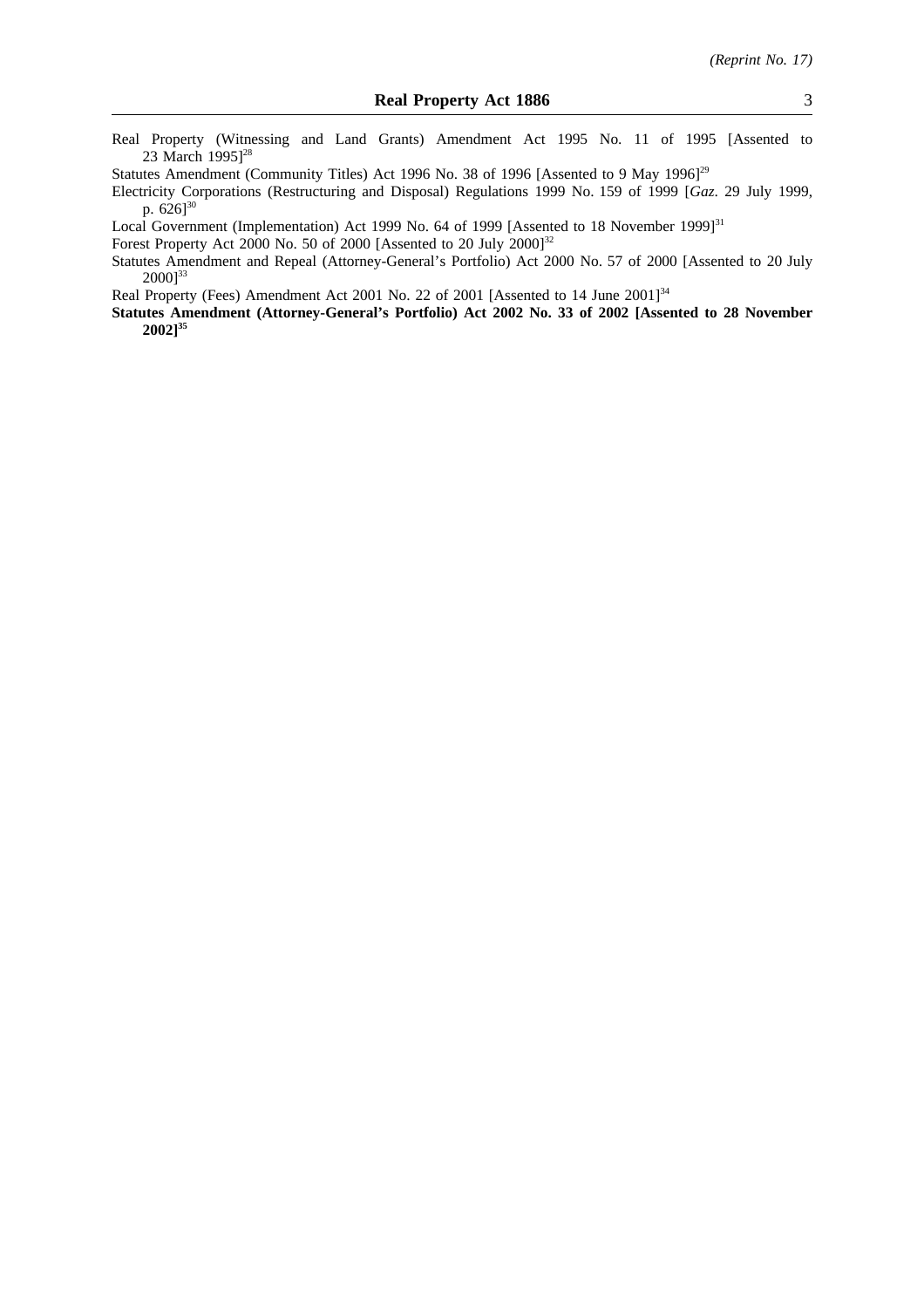- $\frac{1}{2}$  Came into operation 1 January 1887: s. 9.
- <sup>2</sup> Came into operation 15 January 1930: *Gaz*. 16 January 1930, p. 69.
- <sup>3</sup> Came into operation 1 February 1940: *Gaz*. 11 January 1940, p. 33. (Republished 18 January 1940, p. 70.)
- <sup>4</sup> Came into operation 22 February 1968: *Gaz*. 22 February 1968, p. 515.
- <sup>5</sup> Came into operation 29 January 1970: *Gaz*. 24 December 1969, p. 2098.
- <sup>6</sup> Came into operation (except ss. 8 and 12) 15 January 1973: *Gaz*. 21 December 1972, p. 2722; ss. 8 and 12 came into operation 24 June 1974: *Gaz*. 30 May 1974, p. 2096.
- <sup>7</sup> Came into operation 7 December 1972: *Gaz.* 7 December 1972, p. 2538.
- <sup>8</sup> Came into operation 24 April 1975: *Gaz*. 24 April 1975, p. 1626.
- <sup>9</sup> Came into operation 3 May 1979: *Gaz*. 3 May 1979, p. 1310.
- <sup>10</sup> Came into operation 22 May 1980: *Gaz*. 22 May 1980, p. 1373.
- <sup>11</sup> Came into operation 4 November 1982: *Gaz.* 4 November 1982, p. 1567.<br><sup>12</sup> Came into operation 4 November 1982: *Gaz.* 4 November 1982, p. 1394.
- <sup>12</sup> Came into operation 4 November 1982: *Gaz.* 4 November 1982, p. 1304.<br><sup>13</sup> Came into operation (over t.g. <sup>2</sup>, 10, 13, 15), 1 July 1982: *Caz.* <sup>20</sup> June
- <sup>13</sup> Came into operation (except ss. 3-10, 13-15) 1 July 1983: *Gaz*. 30 June 1983, p. 1760; remainder of Act came into operation 26 April 1984: *Gaz*. 15 March 1984, p. 642.
- <sup>14</sup> Came into operation 4 November 1982: s. 2.<br> $\frac{15}{2}$
- <sup>15</sup> Came into operation 18 November 1985: *Gaz*. 17 October 1985, p. 1126.
- <sup>16</sup> Came into operation 12 September 1985: *Gaz*. 8 August 1985, p. 334.
- <sup>17</sup> Came into operation 1 August 1988: *Gaz*. 7 July 1988, p. 197.
- <sup>18</sup> Came into operation 1 September 1988: *Gaz*. 21 July 1988, p. 420.
- <sup>19</sup> Came into operation 21 May 1990: *Gaz*. 17 May 1990, p. 1358.
- <sup>20</sup> Came into operation 2 August 1990: *Gaz*. 2 August 1990, p. 480.
- <sup>21</sup> Came into operation 21 May 1992: *Gaz*. 21 May 1992, p. 1468.
- <sup>22</sup> Came into operation 6 July 1992: *Gaz*. 2 July 1992, p. 209.
- <sup>23</sup> Came into operation 18 February 1993: *Gaz*. 18 February 1993, p. 600.
- <sup>24</sup> Came into operation 15 January 1994: *Gaz*. 27 October 1993, p. 1889.
- <sup>25</sup> Came into operation (except ss. 12 and 13 and clauses 2-4 of Sched. 1 as inserted by section 16) 8 September 1994: *Gaz*. 8 September 1994, p. 728; remainder of Act came into operation 1 September 1995: *Gaz*. 31 August 1995, p. 552.
- <sup>26</sup> Came into operation 15 September 1994: *Gaz*. 15 September 1994, p. 780.
- <sup>27</sup> Came into operation 1 January 1995: *Gaz*. 8 December 1994, p. 1942.
- <sup>28</sup> Came into operation 1 July 1995: *Gaz*. 15 June 1995, p. 2841.
- <sup>29</sup> Came into operation 4 November 1996: *Gaz*. 31 October 1996, p. 1460.<br> *Come into operation* 20 July 1000; res. 2.
- $\frac{30}{11}$  Came into operation 29 July 1999: reg. 2.
- <sup>31</sup> Section 8 came into operation 1 January 2000: *Gaz*. 9 December 1999, p. 3113.
- $\frac{32}{2}$  Schedule came into operation 1 November 2001: *Gaz*. 27 September 2001, p. 4295.
- <sup>33</sup> Part 14 (s. 29) came into operation 23 October 2000: *Gaz*. 19 October 2000, p. 2690.
- $\frac{34}{35}$  Came into operation 1 January 1975: s. 2.
- **<sup>35</sup>** Part 9 (except ss. 13, 14 & 17) came into operation 28 January 2000: s. 2(2); **ss. 13, 14 & 17 came into operation 3 March 2003:** *Gaz***. 27 February 2003, p. 807**.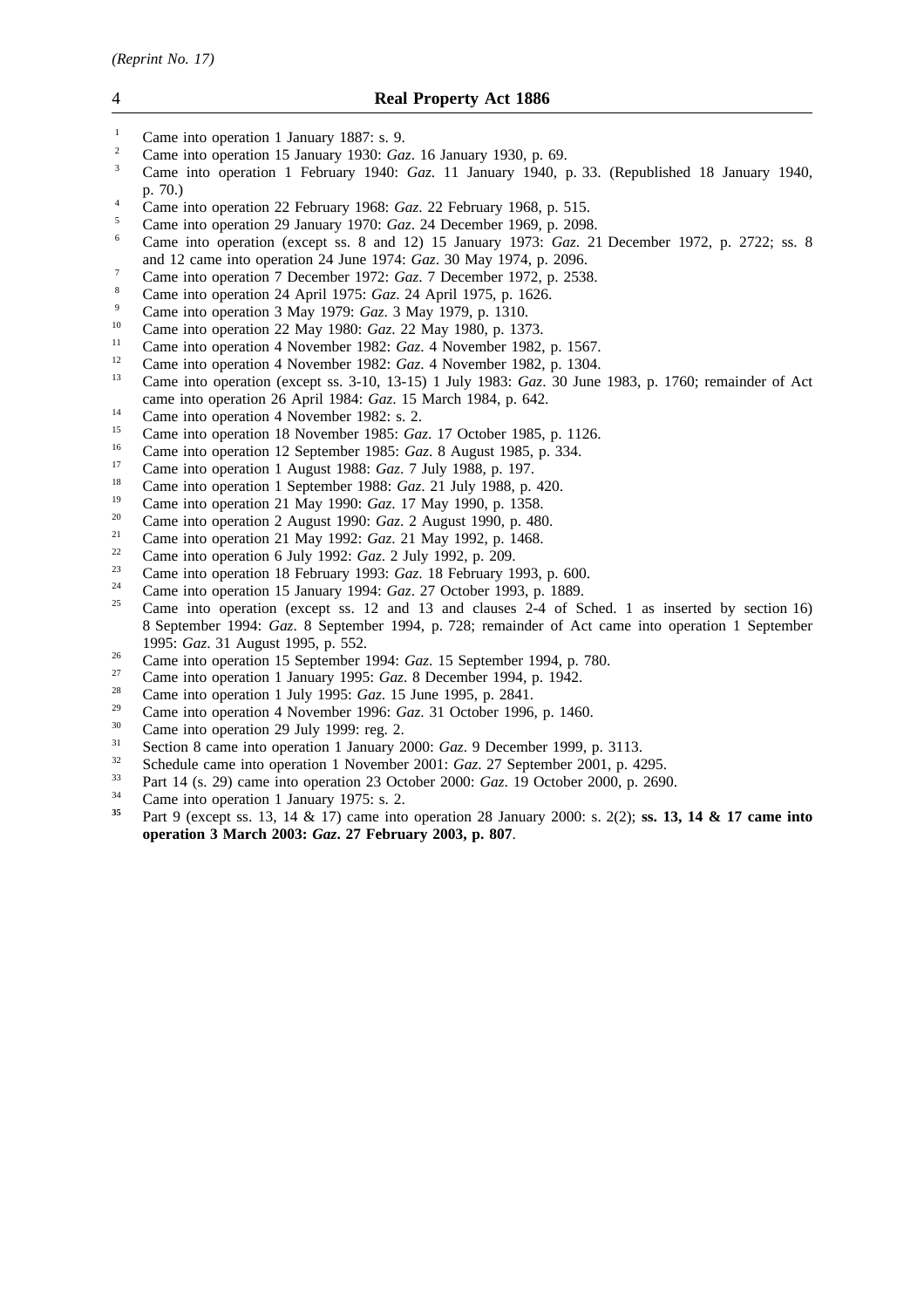# **SUMMARY OF PROVISIONS**

1. Short title

# **Part 1—Introductory**

- 3. Interpretation
- 4. Repeal
- 5. Savings
- 6. Laws inconsistent not to apply<br>7. Lands under previous Acts to 1
- 7. Lands under previous Acts to be under this Act 8. Land not to be withdrawn
- 8. Land not to be withdrawn<br>9. Commencement of Act
- Commencement of Act

# **Part 2—Objects of this Act**

- 10. Objects<br>11. Constru
- Construction

# **Part 3—The Lands Titles Registration Office**

- 12. Lands Titles Registration Office to be at Adelaide
- 13. Officers for administration of this Act
- 14. Acting Registrar-General<br>15. Acting Deputy Registrar-
- Acting Deputy Registrar-General
- 16. Exercise of powers of Registrar-General<br>18A. Delegation by Registrar-General
- 18A. Delegation by Registrar-General<br>19 Solicitor not to engage in private
- 19. Solicitor not to engage in private practice<br>21 Seal of office to be received in evidence
- Seal of office to be received in evidence
- 22. Fees etc
- 23. Accounts of Registrar-General and payment of moneys<br>23A. Payment of moneys received in trust
- Payment of moneys received in trust
- 24. Registrar-General not to be liable for acts done *bona fide*

Land on alienation from Crown to be under Act

# **Part 4—The bringing of land under the Act**

25. Land in two classes<br>26. Land on alienation f

| 27. | Lands granted prior to the day on which this Act comes into operation may be brought<br>into operation under this Act |  |  |  |
|-----|-----------------------------------------------------------------------------------------------------------------------|--|--|--|
| 28. | Undivided shares and mortgaged land may not be brought under Act except upon<br>conditions                            |  |  |  |
| 29. | Provisions as to surrender of documents etc.                                                                          |  |  |  |
| 30. | Statements to be verified by declaration                                                                              |  |  |  |
| 31. | Application, how to be dealt with                                                                                     |  |  |  |
| 32. | Titles in three classes                                                                                               |  |  |  |
|     | When applicant is original grantee, and no transactions have been registered<br>Class I                               |  |  |  |
|     | Class II When applicant is not original grantee, or any transactions have been                                        |  |  |  |
|     | registered                                                                                                            |  |  |  |
|     | Class III When evidence of title imperfect                                                                            |  |  |  |
|     | First class to be brought under this Act forthwith                                                                    |  |  |  |
| 33. | Procedure under second class                                                                                          |  |  |  |
| 34. | Procedure under third class                                                                                           |  |  |  |
| 35. | Notice of application to be published                                                                                 |  |  |  |
| 36. | Second and third classes brought under this Act                                                                       |  |  |  |
| 37. | How land to be brought under Act                                                                                      |  |  |  |
| 38. | Action to be taken on return of notices or failure of personal service                                                |  |  |  |
| 39. | Caveat against bringing land under Act                                                                                |  |  |  |
|     |                                                                                                                       |  |  |  |

40. If caveat be received within time limited, proceedings stayed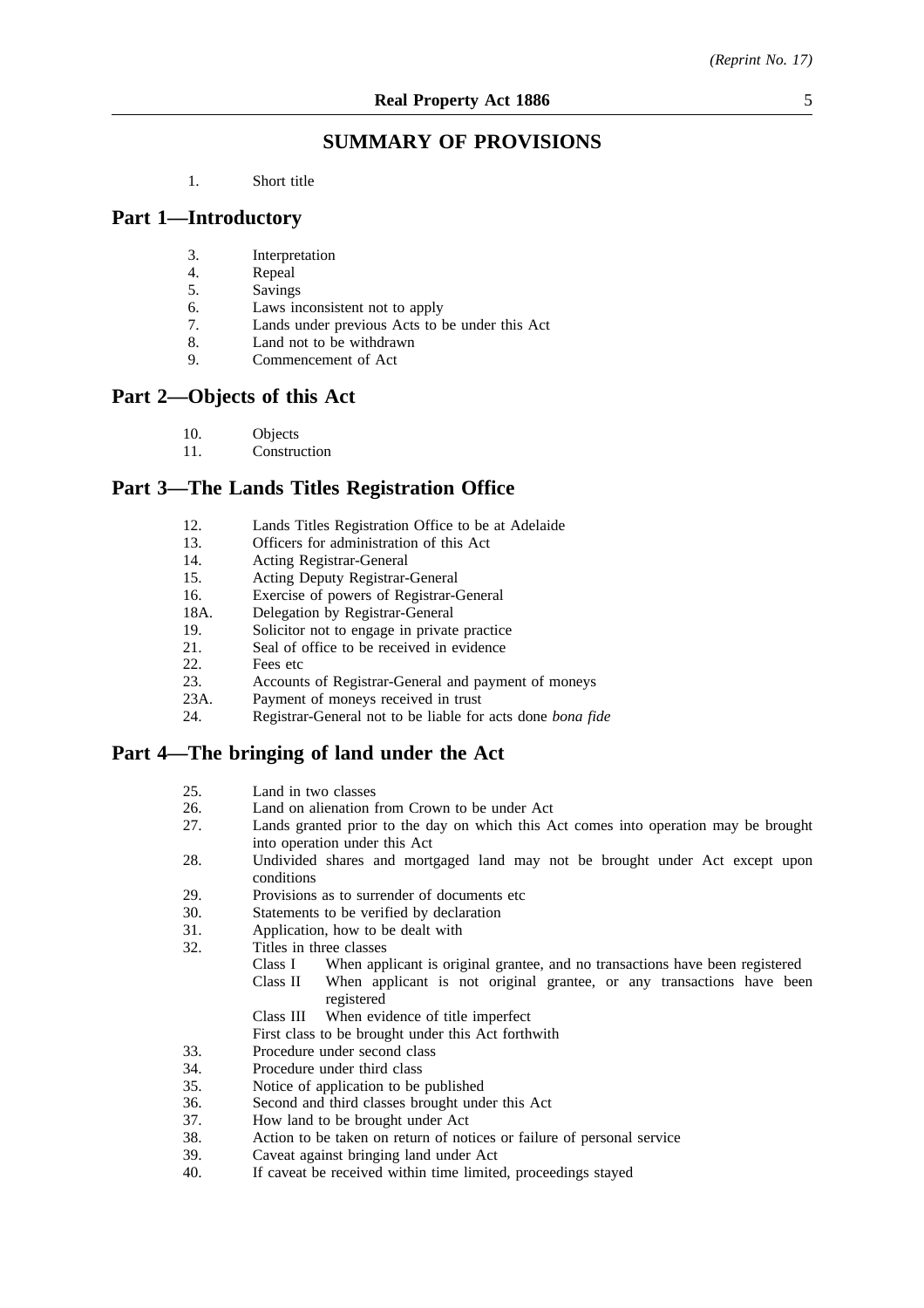- 41. Applicant may withdraw his application
- 42. Documents of title, if they include other property, to be returned to applicant 43. Certificate to issue in name of deceased applicant proprietor or his nominee
- 43. Certificate to issue in name of deceased applicant proprietor or his nominee
- 44. Proceedings under caveat<br>45. Lanse of caveat
- Lapse of caveat
- 46. Reversion expectant on lease not to be extinguished

# **Part 5—Registration of title**

# **Division 1—Registration of title in the Register Book**

- 47. Registration of title in the Register Book
- 48. Certificates to be in duplicate
- 49. Folios in Register Book
- 51. Requirements of memorial<br>51A. Evidentiary
- Evidentiary

# **Division 2—Registration of title by other methods**

- 51B. Registration of title electronically etc 51C. Issue of certificate of title
- 51C. Issue of certificate of title<br>51D. Evidentiary
- Evidentiary

# **Division 2A—Boundaries of registered land**

51E. Coordinated cadastre

# **Division 3—General**

- 52. Endorsement of record of registration
- 53. Retention of records
- 54. Form of instruments
- 55. Instruments
- 56. Priority of instruments
- 56A. Registration
- 57. Effect of registration of instruments
- 58. Where two or more instruments presented at same time<br>59. Provision for registration in case of death of party executed
- Provision for registration in case of death of party executing instrument
- 60. Person to whom certificate or other instrument of title has been issued in error, or who wrongfully retains such instrument, may be summoned
- 61. Arrest of person refusing to deliver up instrument for cancellation or correction
- 62. Order for delivery of instrument
- 63. Orders for cancellation of instrument and alteration of Register Book
- 64. Powers of court to direct cancellation of certificate or entry
- Search allowed
- 66. Conflict between original and duplicate certificate
- Lodgement of land grant

# **Part 6—The title of registered proprietors**

- 67. Instruments not effectual until registration
- 68. Person named in certificate to be the registered proprietor
- 69. Title of registered proprietor indefeasible, except in cases of—
	- I. Fraud
	- II. Forgery or disability
	- III. Erroneous inclusion of land
	- IV. Omission of easement<br>V. Several certificates for
	- Several certificates for the same land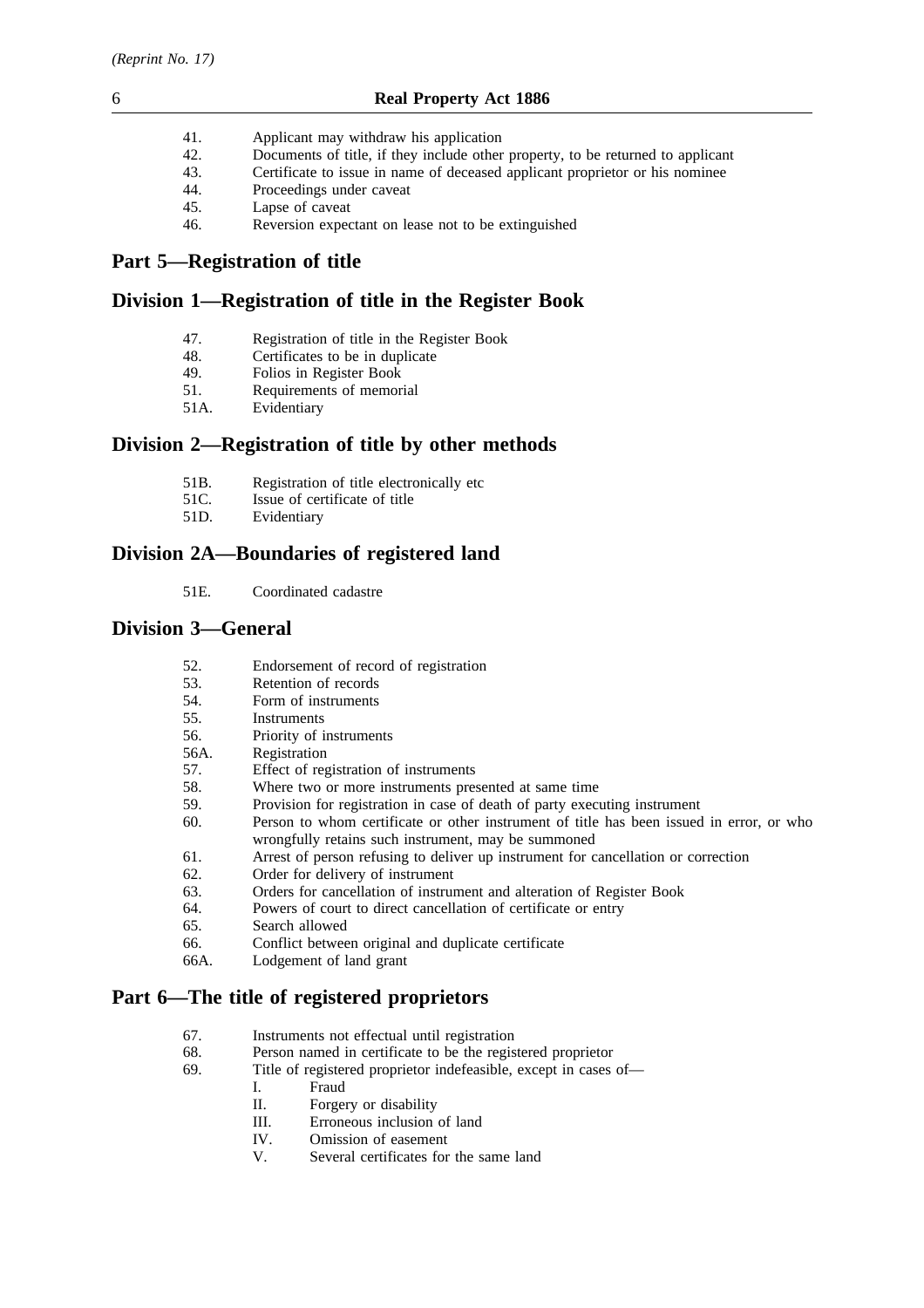- VI. Certificate to be void if any person is in possession and rightfully entitled adversely to the first registered proprietor
- VII. Wife's title to prevail
- VIII. A lease or letting for not more than a year
- IX. Non-payment of succession duty
- 70. In other cases title of registered proprietor shall prevail
- 71. Saving of certain rights and powers, viz.:
	- I. Sales by Sheriff
	- II. Sales under order of the Court
	- III. Transmissions on bankruptcy or assignment
	- IV. Contracts
	- V. Trusts
	- VI. Deed-poll by promoters of an undertaking
	- Protection to subsequent purchasers
- 72. Knowledge of trust not evidence of want of *bona fides*

# **Part 7—Certificates of title**

- 73. Certificate of title
- 74. Joint tenants and tenants in common
- 75. Certificates for remainder and reversions
- 76. Mode of inheritance or succession shall be implied
- 77. Memorials on certificates
- 78. Certificates in lieu of surrendered certificates
- 79. Substituted certificate etc
- 80. Issue of certificates of title

# **Part 7A—Title by possession to land under this Act**

- 80A. Application for certificate based on possession
- 80B. Signature attestation and operation of application 80C. Application how dealt with
- 80C. Application how dealt with<br>80D. Requisitions
- 80D. Requisitions<br>80E. Notice of ap
- 80E. Notice of application<br>80F. Caveats
- **Caveats**
- 80G. Power to issue certificates
- 80H. Cancellation of instruments
- 80I. Fees

# **Part 8—Easements**

- 81. Certificates may contain statement of right-of-way or other easement
- 82. Description of easement<br>83 Registered proprietor not
- 83. Registered proprietor not to be subject to rights-of-way not mentioned in certificate<br>84 Easement not binding on registered proprietor subsequently acquiring land hong fi
- Easement not binding on registered proprietor subsequently acquiring land *bona fide* for value unless entered on certificate of title
- 85. Land to be held free of rights-of-way
- 86. Public rights-of-way etc not within this Act
- 87. Certificates heretofore issued conclusive evidence of right-of-way therein described
- 88. Entry as to easement to be made on original and duplicate certificates of title
- 89. Short form of describing right-of-way
- 89A. Incorporation of long forms of easements in instruments
- 90. Deposit of plan showing rights-of-way
- 90A. Application of ss. 90B, 90C, 90D and 90E
- 90B. Variation and extinguishment of easements
- 90C. Easement and servient land may be vested in same person
- 90D. Survey of easement
- 90E. No private right-of-way over public street or road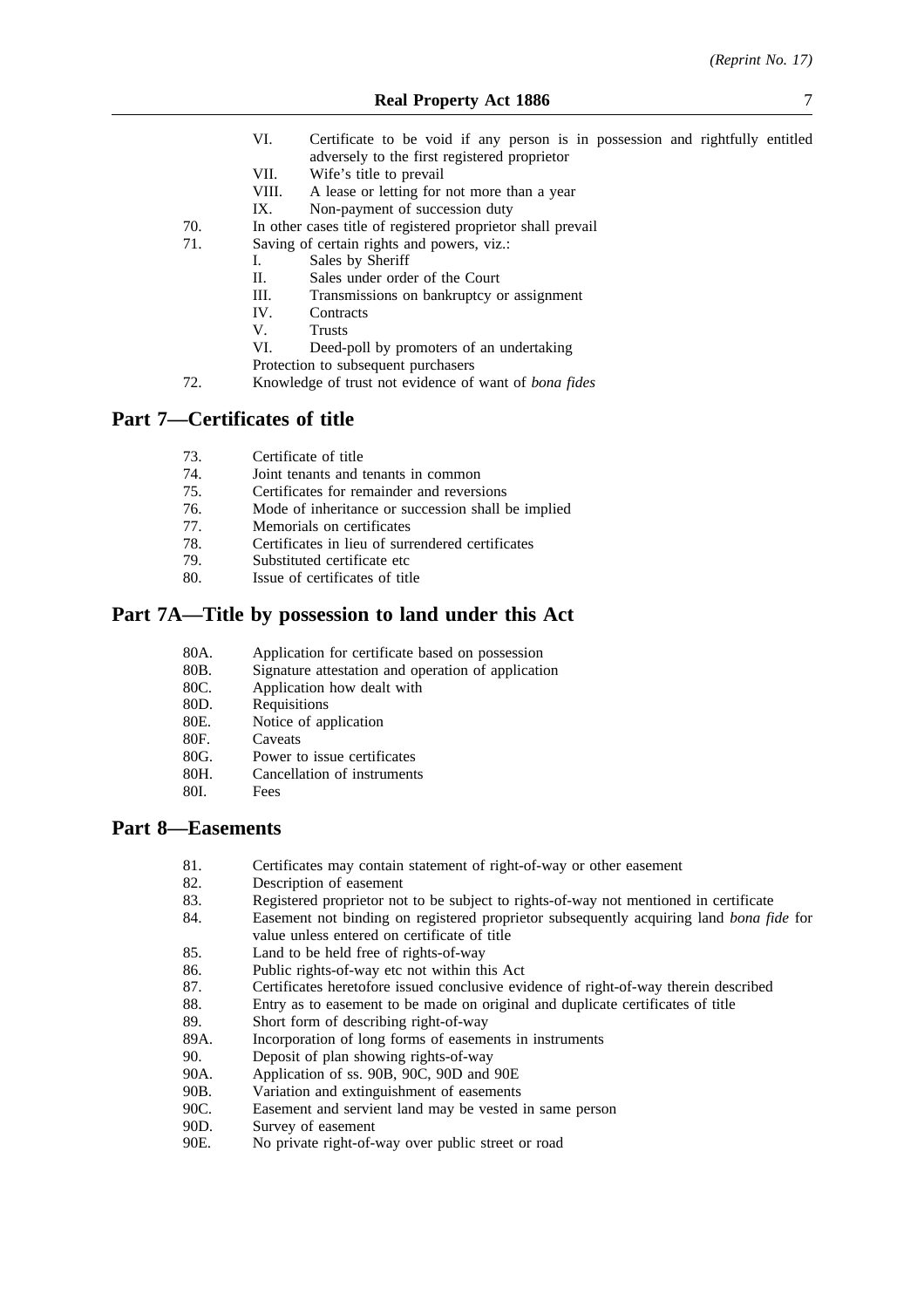# **Part 9—Crown leases**

- 91. Interpretation of crown lease
- 92. Person now holding under lease or agreement may surrender<br>93. Execution and Registration of Crown Lease
- 93. Execution and Registration of Crown Lease<br>94. Eorfeiture etc of Crown Lease
- 94. Forfeiture etc of Crown Lease<br>95. Not to give any greater effec
- Not to give any greater effect than if this Act had not been passed. The Minister of Lands may make regulations

# **Part 10—Transfers**

| 96. | Transfers |
|-----|-----------|
|     |           |

- 96A. Acceptance of transfer
- 97. Transferee of land subject to mortgage or encumbrance to indemnify transferor
- 98. On registration of transfer, grant or certificate to be cancelled
- 99. Unless whole of land transferred<br>100. New certificate to purchaser and
- 100. New certificate to purchaser and balance certificate to registered proprietor 102. Memorial of order for sale of land for non-payment of rates
- 102. Memorial of order for sale of land for non-payment of rates<br>103. Registration of transfer hereunder
- 103. Registration of transfer hereunder<br>104. Discharge of memorial
- 104. Discharge of memorial<br>105. Sale under writ of *fieri*
- Sale under writ of *fieri facias* or decree, warrant or order of court
- 106. Transfer not to be valid against purchaser until entry of writ
- 107. Transfer on sale under writ, warrant, decree or order
- 108. Production of duplicate instrument not required on transfer under decree or order, writ, or warrant
- 109. Satisfaction of writ, warrant, decree, or order
- 110. Lapse of writ, decree, warrant, or order
- 111. Transfer by registered proprietor to spouse etc
- 112. Dealings before issue of certificate
- 113. Deed-poll by promoters of undertakings under Lands Clauses Acts
- 114. Mode of registration of such deed-poll
- 115. This Act not to lessen effect of deed-poll heretofore or hereafter executed
- 115A. Issue of certificate where land is vested in acquiring authority by operation of law or compulsorily acquired

# **Part 11—Leases and surrenders**

- 116. Lands, how leased
- 117. Contents of lease<br>118. Leases not to bin
- 118. Leases not to bind non-consenting mortgagees or encumbrancees<br>119. Lease for one year need not be registered
- 119. Lease for one year need not be registered<br>119A. Standard terms and conditions of lease
- Standard terms and conditions of lease
- 120. Lease may be surrendered by separate instrument
- 121. Registrar-General may enter surrender
- 122. Effect of entry of surrender
- 123. Surrender where lease subject to mortgage or under-lease
- 124. Covenants to be implied in every lease against the lessee
- 125. Powers to be implied in lessor
- 126. Registrar-General to note particulars of re-entry in Register Book

# **Part 12—Mortgages, encumbrances, and discharges**

- 128. Lands, how mortgaged or encumbered<br>129. Contents of mortgage or encumbrance
- Contents of mortgage or encumbrance
- 129A. Standard terms and conditions of mortgage
- 130. Covenant to be implied in every mortgage
- 130A. Implied covenant in encumbrance
- 131. Subsequent mortgagees or encumbrancees, may redeem prior mortgages etc
- 132. Nature of mortgage and encumbrance, and procedure in case of default
- 133. Power of sale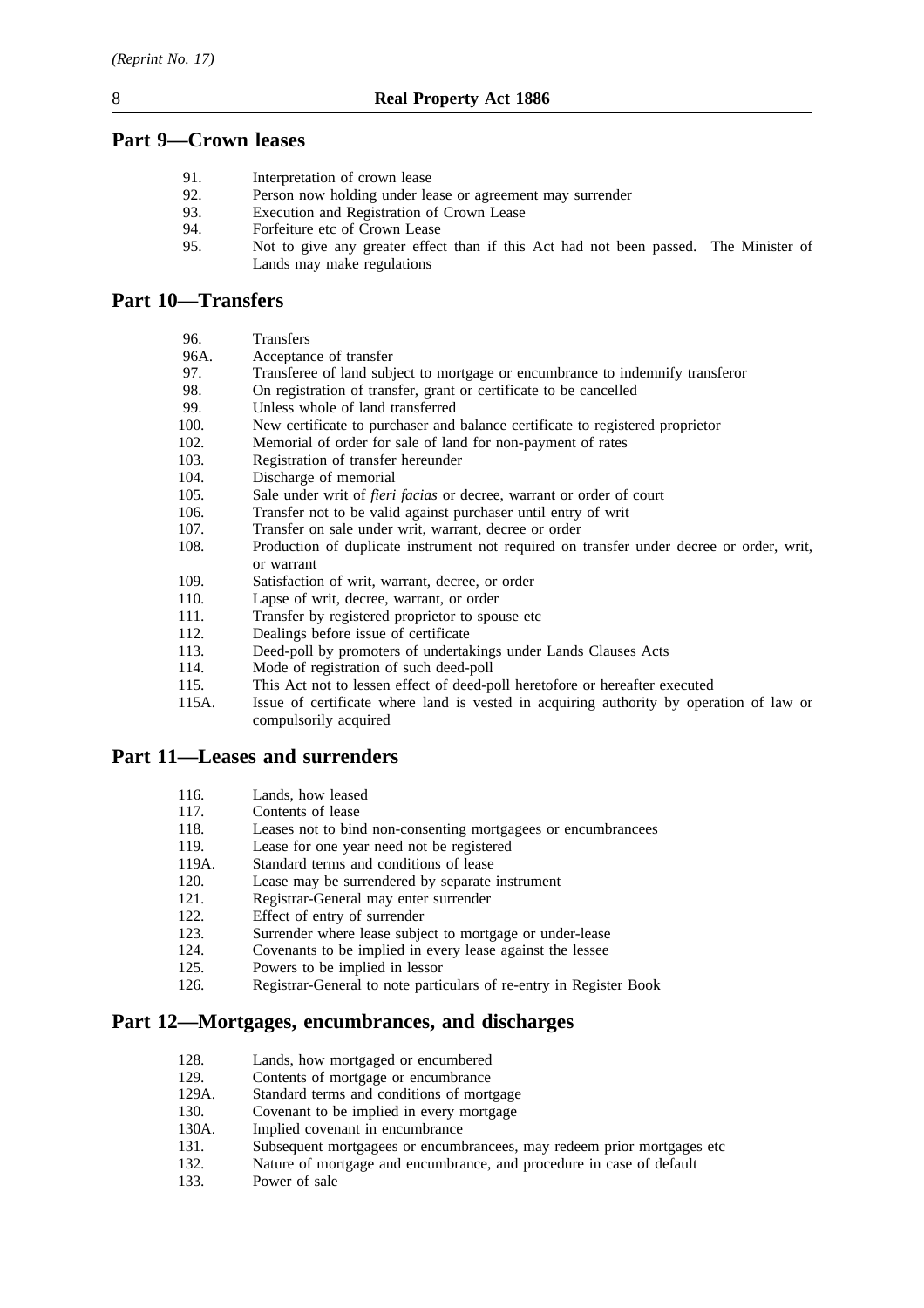- 134. Mortgagee's receipt to discharge purchaser
- 135. Appropriation of proceeds
- 135A. Mode of payment of encumbrance
- 136. Transfer upon sale by mortgagee or encumbrancee
- 137. Power of mortgagee to enter, take possession, distrain, let, or bring action for recovery of land
- 138. Power of mortgagee to distrain on tenant or occupier for arrears not exceeding the amount of rent due
- 139. Duty of mortgagee of leasehold entering into possession of rent and profits to account
- 140. Application by mortgagee to Registrar-General for foreclosure
- 141. Procedure on foreclosure application
- 142. Effect of order for foreclosure
- 142A. Provision for case where mortgagee or encumbrancee refuses to join in proceedings on default
- 143. Discharge of mortgages and encumbrances<br>145. Entry of satisfaction of annuity
- 145. Entry of satisfaction of annuity<br>146. Discharge of mortgage by Mini
- 146. Discharge of mortgage by Minister in certain cases<br>148A. Entry in Register Book where rights of mortgagee b
- 148A. Entry in Register Book where rights of mortgagee barred by Statute 149. Equitable mortgage may be created
- Equitable mortgage may be created
- 150. Transfer of mortgage, lease and encumbrance
- 151. Effect of such transfer
- 152. Covenants implied in transfer of lease

# **Part 13—Extensions**

153. Renewal or extension of mortgage etc

### **Part 14—Powers of attorney**

- 155. Power of attorney<br>156. Deposit of duplica
- 156. Deposit of duplicate or attested copy<br>157. Revocation of nower of attorney
- 157. Revocation of power of attorney<br>158. Power of attorney heretofore give
- 158. Power of attorney heretofore given<br>159. Entry of death of grantor
- 159. Entry of death of grantor<br>160 Instruments executed before
- Instruments executed before entry of revocation or death to be valid

# **Part 15—Trusts and transmissions**

- 161. Trusts contained in grant from the Crown to be inserted in certificate as in original grant
- 162. No particulars of trust to be entered in Register Book but trust instrument may be deposited
- 163. Insertion of the words "no survivorship" in instruments
- 164. Trustees may authorise insertion of those words<br>165 Effect of entry
- Effect of entry
- 166. Court may direct notice to be published before order is made
- 167. Court may protect persons interested
- 168. Survivors may nevertheless perform duties or transfer to new trustees
- 169. Disclaimers
- 170. Transmission by bankruptcy or statutory assignment
- 171. Transmission to be entered in Register Book
- 172. Proceedings in case assignment declared void
- 173. Bankruptcy or assignment of lessee
	- I. If lease not subject to mortgage or encumbrance
		- II. Mortgagee or encumbrancee of the leasehold interest of a bankrupt or assignor may be entered as transferee of a lease
		- III. Protection to subsequent mortgagees and encumbrancees
	- IV. Where Official Receiver, trustee, and mortgagee neglect to become proprietors
- 174. Entry of surrender or foreclosure not to prejudice cause of action
- 175. Transmission of estate of deceased persons
- 176. Application to be made in such case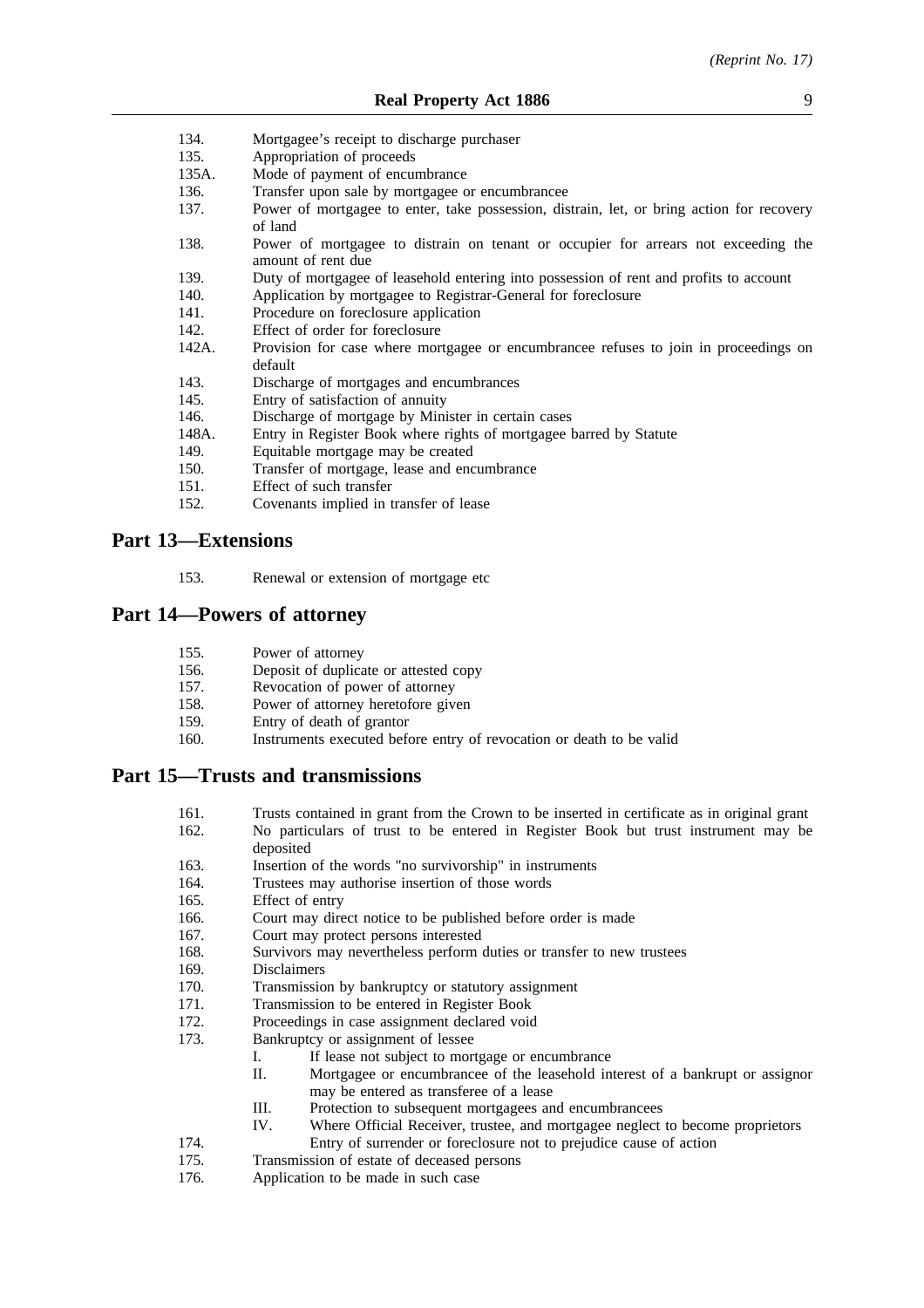- 177. Particulars of application to be recorded
- 178. Effect of such entry<br>179. Where two or more
	- Where two or more executors or administrators, all to concur
- 180. Person registered in place of deceased, bankrupt, or assigning proprietor, to be proprietor of land for purpose of dealing
- 181. Proceedings when executor etc refuse to transfer
- 182. Court may order transfer to person entitled
- 183. Court may decide question of title etc
- 184. Order of Court vesting land
- 185. Action may be brought by person claiming beneficial interest in name of trustee
- 186. Purchases from registered proprietor not to be affected by notice
- 187. Except in case of fraud
- 188. Registration of survivor of joint proprietors, and of remainder-man entitled to estate in possession

# **Part 16—Caveats**

| 191. | Caveats |
|------|---------|
|      |         |

- I. Form of caveat
- II. Registrar-General to make memorandum of receipt
- III. Not to register dealings contrary to caveat
- IV. Persons interested may summon caveator
- V. Caveatee may apply to have caveat removed<br>VI. Mode of removing or discharging caveat
- Mode of removing or discharging caveat
- VII. Caveator may apply to Court for order to extend time
- VIII. May withdraw caveat: But Court may order payment of costs
- IX. Entry to be made
- X. Caveator, except Registrar-General, liable to make compensation
- XI. Not to lodge further caveat without leave
- XII. Court may order costs if caveat by Registrar-General is removed by Court

# **Part 17—Ejectment**

- 192. Summons to give up possession
- 193. Summons to contain description of land<br>194. Orders on non-appearance to summons
- Orders on non-appearance to summons
- 195. Orders on appearance to summons
- 196. Dismissal of summons not to prejudice other rights
- 197. Effect of order for possession
- 198. Writ of *habere facias* unnecessary where no one is in possession, or the land is surrendered voluntarily
- 199. Existing rights preserved
- 200. Local Courts Act 1926 to apply to this Act

# **Part 18—The Assurance Fund**

- 201. The Assurance Fund
- 203. Party deprived of land may sue for compensation
- 204. Exoneration of proprietor after transfer for value, except in certain cases
- 205. Proceedings against the Registrar-General, as nominal defendant
- 207. Purchasers etc protected
- 208. Proceedings against the Registrar-General as nominal defendant
- 209. Value of buildings to be excluded
- 210. Persons claiming may, before taking proceedings, apply to the Registrar-General for compensation
- 211. Assurance Fund not liable for breach of trust or improper exercise of power of sale<br>212. Nor for misdescription of boundaries or parcels except in certain cases
- Nor for misdescription of boundaries or parcels except in certain cases
- 213. Procedure upon, and enforcement of claims against the Assurance Fund
	- I. Mode of application by claimant
		- II. Registrar-General may show cause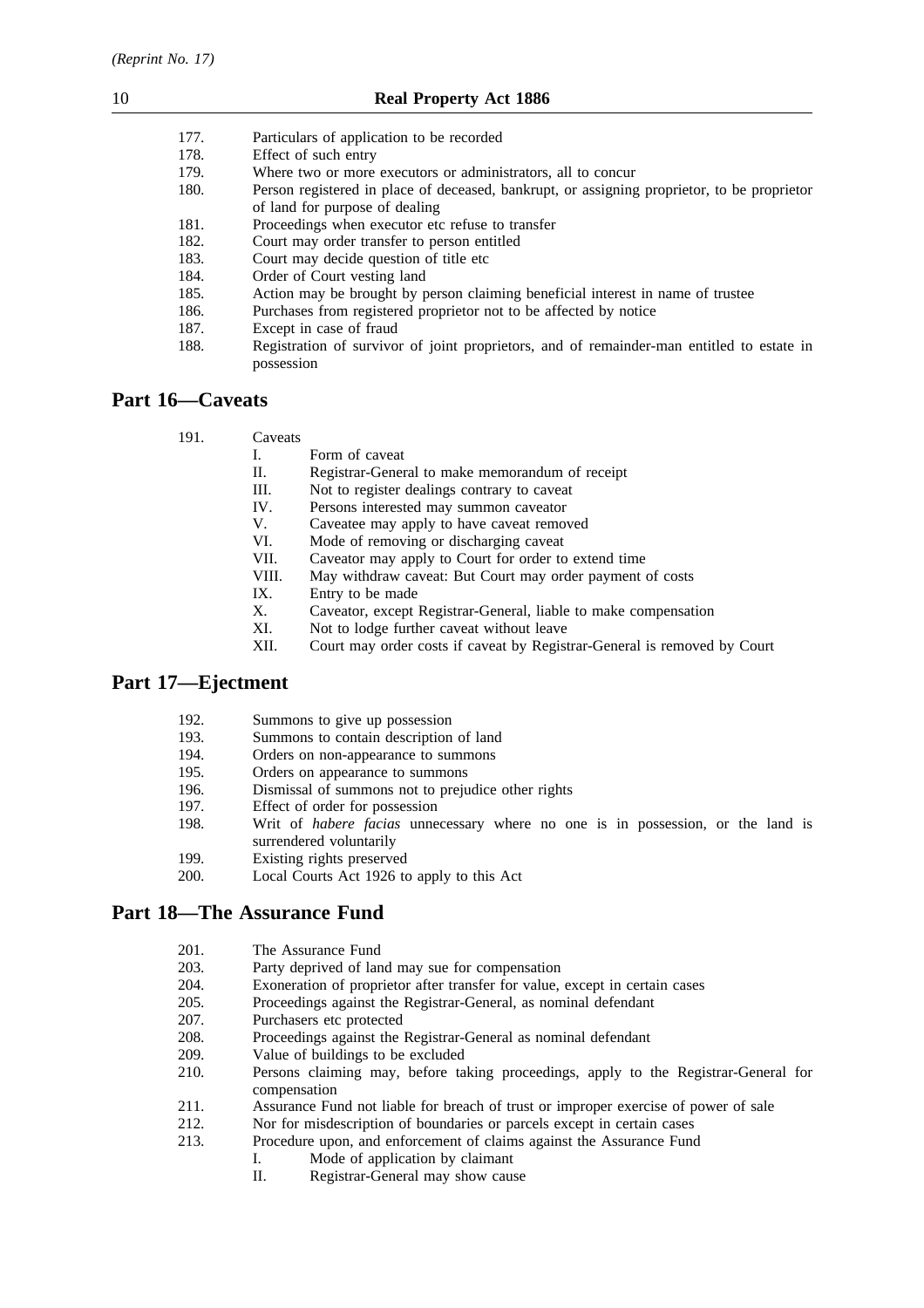- III. Court may direct question of fact to be tried
- IV. Court may order production of papers
- V. Form of issue
- VI. Court may make order after trial of issue
- VII. Effect of order
- VIII. Treasurer to pay compensation
- 214. Proceedings where same land is included in two or more grants from the Crown. Assurance Fund not liable in such case
- 215. Limitation of actions
- 216. Court to have regard to contributory negligence
- 217. Payments out of Assurance Fund to be deemed made on account of certain persons
- 218. Moneys paid out of the Assurance Fund may be recovered
- 219. Judgment may be entered by Registrar-General for amount paid on account of absent persons

# **Part 19—Special powers and duties of Registrar-General**

- 220. Powers of Registrar-General
	- (1) To compel production of documents and examine person interested
	- (2) To administer oaths
	- (3) To summon person having possession of duplicate instrument
	- (3a) To require production of other instruments etc
	- (3b) To reject certain instruments
	- (4) To correct errors
	- (5) To enter caveats
	- (6) To withdraw caveat on payment of money
	- (7) To alter forms of instruments etc
	- (8) To require map to be deposited
	- (9) To dispense with the duplicates of instruments in certain cases. But notice to be given before registering dealing
	- (10) To destroy certain documents
- 221. Proprietor may summon Registrar-General to show cause, if dissatisfied
- 222. Hearing of summons
- 223. Power of Registrar-General to state case for Court

# **Part 19A—Rectification of certificates**

- 223A. Applications for amendment
- 223B. Notices to be given<br>223C. Power of Registrar-
- 223C. Power of Registrar-General to reject<br>223D. Caveats
- 223D. Caveats<br>223E. Grant of
- 223E. Grant of application<br>223F. Alterations of certific
- Alterations of certificate in bringing land under this Act
- 223G. Amendments of title
- 223H Notice of amendment of title
- 223J. Rectification by consent
- 223K. Saving of other powers
- 223L. Operation of corrections

# **Part 19AB—Division and amalgamation of allotments**

# **Division 1—Preliminary**

| 223LA. | Interpretation |
|--------|----------------|
|--------|----------------|

- 223LB. Unlawful division of land<br>223LC. Application of this Part
- Application of this Part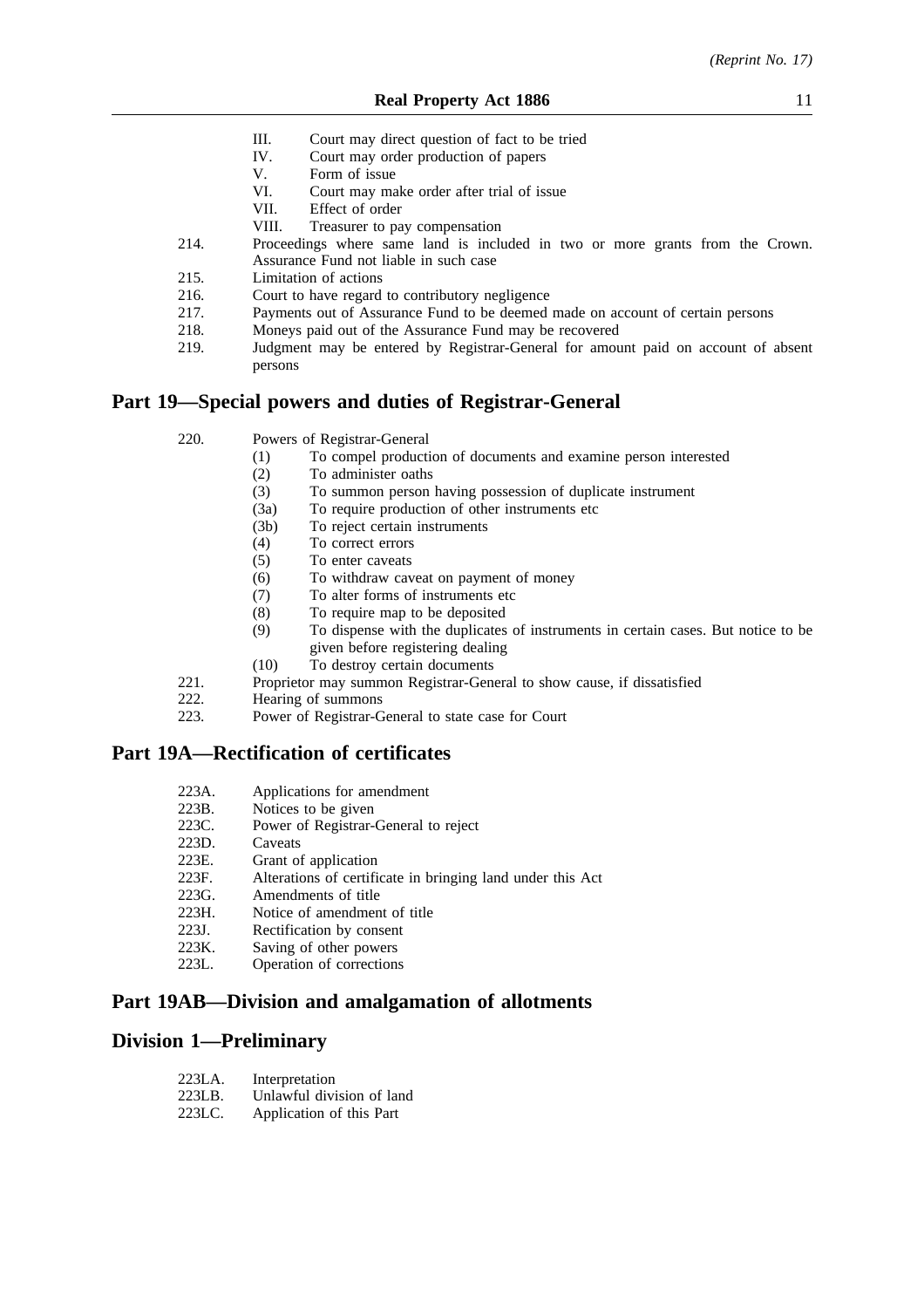# **Division 2—General procedures to be observed in relation to division of land**

| 223LD. | Application for division                                        |
|--------|-----------------------------------------------------------------|
| 223LE. | Deposit of plan of division in Lands Titles Registration Office |
| 223LF. | Streets, roads etc.                                             |
| 223LG. | Service easements                                               |
| 223LH. | Consent to plans of division                                    |
| 223LI. | Assessment of stamp duty                                        |
|        |                                                                 |

# **Division 3—Amalgamation**

223LJ. Amalgamation

# **Division 4A—Amalgamation of allotments in exchange for division of land**

| 223LLA. | Interpretation                             |
|---------|--------------------------------------------|
| 223LLB. | Amalgamation in exchange for division      |
| 223LLC. | Creation of amalgamation units             |
| 223LLD. | The right to allocate amalgamation units   |
| 223LLE. | Right of allocation may be charged         |
| 223LLF. | Allocation of an amalgamation unit         |
| 223LLG. | Dealings with right subject to charge      |
| 223LLH. | Power of sale                              |
| 223LLI. | Discharge of charge of right of allocation |
| 223LLJ. | Order of priority of charges               |
| 223LLK. | Register of amalgamated units              |
| 223LLL. | Form of transfers etc                      |
| 223LLM. | Exemption from fees and stamp duty         |

# **Division 5—Miscellaneous provisions**

223LP. Regulations

# **Part 20—Procedure and penalties**

| 224. | Practice, procedure, appeals, and rules of Court |  |  |  |  |
|------|--------------------------------------------------|--|--|--|--|
|------|--------------------------------------------------|--|--|--|--|

- 225. Fees of Court
- 226. Forms of summons by Registrar-General
- 227. On refusal or neglect of person summoned, Registrar-General may apply to Judge
- 228. Declarations, before whom to be made
- 229. Indictable offences under this Act
- 230. Perjury
- 232. Penalty for certifying incorrect documents
- 233. Other Offences<br>234. Certificate etc n
- 234. Certificate etc procured by fraud to be void<br>235. Penalties. how recovered
- 235. Penalties, how recovered<br>236. Proceedings before justice
- 236. Proceedings before justices<br>240. Conviction not to affect civ
- Conviction not to affect civil remedy

# **Part 21—Miscellaneous**

- 241. Plans and maps
- 242. Diagrams of land in certificates of title
- 242A. Cases where measurements not required
- 244. Provision for person under disability of infancy or mental incapacity
- 245. Court may appoint guardian
- 246. Unregistered instruments to confer claim to registration
- 247. Informal documents may be registered
- 248. Memorial to be entered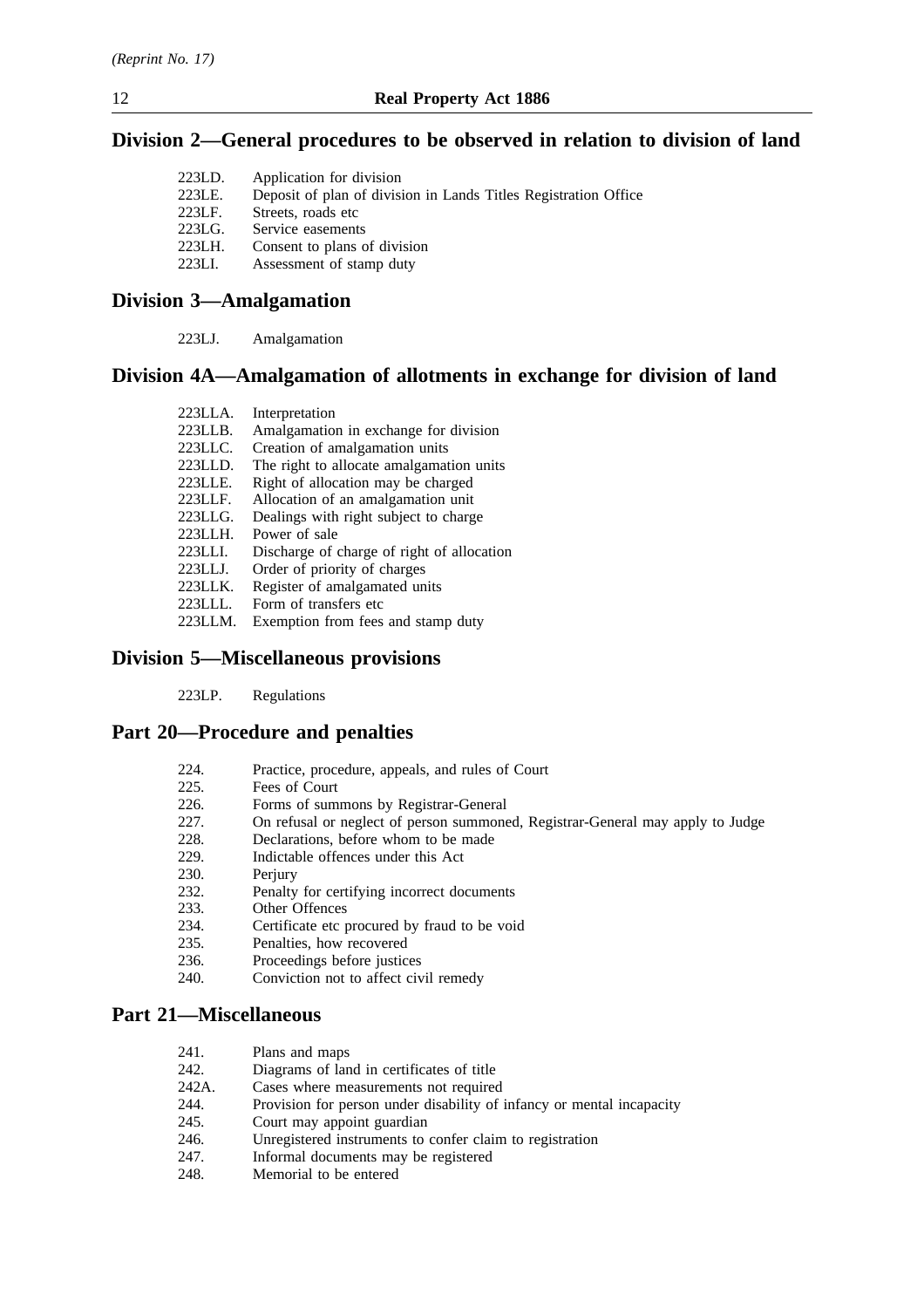| 249. | Equities not abolished                                                                    |  |  |
|------|-------------------------------------------------------------------------------------------|--|--|
| 250. | Lis pendens not to be registered                                                          |  |  |
| 251. | No title by adverse possession                                                            |  |  |
| 252. | Corporations and district councils to furnish Registrar-General with plans of new streets |  |  |
|      | etc                                                                                       |  |  |
| 253. | Surveyor-General to furnish Registrar-General with particulars of orders confirming       |  |  |
|      | opening of new roads etc                                                                  |  |  |
| 254. | Alteration of plans                                                                       |  |  |
| 255. | Confused boundaries                                                                       |  |  |
| 258. | Reference to Real Property Acts                                                           |  |  |
| 259. | General powers of Court not affected                                                      |  |  |
| 260. | Valuable consideration may be proved by prior instruments                                 |  |  |
| 261. | General covenants to be implied in instruments                                            |  |  |
| 262. | Implied powers and covenants may be modified or negatived                                 |  |  |
| 263. | In action for breach, party may be proceeded against as if he had covenanted in express   |  |  |
|      | words                                                                                     |  |  |
| 264. | Implied covenants to be joint and several                                                 |  |  |
| 265. | Short forms of covenants in mortgages and leases                                          |  |  |
| 266. | Short form for expressing exception of mines and minerals                                 |  |  |
| 267. | Witnessing of instruments                                                                 |  |  |
| 268. | Improper witnessing                                                                       |  |  |
| 270. | Execution of instrument by corporation                                                    |  |  |
| 273. | Authority to register                                                                     |  |  |
| 274. | Solicitors and land brokers to be generally entitled to recover fees for work done under  |  |  |
|      | this Act                                                                                  |  |  |
| 275. | Forms in Schedules                                                                        |  |  |
| 276. | Service of notices                                                                        |  |  |
| 277. | Regulations                                                                               |  |  |

# **Schedule 1—Transitional provisions**

**Schedule 2—Application to bring land under the provisions of the Real Property Act 1886-1975**

**Schedule 3—Caveat forbidding lands to be brought under the Real Property Act 1886-1975**

**Schedule 5—Right-of-way**

**Schedule 6**

**Schedule 16—Short forms of covenants and their interpretation**

**Schedule 17**

**Schedule 21—Rules and regulations for procedure in the matter of caveats**

**Schedule 22—Summons by Registrar-General**

**APPENDIX LEGISLATIVE HISTORY**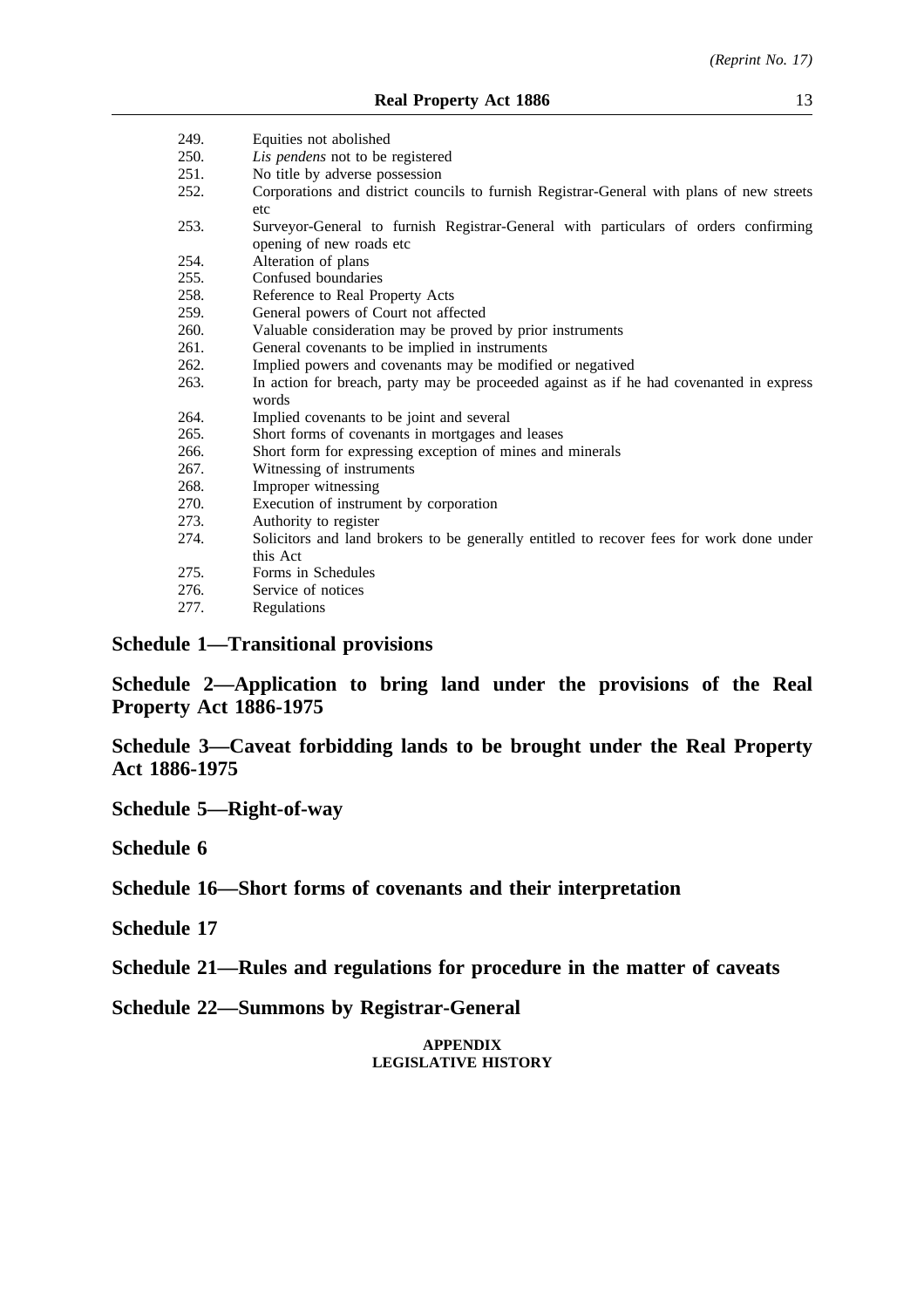### **The Parliament of South Australia enacts as follows:**

**Short title**

**1.** This Act may be cited for all purposes as the *Real Property Act 1886*.

\*\*\*\*\*\*\*\*\*\*

# **Part 1—Introductory**

### **Interpretation**

**3.** In the construction and for the purposes of this Act, and in all instruments made or purporting to be made thereunder, the following terms shall, so far as not inconsistent with the context or subject, and except when such context or subject or the other provisions hereof require a different construction, have the respective meanings hereinafter assigned to them, that is to say—

"**appropriate form**" means a form approved by the Registrar-General;

"**the Assurance Fund**" means the Real Property Act Assurance Fund constituted under this Act;

"**caveatee**" shall mean any person against whose application for any purpose a caveat has been lodged, and shall include the registered proprietor of any land in respect of which a caveat has been lodged;

"**caveator**" shall mean any person lodging a caveat;

"**certificate**" shall mean a certificate of title issued under any of the Real Property Acts, or any grant from the Crown issued after the passing of the *Real Property Act* No. 15 of 1857-58 and before the commencement of the *Real Property (Witnessing and Land Grants) Amendment Act 1995*, and shall extend to and include all plans and entries thereon;

"**Court**" means—

- *(a)* the Supreme Court; and
- *(b)* in sections 52, 64, 71, 80, 87, 105, 108, 110, 142A, 165, 166 and 167 of this Act includes any other court or tribunal constituted under the law of this State or the Commonwealth; and
- *(c)* in section 191, Part 17 and Schedule 21 includes the District Court;

"**dealing**" shall mean any instrument or matter, whereby any land or the title to any land can be affected, or dealt with;

"**document of title**" shall mean and include every document evidencing or relating to the title of any land not under the provisions of any of the Real Property Acts;

"**dominant land**" shall mean any land having a right-of-way or other easement appurtenant thereto or annexed to the ownership thereof;

"**easement**" includes a profit à prendre;

"**encumbrancee**" shall mean the registered proprietor of an encumbrance;

"**encumbrancer**" shall mean the registered proprietor of land subject to an encumbrance;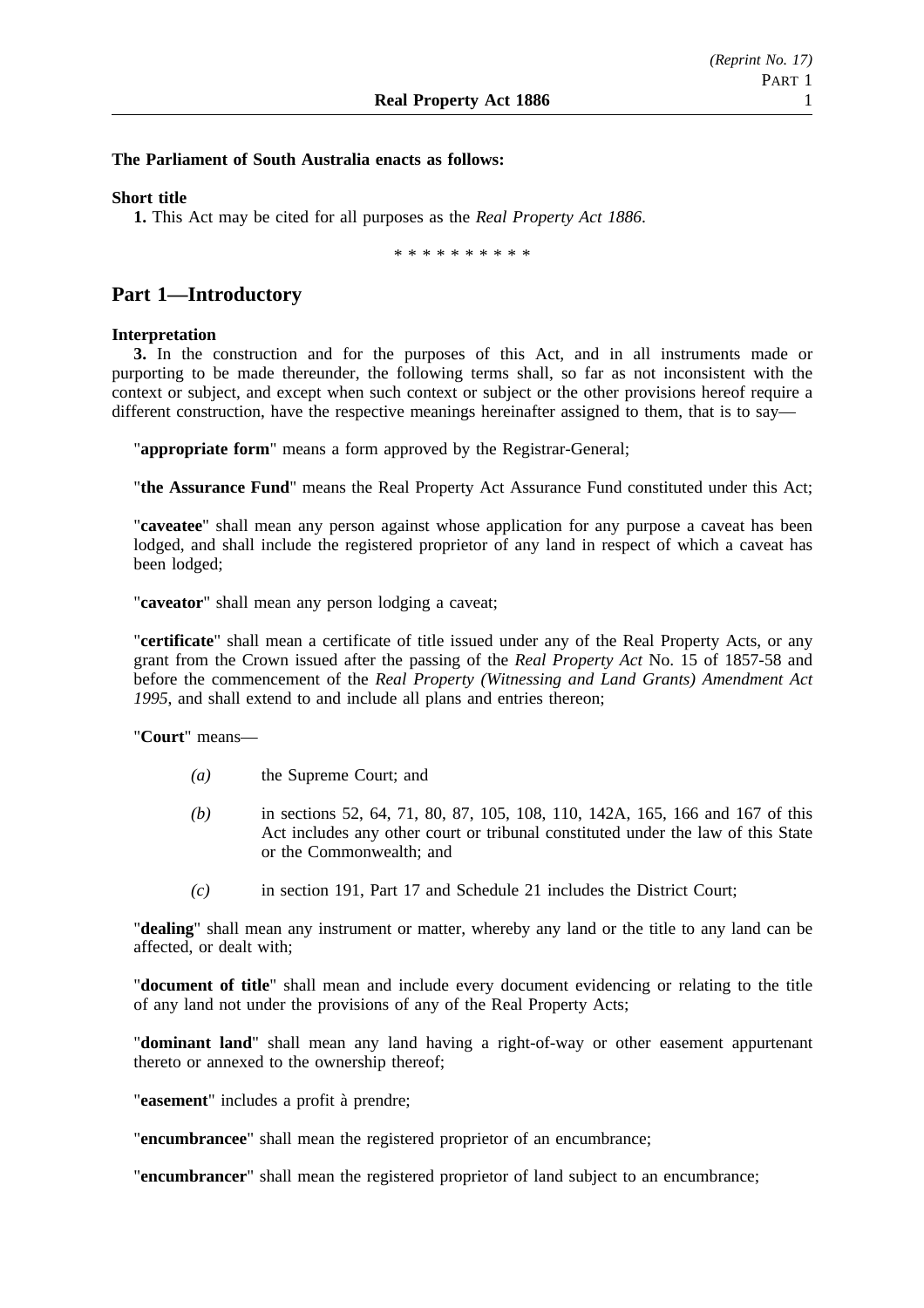"**instrument**" shall mean and include every document capable of registration under the provisions of any of the Real Property Acts, or in respect of which any entry is by any of the Real Property Acts directed, required, or permitted to be made in the Register Book;

"**instrument of title**" shall mean and include every instrument evidencing or relating to the title to any land under the provisions of any of the Real Property Acts;

"**land**" shall extend to and include all tenements and hereditaments corporeal and incorporeal of every kind and description, and every estate and interest in land;

"**lessee**" shall mean the registered proprietor of a lease;

"**lessor**" shall mean the registered proprietor of land subject to a lease;

"**mentally incapacitated person**" has the same meaning as in the *Guardianship and Administration Act 1993*;

"**mortgagee**" shall mean the registered proprietor of a mortgage;

"**mortgagor**" shall mean the registered proprietor of land subject to a mortgage;

"**proprietor**" shall mean any person seized or possessed of, or entitled to land;

"**registered proprietor**" shall mean any person appearing by the Register Book, or by any registered instrument of title to be the proprietor of any land;

"**servient land**" shall mean land subject to any easement;

"**statutory assignment**" shall mean any deed assigning a debtor's estate for the benefit of his creditors, executed under or in pursuance of Division 6 of *The Insolvent Act 1860*, or any other Act;

"**the Real Property Acts**" shall mean the *Real Property Act* (No. 15 of 1857-8), *The Real Property Law Amendment Act* (No. 16 of 1858), the *Real Property Act of 1860* (No. 11 of 1860), the *Real Property Act of 1861* (No. 22 of 1861), the *Real Property Act Amendment Act of 1878* (No. 128 of 1878), the *Rights-of-Way Act 1881* (No. 223 of 1881), and this Act;

"**transmission**" shall mean the passing of title to land in any manner other than by transfer;

The description of any person as proprietor, transferor, transferee, mortgagor, mortgagee, caveator, caveatee, encumbrancer, encumbrancee, lessor, lessee, or trustee, or as seized of, having, or taking any estate or interest in land shall be deemed to extend to and include the heirs, executors, administrators, and assigns of such person.

# **Repeal**

**4.** The following Acts or parts of Acts are hereby repealed:

| Number                                                  | Title                                                                                                                                                       | Extent of Repeal                                                                                                                                                           |
|---------------------------------------------------------|-------------------------------------------------------------------------------------------------------------------------------------------------------------|----------------------------------------------------------------------------------------------------------------------------------------------------------------------------|
| 22 of 1861<br>128 of 1878<br>223 of 1881<br>225 of 1881 | Real Property Act of 1861.<br>Real Property Act Amendment Act of 1878.<br>Rights-of-Way Act 1881.<br>Act to amend The Probate and Succession Duty Act 1876. | The whole.<br>The whole.<br>The whole.<br>The following words at the end of<br>section 3, subsections 2 and 3: "The<br>estate being exempt under clause 2 of<br>this Act." |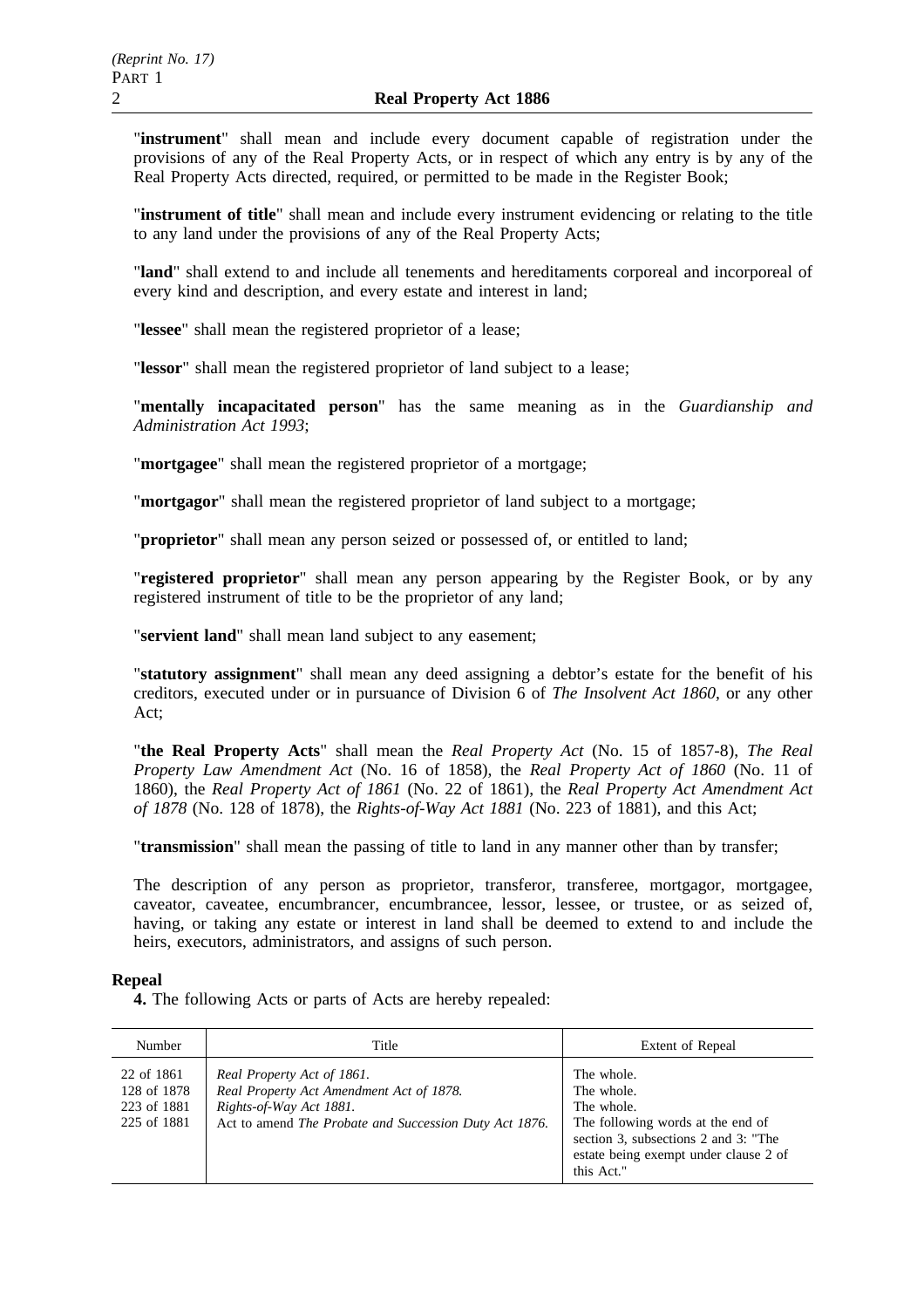#### **Savings**

**5.** Such repeal shall not affect any appointment, regulation, instrument, fund, act, matter, or thing lawfully made, done, executed, or in existence under the authority of the said Acts or any or either of them; nor prevent prosecution or punishment for any offence committed or act done in violation of the provisions of the said Acts or any or either of them; or interfere with the recovery of any penalty or of any forfeiture incurred under the said Acts or any or either of them; or with the enforcement, vindication, or recovery, of any estate, right, title, trust, covenant, contract, or interest preserved, acquired, accruing, existing or entered into under the provisions of the said Acts or any or either of them; nor shall such repeal affect or in any way interfere with any act or thing, prosecution or punishment, enforcement, vindication, or recovery saved or protection given by the said repealed Acts; and all applications, actions, suits, proceedings, instruments, registrations, and other acts, matters, and things made, commenced, pending, signed, entered, or done under the said repealed Acts or any or either of them before the passing of this Act, may be proceeded with, prosecuted, completed, and acted on in the same manner and shall be as valid and effectual as if this Act had not been passed.

#### **Laws inconsistent not to apply**

**6.** No law, so far as inconsistent with this Act, shall apply to land subject to the provisions of this Act, nor shall any future law, so far as inconsistent with this Act, so apply unless it shall be expressly enacted that it shall so apply "notwithstanding the provisions of *The Real Property Act 1886*".

#### **Lands under previous Acts to be under this Act**

**7.** All lands subject to the provisions of any of the Real Property Acts shall, on and from the day upon which this Act shall come into operation, and all land hereafter brought under the provisions of any of the Real Property Acts, pursuant to any application commenced at the time of this Act coming into operation, shall, from the time of the issuing of the certificate for such land, be held subject to the provisions of this Act.

#### **Land not to be withdrawn**

**8.** No land once subject to the provisions of this Act shall ever be withdrawn therefrom.

#### **Commencement of Act**

**9.** This Act shall come into operation on the first of January, 1887.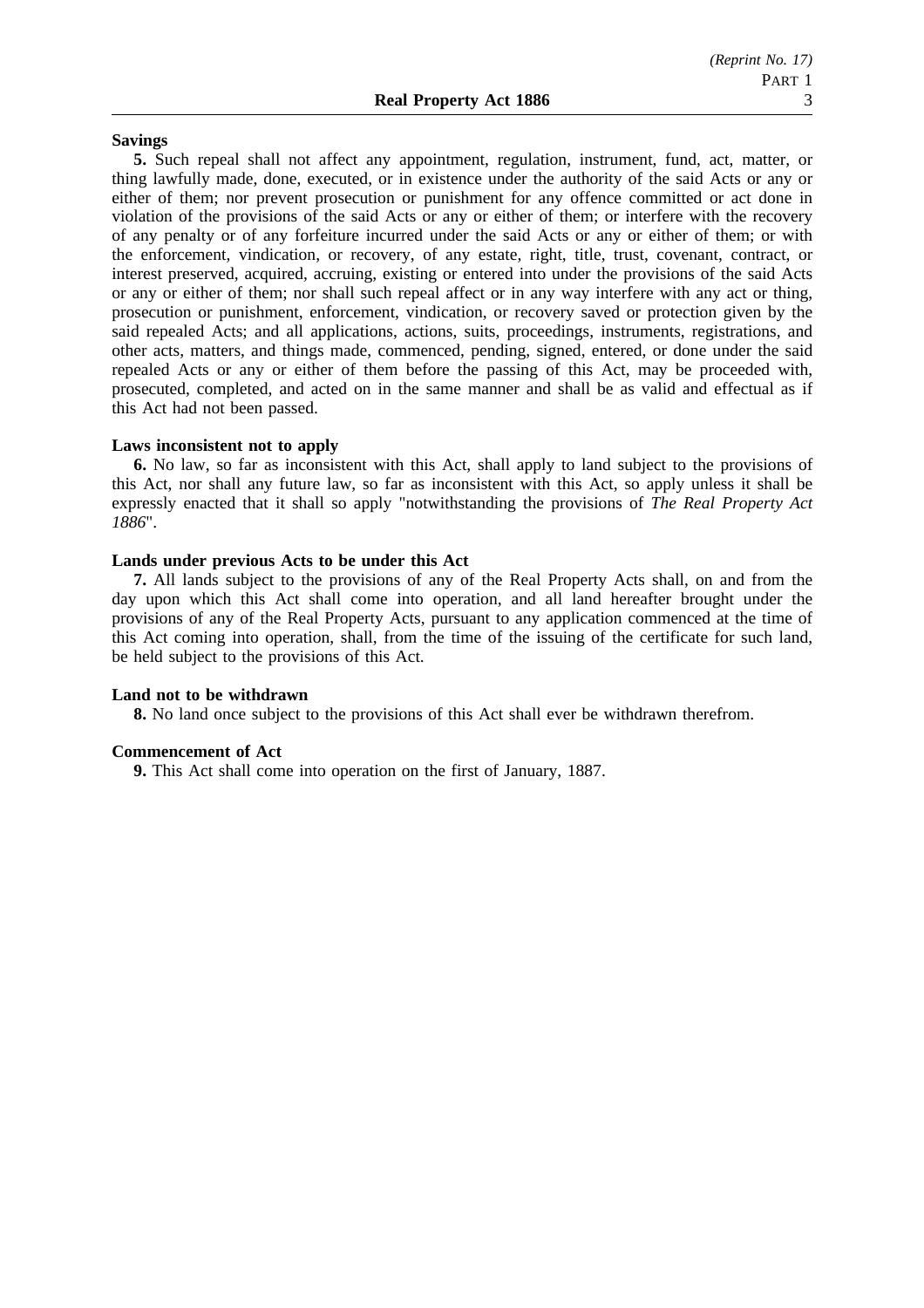# **Part 2—Objects of this Act**

### **Objects**

**10.** The objects of this Act are to simplify the title to land and to facilitate dealing therewith, and to secure indefeasibility of title to all registered proprietors, except in certain cases specified in this Act.

### **Construction**

**11.** This Act shall always be construed in such manner as shall best give effect to the objects hereinbefore declared.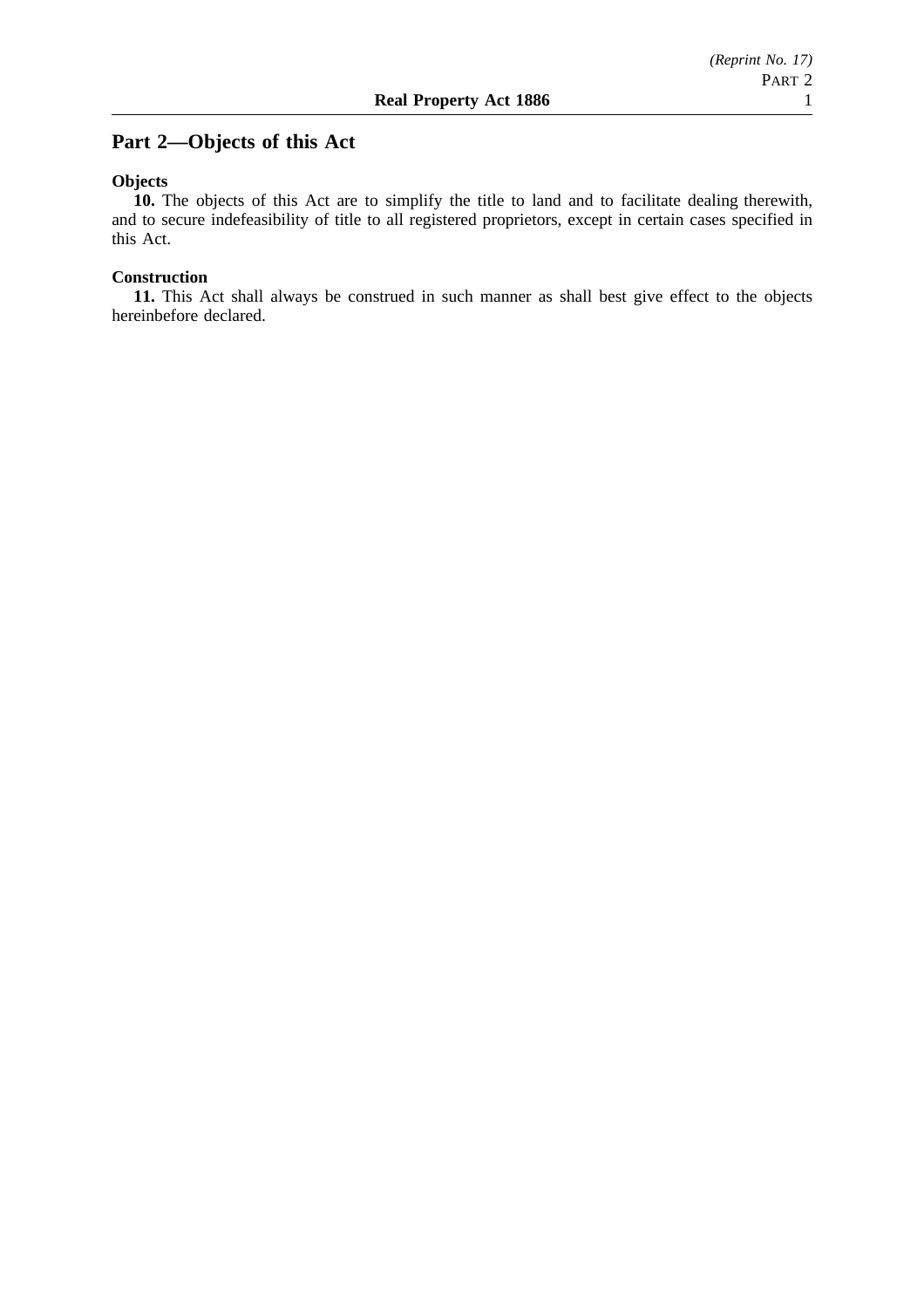# **Part 3—The Lands Titles Registration Office**

### **Lands Titles Registration Office to be at Adelaide**

**12.** The Lands Titles Registration Office shall be continued at Adelaide for the purposes of this Act.

### **Officers for administration of this Act**

**13.** (1) There shall be a Registrar-General.

(2) The Registrar-General shall be responsible for the administration of this Act.

(3) There shall be such deputies of the Registrar-General as may be necessary or expedient for the administration of this Act.

(4) There shall be such other officers as may be necessary or expedient for the administration of this Act.

(5) The Registrar-General, every Deputy Registrar-General and the other officers referred to in this section shall be appointed, and shall hold office, subject to and in accordance with the *Public Service Act 1967-1978*.

### **Acting Registrar-General**

**14.** (1) The Governor may appoint any person who is an officer within the meaning of the *Public Service Act 1967-1978* to be the Acting Registrar-General.

(2) The Acting Registrar-General shall act in the absence of the Registrar-General from the duties of his office.

(3) The Acting Registrar-General shall have all the powers, authorities, duties and obligations of the Registrar-General.

(4) The Acting Registrar-General shall cease to occupy his position as such upon resumption by the Registrar-General of the duties of his office.

(5) If no person is appointed to be the Acting Registrar-General, the Senior Deputy Registrar-General shall be the Acting Registrar-General.

### **Acting Deputy Registrar-General**

**15.** (1) The Governor may appoint any person who is an officer within the meaning of the *Public Service Act 1967-1978* to be an Acting Deputy Registrar-General.

(2) An Acting Deputy Registrar-General shall have all the powers, authorities, duties and obligations of a Deputy Registrar-General.

#### **Exercise of powers of Registrar-General**

**16.** Any power or function conferred on, or assigned to, the Registrar-General by this or any other Act may be exercised or carried out—

- *(a)* by any Deputy Registrar-General; or
- *(b)* by any person to whom that power or function has been delegated by the Registrar-General.

\*\*\*\*\*\*\*\*\*\*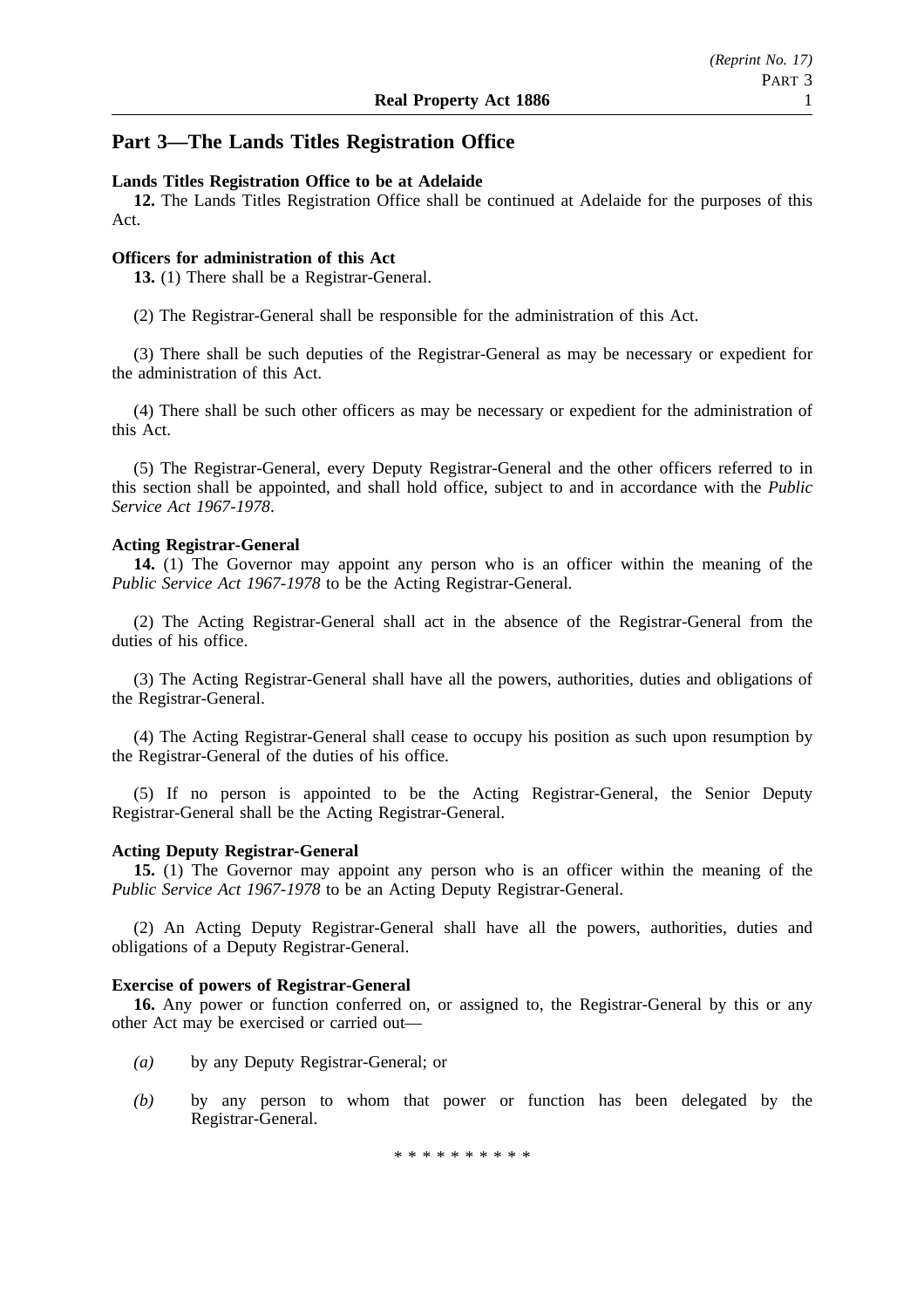### **Delegation by Registrar-General**

**18A.** (1) The Registrar-General may by writing under his hand delegate to any officer or clerk any of the powers or functions of the Registrar-General under this Act or any other Act (except this power of delegation) so that the delegated powers may be exercised by the delegate with respect to the matter or matters of a class specified or the place or locality defined in the instrument of delegation.

(2) A delegation under subsection (1) of this section shall be revocable in writing at will and no delegation shall prevent the exercise of any power or function of the Registrar-General.

#### **Solicitor not to engage in private practice**

**19.** It shall not be lawful for any person whilst holding the office of solicitor under this Act to engage in private practice as a barrister, attorney, solicitor, or licensed land broker, but this prohibition shall not apply to any acting solicitor.

\*\*\*\*\*\*\*\*\*\*

### **Seal of office to be received in evidence**

**21.** The Registrar-General shall have and use a seal of office bearing the impression of the Royal Arms of England, and having inscribed in the margin thereof the words "Registrar-General South Australia"; and every instrument bearing the imprint of such seal, and purporting to be issued by the Registrar-General, or by one of his deputies or by a delegate referred to in section 18A of this Act or by the Acting Registrar-General, shall be received in evidence, and shall be deemed to be issued by or under the direction of the Registrar-General, or Acting Registrar-General, without further proof, unless the contrary be shown.

### **Fees etc**

**22.** (1) The Registrar-General may demand and receive such fees, in respect of the several matters provided for in this Act, as are prescribed.

(2) Until regulations under this Act are made prescribing fees in respect of the matters referred to in subsection (1) of this section the Registrar-General may demand and receive such fees as were payable in respect of those matters immediately before the commencement of the *Real Property Act Amendment Act 1972*.

# **Accounts of Registrar-General and payment of moneys**

**23.** (1) The Registrar-General shall keep a correct account of all sums of money received by him in accordance with the provisions of this Act, and shall pay the same to the Treasurer.

(2) All fines and fees received under the provisions of this Act shall (subject to the provisions of Part 18 of this Act) be carried into account by the Treasurer as General Revenue.

# **Payment of moneys received in trust**

**23A.** (1) Where the Minister has received moneys in trust or otherwise on account of a mortgagee or other person, and the Minister is satisfied that the moneys may be properly paid to any person the Minister may upon the application of that person and upon provision by that person of such an indemnity or indemnities, if any, as the Minister thinks fit, make payment of the moneys to that person.

(1a) Before making payment to any person under subsection (1) of this section the Minister may require the production of such evidence as he thinks fit to the effect that—

*(a)* succession duties that may be payable out of, or in respect of, the moneys have been paid; and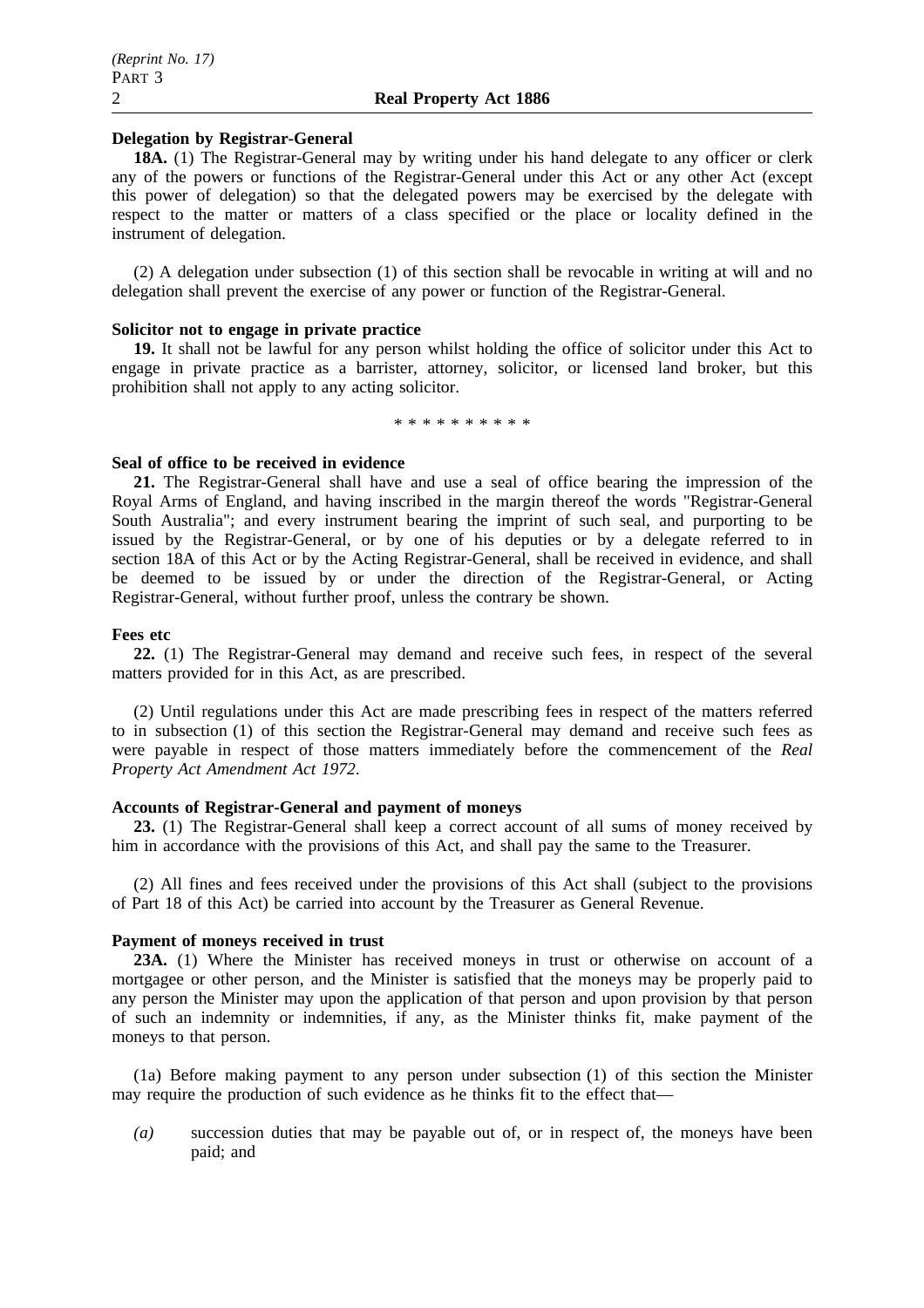*(b)* any other claim to which the moneys may be liable has been satisfied.

(2) Any payment made by the Treasurer before the commencement of the *Real Property Act Amendment Act 1975* of moneys of a kind referred to in subsection (1) of this section shall be for all purposes as lawful, valid and effectual as it would have been if—

- *(a)* that subsection was enacted and in force at the time at which that payment was made; and
- *(b)* the payment of those moneys complied in all respects with the provisions of that subsection.

#### **Registrar-General not to be liable for acts done** *bona fide*

**24.** The Registrar-General shall not individually, nor shall any person acting under his authority, be liable to any action, suit, or proceeding for or in respect of any act or matter *bona fide* done, or omitted to be done, in the exercise or supposed exercise of the powers of this Act.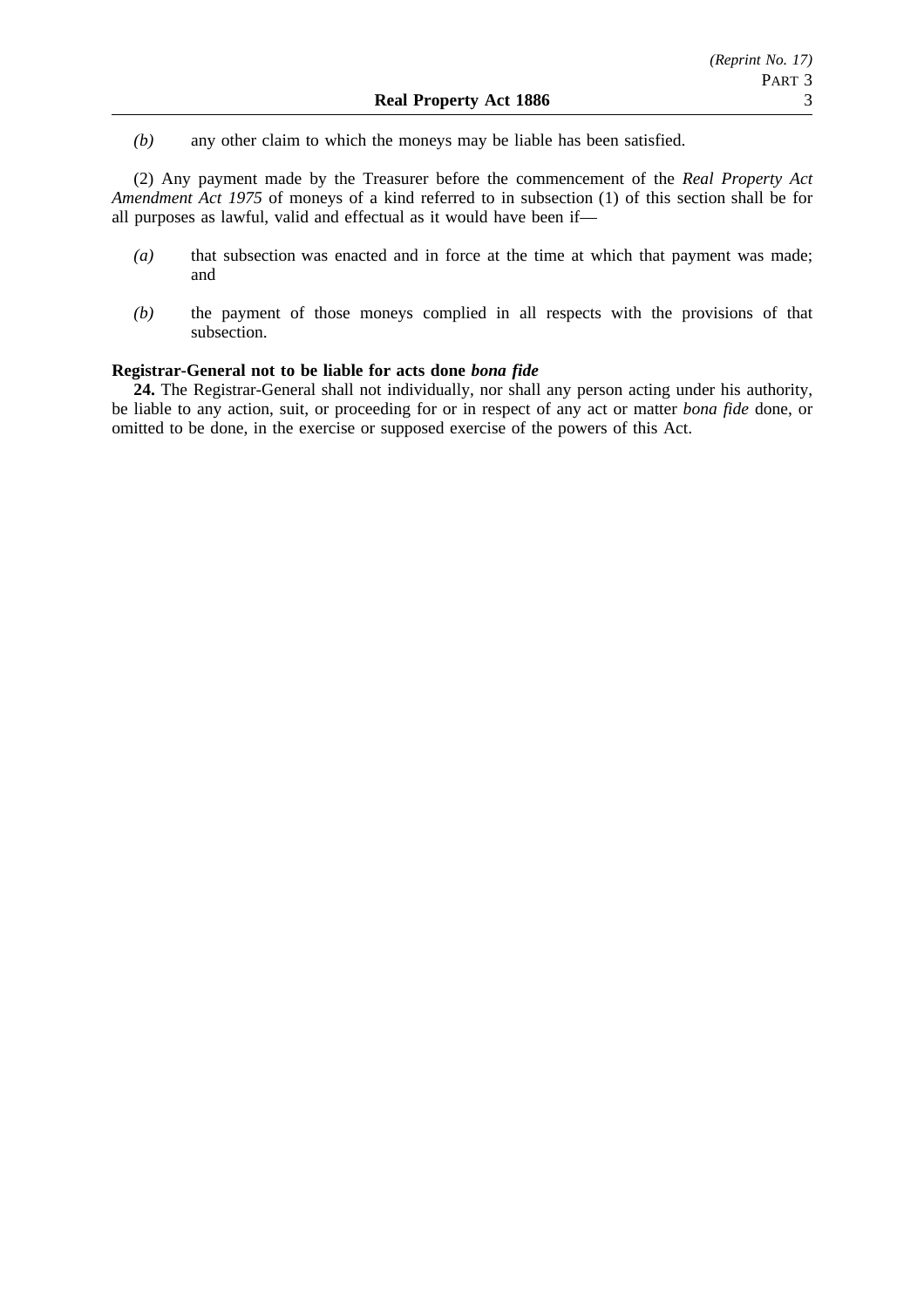# **Part 4—The bringing of land under the Act**

### **Land in two classes**

**25.** For the purpose of bringing land under the provisions of this Act, it shall be regarded as divided into two classes, as follows:

- I. land hereafter alienated in fee from the Crown:
- II. land heretofore alienated in fee from the Crown.

### **Land on alienation from Crown to be under Act**

**26.** As to land hereafter alienated in fee from the Crown, the same shall, immediately on alienation, be subject to the provisions of this Act.

### **Lands granted prior to the day on which this Act comes into operation may be brought into operation under this Act**

**27.** As to land heretofore alienated from the Crown in fee but not under the provisions of any of the Real Property Acts (whether such land shall constitute the entire or only part of the land included in any land grant), the same may be brought under the provisions of this Act in the following manner, that is to say—The Registrar-General shall receive applications in the form of Schedule 2 hereto, or in a form to the like effect, if made by any of the following persons, that is to say—

- by any person claiming to be the person in whom the fee simple is vested either at law or in equity: Provided that wherever trustees, seized in fee simple, have no power to sell the land which they may seek to bring under the provisions of this Act, the persons claiming or appearing to be beneficially entitled to the said land shall consent to such application:
- by any person having power to appoint or dispose of the fee simple, at law or in equity, in cases where the Registrar-General shall be satisfied that the application is made for the purpose of carrying such power into effect:
- by any person claiming a life estate, not being a leasehold for a life or lives: Provided that all persons claiming or appearing to be beneficially entitled in reversion or remainder shall join in or consent to such application:
- the father, or if the father be dead, the mother or other guardian of any infant, or the administrator or committee of the estate of a mentally incapacitated person or the guardian of such a person, may make or consent to an application in the name or on behalf of the infant or mentally incapacitated person; and any person holding a power of attorney authorising the sale of a freehold estate in any land may make the application in respect of such land in the name or on behalf of the proprietor, unless such power shall expressly prohibit his so doing.

### **Undivided shares and mortgaged land may not be brought under Act except upon conditions**

**28.** No such application shall be received from any person claiming to be entitled to an undivided share of any land unless the persons who shall appear to be entitled to the other undivided shares shall join in the application with a view to bringing the entirety under the provisions of this Act; nor from the mortgagor of any land unless the mortgagee shall consent to such application; nor from the mortgagee of any land except in the exercise of or for the purpose of giving effect to a sale under a power of sale contained in the mortgage deed.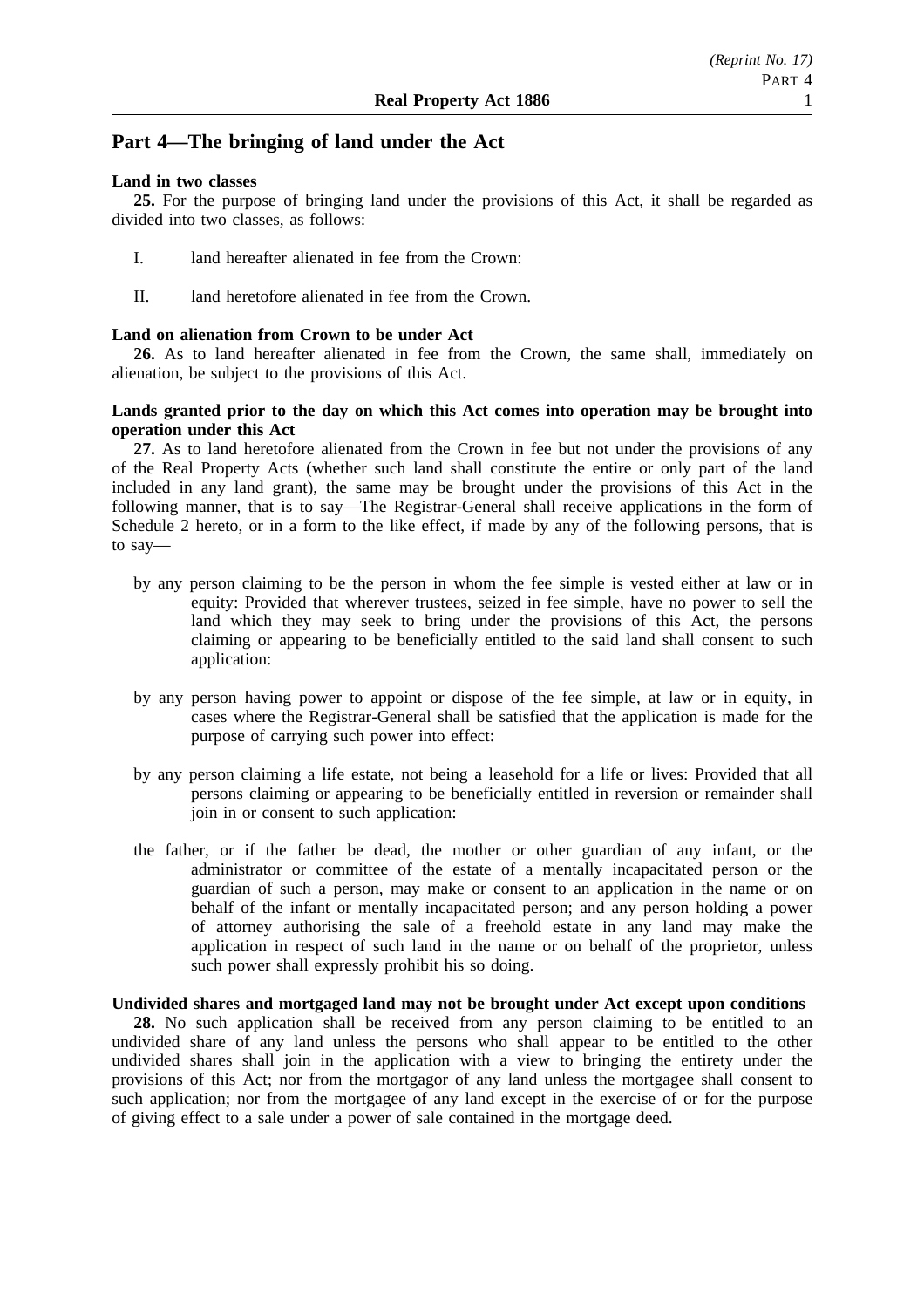#### **Provisions as to surrender of documents etc**

**29.** Every applicant shall, when making his application, surrender to the Registrar-General all documents of title in his possession or under his control relating to or in any way affecting the land, and shall furnish a schedule of such documents, and also, if required, an abstract of his title, and shall, in his application, state the nature of his estate or interest in the land, and of every estate or interest therein held by any other person, whether at law or in equity, in possession, reversion, remainder, or expectancy, and give full particulars of every right-of-way or other easement affecting the land of which he is aware, or has had notice, or which he knows to be claimed by any other person, and shall state whether the land be occupied or unoccupied, and if occupied, the name and description of the occupant, and the nature of his occupancy, and whether such occupancy be adverse or otherwise; and shall, when practicable, state the names and addresses of the occupants and proprietors of all lands contiguous to the land in respect of which application is made so far as known to him, and that the schedule so furnished includes all documents of title relating to such land in his possession or under his control, and may, in his application, require the Registrar-General, at the expense of the applicant, to cause personal notice of the application to be served upon any person whose name and address shall for that purpose be therein stated, and shall give an address to which notices in respect of such application may be sent.

#### **Statements to be verified by declaration**

**30.** The statements made in the application shall be verified by the declaration of the applicant or the person acting in his name or on his behalf.

### **Application, how to be dealt with**

**31.** Upon receipt of the application the Registrar-General shall cause the title of the applicant to be examined and reported upon by the solicitor of the department.

#### **Titles in three classes**

**32.** For the purposes of all applications, the titles of applicants shall be divided into three classes as follows:

### **When applicant is original grantee, and no transactions have been registered**

Class I. When the applicant is the original grantee from the Crown, and the land has been granted on or subsequently to the first day of March, 1842, and no transaction affecting the title has at any time been registered, and the applicant has not required notice of his application to be served personally upon any person:

### **When applicant is not original grantee, or any transactions have been registered**

Class II. When, although the title does not belong to the first class, the land is held by the applicant for the estate or interest described in the application free from mortgage, encumbrance, or other beneficial interest affecting the title thereto, or if any such mortgage, encumbrance, or interest exists the parties interested therein join in or consent to the application, and the applicant has not required notice of his application to be served personally upon any person:

# **When evidence of title imperfect**<br>Class III. When any pe

When any person beneficially interested in the land otherwise than as lessee, or any person interested in any mortgage or encumbrance affecting the title, is not a party joining in or consenting to the application, or the title or evidence of title set forth by the applicant is imperfect, or the applicant has required notice of his application to be served personally upon any person.

#### **First class to be brought under this Act forthwith**

If it shall appear to the Registrar-General that the title of the applicant belongs to the first class he shall bring such land under the provisions of this Act forthwith.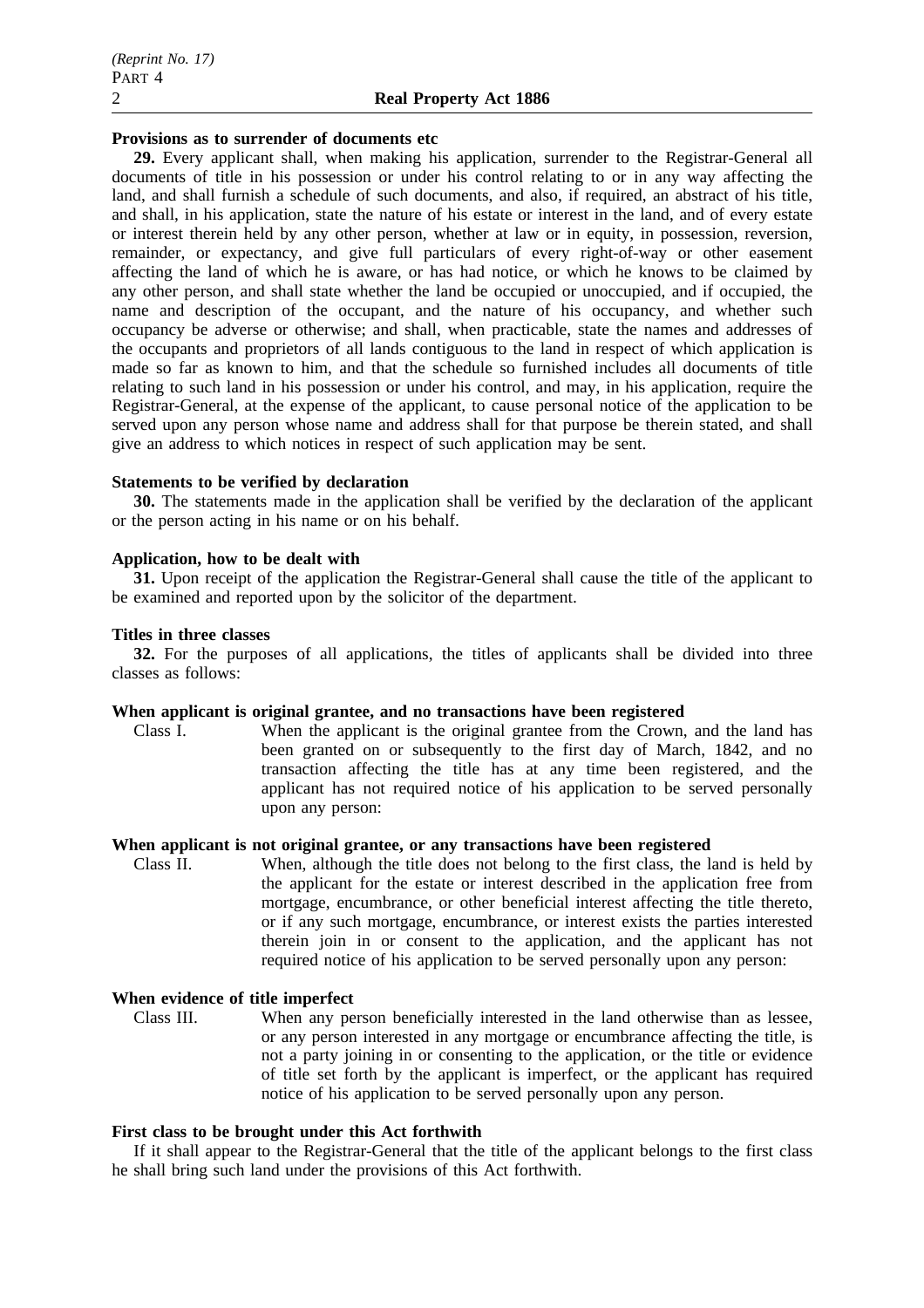#### **Procedure under second class**

**33.** If it shall appear to the satisfaction of the Registrar-General that the title of the applicant belongs to the second class, he shall cause notice of the application to be published in the *Government Gazette*; and shall further limit and appoint a time, not less than one month nor more than twelve months from the date of the publication in the *Government Gazette*, upon or after the expiration of which he shall, unless he shall in the interval have received a caveat forbidding him so to do, bring the land under the provisions of this Act.

#### **Procedure under third class**

**34.** If it shall appear to the satisfaction of the Registrar-General that the title of the applicant belongs to the third class, it shall be lawful for him to reject such application altogether, or in his discretion to cause notice of the application to be served upon all persons other than the applicant, who shall appear to have any interest in the land which is the subject of the application and to be published in the *Government Gazette*, and in such manner as he may direct; and to limit and appoint a time in his discretion, or as the Court may prescribe, not less than two months nor more than twelve months from the date of the first of such publications in the *Government Gazette*, upon or after the expiration of which it shall be lawful for the Registrar-General to bring the land under the provisions of this Act, unless he shall in the interval have received a caveat forbidding him so to do.

#### **Notice of application to be published**

**35.** The Registrar-General shall cause notice to be published in such manner as aforesaid, or in such other manner as may be prescribed by any order of the Court, that application has been made for bringing the land therein referred to under the provisions of this Act, and shall also cause a copy of such notice to be posted in a conspicuous place in his office, and in such other places as he may deem necessary, and shall forward, by registered or certified post, a copy of such notice addressed to each of the persons, if any, stated in the application to be in occupation of the land, or to be occupiers or proprietors of land contiguous thereto, so far as his knowledge of the addresses of such persons shall enable him, and to such other persons as he may think fit, and in case the applicant shall have required any notice to be personally served upon any person named in his application, then and in such case the Registrar-General shall cause a copy of such notice to be so served upon such person.

#### **Second and third classes brought under this Act**

**36.** If within the time limited and appointed as aforesaid by the Registrar-General, or under any order of the Court, any notice forwarded as aforesaid, shall not be returned to him by the Postmaster-General, and if within the time so limited he shall not have received a caveat, as hereinafter described, forbidding him so to do—and in any case in which personal notice may be required as aforesaid, if he shall have received proof to his satisfaction that such notice has been served, the Registrar-General shall bring the land described in the application under the provisions of this Act.

#### **How land to be brought under Act**

**37.** The Registrar-General shall bring land under the provisions of this Act by issuing a certificate for the same to the applicant, or to such person as he or the person applying in his name or on his behalf may by any writing under his hand direct.

#### **Action to be taken on return of notices or failure of personal service**

**38.** The Registrar-General, whenever he shall be made aware that any notice required by any applicant to be served personally has failed to be, or cannot be, so served, shall notify the same to such applicant, who, if he think fit, may by writing under his hand, withdraw such requirement, and the Registrar-General thereupon or in case any notice shall be returned to him by the Postmaster-General, may reject the application altogether, or bring the land therein described under the provisions of this Act forthwith, or after such further interval, notification, or advertisement as he may think fit.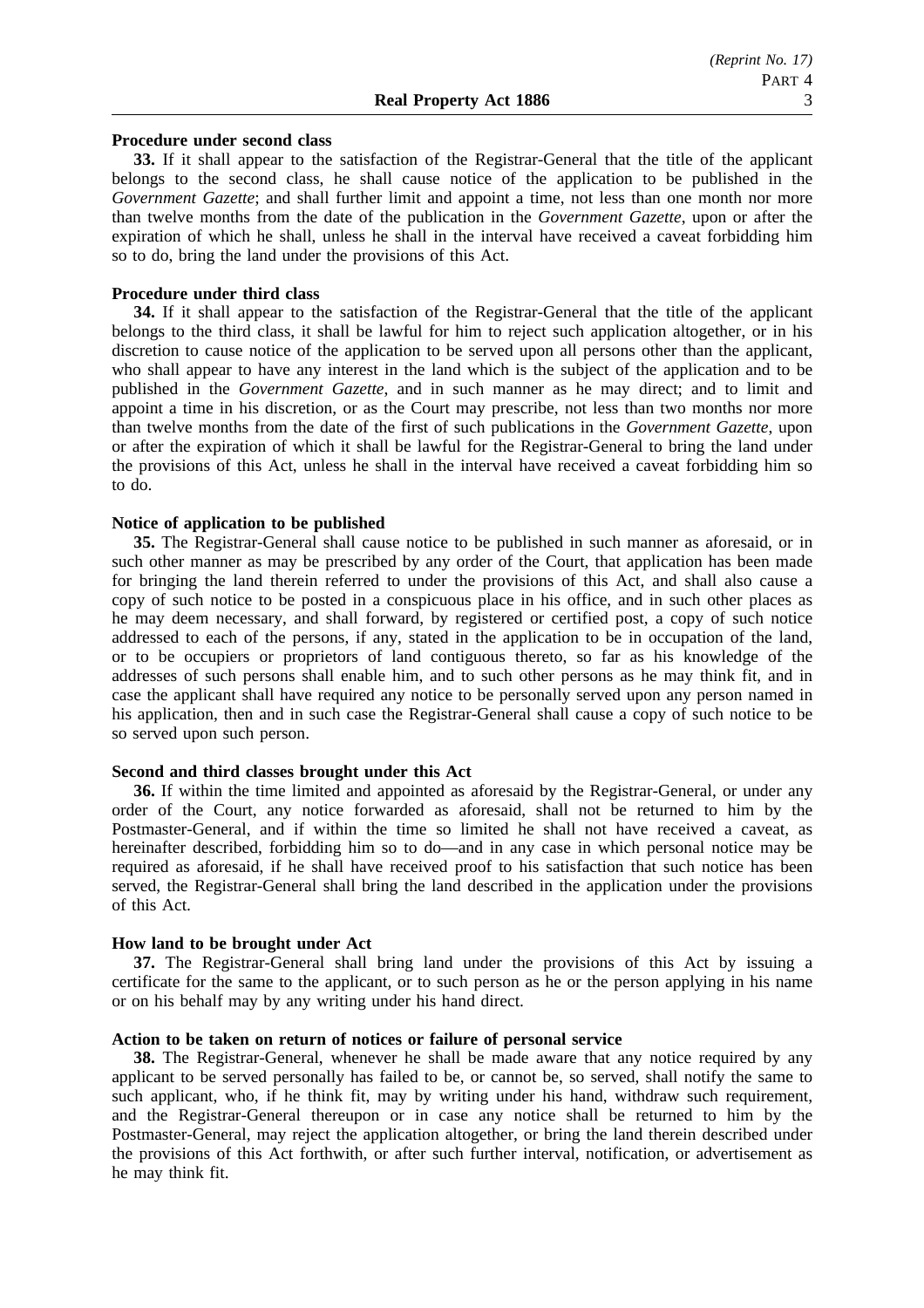#### **Caveat against bringing land under Act**

**39.** Any person having or claiming an estate or interest in any land sought to be brought under the provisions of this Act, or the attorney or agent of any such person, may, within the time by the Registrar-General or under any order of the Court for that purpose limited, lodge a caveat with the Registrar-General, in the form of Schedule 3 hereto, forbidding the bringing of such land under the provisions of this Act. Every such caveat shall state the nature of the estate or interest claimed by the person lodging the same and the grounds on which such claim is founded, and no caveat shall be received unless some address within South Australia shall be given therein at which notices and proceedings relating to the caveat may be served.

#### **If caveat be received within time limited, proceedings stayed**

**40.** The Registrar-General shall, upon receipt of any such caveat, within the time limited as aforesaid give notice thereof to the applicant proprietor, and shall suspend further action in the matter, and the land in respect of which such caveat shall have been lodged shall not be brought under the provisions of this Act until such caveat shall have been withdrawn or shall have lapsed from any of the causes hereinafter provided, or until a decision therein shall have been obtained from the Court having jurisdiction in the matter.

#### **Applicant may withdraw his application**

**41.** Any applicant may withdraw his application at any time prior to the issuing of the certificate, and the Registrar-General shall in such case, upon request in writing signed by the applicant, return to him, or to the person, if any, notified in the application as having a lien thereon, all documents of title deposited in support of the application.

#### **Documents of title, if they include other property, to be returned to applicant**

**42.** Upon issuing a certificate bringing land under the provisions of this Act the Registrar-General shall endorse a memorandum on every document of title deposited by the applicant in support of his application, stating that the lands described in such certificate have been brought under the Real Property Act. If any such document of title shall relate to or include any property, whether personal or real, other than the land included in the certificate, the Registrar-General shall return such document to the applicant, but otherwise shall retain the same in his office; and no person shall be entitled to the production of any document so retained, except upon the written order of the applicant or of some person claiming through or under him, or upon the order of the Court.

### **Certificate to issue in name of deceased applicant proprietor or his nominee**

**43.** In case an applicant, or the person to whom he or the person applying in his name or on his behalf, may have directed a certificate to be issued, shall die in the interval between the date of the application and the date on which the certificate shall be issued, the certificate shall be issued in the name of the applicant, or in the name of the person to whom it shall have been so directed to be issued as the case may require, and the land shall devolve in like manner as if the certificate had been issued prior to the death of the applicant or of such person.

#### **Proceedings under caveat**

**44.** Whenever a caveat shall have been lodged with the Registrar-General forbidding land to be brought under the provisions of this Act, the like proceedings as are hereinafter provided for the removal of caveats, in the case of land already under the provisions of this Act, shall be open to the caveatee for removal of the caveat, and for the recovery of costs and damages from the caveator, in case the caveat shall have been lodged by the caveator wrongfully and without reasonable cause.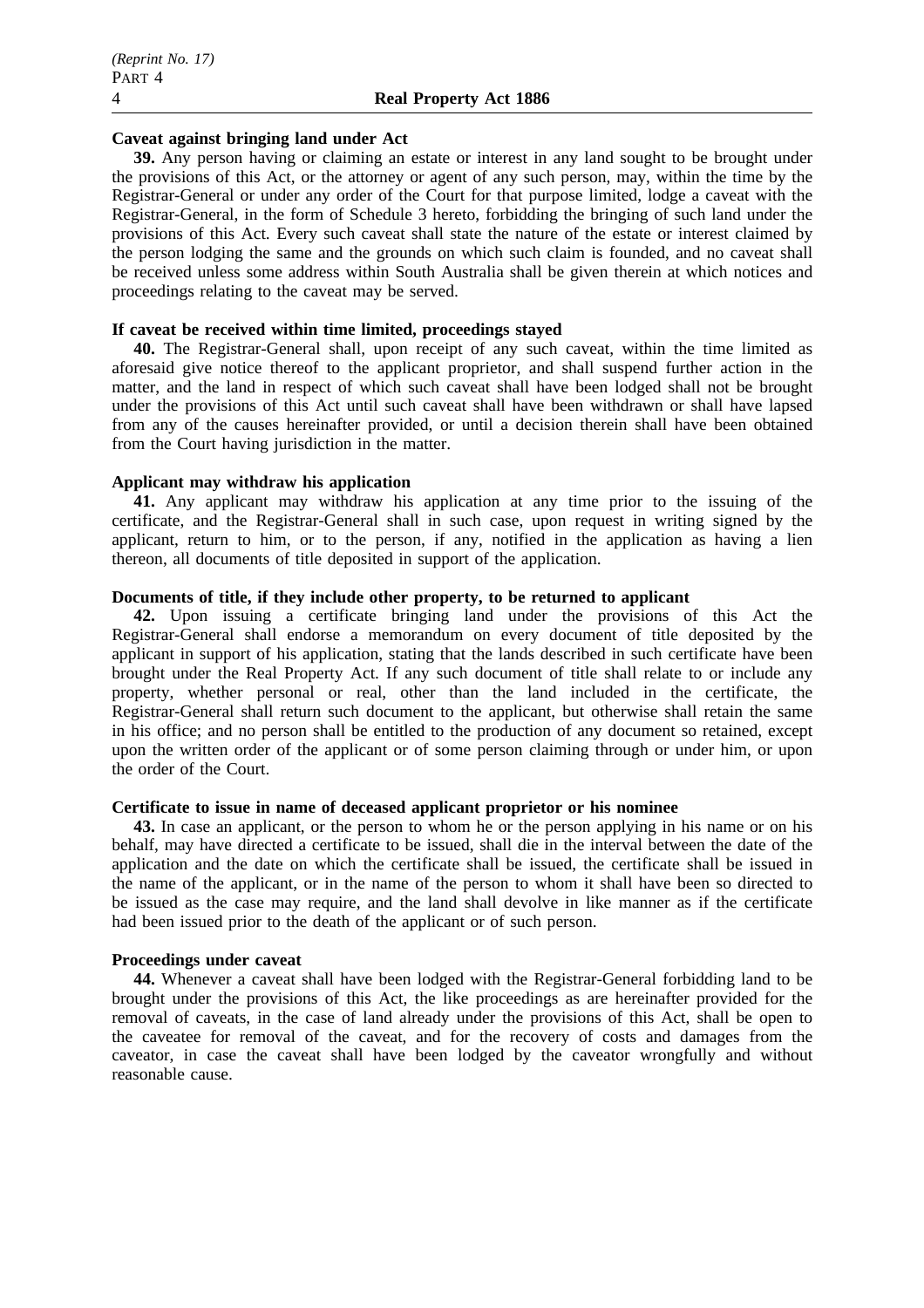#### **Lapse of caveat**

**45.** Every such caveat shall be deemed to have lapsed after the expiration of one month from the receipt thereof by the Registrar-General, unless the person by whom or on whose behalf the same was lodged shall, within that time, have taken proceedings in the Court to establish his title to the estate or interest claimed by him, and give written notice thereof to the Registrar-General, or shall have obtained from the Court an order or injunction restraining the Registrar-General from bringing the land under the provisions of this Act. No such lapsed caveat shall, except by leave of the Court, be renewed by or on behalf of the same person in respect of the same estate or interest.

#### **Reversion expectant on lease not to be extinguished**

**46.** The reversion expectant upon a lease shall not be deemed to have been extinguished in consequence of the land comprised in such lease having been brought under the provisions of this Act, and the registered proprietor of any land which is subject to a lease granted prior to the first certificate being issued in respect of such land, shall be held in all Courts to be seized of the reversion expectant upon such lease, and to have all the powers, rights and remedies to which a reversioner is by law entitled and shall be subject to all covenants and conditions in such lease expressed or implied to be performed n the part of the lessor.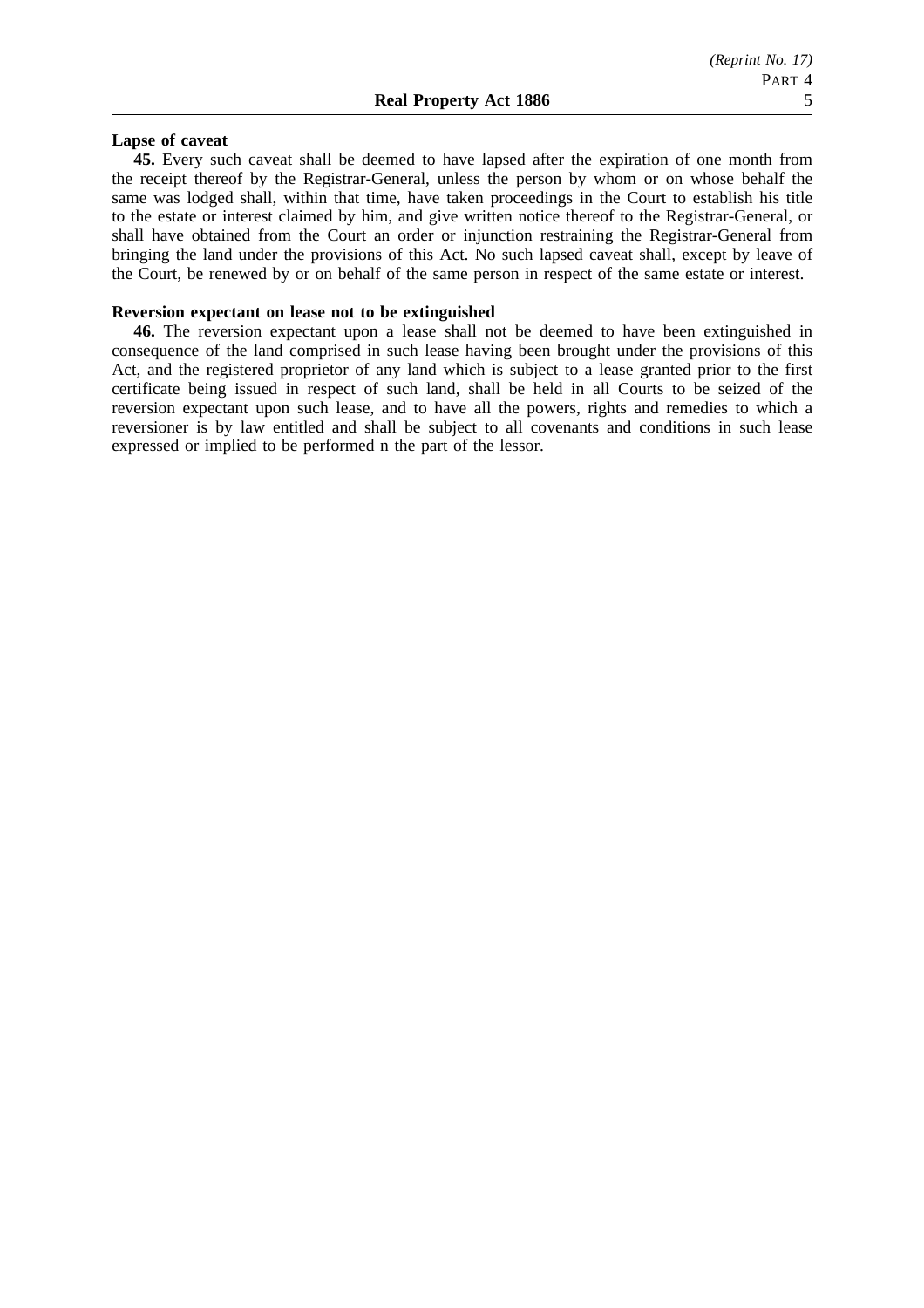# **Part 5—Registration of title**

# **Division 1—Registration of title in the Register Book**

### **Registration of title in the Register Book**

**47.** This Division applies to, and in relation to, the registration of title to land in the Register Book.

### **Certificates to be in duplicate**

**48.** Every certificate shall be in duplicate, and the Registrar-General shall file in the Register Book one part of every certificate, hereinafter called the original, and shall deliver the other, hereinafter called the duplicate, to the registered proprietor of the land.

#### **Folios in Register Book**

**49.** Each original certificate shall constitute a separate folium of the Register Book, and the Registrar-General shall record thereon distinctly and separately all memorials affecting the land included in each certificate.

\*\*\*\*\*\*\*\*\*\*

### **Requirements of memorial**

**51.** Every memorial entered in the Register Book shall be sealed with the seal of the Registrar-General, and shall state the nature of the instrument to which it relates and such other particulars as the Registrar-General directs, and shall refer by number or symbol to such instrument.

### **Evidentiary**

**51A.** (1) Subject to this Act, an original certificate of title must be accepted in legal proceedings as conclusive evidence of title to land and to any other estate or interest in land that it records and as evidence (which may be rebutted) of any other information that it records.

(2) A document that purports to have been certified by the Registrar-General to be a correct copy of an original certificate of title may be accepted in legal proceedings as if it were the original certificate of title.

# **Division 2—Registration of title by other methods**

### **Registration of title electronically etc**

**51B.** Where the Registrar-General is required by this or any other Act or any other law to register title to land or record any other information relating to land, the Registrar-General may register the title or record the information by an electronic, electromagnetic, optical or photographic process and, in that case, the provisions of this Act (excluding Division 1) and any other relevant Act will be construed so as to apply to, and in relation to, the registration of title or recording of information by that process and in particular—

- *(a)* the term "**Register Book**" will be taken to include the records maintained by the Registrar-General pursuant to this section relating to the land;
- *(b)* the term "**certificate**" or "**certificate of title**" will be taken to mean—
	- (i) the records maintained by the Registrar-General pursuant to this section relating to the land; or
	- (ii) the certificate of title issued under the seal of the Registrar-General in respect of the land; or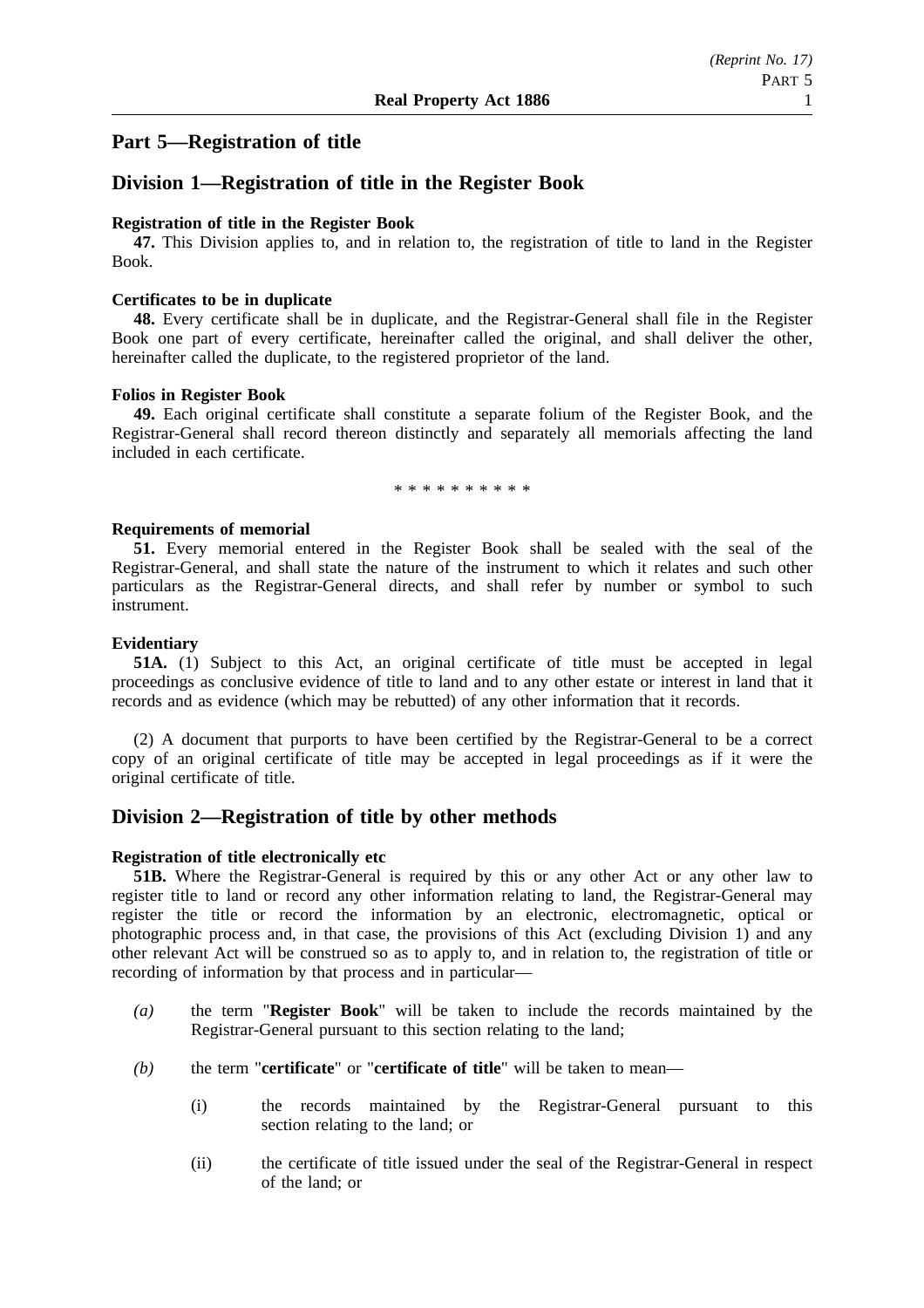(iii) both of those meanings,

as the context requires;

- *(c)* the term "**original certificate**" or "**original certificate of title**" will be taken to mean the records maintained by the Registrar-General pursuant to this section relating to the land;
- *(d)* the term "**duplicate certificate**" or "**duplicate certificate of title**" will be taken to mean the certificate of title issued under the seal of the Registrar-General in respect of the land;
- *(e)* a requirement that a record relating to the land be made—
	- (i) by entry or endorsement of a memorial or memorandum in the Register Book or on the certificate or other instrument of title for the land; or
	- (ii) by any other entry or endorsement or by notation in the Register Book or on the certificate or other instrument of title for the land,

will be satisfied if the Registrar-General makes the record by an electronic, electromagnetic, optical or photographic process;

- *(f)* a requirement that—
	- (i) a memorial or memorandum be entered or endorsed on the duplicate certificate of title; or
	- (ii) any other entry or endorsement or notation be made on the duplicate certificate of title,

will be taken to be a requirement that the Registrar-General must, if in the Registrar-General's opinion it is necessary or desirable, cancel the certificate of title currently issued in respect of the land and issue a new certificate of title including an appropriate endorsement.

# **Issue of certificate of title**

**51C.** (1) Where title to land is registered under this Division, the Registrar-General must issue a certificate of title to the proprietor of the land setting out the proprietor's estate or interest in the land and the encumbrances, liens or other interests (if any) to which the estate or interest is subject.

(2) The Registrar-General may cancel the certificate of title currently issued under subsection (1) and issue a new certificate in its place—

- *(a)* when registering any dealing with the registered proprietor's estate or interest in the land or when registering any other dealing that affects the registered proprietor's estate or interest in the land; or
- *(b)* if, in the Registrar-General's opinion, any entry, endorsement or notation, should be made on the title.

(3) Notwithstanding subsection (1) the Registrar-General may withhold the issue of a certificate of title if in his or her opinion proper reasons exist for doing so.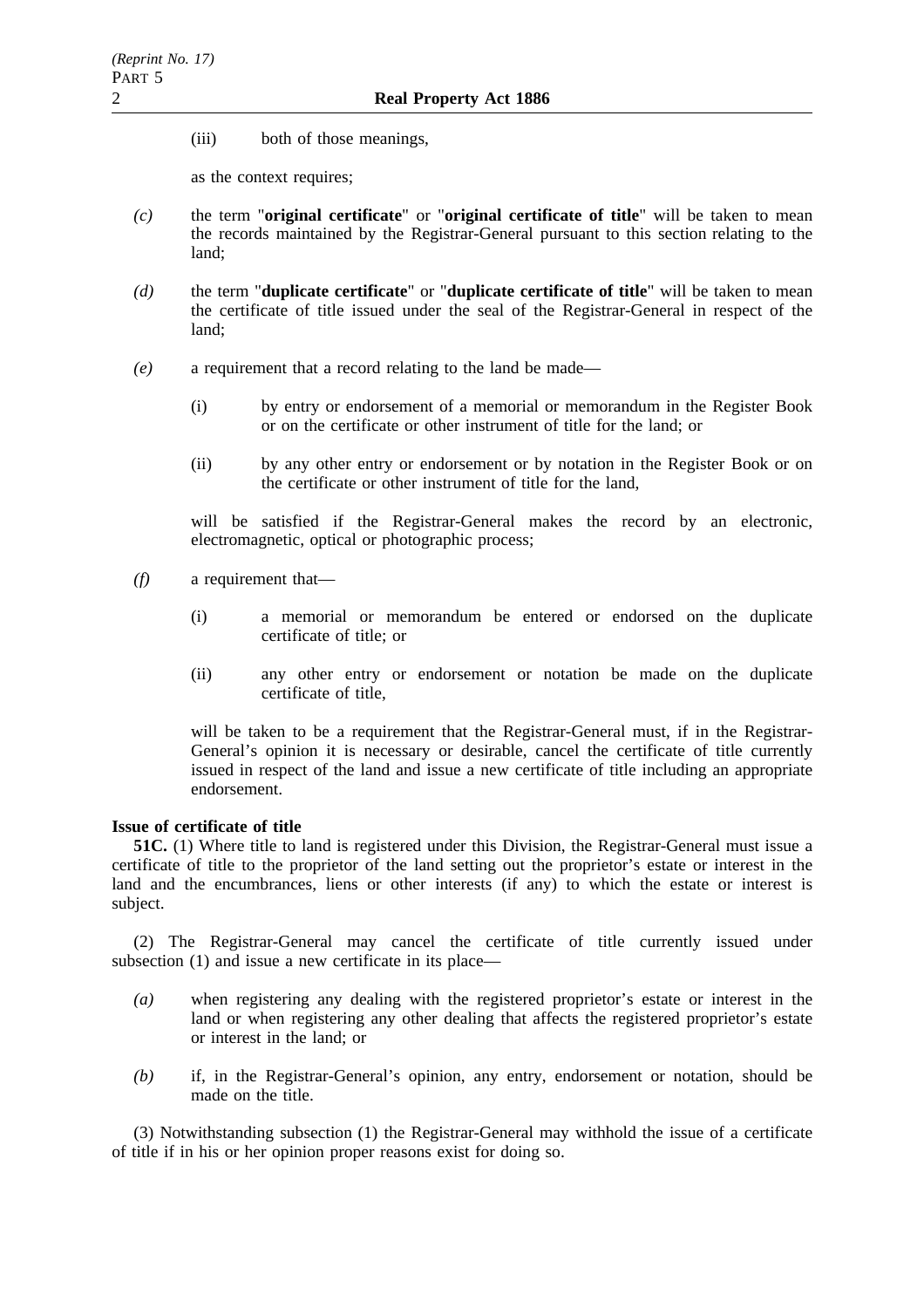#### **Evidentiary**

**51D.** (1) Subject to this Act a statement (that has been certified by the Registrar-General) of—

- *(a)* title to land or to any estate or interest in land recorded by the Registrar-General under this Division must be accepted in legal proceedings as conclusive evidence of title to land or to any estate or interest in land; and
- *(b)* any other information recorded by the Registrar-General under this Division must be accepted in legal proceedings as evidence (which may be rebutted) of that information.

(2) A statement referred to in subsection (1) that purports to have been certified by the Registrar-General must be taken in legal proceedings, in the absence of proof to the contrary, to have been so certified.

# **Division 2A—Boundaries of registered land**

#### **Coordinated cadastre**

**51E.** (1) Where the Surveyor-General had lodged a plan delineating the boundaries of allotments in a designated survey area with the Registrar-General under the *Survey Act 1992*, the Registrar-General must examine the plan and, if it is in order, accept it for filing in the Lands Titles Registration Office.

(2) A plan accepted for filing under subsection (1) must be accepted in legal proceedings as evidence (which may be rebutted) of the position and dimensions of the boundaries of allotments that it delineates.

(3) A court, tribunal or other body or person conducting legal proceedings must not make a finding that the position or dimensions of the boundary of an allotment varies from the position or dimensions of the boundary shown on a plan accepted for filing under subsection (1) unless the court, tribunal, body or person has first given the Surveyor-General, or a person acting on his or her behalf, the opportunity to present evidence and be heard on that question.

(4) If the Registrar-General finds an error in a plan accepted for filing under subsection (1), he or she may, with the approval of the Surveyor-General, amend the plan in order to correct the error.

(5) As soon as practicable after accepting a plan for filing under subsection (1) or amending a plan under subsection (4), the Registrar-General must correct any certificate of title that is inconsistent with a boundary delineated on the plan.

\*\*\*\*\*\*\*\*\*\*

# **Division 3—General**

#### **Endorsement of record of registration**

**52.** Upon registering an instrument the Registrar-General must endorse the date of registration on the instrument and the endorsement must be accepted in legal proceedings as conclusive evidence of the date of registration.

#### **Retention of records**

**53.** Once information has been recorded by the Registrar-General under this Act the Registrar-General must retain it in the form in which it was originally registered or in some other form.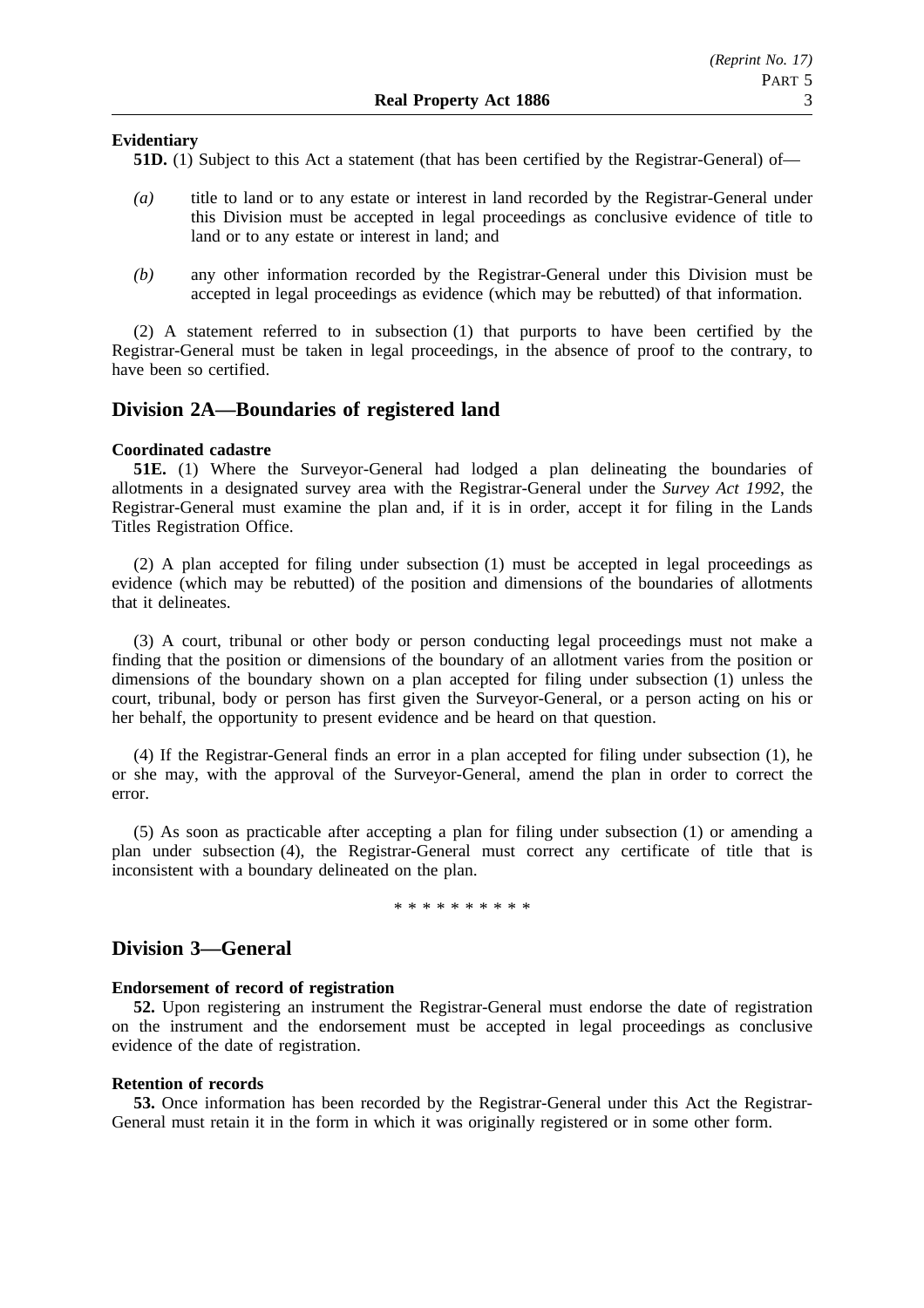#### **Form of instruments**

**54.** (1) Subject to this Act, the Registrar-General shall not register any instrument purporting to transfer or otherwise deal with or affect any estate or interest in land under the provisions of this Act unless the instrument complies with this Act and is in a form approved by the Registrar-General.

(2) Notwithstanding anything in subsection (1) of this section, the Registrar-General may, in his discretion, register any instrument notwithstanding any error in or omission from its memorandum or endorsement of prior encumbrances and, in such case, the error or omission shall not invalidate or otherwise affect the registration of the instrument.

(3) Notwithstanding anything in subsection (1) of this section, where an instrument contains a patent error, the Registrar-General may of his own motion correct the error by marginal notation on the instrument, and the instrument so corrected shall have the like validity and effect as if the error had not been made.

\*\*\*\*\*\*\*\*\*\*

#### **Instruments**

**55.** Any instrument presented for registration may be single or in duplicate, or if a lease may be in duplicate or triplicate.

### **Priority of instruments**

**56.** (1) Every instrument presented for registration shall be attested by a witness, and shall be registered in the order of time in which the same is produced for that purpose; and instruments registered in respect of or affecting the same estate or interest shall, notwithstanding any express, implied, or constructive notice, be entitled to priority, the one over the other, according to the date of registration, and not according to the date of the instrument itself; and the Registrar-General, upon registration thereof, shall file such instrument (if single) in his office, and if in duplicate or triplicate, shall file one original in his office, and shall deliver the other or others to the person or persons entitled thereto.

(2) The Registrar-General may, on application in the appropriate form, vary the order of priority between two or more registered mortgages or encumbrances.

- (3) An application for the variation of an order of priority in accordance with subsection (2)—
- *(a)* must be made by every holder of a mortgage or encumbrance that is to have its order of priority varied; and
- *(b)* where a registered mortgage or encumbrance is, by virtue of the proposed variation of order of priority, to be postponed to a mortgage or encumbrance over which it has had priority—must be made with the consent of the holder of the mortgage or encumbrance that is to be so postponed; and
- *(c)* must be made with the consent of the mortgagor.
- (4) A memorandum of the variation of an order of priority under subsection (2)—
- *(a)* shall be endorsed on every mortgage or encumbrance affected; and
- *(b)* shall be endorsed on the certificate of title affected by those mortgages or encumbrances.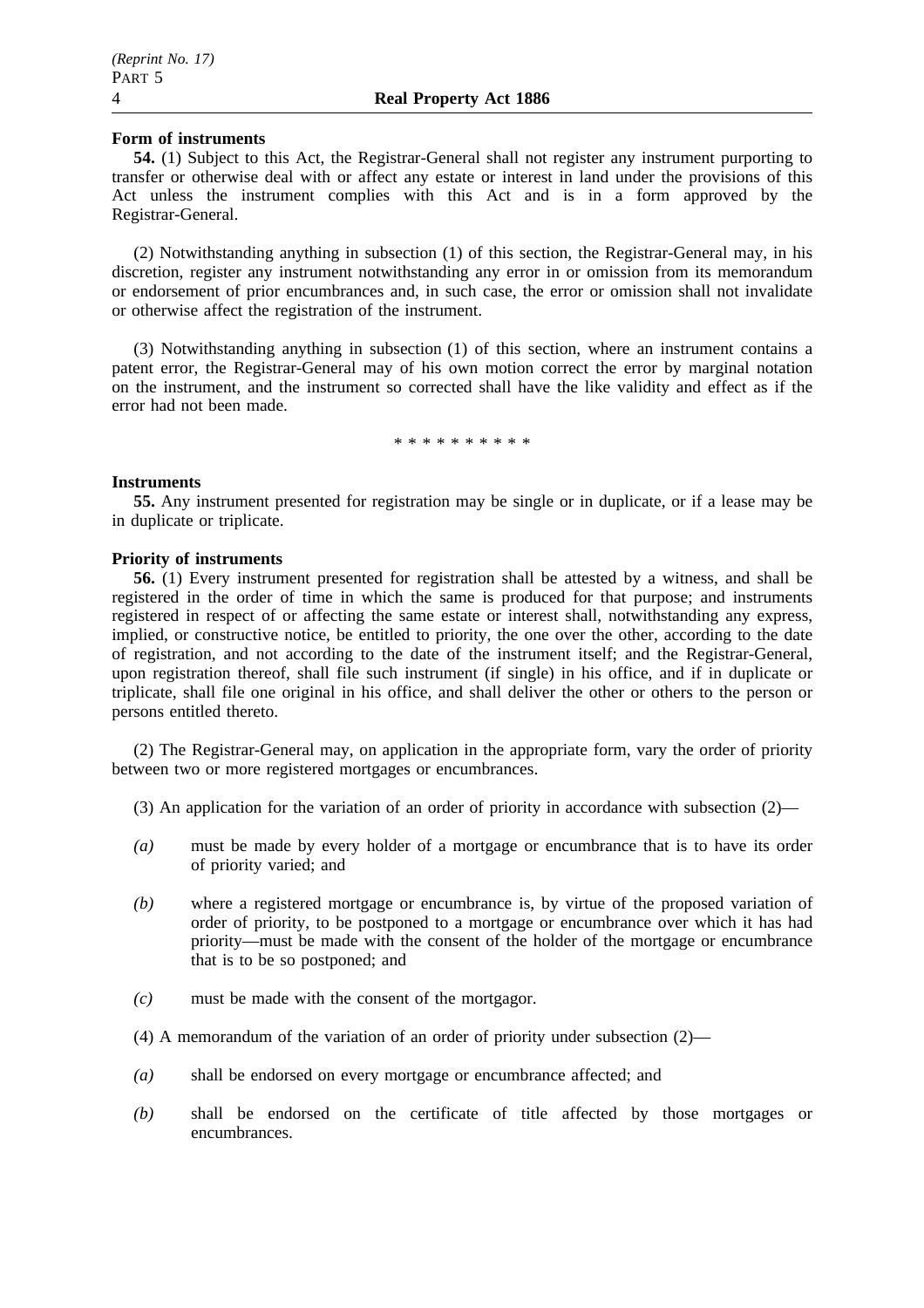#### **Registration**

**56A.** A certificate of title will be taken to be registered upon the Registrar-General allotting a volume and folio number in respect of the certificate of title.

#### **Effect of registration of instruments**

**57.** Every instrument shall, when registered, be deemed part of the Register Book, and shall have the effect of and be deemed and taken to be a deed duly executed by the parties who have signed the same.

#### **Where two or more instruments presented at same time**

**58.** Should two or more instruments executed by the same proprietor, and purporting to affect the same estate or interest, be at the same time presented to the Registrar-General for registration, he shall register and endorse that instrument which shall be presented by the person producing to him the duplicate certificate or other instrument evidencing title to such estate or interest.

#### **Provision for registration in case of death of party executing instrument**

**59.** In case any person, who either before or after his death shall be registered as proprietor of any land shall die after signing any instrument affecting such land, and before registration thereof, the registration of such instrument may nevertheless be proceeded with in accordance with this Act, and shall be valid notwithstanding such death.

# **Person to whom certificate or other instrument of title has been issued in error, or who wrongfully retains such instrument, may be summoned**

**60.** In case it shall appear to the satisfaction of the Registrar-General that any certificate or other instrument has been issued in error or contains any misdescription of land or of boundaries, or that any entry or endorsement has been made in error on any certificate or other instrument, or that any certificate, instrument, entry, or endorsement has been fraudulently or wrongfully obtained, or that any certificate or instrument is fraudulently or wrongfully retained, he may summon the person to whom such certificate or instrument has been so issued, or by whom it has been so obtained or is retained, to deliver up the same for the purpose of being cancelled or corrected, as the case may require.

#### **Arrest of person refusing to deliver up instrument for cancellation or correction**

**61.** In case such person shall refuse or neglect to comply with such summons, the Registrar-General may apply to the Court to issue a summons for such person to appear before the Court and show cause why such certificate or other instrument should not be delivered up to be cancelled or corrected; and if such person, when served with such summons, shall neglect or refuse to attend before such Court at the time therein appointed, it shall be lawful for such Court to issue a warrant authorising and directing the person so summoned to be apprehended and brought before the Court for examination.

#### **Order for delivery of instrument**

**62.** Upon the appearance before the Court of any person summoned or brought up by virtue of a warrant as aforesaid, it shall be lawful for the Court to examine such person upon oath, and to order him to deliver up such certificate or other instrument, and, upon refusal or neglect by such person to deliver up the same pursuant to such order, to commit him to gaol for any period not exceeding six months, unless such certificate or instrument shall be sooner delivered up.

#### **Orders for cancellation of instrument and alteration of Register Book**

**63.** In such case, or in case a summons by the Registrar-General or a Judge cannot be served upon such person as hereinbefore directed, the Court may direct the Registrar-General to cancel or correct any certificate or other instrument, or any entry or memorial in the Register Book relating to such land, and to substitute and issue such certificate or other instrument, or make such entry as the circumstances of the case may require, and the Registrar-General shall give effect to such order.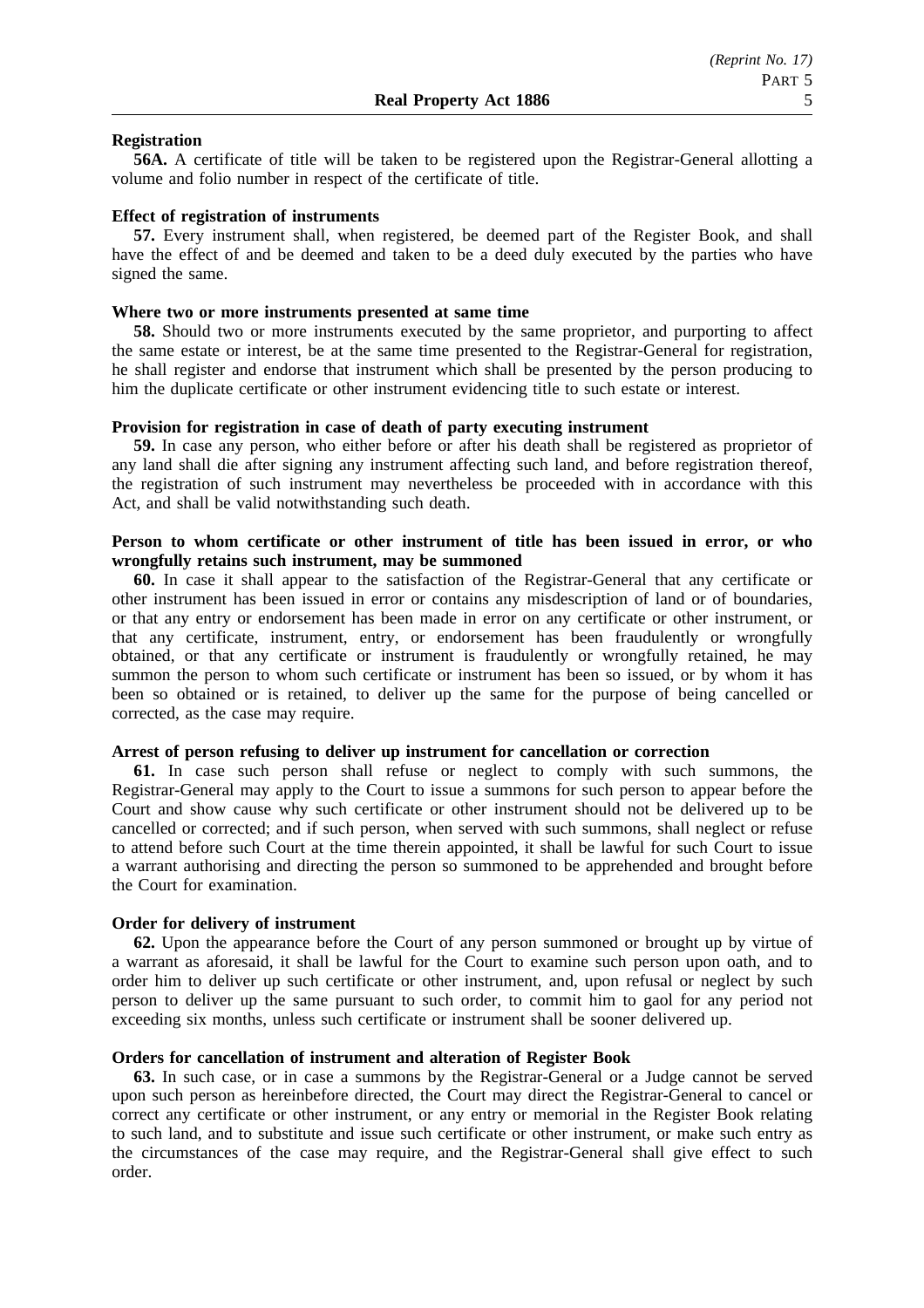#### **Powers of court to direct cancellation of certificate or entry**

**64.** In any proceeding in the Court respecting any land, or any transaction, contract, or application relating thereto, or any instrument, caveat, memorial, or other entry affecting any such land, it shall be lawful for the Court to direct the Registrar-General to cancel, correct, record, substitute, issue, or make any certificate, or any memorial or entry in the Register Book, notwithstanding that the relevant duplicate certificate has not been produced to him, or otherwise to do such acts and make such entries as may be necessary to give effect to any judgment, decree, or order of such Court given or made in such proceeding, and the Registrar-General shall obey every such direction.

#### **Search allowed**

**65.** Any person shall have access to the Register Book, and to all instruments filed and deposited in the Lands Titles Office for the purpose of inspection during the hours and upon the days appointed for search.

### **Conflict between original and duplicate certificate**

**66.** If there is a difference between an original certificate and the duplicate certificate, the original prevails.

### **Lodgement of land grant**

**66A.** If a grant of Crown land is lodged in the Lands Titles Registration Office, the Registrar-General must register title to the land.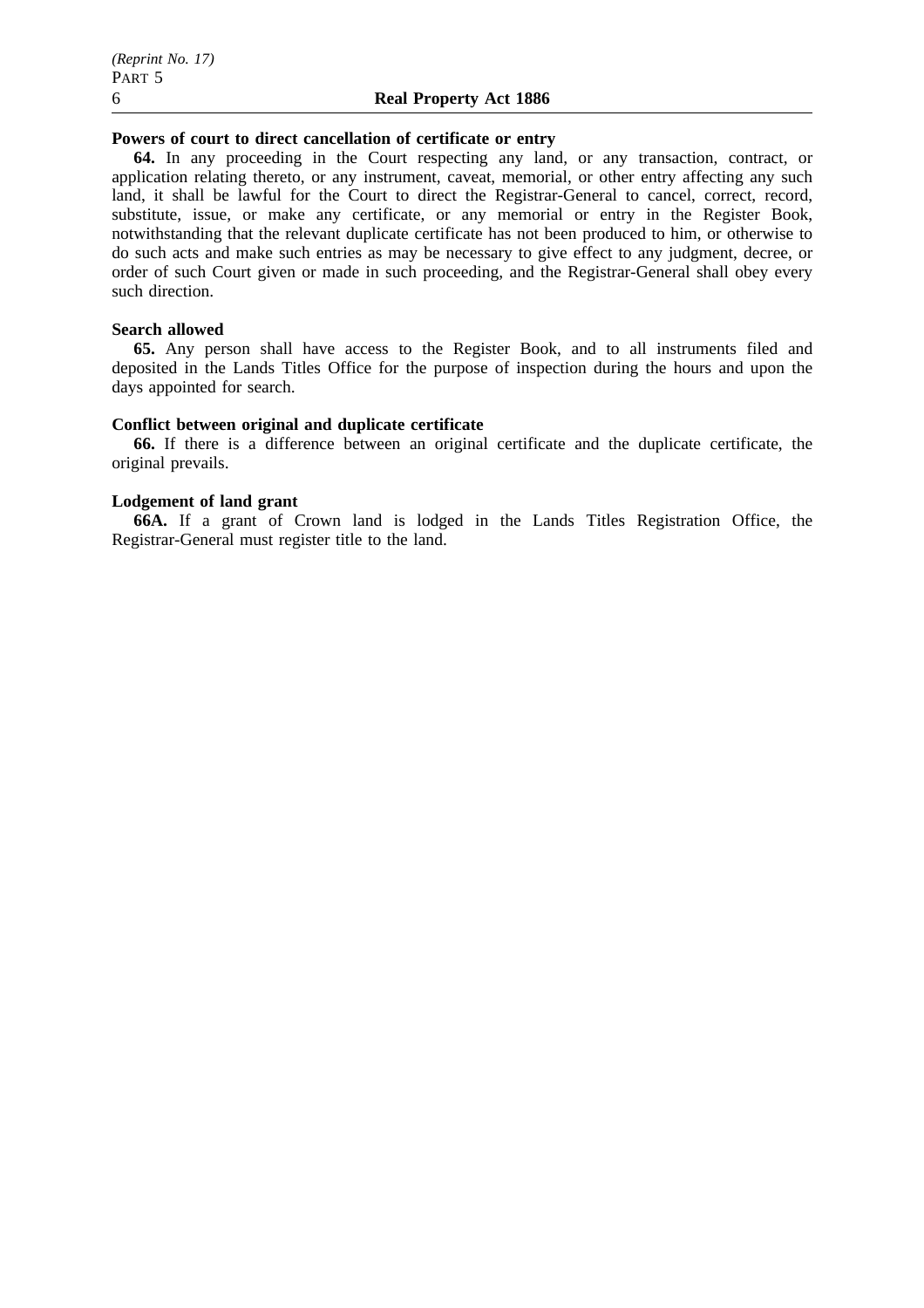# **Part 6—The title of registered proprietors**

### **Instruments not effectual until registration**

**67.** No instrument shall be effectual to pass any land or to render any land liable as security for the payment of money, but upon the registration of any instrument in manner herein prescribed, the estate or interest specified in such instrument shall pass, or, as the case may be, the land shall become liable as security in manner and subject to the covenants, conditions, and contingencies set forth and specified in such instrument or by this Act declared to be implied in instruments of a like nature.

### **Person named in certificate to be the registered proprietor**

**68.** The person named in or appearing by any certificate or other registered instrument as seized of or taking any estate or interest in land shall be the registered proprietor thereof.

### **Title of registered proprietor indefeasible, except in cases of—**

**69.** The title of every registered proprietor of land shall, subject to such encumbrances, liens, estates, or interests as may be notified on the original certificate of such land, be absolute and indefeasible, subject only to the following qualifications:

### **Fraud**

I. In the case of fraud, in which case any person defrauded shall have all rights and remedies that he would have had if the land were not under the provisions of this Act: Provided that nothing included in this subsection shall affect the title of a registered proprietor who has taken *bona fide* for valuable consideration, or any person *bona fide* claiming through or under him:

# **Forgery or disability**

II. In the case of a certificate or other instrument of title obtained by forgery or by means of an insufficient power of attorney or from a person under some legal disability, in which case the certificate or other instrument of title shall be void: Provided that the title a registered proprietor who has taken *bona fide* for valuable consideration shall not be affected by reason that a certificate other instrument of title was obtained by any person through whom he claims title from a person under disability, or by any of the means aforesaid:

### **Erroneous inclusion of land**

III. Where any portion of land has been erroneously included, by wrong description of parcels or boundaries, in the certificate or other instrument evidencing the title of the registered proprietor: In which case the rights of the person who but for such error would be entitled to such land shall prevail, except as against a registered proprietor taking such land *bona fide* for valuable consideration, or any person *bona fide* claiming through or under him:

# **Omission of easement**

IV. Where a right-of-way or other easement not barred or avoided by the provisions of the *Rights-of-Way Act 1881*, or of this Act, has been omitted or mis-described in any certificate, or other instrument of title: In which case such right-of-way or other easement shall prevail, but subject to the provisions of the said *Rights-of-Way Act 1881* and of this Act:

#### **Several certificates for the same land**

V. Where two or more certificates shall be registered under any of the Real Property Acts in respect of the same land: In which case the title originally first in date of registration shall prevail but without prejudice to the effect of anything done under Part 19A of this Act: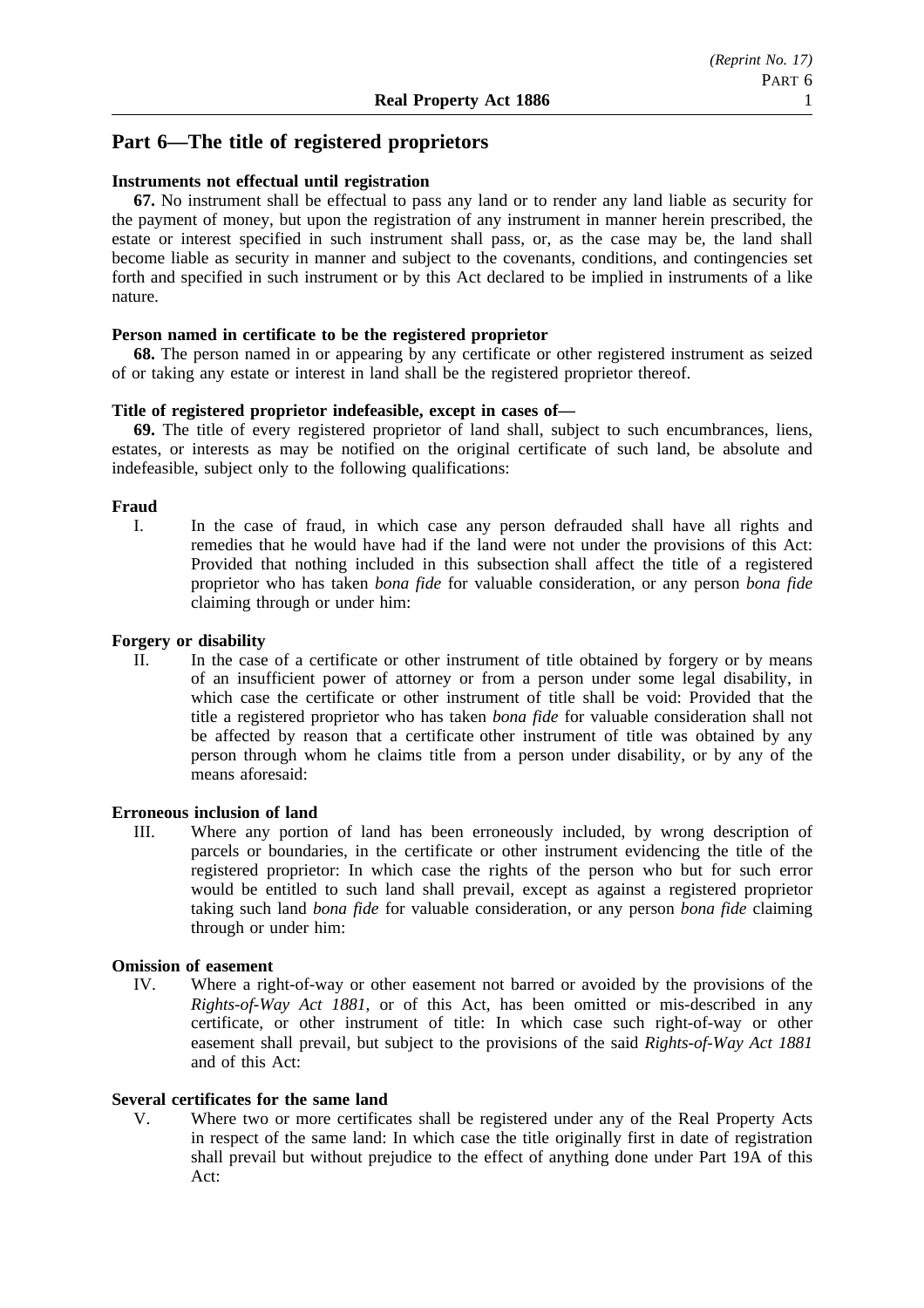# **Certificate to be void if any person is in possession and rightfully entitled adversely to the first registered proprietor**

VI. Any certificate issued upon the first bringing of land under the provisions of any of the Real Property Acts, and every certificate issued in respect of the said land, or any part thereof, to any person claiming or deriving title under or through the first registered proprietor, shall be void, as against the title of any person adversely in actual occupation of, and rightfully entitled to, such land, or any part thereof at the time when such land was so brought under the provisions of the said Acts, and continuing in such occupation at the time of any subsequent certificate being issued in respect of the said land:

# **Wife's title to prevail**

VII. Where a husband shall have been wrongly registered as co-proprietor of land belonging to his wife for her separate use or as her separate property, in which case the title of the wife shall prevail except as against a registered proprietor taking such land *bona fide* for valuable consideration, or any person *bona fide* claiming through or under him:

# **A lease or letting for not more than a year**

VIII. Where at the time when the proprietor becomes registered a tenant shall be in actual possession of the land under an unregistered lease or an agreement for a lease or for letting for a term not exceeding one year: In which case the title of the tenant under such lease or agreement shall prevail:

# **Non-payment of succession duty**

IX. Where the succession duty payable in respect of the land has not been paid, and the certificate required by section 63 of the *Succession Duties Act 1929* has not been obtained: In which case any charge by law imposed on the land in respect of such duty shall remain in force.

# **In other cases title of registered proprietor shall prevail**

**70.** In all other cases the title of the registered proprietor of land shall prevail, notwithstanding the existence in Her Majesty, Her heirs, or successors, or in any person of any estate or interest whatever whether derived by grant from the Crown or otherwise, which but for this Act might be held paramount or to have priority; and notwithstanding any want of notice, or insufficient notice of any application, or any error, omission or informality in any application or proceedings.

# **Saving of certain rights and powers, viz.:**

**71.** Nothing in the two preceding sections contained shall be construed so as to affect any of the following rights or powers, that is to say—

# **Sales by Sheriff**

I. the power of the Sheriff to sell the land of a judgment debtor under a writ of execution:

# **Sales under order of the Court**

II. the power of the Court to order the sale of land:

# **Transmissions on bankruptcy or assignment**

III. the right of the Official Receiver or of any trustee to land transmitted on the bankruptcy or statutory assignment of the registered proprietor:

# **Contracts**

IV. the rights of a person with whom the registered proprietor shall have made a contract for the sale of land or for any other dealing therewith: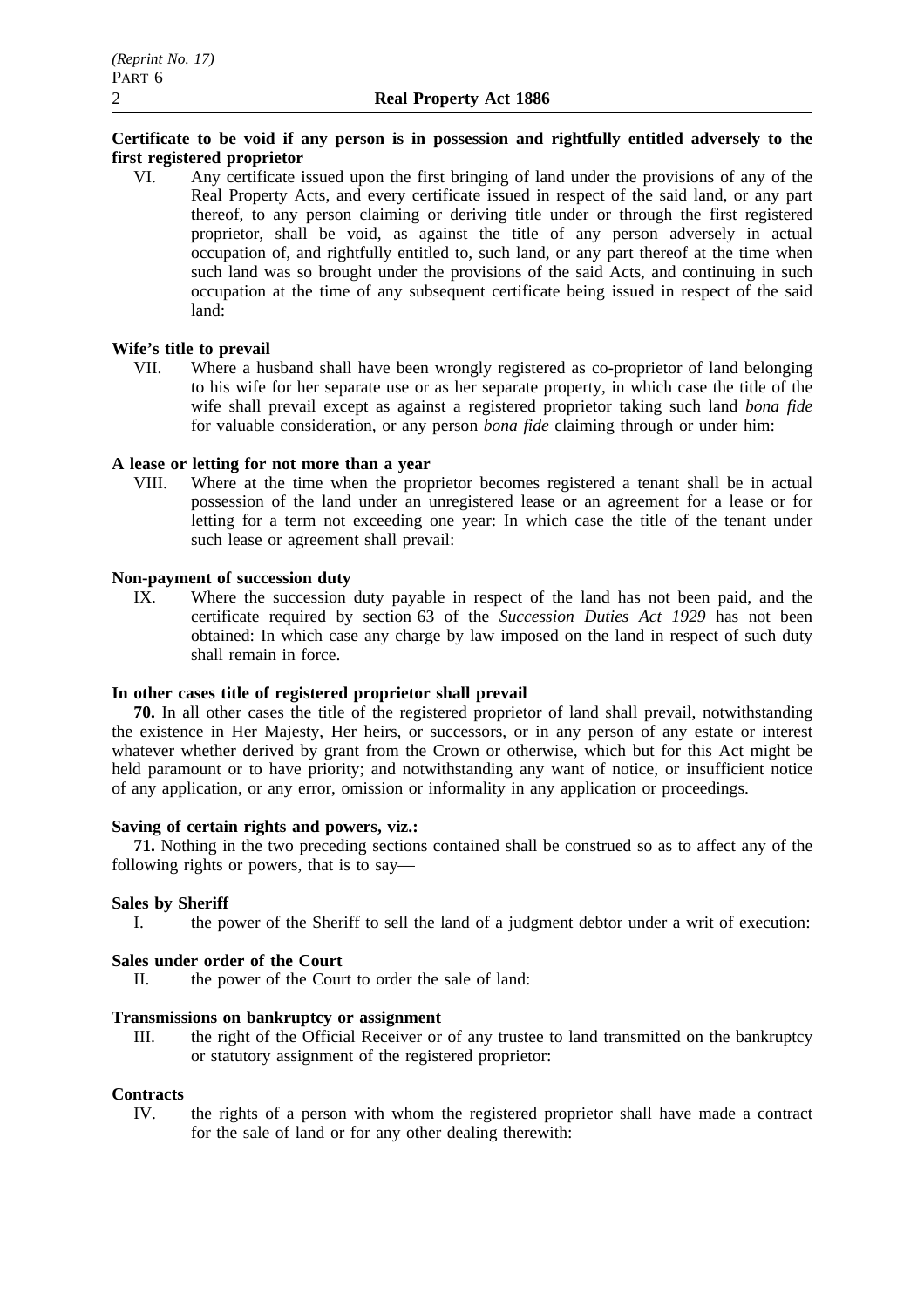### **Trusts**

V. the rights of a *cestui que trust* where the registered proprietor is a trustee, whether the trust shall be express, implied, or constructive:

### **Deed-poll by promoters of an undertaking**

VI. the right of promoters of an undertaking to vest land in themselves by deed-poll pursuant to the *Compulsory Acquisition of Land Act 1925* or any Act amending the same:

Provided that no unregistered estate, interest, power, right, contract, or trust shall prevail against the title of a registered proprietor taking *bona fide* for valuable consideration, or of any person *bona fide* claiming through or under him.

### **Knowledge of trust not evidence of want of** *bona fides*

**72.** Knowledge of the existence of any unregistered estate, interest, contract, or trust shall not of itself be evidence of want of *bona fides* so as to affect the title of any registered proprietor.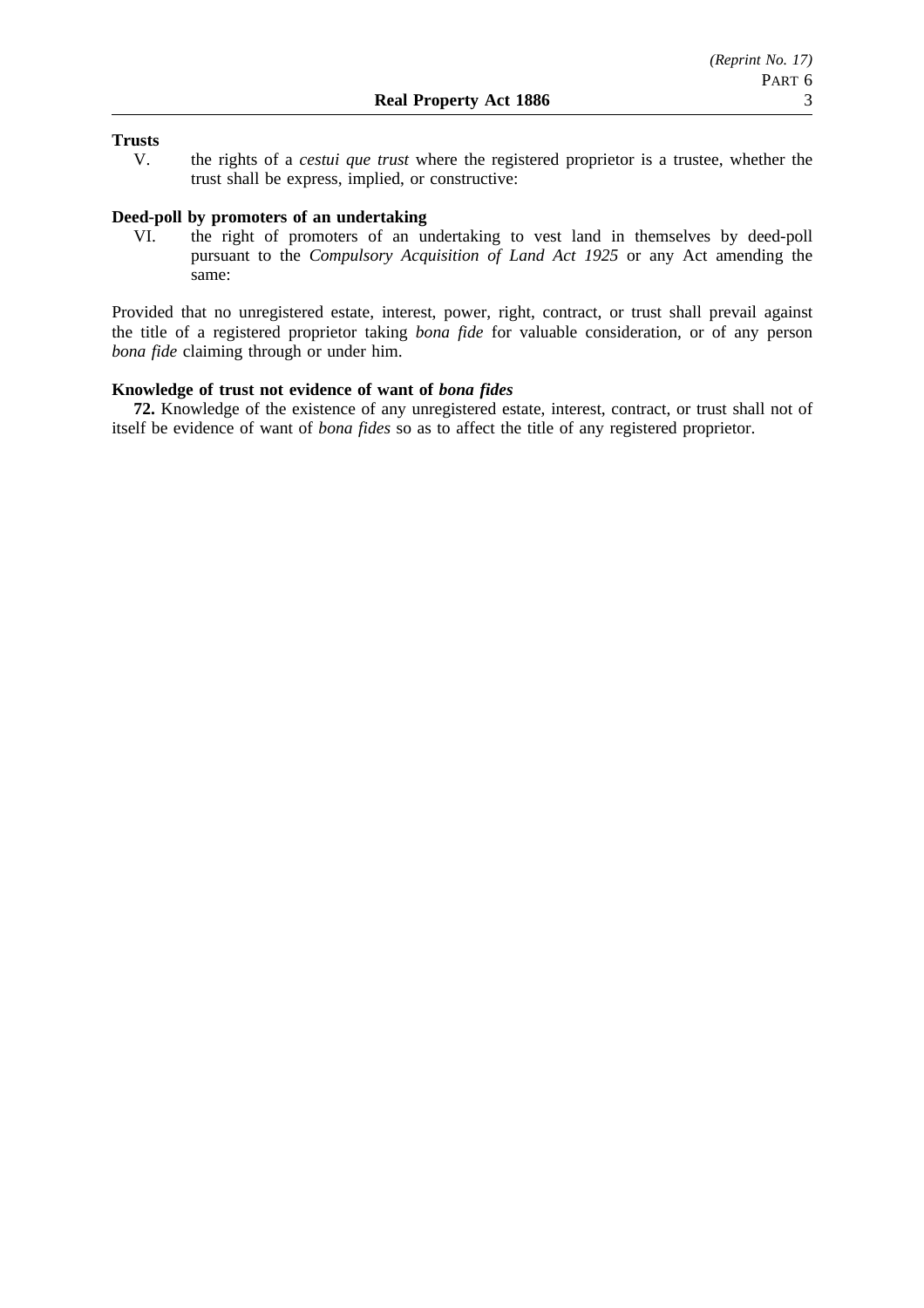## **Part 7—Certificates of title**

#### **Certificate of title**

**73.** The registered proprietor of an estate of freehold in land, other than a leasehold for a life or lives, shall be entitled to receive a certificate for that estate in the appropriate form.

#### **Joint tenants and tenants in common**

**74.** Two or more persons registered as joint proprietors of an estate or interest in land shall be deemed to be entitled to the same as joint tenants; and in all cases where two or more persons are entitled as tenants in common to an estate of freehold in any land, such persons may receive one certificate for the entirety, or each may receive a separate certificate for his undivided share and in each case the certificate must state the shares in which they hold the land.

#### **Certificates for remainder and reversions**

**75.** The proprietor of an estate of freehold in remainder or reversion in land, for a life estate in which a certificate has already been issued, may have his estate registered on the certificate issued for the life estate, or may receive a separate certificate for his estate, which shall refer to the certificate of the particular estate.

#### **Mode of inheritance or succession shall be implied**

**76.** Every certificate, or other instrument of title issued to or made in favour of a corporation, aggregate or sole, shall be deemed to extend to and include the successors of such corporation, and every such certificate or instrument of title issued to or made in favour of any person shall be deemed to extend to and include the legal representatives of such person.

#### **Memorials on certificates**

**77.** The Registrar-General shall record on every certificate issued by him, and in such manner as to preserve their respective priorities, memorials of all subsisting mortgages, leases, and encumbrances, and of any dower or rent-charge to which the land may be subject; and if such certificate be issued to a minor or to a person otherwise under disability, he shall record thereon the age of such minor or the nature of the disability so far as known to him.

### **Certificates in lieu of surrendered certificates**

**78.** Upon the application of any registered proprietor holding land under one or more certificates, and the delivering up of such instruments of title, it shall be lawful for the Registrar-General to issue to such proprietor one certificate for the whole of such land, or several certificates each comprising portion of such land, in accordance with such application; and upon issuing any such new certificate the Registrar-General shall cancel the duplicates delivered up, and the originals, and shall endorse thereon a memorandum, setting forth the occasion of such cancellation, and referring to the new certificate issued in lieu thereof.

### **Substituted certificate etc**

**79.** (1) The Registrar-General, on application in that behalf and on proof to his satisfaction that any duplicate certificate or any tenant's copy of a Crown lease has been lost, mislaid or destroyed, may issue a substituted certificate or tenant's copy of Crown lease (as the case may be).

\*\*\*\*\*\*\*\*\*\*

(4) Upon issuing a substituted certificate or tenant's copy of Crown lease the Registrar-General shall make an endorsement thereon stating the reason for the issue thereof and shall at the same time enter in the Register Book or the Register of Crown Leases (as the case may be) notice of the issue of such substituted certificate or tenant's copy of Crown lease, and the date thereof, and the reason for the issue thereof.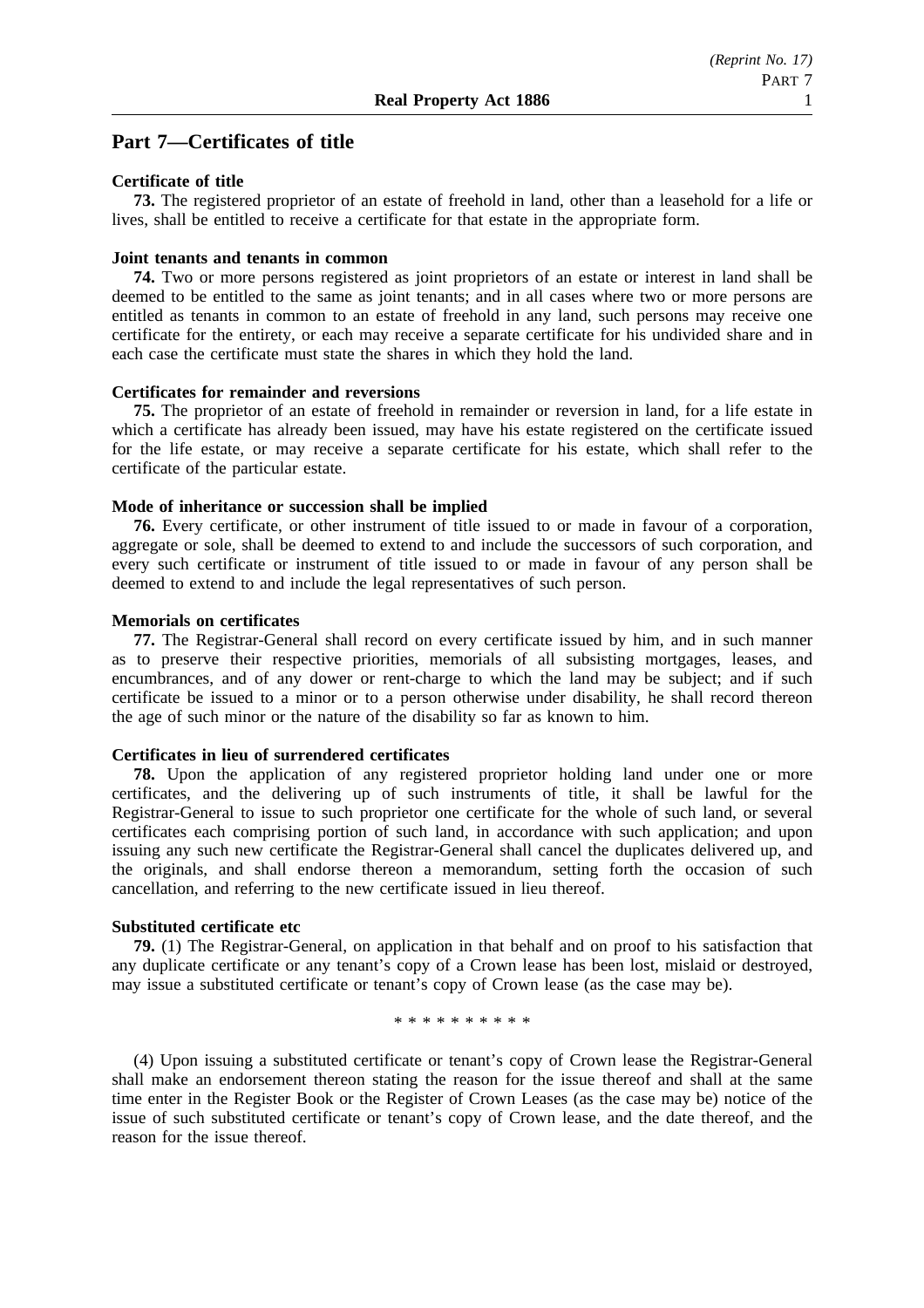(5) Every such substituted certificate or tenant's copy of Crown lease shall be available for all purposes and uses for which the certificate or tenant's copy of Crown lease so lost, mislaid or destroyed would have been available, and shall supersede the duplicate certificate or tenant's copy of Crown lease for which it is substituted.

(6) Instead of issuing a substituted certificate the Registrar-General may cancel the relevant folio of the Register Book, recording thereon that the folio was cancelled pursuant to this section, and may issue a new certificate in lieu thereof.

(7) For the purposes of this section every lease or agreement for sale of Crown lands granted or made by or on behalf of the Crown, shall be deemed a Crown lease.

(8) Before issuing a substituted certificate or a new certificate or a tenant's copy of a Crown lease the Registrar-General may, where in his opinion it is necessary or desirable, give notice of his intention to do so in the *Gazette* or in any newspaper circulating in the State.

#### **Issue of certificates of title**

**80.** Certificates of title must be issued under the seal of the Registrar-General.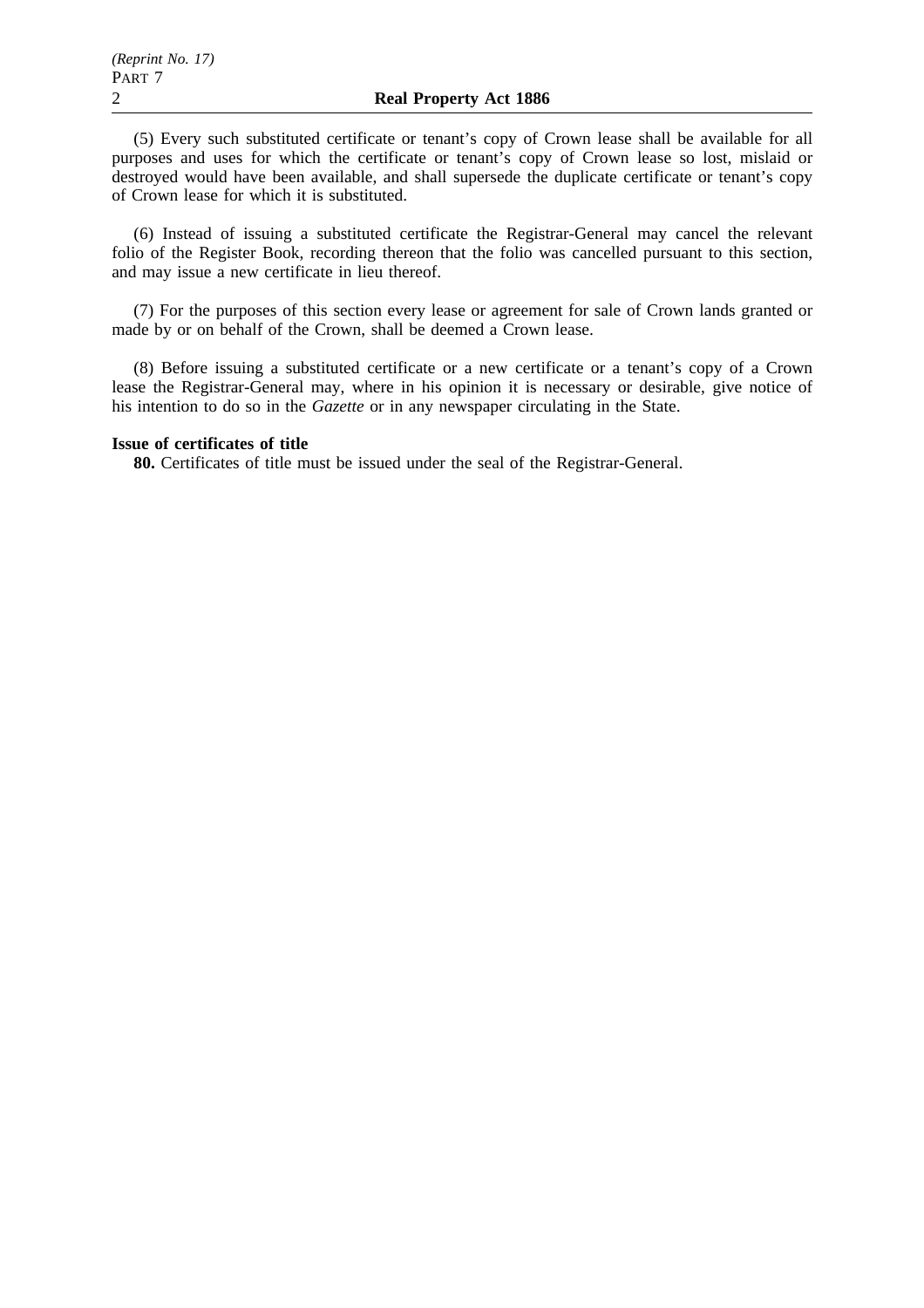# **Part 7A—Title by possession to land under this Act**

### **Application for certificate based on possession**

**80A.** A person who would have obtained a title by possession to any land which is subject to this Act, if that land had not been subject to this Act, may apply to the Registrar-General for the issue to him of a certificate of title to that land.

### **Signature attestation and operation of application**

**80B**. (1) Every such application shall—

- *(a)* be in writing in a form fixed by the Registrar-General;
- *(b)* be signed by the applicant;
- *(c)* contain a declaration by the person signing it, declaring that all the statements in it are true.

(2) The applicant shall, if required by the Registrar-General, furnish him with a plan of survey of the land.

## **Application how dealt with**

**80C.** (1) The Registrar-General shall refer each application to the solicitor to his department, who shall examine it and report upon it to the Registrar-General.

(2) The Registrar-General may thereupon in his discretion reject the application as regards the whole or any part of the land to which it relates, or proceed as hereinafter provided.

### **Requisitions**

**80D.** The Registrar-General may—

- *(a)* require an applicant to furnish him with any information or documents relating to his application;
- *(b)* notwithstanding any direction previously given by him as to the application, reject it altogether or in part if the applicant fails to comply within a reasonable time with any requisition made under this section.

### **Notice of application**

**80E.** (1) If an application is not wholly rejected by the Registrar-General he shall cause a notice of the application in a form fixed by him—

- *(a)* to be published once at least in a newspaper circulating in the neighbourhood of the land, and, if he thinks necessary, in any other newspaper; and
- *(b)* to be given to any person who in the Registrar-General's opinion has or may have any estate or interest in the land; and
- *(c)* to be published in any other way or given to any other persons.

(2) The notice shall fix a time, not less than twenty-one days nor more than twelve months from the first publication of the notice in a newspaper under subsection (1) of this section, at or after the expiration of which the Registrar-General may, unless a caveat is lodged, grant the application altogether or in part.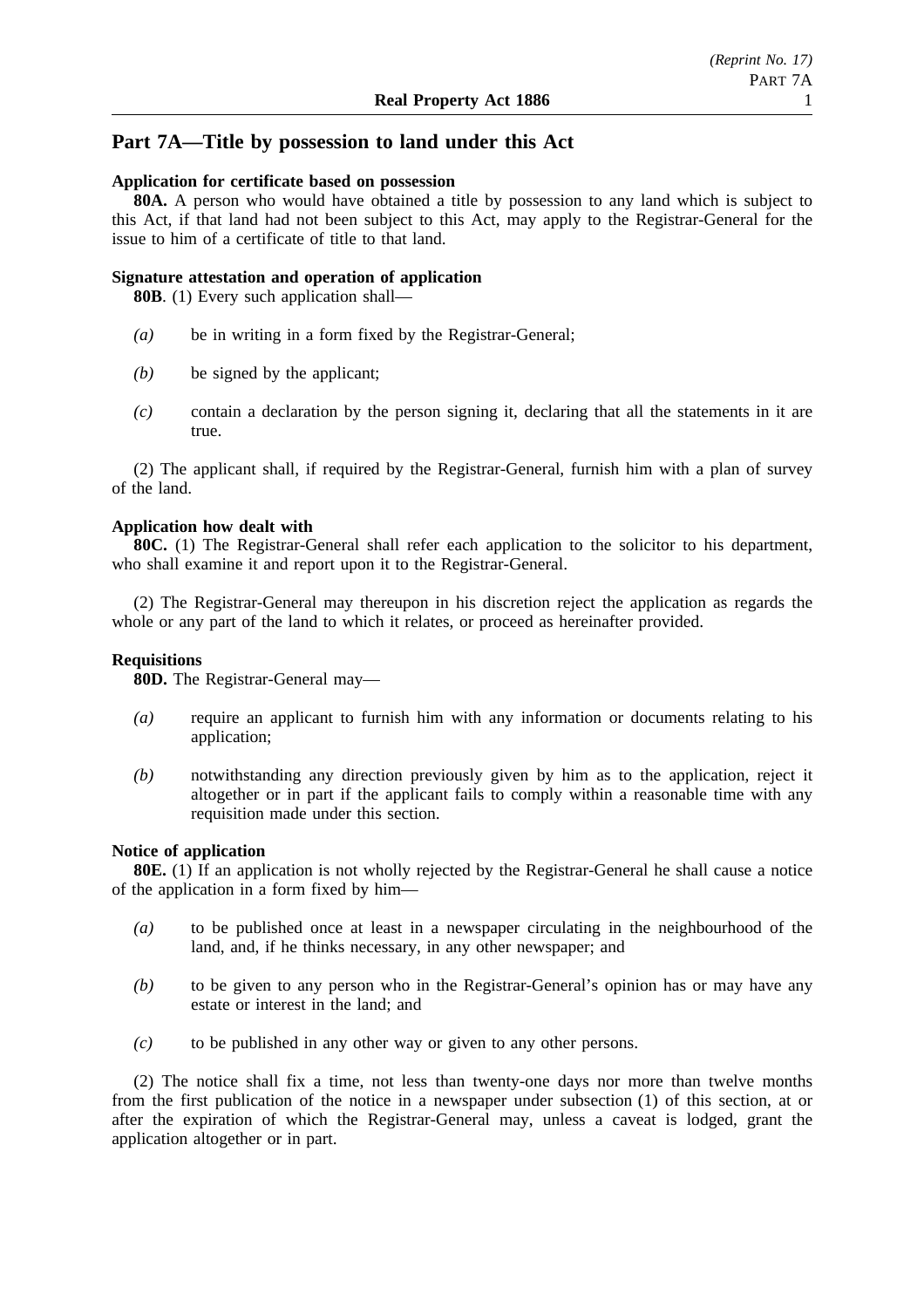### **Caveats**

**80F.** (1) A person claiming an estate or interest in the land to which an application under this Part relates, may at any time before the application is granted, lodge a caveat with the Registrar-General forbidding the granting of the application.

- (2) A caveat under this section—
- *(a)* shall state the nature of the estate or interest claimed by the person lodging it and shall give an address at which notices and proceedings relating to the caveat may be served;
- *(b)* need not be in any particular form but shall be accepted by the Registrar-General if it gives reasonable notice of the claim of the caveator.

(3) If the Registrar-General is satisfied that the caveator is the registered proprietor of the land to which the application relates, or has an estate or interest in that land derived under or through the registered proprietor, he shall refuse the application:

Provided that the Registrar-General shall not refuse an application solely on the ground that a person is entitled to an easement in or over the said land, but if a person is so entitled the Registrar-General may include in any certificate of title issued to the applicant a statement that the land is subject to the easement.

(4) If the Registrar-General is not satisfied that the caveator is the registered proprietor of the land or has an estate or interest therein derived under or through the registered proprietor, he shall give notice to the caveator that the caveator is required to take proceedings in the Court to establish his title to the estate or interest claimed by him, within a time specified in the notice being not less than six months after the giving thereof.

(5) If a caveator who has received such notice from the Registrar-General does not within the time mentioned in the notice bring an action in the Court to obtain a declaration that he is entitled to the estate or interest claimed by him and give written notice thereof to the Registrar-General, or obtain from the Court an order or injunction restraining the Registrar-General from issuing a certificate to the applicant under this Part, the caveat shall lapse.

(6) A lapsed caveat shall not except by leave of the Court be renewed by or on behalf of the same person in respect of the same estate or interest.

(7) In any proceedings to establish the title of the caveator the issue for the Court to decide shall be whether the caveator is the registered proprietor of the land or is entitled to an estate or interest derived under or through the registered proprietor.

### **Power to issue certificates**

**80G.** Upon or after the expiration of the time fixed by the notice under section 80E of this Act, if the Registrar-General is satisfied that the possession on which the applicant relies would, if the land had not been subject to this Act, have conferred on the applicant a title by possession, he may issue to the applicant a certificate for an estate in fee simple or for any other estate acquired by the applicant, free from all encumbrances appearing by the Register Book to affect the existing title: Provided that where a caveat has been lodged against the granting of an application the Registrar-General shall not grant that application unless—

*(a)* the caveat has lapsed; or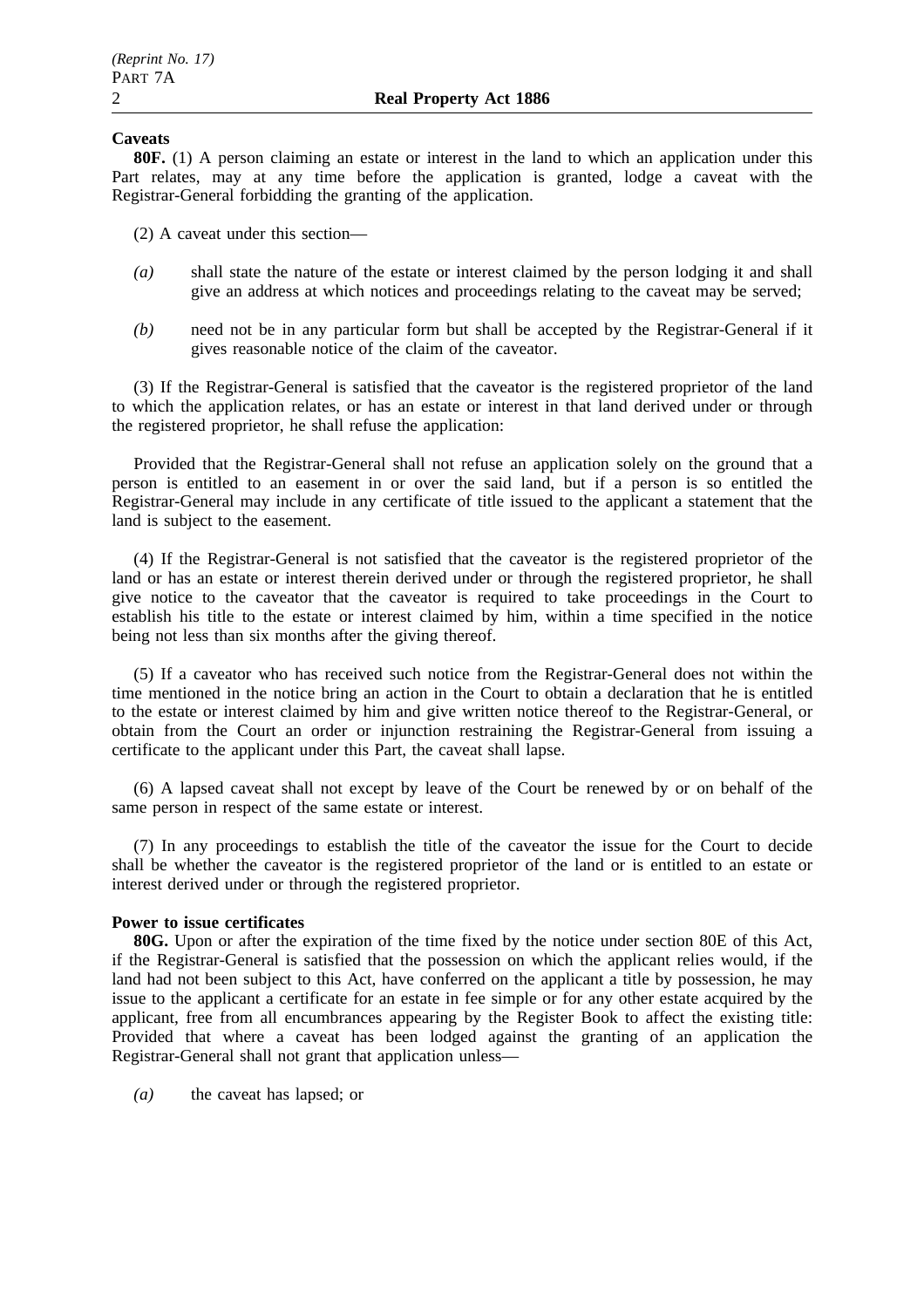*(b)* proceedings taken by the caveator to establish his title have been finally disposed of, and in those proceedings the caveator has failed to establish his title, or to obtain from the Court an injunction restraining the Registrar-General from issuing a certificate to the applicant.

## **Cancellation of instruments**

**80H.** (1) Where a certificate for any land is issued under this Part the Registrar-General—

- *(a)* shall cancel the existing certificate for that land and any instrument, entry or memorial in the Register Book altogether or to such extent as is necessary to give effect to the certificate issued;
- *(b)* shall endorse on every certificate and instrument so cancelled a memorandum stating the circumstances and authority under which the cancellation is made.

(2) Upon the cancellation of a certificate, instrument, entry or memorial pursuant to this section, the estate and interest evidenced thereby shall cease and determine.

## **Fees**

**80I.** The fees payable upon an application under this Part and in respect of the issue of a certificate under this Part shall be the same as if the application were an application to bring land under the provisions of this Act.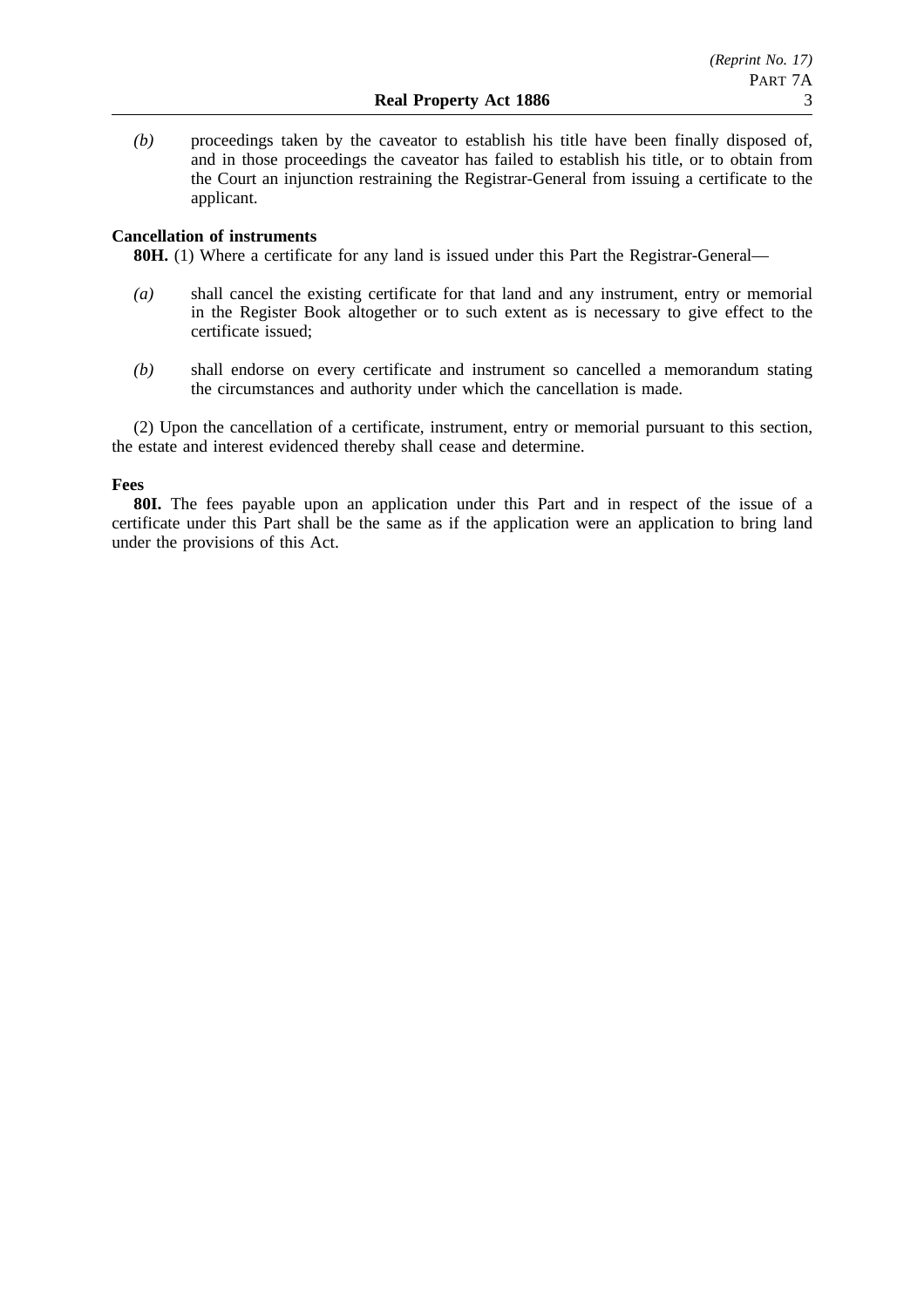## **Part 8—Easements**

## **Certificates may contain statement of right-of-way or other easement**

**81.** Any certificate hereafter issued may contain a statement therein or entry thereon to the effect that the land therein described has appurtenant thereto any easement, or that the person therein named is entitled to any easement in gross, or that the land therein described is subject to any right or rights-of-way or other easement.

#### **Description of easement**

**82.** Every such statement or entry shall fully set forth a true and accurate description of the easement, or, if the instrument creating the same be enrolled or deposited in the General Registry Office, or deposited in the Lands Titles Registration Office, shall refer to such instrument.

#### **Registered proprietor not to be subject to rights-of-way not mentioned in certificate**

**83.** The registered proprietor of land brought under the provisions of the *Real Property Act of 1861* after the passing of the *Rights-of-Way Act 1881* or of land hereafter brought under the provisions of this Act shall be deemed to hold the land comprised in the certificate of such land subject to such rights-of-way only as are mentioned and set forth in such certificate.

## **Easement not binding on registered proprietor subsequently acquiring land** *bona fide* **for value unless entered on certificate of title**

**84.** No easement hereafter created by express grant or transfer over or in respect of any servient land under the provisions of this Act shall be binding on any registered proprietor subsequently taking the land *bona fide* for valuable consideration, unless such easement shall be entered on the original certificate of such land, and also upon the duplicate certificate.

#### **Land to be held free of rights-of-way**

**85.** The registered proprietor of any land shall, as from the eighteenth day of November, 1886, hold the same freed and discharged from all rights-of-way existing on or before that date and not entered upon the original certificate of such land in pursuance of an application made on or before such date under the *Rights-of-Way Act 1881*.

### **Public rights-of-way etc not within this Act**

**86.** Rights-of-way or other easements now or hereafter acquired or enjoyed by the public in, over, along, or across any servient land shall not be deemed to be rights-of-way or easements within the meaning of this Part of this Act, or in respect of which applications may be made or caveats entered, and nothing herein contained shall derogate from any such rights or easements, or be deemed to confer on the registered proprietor of any such servient land a right to interfere with or obstruct the public use of any way or other easement so acquired or enjoyed as aforesaid.

### **Certificates heretofore issued conclusive evidence of right-of-way therein described**

**87.** Every certificate issued before the eighteenth day of November, 1881, containing therein a statement to the effect that the registered proprietor is seized of the land therein described, subject to or together with any right-of-way therein described or delineated, or together with any easement therein described, shall be deemed to operate as a grant or reservation, as the case may be, of such right-of-way or other easement, and such certificate shall, except in the case of fraud, be received in all Courts as conclusive evidence of the existence of such right-of-way or other easement:

Provided that this section shall not apply to any right-of-way or other easement, the title to which is now the subject of pending litigation in any Court of Law, or to any right-of-way or other easement, the right to which has been concluded in any Court adversely to such right-of-way or easement.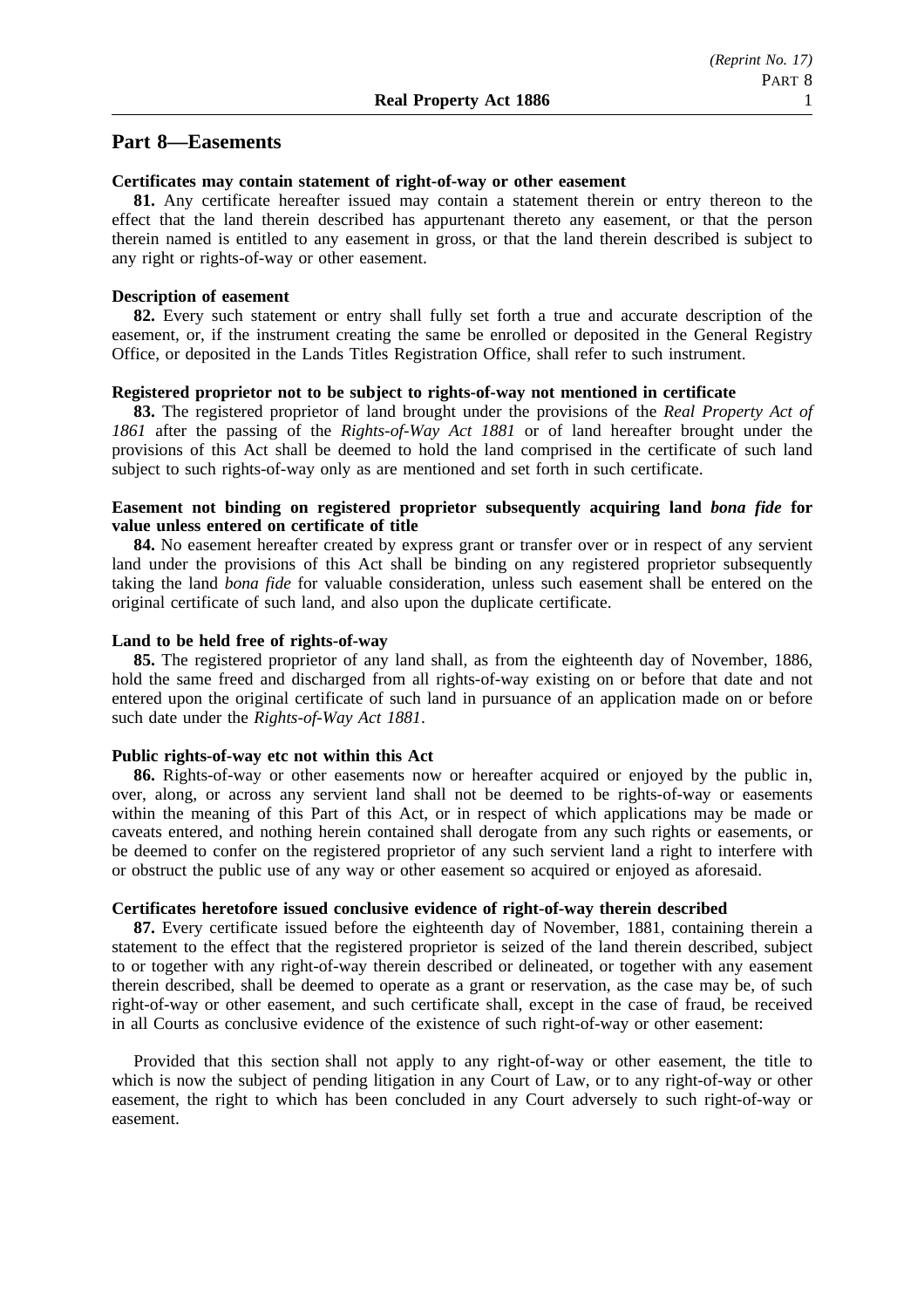#### **Entry as to easement to be made on original and duplicate certificates of title**

**88.** Whenever any right-of-way or other easement appurtenant to land under the provisions of this Act over land also under its provisions shall hereafter be granted or created, the Registrar-General shall make such entry on the original and duplicate certificates for the dominant and servient lands as he thinks fit.

### **Short form of describing right-of-way**

**89.** The words "a free and unrestricted right-of-way" in any instrument shall be deemed to imply the words set forth in Schedule 5 hereto so far as they shall be applicable as fully and effectually as if set out at length in such instrument.

#### **Incorporation of long forms of easements in instruments**

**89A.** Where, in an instrument, a short form set out in Schedule 6 is used to grant or create an easement the instrument shall, unless the contrary intention appears, be deemed to incorporate the corresponding long form of that easement set out in the Schedule.

#### **Deposit of plan showing rights-of-way**

**90.** (1) Any registered proprietor of any land may deposit with the Registrar-General a plan of subdivision of the said land, showing the rights-of-way intended to be created by such proprietor over such land, and every subsequent registered proprietor of the said land, or any part thereof, shall be entitled to a right-of-way over all the rights-of-way shown in such plan, unless otherwise declared in his certificate.

(2) Subsection (1) shall not apply to a plan of subdivision deposited with the Registrar-General after the commencement of the *Real Property Act Amendment Act (No. 2) 1985*.

#### **Application of ss. 90B, 90C, 90D and 90E**

**90A.** Sections 90B, 90C, 90D and 90E apply to, and in relation to, an easement whether the easement and the dominant and servient land are registered under this Act or not and whether the easement is created by instrument or by operation of a provision of this Act or some other Act or by operation of some other law.

### **Variation and extinguishment of easements**

**90B.** (1) Subject to this section, the Registrar-General may on application (in a form approved by the Registrar-General) by the proprietor of the dominant or servient land or on the Registrar-General's own initiative—

- *(a)* vary the position of, or extend or reduce the extent of, an easement over servient land; or
- *(b)* vary an easement by extending the appurtenance of the easement to other land owned by the proprietor of the dominant land; or
- *(c)* extinguish an easement.

(2) Subject to this section, the Registrar-General must not act under subsection (1) except on the application, or with the written consent, of the proprietor of the dominant land and the servient land and with the written consent of all other persons who—

- *(a)* in the case of land registered under this Act—appear from the Register Book to have, or to claim, an estate or interest in the dominant or servient land;
- *(b)* in the case of land not registered under this Act—are known to the Registrar-General (or who become known to the Registrar-General after making reasonable enquiry) to have, or to claim, an estate or interest in the dominant or servient land.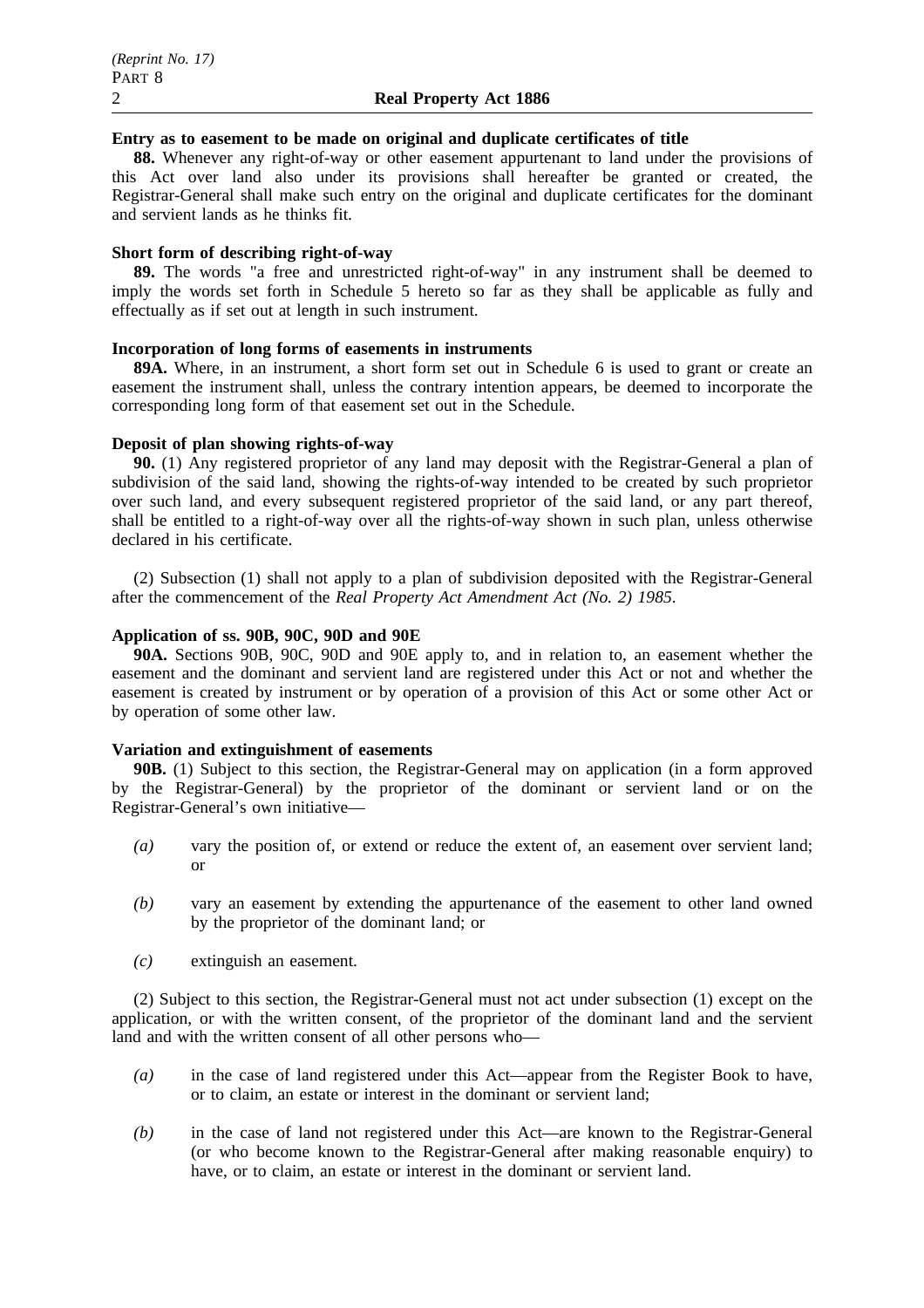(3) The Registrar-General may dispense with the consent of the proprietor of the dominant or servient land required by subsection (2) if the Registrar-General is satisfied that—

- *(a)* notice complying with subsection (3e) has been given to the proprietor; and
- *(b)* 28 days has passed since the notice was given; and
- *(c)* the proprietor's estate or interest in the dominant or servient land will not be detrimentally affected by the proposed variation or extinguishment of the easement.

(3a) The Registrar-General may dispense with the consent of a person required by subsection (2) (other than the proprietor of the dominant or servient land) if he or she is satisfied that the person's estate or interest in the dominant or servient land will not be detrimentally affected by the proposed variation or extinguishment of the easement.

(3b) Without limiting the generality of subsection (3) or (3a), where—

- *(a)* the original purpose of a right-of-way was to provide access to the dominant land to which it is appurtenant; and
- *(b)* the right-of-way can no longer be exercised by the proprietor of that land for that purpose because the land has subsequently been separated from the right-of-way by the creation of intervening allotments,

the Registrar-General may extinguish the right-of-way without the consent of a person required by subsection (2) if he or she is satisfied that there is no reason to believe or suspect that the proprietor of that land, or a successor in title of the proprietor, has any reasonable prospect of using the right-of-way for access to that land in the future.

(3c) Without limiting the generality of subsection (3) or (3a), where dominant land is separated from a right-of-way appurtenant to the land by intervening land and the Registrar-General is satisfied that the continued existence of the right-of-way would not enhance the use or enjoyment of the dominant land, he or she may extinguish the right-of-way without the consent of a person required by subsection (2).

(3d) Before taking action under subsection (3b) or (3c) the Registrar-General must be satisfied that—

- *(a)* notice complying with subsection (3e) has been given to the proprietor of the dominant land; and
- *(b)* 28 days has passed since the notice was given.

(3e) The notice referred to in subsections (3) and (3d) must—

- *(a)* be approved by the Registrar-General; and
- *(b)* include details of the proposed variation or extinguishment of the easement; and
- *(c)* invite the person to whom it is given to make representations to the Registrar-General in relation to the proposal within 28 days.

(4) The Registrar-General may extinguish an easement under subsection (1) without the consent of a person required by subsection (2) if—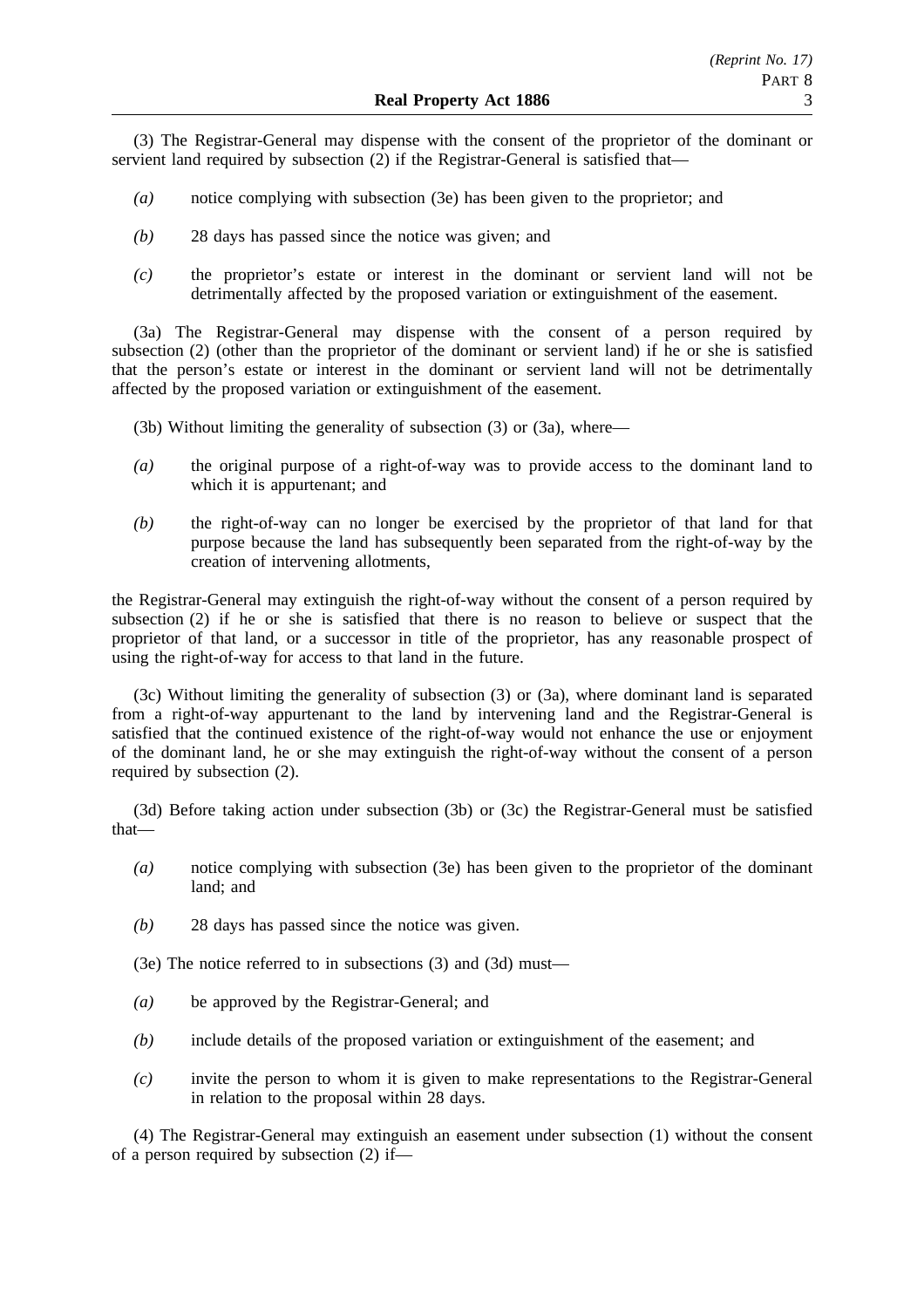- $(a)$ 
	- (i) in the opinion of the Registrar-General it is not reasonably practicable to ascertain the identity or whereabouts of that person; and
	- (ii) the Registrar-General is satisfied that the proprietor of the dominant land has ceased to exercise the rights conferred by the easement; and
- *(b)* the Registrar-General has published notice of his or her intention to act under subsection (1) in the *Gazette* and in a newspaper circulating generally throughout the State; and
- *(c)* where the person's identity is known—the Registrar-General has sent notice of his or her intention to act under subsection (1) by post addressed to the person at his or her last address known to the Registrar-General; and
- *(d)* at least 21 days has elapsed since—
	- (i) notice was published under paragraph *(b)*; and
	- (ii) where paragraph *(c)* applies, notice was posted under that paragraph.

\*\*\*\*\*\*\*\*\*\*

(6) Subject to subsection (7), the proprietor of dominant land cannot transfer or convey the land without the easement that is appurtenant to it.

(7) The proprietor of dominant land or of some part of it may transfer or convey part of the land without the appurtenant easement if rights under the easement continue in existence in respect of some other part of the dominant land.

(8) The easement is extinguished in respect of land transferred or conveyed under subsection (7).

(9) Where, in the opinion of the Registrar-General, the creation or continuance of an easement was, or was likely to have been, a requirement on which—

- *(a)* the issue of a certificate by the Development Assessment Commission under section 51 of the *Development Act 1993*; or
- *(b)* the issue of a certificate by a council or the South Australian Planning Commission under Part 19AB; or
- *(c)* the approval of an application for the deposit of a strata plan by the South Australian Planning Commission or a council; or
- *(d)* the consent or approval of an authority under a corresponding previous enactment,

was based—

- *(e)* the easement cannot be varied or extinguished under this section; and
- *(f)* the appurtenance of the easement cannot be extended to other land under this section; and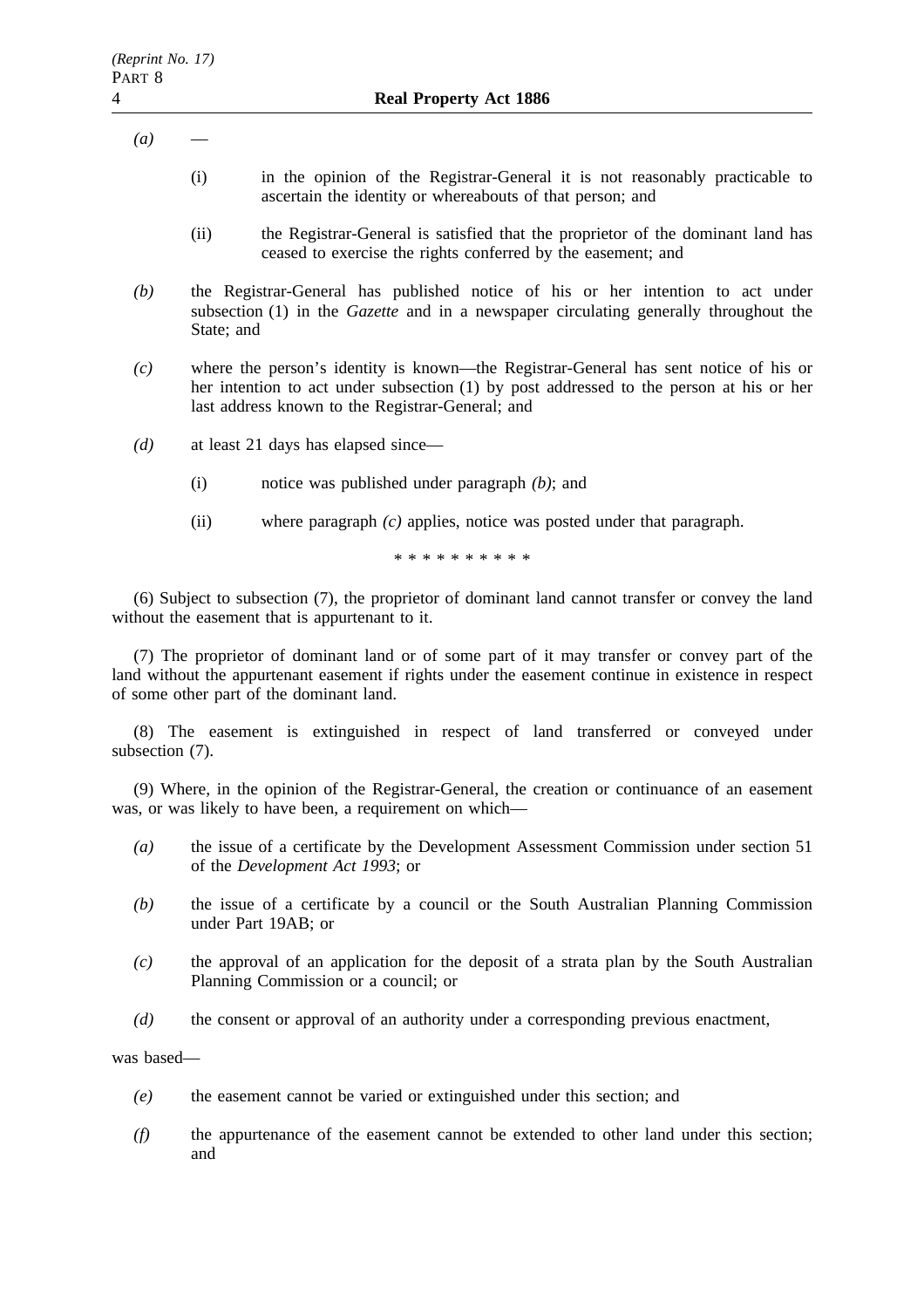- *(g)* the easement cannot be merged with the servient land by transfer or conveyance of the easement to the proprietor of the servient land or the transfer or conveyance of the servient land to the proprietor of the easement; and
- *(h)* part of the dominant land cannot be transferred or conveyed separately from the easement thereby extinguishing the easement in respect of that land,

without the consent of the Development Assessment Commission.

(10) Upon the variation or extinguishment of an easement under this section the Registrar-General must make such consequential entries in the Register Book or such entries in the records of the General Registry Office as he or she considers necessary.

(11) A reference in this section to dominant land includes a reference to an easement that is not appurtenant to any land.

(12) This section is subject to and does not derogate from any other Act relating to the variation or extinguishment of easements of a particular class.

### **Easement and servient land may be vested in same person**

**90C.** (1) Subject to this section, a person may be the proprietor of an easement and the servient land that is subject to the easement and accordingly a person may grant an easement to himself or herself.

(2) Subject to this section, if an easement and the servient land are vested in the same person by transfer or conveyance the easement will not merge with the servient land unless the transfer or conveyance expresses the intention that it should do so.

(3) An easement is extinguished by the amalgamation of the dominant and servient land under Part 19AB Division 3.

(4) Where the whole or part of the land within the boundaries of an easement is amalgamated with the whole or part of the dominant land by the reconstitution of allotment boundaries upon deposit of a plan of division in the Lands Titles Registration Office, the easement is extinguished insofar as it extended over the amalgamated land.

### **Survey of easement**

**90D.** Before registering an instrument creating or varying an easement, the Registrar-General or the Registrar-General of Deeds may require the parties to the instrument to lodge a survey prepared by a licensed surveyor that delineates the boundaries of the easement.

### **No private right-of-way over public street or road**

**90E.** (1) A private right-of-way cannot subsist over a public street or road and accordingly—

- *(a)* a private right-of-way cannot be granted, reserved or otherwise created over a public street or road; and
- *(b)* upon land becoming a public street or road all private rights-of-way over the land are extinguished; and
- *(c)* all private rights-of-way existing over public streets or roads immediately before the commencement of the *Real Property (Miscellaneous) Amendment Act 1994* are extinguished.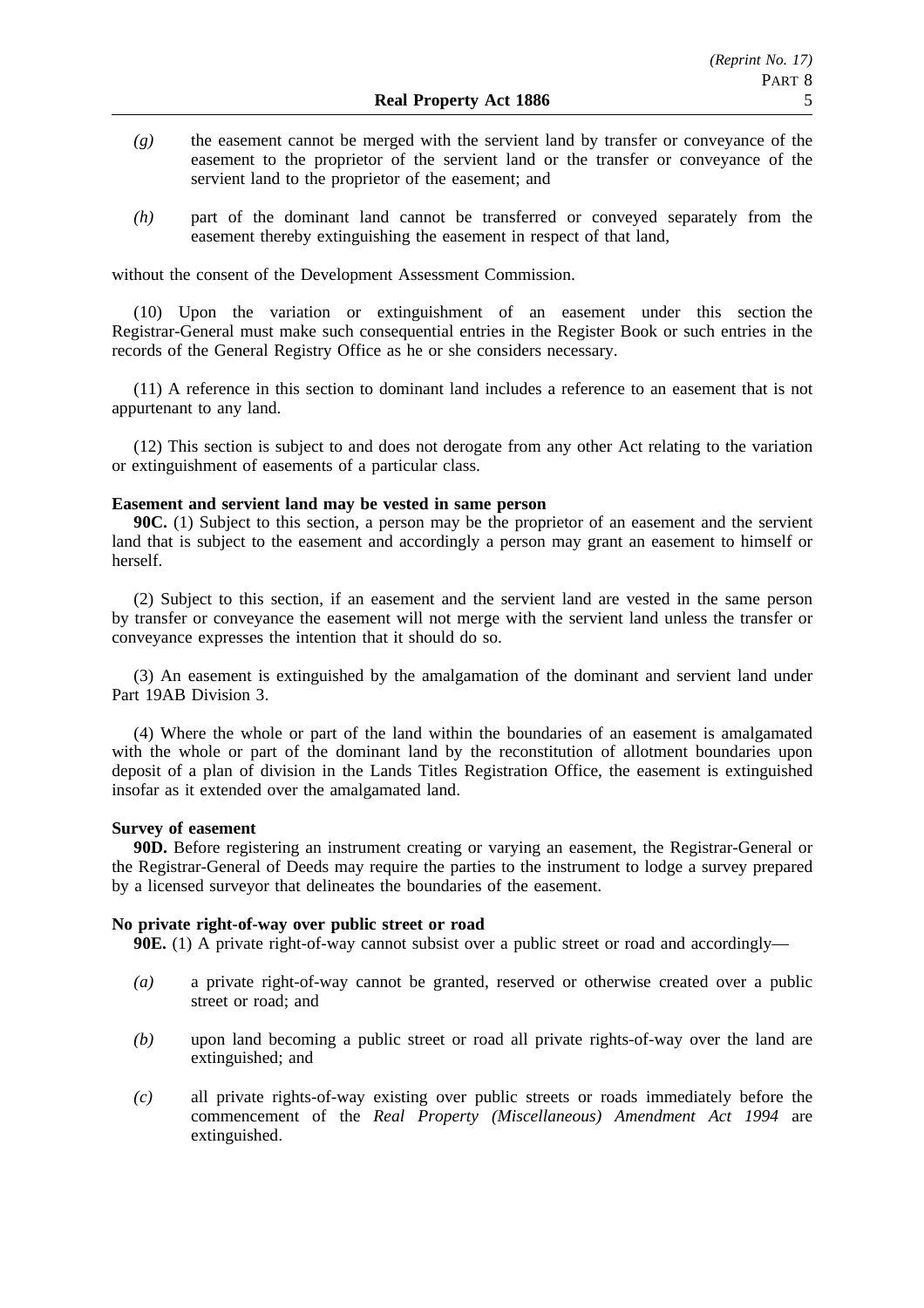(2) Subsection (1) extinguishes a right of way only in respect of land that is a public street or road and the right of way remains in force in respect of other land (if any) that is subject to it.

(3) In this section—

"**a public street or road**" means—

- *(a)* a public street or road within the meaning of Part 17 of the *Local Government Act 1934*;
- *(b)* a thoroughfare vested in a council, an authority or the Crown by section 223LF or by a corresponding previous enactment;
- *(c)* a public road referred to in section 27CA of the *Highways Act 1927*,

that the public is entitled to use as a street, road or thoroughfare.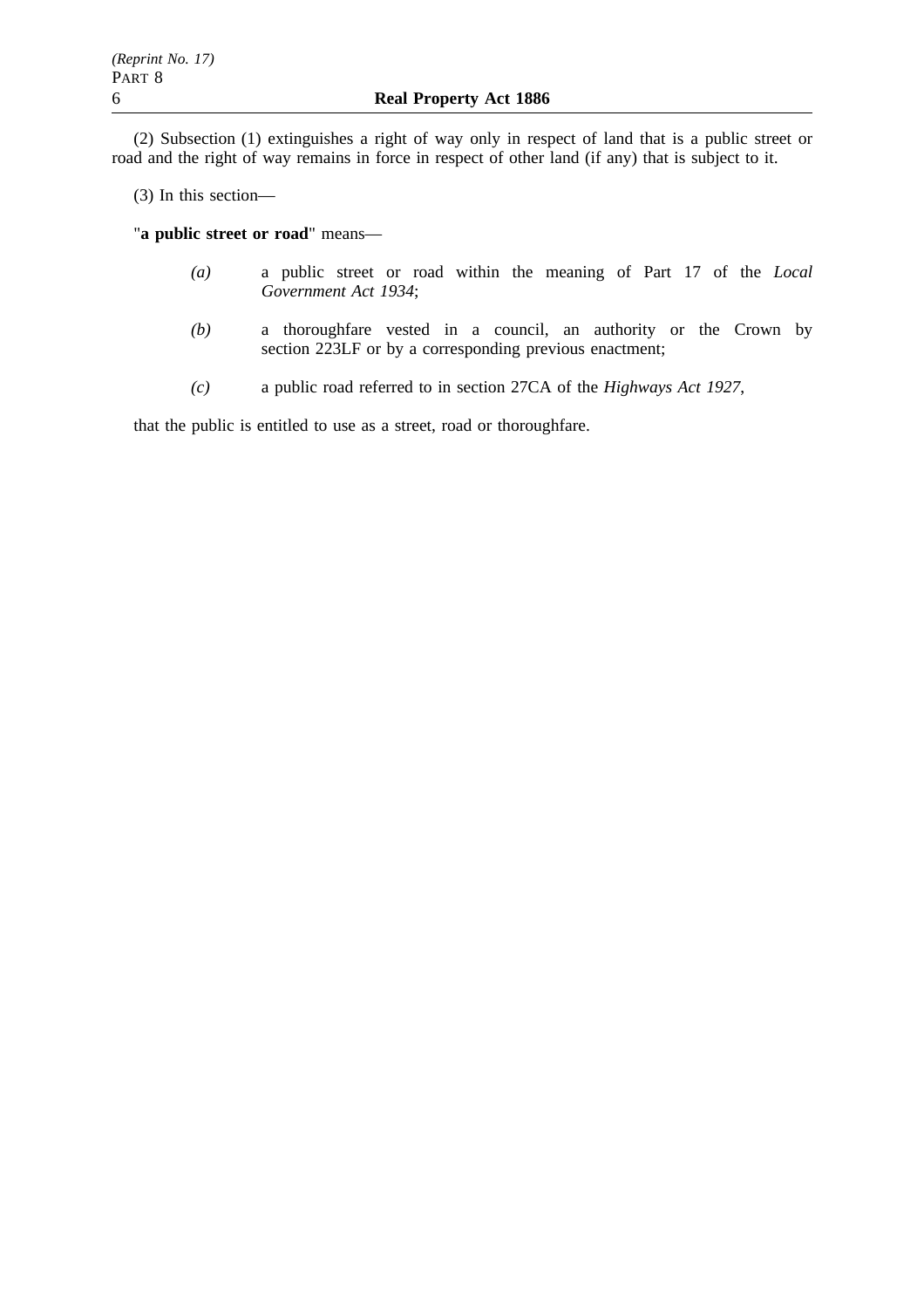## **Part 9—Crown leases**

#### **Interpretation of Crown lease**

**91.** For the purpose of this Part of this Act, every lease or agreement for sale of Crown lands hereafter granted, or made by or on behalf of the Crown, shall be deemed a Crown lease.

#### **Person now holding under lease or agreement may surrender**

**92.** Every person now holding any Crown lands under any lease or agreement for sale granted or made by or on behalf of the Crown may, subject to the approval of the Minister of Lands, surrender his lease or agreement for a Crown lease of the land remaining subject to such lease or agreement, upon all the same terms as shall have been applicable to such land prior to the surrender, but so that every person having any estate or interest in the surrendered land shall concur in the surrender.

#### **Execution and Registration of Crown Lease**

**93.** (1) The parties to a Crown Lease must execute two copies of the lease one of which must be lodged with the Registrar-General for inclusion or recording in the Register of Crown Leases and the other of which must be delivered to the lessee.

(2) The Register of Crown Leases may take the form of the individual copies of the leases bound into a book or kept separately or of records made by an electronic, electromagnetic, optical or photographic process or both of those forms.

(3) A Crown Lease will be taken to be registered upon the Registrar-General allotting a volume and folio number in respect of the lease.

#### **Forfeiture etc of Crown Lease**

**94.** The forfeiture or determination of a Crown Lease will not take effect until the forfeiture or determination has been entered in the Register of Crown Leases by the Registrar-General.

### **Not to give any greater effect than if this Act had not been passed. The Minister of Lands may make regulations**

**95.** Nothing herein contained or hereby implied shall be construed to give any greater effect or different construction to any Crown lease registered pursuant to this Part of this Act than would have been given to it if this Act had not been passed, nor shall any right or remedy, which the Crown would otherwise have possessed, be in any way prejudiced or altered. The Minister of Lands may, from time to time make any regulations which may be considered expedient for giving effect to this Part of this Act, and all such regulations, when published in the *Government Gazette*, shall have the force of law.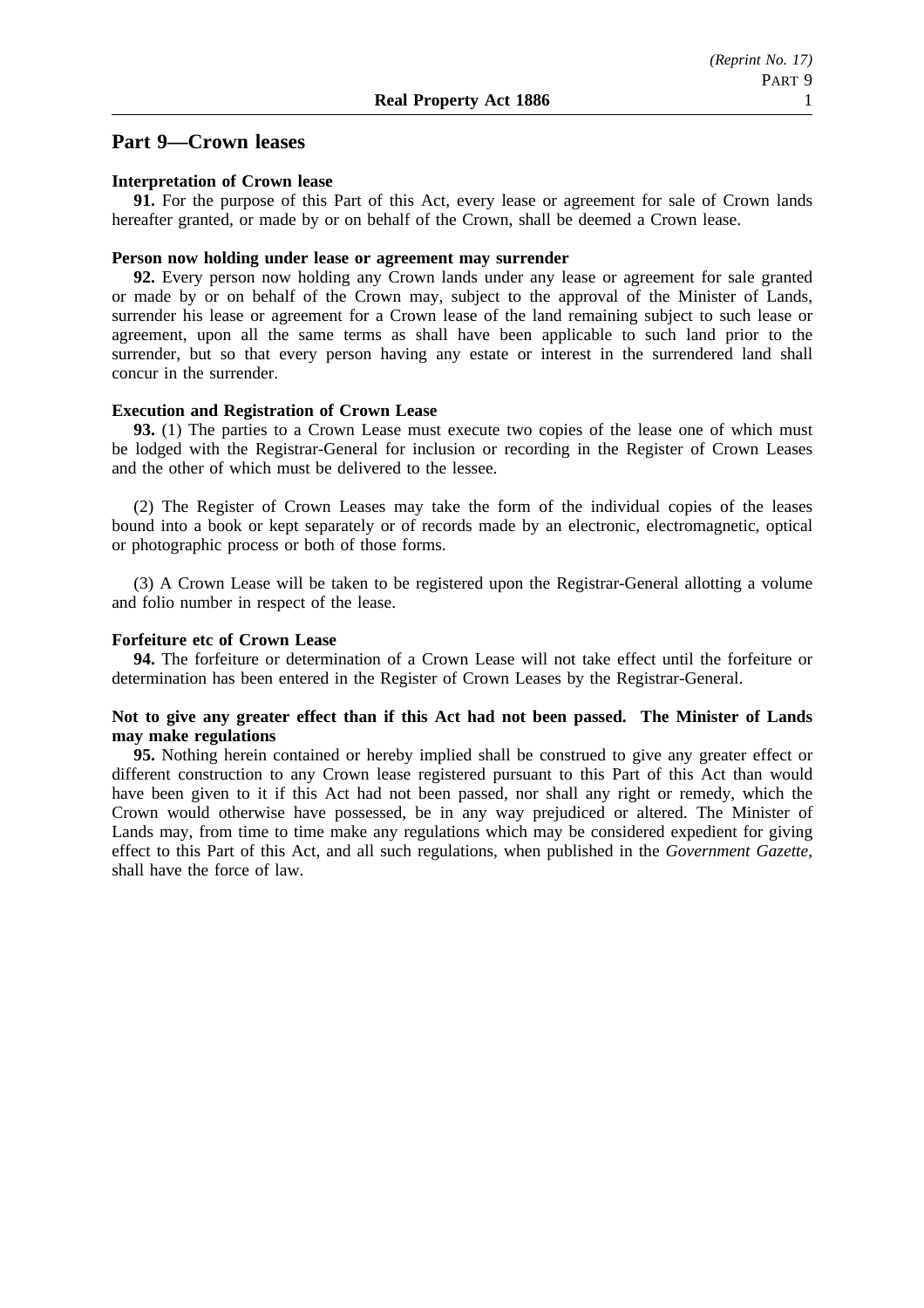# **Part 10—Transfers**

## **Transfers**

**96.** When any land is intended to be transferred, or any right-of-way or other easement is intended to be created or transferred, the registered proprietor shall execute a transfer in the appropriate form, which transfer shall, for the description of the land intended to be dealt with, refer to the certificate of such land, or shall give such description as may be sufficient to identify the same, and shall contain or have endorsed thereon a memorandum of all leases, mortgages, and encumbrances to which the land shall be subject, and an accurate statement of the estate or interest intended to be transferred or created.

## **Acceptance of transfer**

**96A.** Every transfer shall contain a statement signed by the transferee indicating that he accepts the transfer or grant of the land, right-of-way or easement: Provided that—

- *(a)* the Registrar-General may accept and register a transfer without such a statement if he is satisfied that it is difficult or impossible to procure the signature of the transferee;
- *(b)* where the transferee is an infant or mentally incapacitated person, the transfer may be signed by his or her guardian or the administrator or committee of his or her estate; and the acceptance under this section of a transfer on behalf of an infant shall not affect any right of that infant or of any person on his behalf to avoid or disclaim the transfer.

### **Transferee of land subject to mortgage or encumbrance to indemnify transferor**

**97.** In every instrument purporting to transfer land mortgaged or encumbered there shall be implied the following covenant by the transferee with the transferor, and so long as such transferee shall remain the registered proprietor, with the mortgagee or encumbrancee, that is to say—That the transferee will pay the principal, interest, and other moneys secured by such mortgage or encumbrance, after the rate and at the time or times specified therein, and will indemnify and keep harmless the transferor from and against such principal, interest, and other moneys and from and against all liability in respect of any of the covenants contained in such mortgage or encumbrance or by this Act implied on the part of the transferor.

### **On registration of transfer, grant or certificate to be cancelled**

**98.** When a transfer purporting to transfer any estate of freehold is presented for registration, the duplicate certificate shall (except as herein otherwise provided) be delivered to the Registrar-General; and the Registrar-General shall, upon registering the transfer, enter on the original certificate and also on the duplicate certificate (if delivered to him) a memorandum cancelling the same, either wholly or partially, according as the transfer purports to transfer the whole or part only of the land comprised in such certificate.

### **Unless whole of land transferred**

**99.** In case the whole of the land comprised in any certificate is transferred, such certificate need not be cancelled, but upon the transfer being registered and a memorial thereof entered on the duplicate certificate, the Registrar-General may deliver such duplicate to the transferee or other person entitled thereto.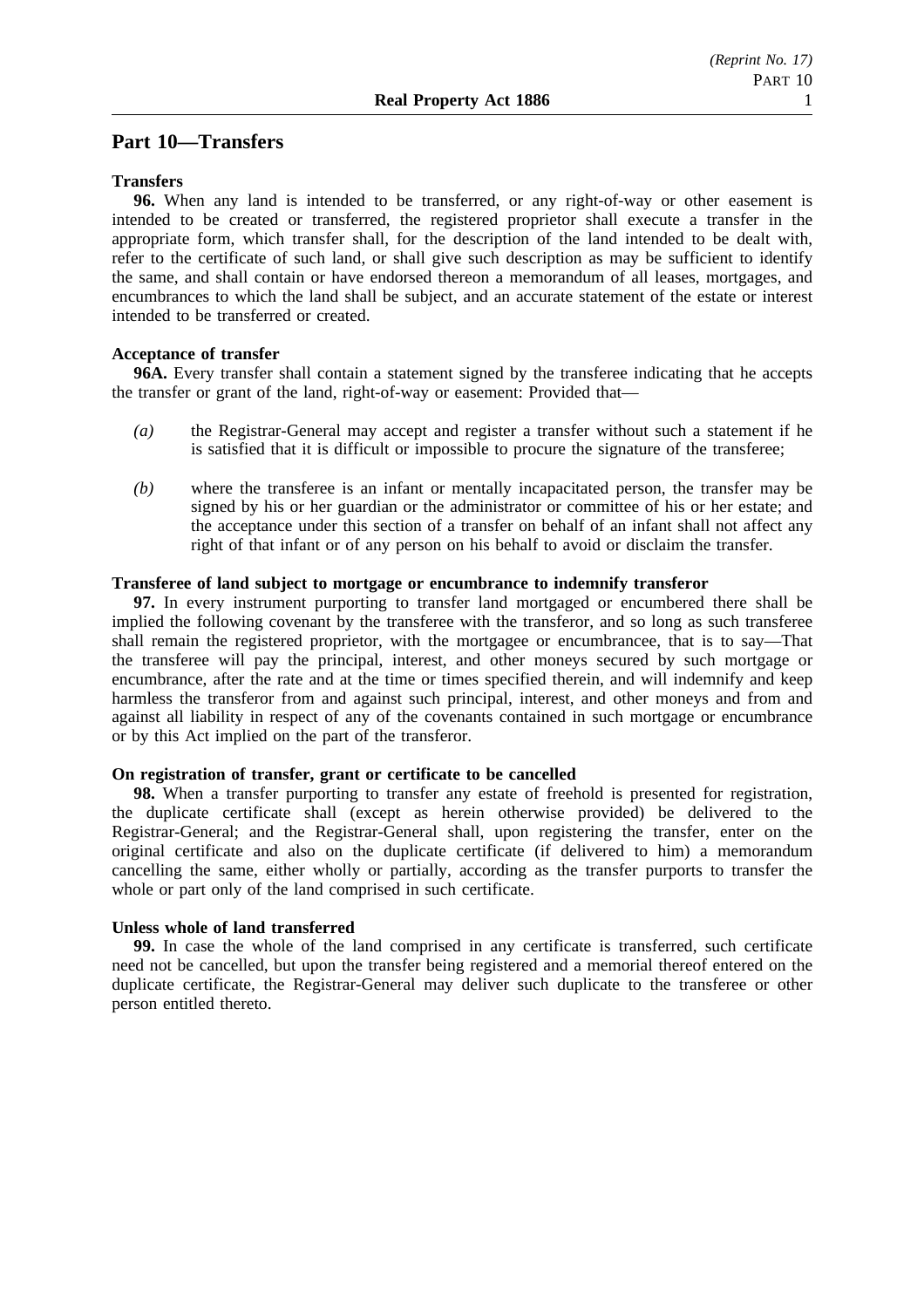### **New certificate to purchaser and balance certificate to registered proprietor**

**100.** The Registrar-General shall, upon cancelling any certificate, either wholly or partially, pursuant to any transfer, issue to the transferee a certificate of the land mentioned in the transfer, and every such certificate shall refer to the transfer; and the Registrar-General shall, whenever required by the proprietor of any portion or balance of land included in a partially cancelled certificate, issue to such proprietor a certificate for the portion or balance of which he is proprietor: Provided that the Registrar-General may in his discretion at any time without being so required by the said proprietor, issue to the said proprietor a certificate or certificates for the said portion or balance or any part or parts thereof.

\*\*\*\*\*\*\*\*\*\*

### **Memorial of order for sale of land for non-payment of rates**

**102.** Whenever the Court or a Judge under the powers conferred by the *Local Government Act 1934* or any Act or Acts amending the same, or any other Act, shall have made an order for the sale of any land under the provisions of this Act, the Registrar-General shall, upon being served with a copy of the order, mark thereon the time of such service, and shall enter a memorial thereof in the Register Book, which shall operate as a caveat against alienation other than in pursuance of such order while the same remains in force.

### **Registration of transfer hereunder**

**103.** Upon the production to him of a transfer of the land duly executed in pursuance of any such order, the Registrar-General shall (without requiring the production of the duplicate certificate) register such transfer, and enter on the original certificate a memorandum cancelling the same either wholly or partially, as the case may require, and shall issue to the transferee a certificate of the land comprised in such transfer, free from all encumbrances, charges, exceptions, qualifications, and conditions whatsoever other than those mentioned in the transfer.

#### **Discharge of memorial**

**104.** In any such case, if only a portion of the land comprised in any certificate has been sold, and the whole of the arrears of rates, interest, and costs appear to be satisfied by the sale of the land transferred, a statement to that effect shall be appended to the transfer, signed by the Master or other officer of the Court acting in that behalf; and thereupon the Registrar-General shall make an entry on the partially cancelled certificate in the Register Book, discharging the memorial of the order entered thereon.

### **Sale under writ of** *fieri facias* **or decree, warrant or order of court**

**105.** No execution issued prior to or after the passing of this Act shall bind, charge, or affect any land, but the Registrar-General shall, on being served with a copy of any writ or warrant of execution against land, or of any decree or order (other than an order for sale for non-payment of rates) affecting land issued out of or made by the Court, or any Court of insolvency or other Court of competent jurisdiction, accompanied by a statement signed by any party interested, or by his attorney, solicitor, or agent, specifying the land sought to be affected thereby, mark upon such copy the time of such service, and shall enter a memorial of such writ, warrant, decree, or order on the original certificate, which shall operate as a caveat against alienation other than in pursuance of such writ, warrant, decree, or order, while the same remains in force.

#### **Transfer not to be valid against purchaser until entry of writ**

**106.** Until such service and entry no sale or transfer under any such decree, order, writ, or warrant shall be valid as against a purchaser for valuable consideration, notwithstanding the purchaser had actual or constructive notice of such decree, order, writ or warrant.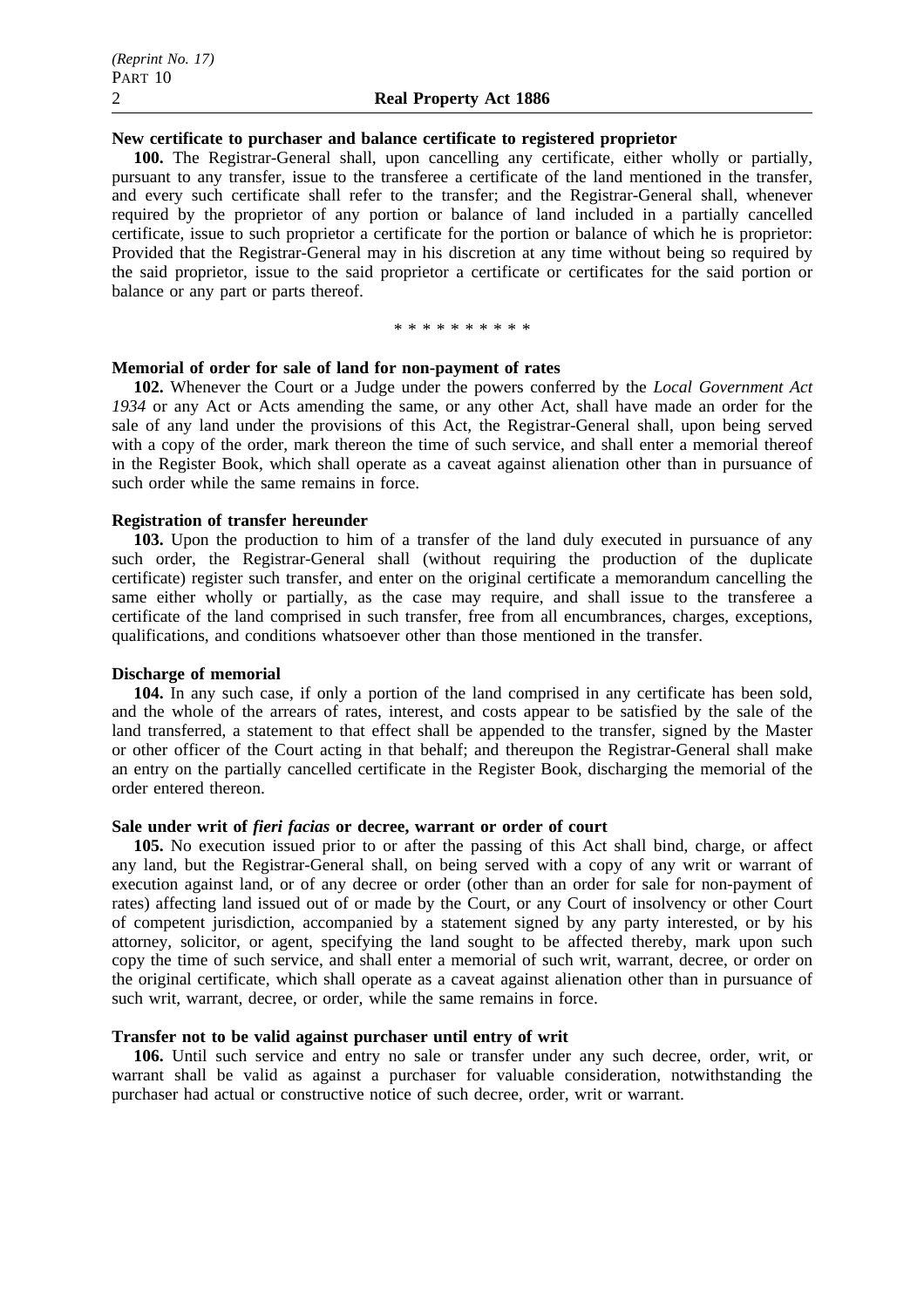#### **Transfer on sale under writ, warrant, decree or order**

**107.** After any land so specified as aforesaid shall have been sold under any writ, warrant, decree, or order, the Registrar-General, on receiving a transfer thereof in the appropriate form, shall, subject to the provisions hereinafter contained, register such transfer by making an entry thereof in the Register Book, and on such entry being made the purchaser shall be deemed the transferee and registered proprietor of the land so sold; and every sale under any such writ, warrant, decree, or order shall take priority over and be effectual as against any other dealing affecting such land, entered into or transacted after the service of the writ, warrant, decree, or order, and the entry thereof on the original certificate.

### **Production of duplicate instrument not required on transfer under decree or order, writ, or warrant**

**108.** The Registrar-General may register a transfer under any decree or order, or under any writ or warrant of execution of a Court, as hereinbefore mentioned, without requiring the production of the duplicate certificate, or other instrument of title.

#### **Satisfaction of writ, warrant, decree, or order**

**109.** The Registrar-General shall, upon production to him of sufficient evidence of the satisfaction of any such decree, order, writ, or warrant as aforesaid, cause an entry of such satisfaction to be made in the Register Book, and on such entry such writ, warrant, decree, or order shall be deemed to be satisfied.

#### **Lapse of writ, decree, warrant, or order**

**110.** Every decree, order, writ, or warrant of execution shall cease to bind, charge, or affect any land, unless a transfer upon a sale under such writ, warrant, decree, or order shall be presented for registration within six months from the day on which the copy was served, or within such extended time as the Court shall order.

#### **Transfer by registered proprietor to spouse etc**

**111.** The registered proprietor of any estate or interest in land may transfer such estate or interest, or any part thereof, to the wife or husband of such registered proprietor, or to such registered proprietor, and any other person or persons as joint tenants or tenants in common, and may limit any estates by remainder or otherwise, without limiting any use, or executing any re-assignment; and upon the registration of any such transfer the estate or interest thereby dealt with or transferred shall vest in the transferee or transferees, according to the intent and meaning appearing in and expressed by such instrument.

#### **Dealings before issue of certificate**

**112.** Upon the production of the receipt of the Treasurer in full satisfaction of the purchase-money of any land alienated in fee from the Crown, together with a transfer, mortgage, lease, or other instrument, duly executed by the purchaser from the Crown of such land, the Registrar-General shall endorse upon such receipt such memorial as he is required to enter in the Register Book upon the registration of any dealing of a like nature with land in respect of which a certificate has been registered, and so on from time to time with respect to any other dealing before the registration of the certificate for the said land, and every such instrument shall thereupon be held to be duly registered, and the Registrar-General shall file such receipt and such instrument in his office; and, upon the registration of the certificate for such land, the Registrar-General shall enter thereon a memorial of such dealing, and shall endorse such instrument with the memorandum of registration as prescribed on the registration of instruments generally.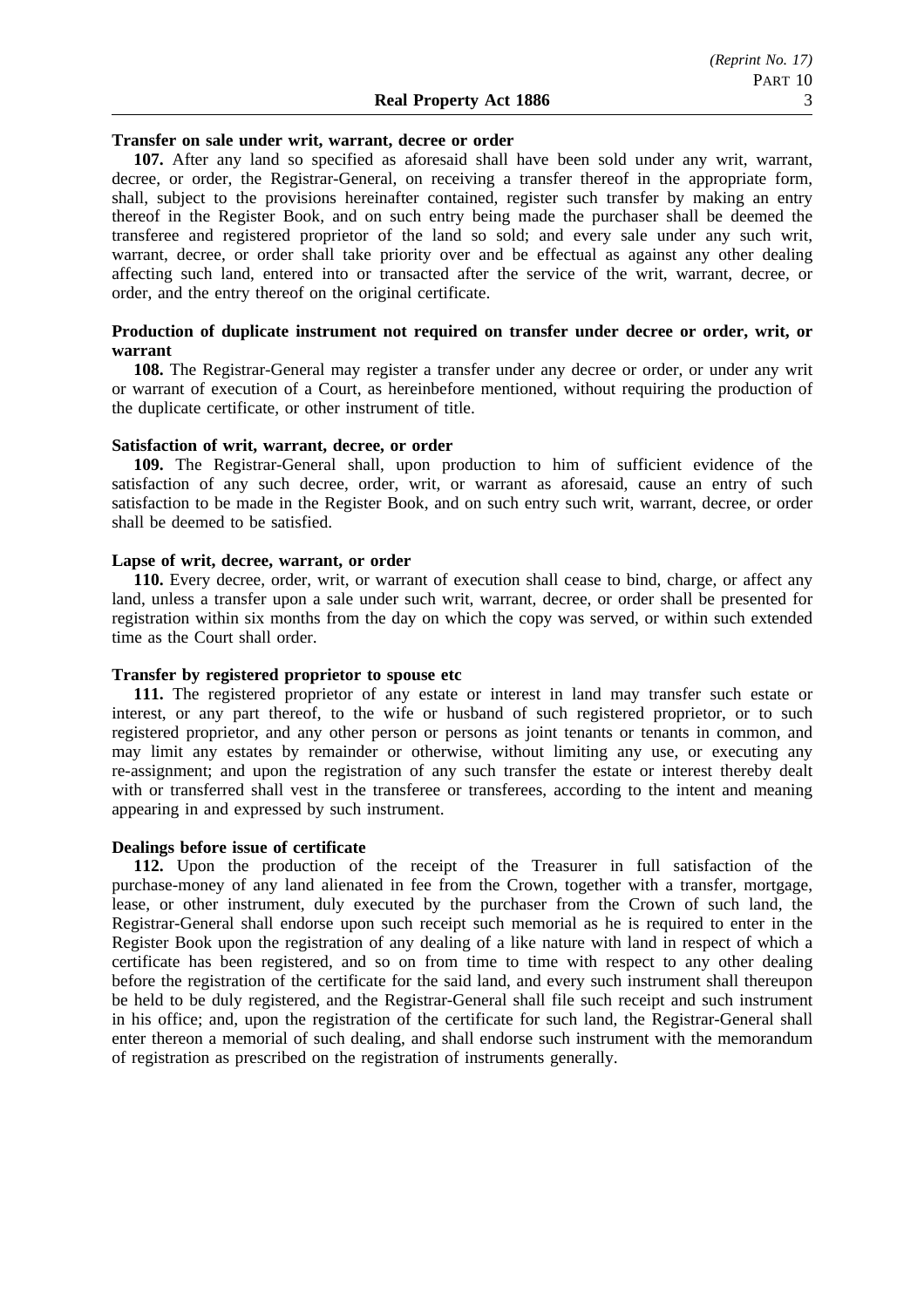### **Deed-poll by promoters of undertakings under Lands Clauses Acts**

**113.** Every deed-poll by virtue of which any land under the provisions of this Act or of any of the Real Property Acts, shall have been, or shall hereafter be, vested in the promoters of an undertaking as provided by the Lands Clauses Consolidation Act, or any amendment thereof, or the *Compulsory Acquisition of Land Act 1925*, or any Act substituted for or amending that Act, shall have the same effect as a transfer executed by the registered proprietor of the land comprised in such deed-poll.

## **Mode of registration of such deed-poll**

**114.** The Registrar-General shall, upon any such deed-poll being lodged with him by the promoters of the undertaking, register the same upon the original certificate in like manner as transfers are registered, and shall require the registered proprietor, or any depositee, mortgagee, encumbrancee, or other person having the custody or control of the same, to deliver up the duplicate certificate for the purpose of having an entry of the deed-poll made thereon; and the Registrar-General shall, after such registration, cancel the original certificate, and when produced to him, the duplicate thereof, and shall issue a certificate of the land comprised in the deed-poll to the promoters of the undertaking, and a new certificate for the balance of the land comprised in the certificate to the proprietor thereof: Provided that all expenses of and incidental to obtaining such certificates shall be borne by the promoters of the undertaking.

## **This Act not to lessen effect of deed-poll heretofore or hereafter executed**

**115.** Nothing herein contained shall lessen, or, except as expressly hereinbefore provided, alter the effect of any deed-poll heretofore or hereafter executed, and no transferee from a registered proprietor under a transfer subsequent in date to such deed-poll shall be entitled to any estate or interest in the lands mentioned in such deed-poll, nor to any priority over the promoters executing the same.

## **Issue of certificate where land is vested in acquiring authority by operation of law or compulsorily acquired**

**115A.** (1) In this section—

"**acquiring authority**" means the Crown in right of the Commonwealth or the State, and includes a body corporate or other person in which or in whom land is vested by operation of law or which or who is empowered or authorised by or under any law of South Australia or of the Commonwealth to acquire or take land compulsorily.

(2) Notwithstanding anything in this Act or any other law, where—

- *(a)* the Registrar-General is satisfied that by operation of law or without the execution of any transfer, conveyance or other instrument or document, any land has become vested, either for an estate in fee simple or for a lesser estate, in any acquiring authority; and
- *(b)* an appropriate application has been made in writing by the acquiring authority to the Registrar-General,

then,

*(c)* if the land is under the provisions of this Act, the acquiring authority shall, without the execution of any transfer, conveyance, or other instrument or document, or the production of any duplicate certificate or other instrument or document, be registered as the proprietor of such estate in the land by the registration and issue of a new certificate of title in the name of the acquiring authority as the registered proprietor of that estate in the land; and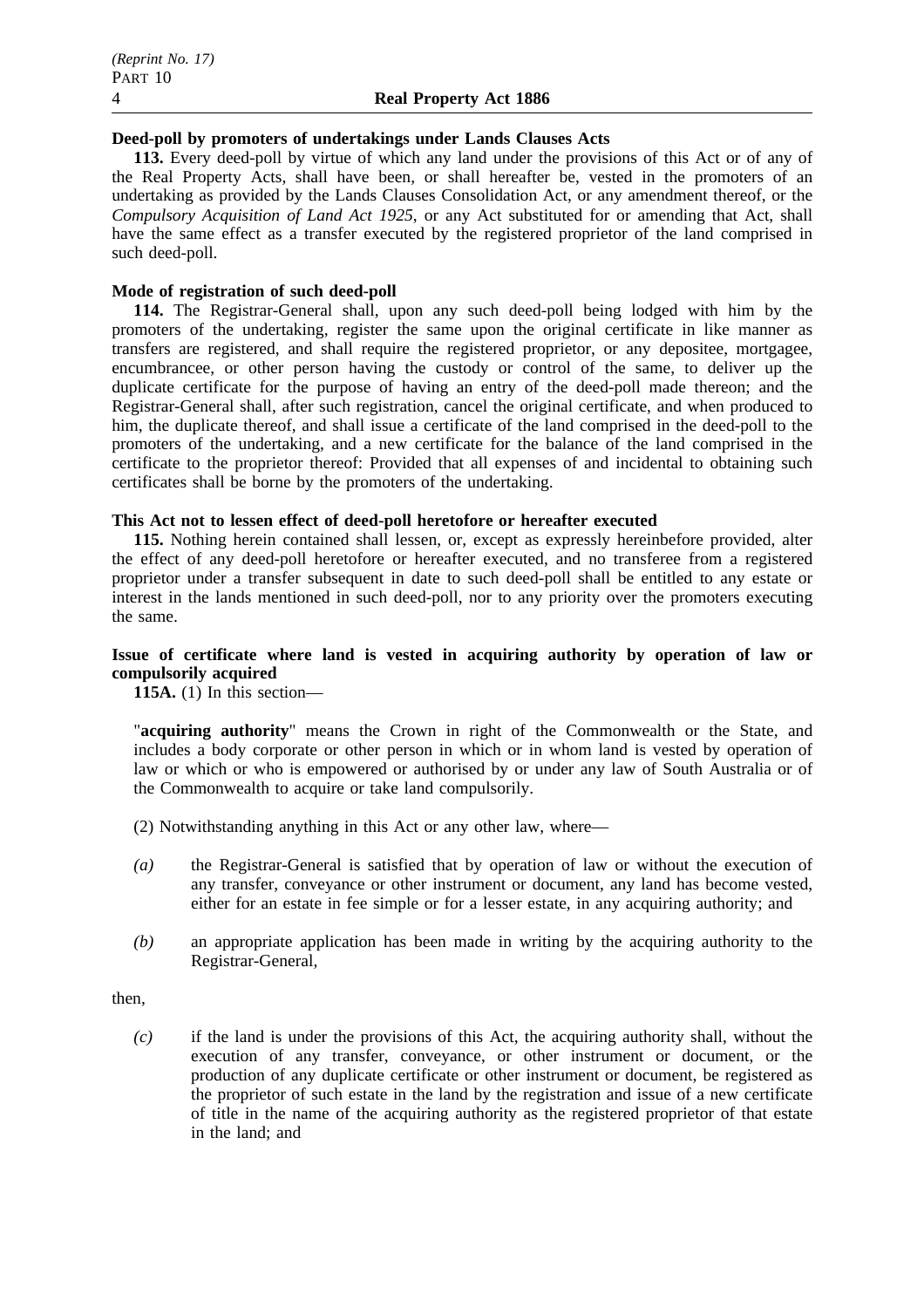*(d)* if the land is not under the provisions of this Act, the land shall, without any further or other application being made or the execution of any conveyance, transfer or other instrument or document or the publication of any notice or the production or examination of any documents of title whatsoever, be brought under the provisions of this Act, and a certificate of title for such estate in the land shall be registered and issued in the name of the acquiring authority as the registered proprietor.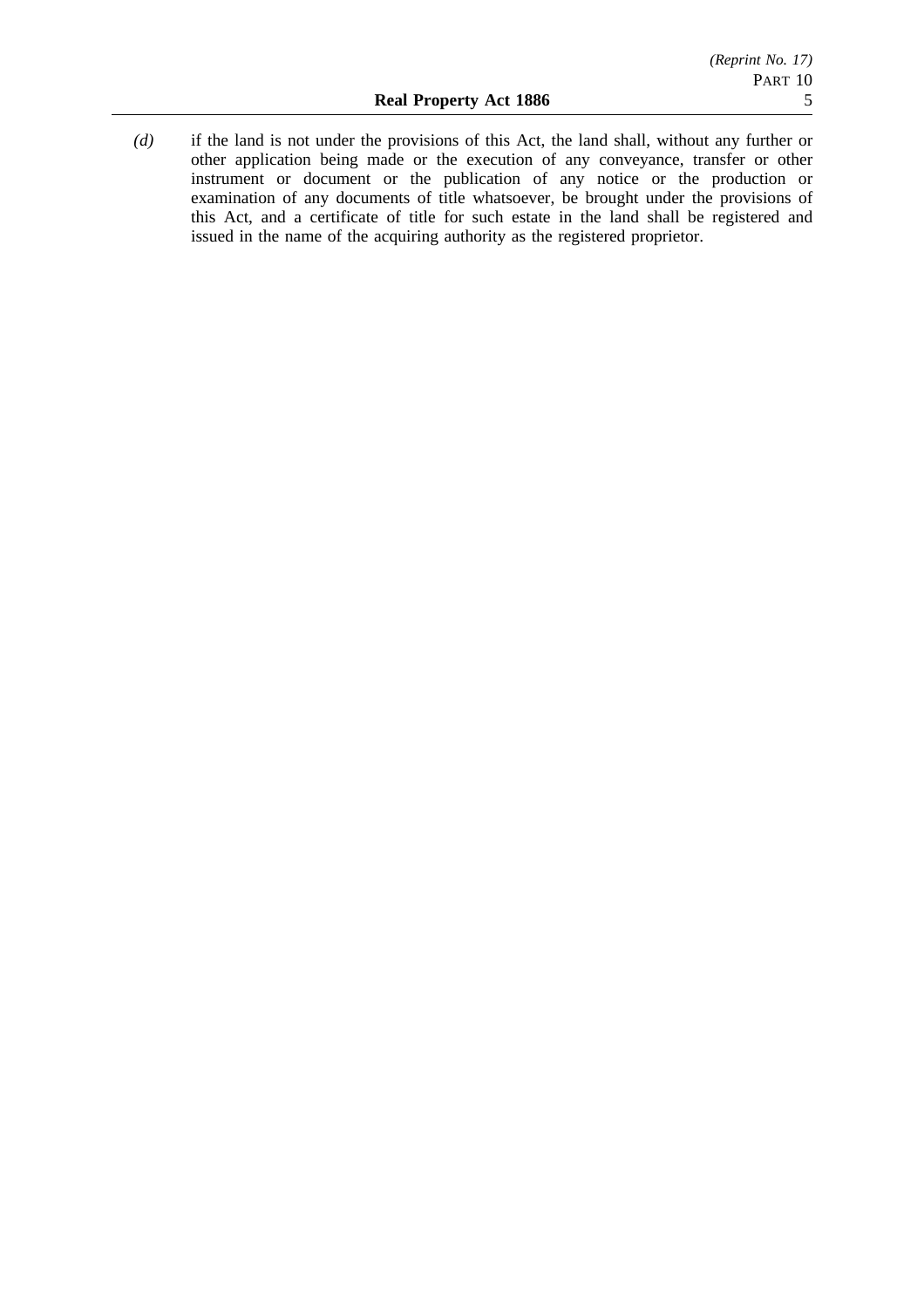## **Part 11—Leases and surrenders**

#### **Lands, how leased**

**116.** When any land is intended to be leased for a life or lives, or for any term of years exceeding one year, the registered proprietor shall, or for any less term may, execute a lease in the appropriate form.

#### **Contents of lease**

**117.** Every such lease shall, for description of the land intended to be dealt with, refer to the certificate of the land, or shall give such other description as may be necessary to identify the land, and a right for or covenant by the lessee to purchase the land therein described may be stipulated in such lease, and shall be binding.

#### **Leases not to bind non-consenting mortgagees or encumbrancees**

**118.** No lease of mortgaged or encumbered land shall be valid and binding against any mortgagee or encumbrancee of the land unless such mortgagee or encumbrancee shall have consented in writing to such lease prior to the same being registered.

#### **Lease for one year need not be registered**

**119.** Every registered dealing with land shall be subject to any prior unregistered lease or any agreement for lease or for letting for a term not exceeding one year to a tenant in actual possession thereunder: Provided that no right or covenant to purchase the freehold contained in any such unregistered lease or agreement, nor any right or covenant for renewal of such lease or agreement shall be valid as against any subsequent purchaser of the reversion, lessee, mortgagee, or encumbrancee, unless such lease or agreement be registered or protected by caveat.

#### **Standard terms and conditions of lease**

**119A.** (1) A person may deposit with the Registrar-General for filing in the Lands Titles Registration Office a document containing terms and conditions for incorporation as standard terms and conditions in leases under this section.

(2) A lease may provide that standard terms and conditions, as contained in a document deposited with the Registrar-General under subsection (1)—

- *(a)* are incorporated in the lease; or
- *(b)* are incorporated in the lease subject to exclusions or amendments specified in the lease,

and, in that event, the lease has effect as if those terms and conditions were (subject to any exclusions or amendment specified in the lease) contained in the lease.

(3) Where a lease makes provision for incorporation of standard terms and conditions (either with or without exclusions or amendments), the lessor must, before execution of the lease by the lessee, provide the lessee with a copy of the standard terms and conditions.

Penalty: \$500.

(4) Non-compliance with subsection (3) does not affect the validity or effect of a lease.

#### **Lease may be surrendered by separate instrument**

**120.** (1) A registered lease may be surrendered by instrument in the appropriate form, signed by the lessee and lessor.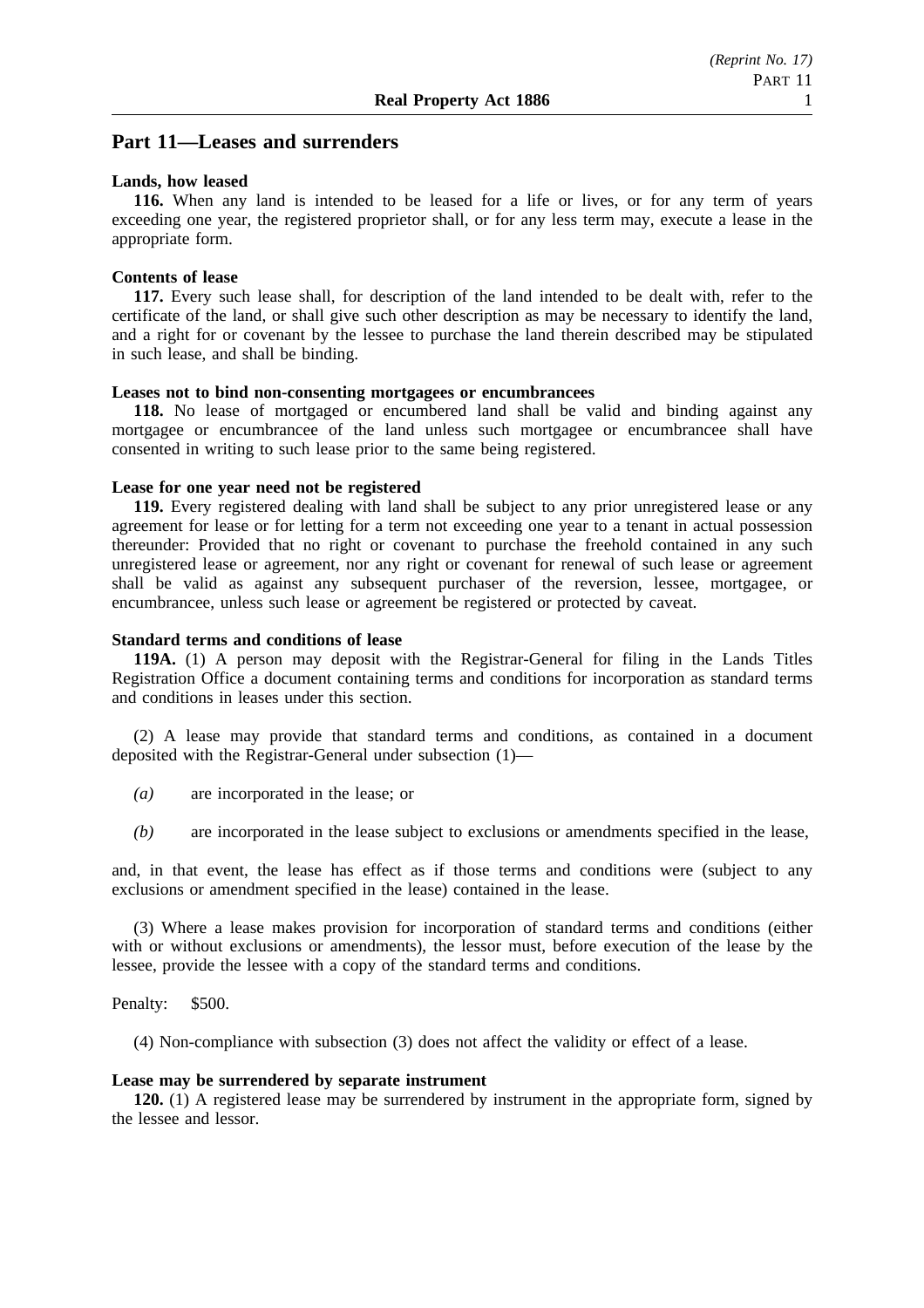(2) Upon registration of an instrument under subsection (1) of this section, the Registrar-General shall enter a memorial recording the date of surrender in the Register Book and may, where in his opinion it is necessary or desirable to do so, endorse the date of the surrender on the lease registered in his office, the duplicate certificate and on the lessor's and lessee's copy of the lease.

### **Registrar-General may enter surrender**

**121.** Where a lessee shall have delivered to the lessor, or his agent, the duplicate of the lease, accompanied by some writing signed by the lessee evidencing his intention to give up possession of the land comprised in such lease, the Registrar-General may, upon application by the lessor, and production of such evidence as he may require that the lessee has abandoned the occupation of the land comprised in the lease, make an entry in the Register Book of the surrender of such lease, and also endorse on the lease a memorandum recording the fact of such entry having been so made in the Register Book.

## **Effect of entry of surrender**

**122.** Upon every entry made in the Register Book, in pursuance of either of the two preceding sections, the estate or interest of the lessee in the land shall revest in the lessor.

### **Surrender where lease subject to mortgage or under-lease**

**123.** No lease mortgaged or encumbered, or of land mortgaged or encumbered, prior or subsequently to the registration of such lease, shall be so surrendered without the consent thereto in writing of the mortgagee or encumbrancee, and every surrender of a lease, whether by operation of law, by act of parties, or pursuant to the provisions hereinafter contained on bankruptcy or statutory assignment, shall be subject to any registered under-lease, or to any unregistered under-lease, or agreement for under-lease or under-letting for a term not exceeding one year to a tenant in actual possession thereunder.

## **Covenants to be implied in every lease against the lessee**

**124.** In every lease there shall be implied the following covenants by the lessee with the lessor, that is to say:

- (1) That he will pay the rent thereby reserved at the times therein mentioned, and all rates and taxes which may be payable in respect of the demised property, during the continuance of the lease:
- (2) That he will keep and yield up the demised property in good and tenantable repair, reasonable wear and tear excepted.

### **Powers to be implied in lessor**

**125.** In every lease there shall also be implied the following powers in the lessor, that is to say:

- (1) Power to distrain according to law:
- (2) That he may, by himself or his agents, at all reasonable times, enter upon the demised property, and view the state of repair thereof, and may serve upon the lessee, or leave at his last or usual place of abode in the State, or upon the demised property, a notice in writing of any defect, requiring him within a reasonable time, to be therein prescribed, to repair the same: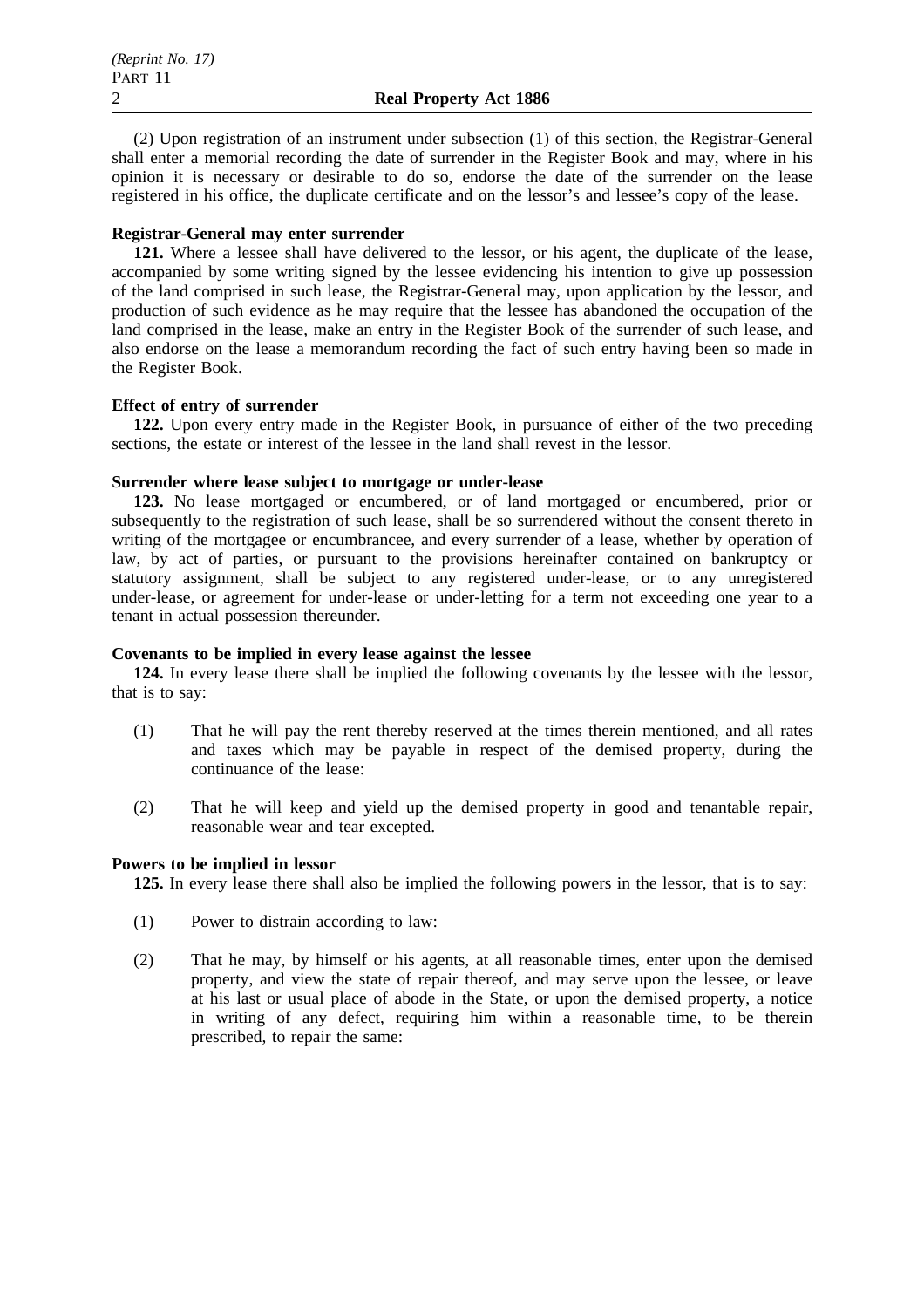(3) That in case the rent, or any part thereof, shall be in arrear for the space of three months, although no demand shall have been made thereof, or in case default shall be made in the fulfilment of any covenant, whether expressed or implied in such lease, on the part of the lessee, and shall be continued for the space of three months, or in case the repairs required by such notice as aforesaid shall not have been completed within the time therein specified, it shall be lawful for the lessor to re-enter upon and take possession of the leased premises.

## **Registrar-General to note particulars of re-entry in Register Book**

**126.** The Registrar-General, upon proof to his satisfaction of re-entry by the lessor, in manner prescribed by the lease, or under the power in the third subsection of the last preceding section provided for, or of recovery of possession by a lessor, by any proceeding in law, shall note the same by entry in the Register Book, and the estate of the lessee in such land shall thereupon determine, but without releasing him from his liability in respect of the breach of any covenant in such lease expressed or implied, and the Registrar-General shall cancel such lease if delivered up to him for that purpose.

\*\*\*\*\*\*\*\*\*\*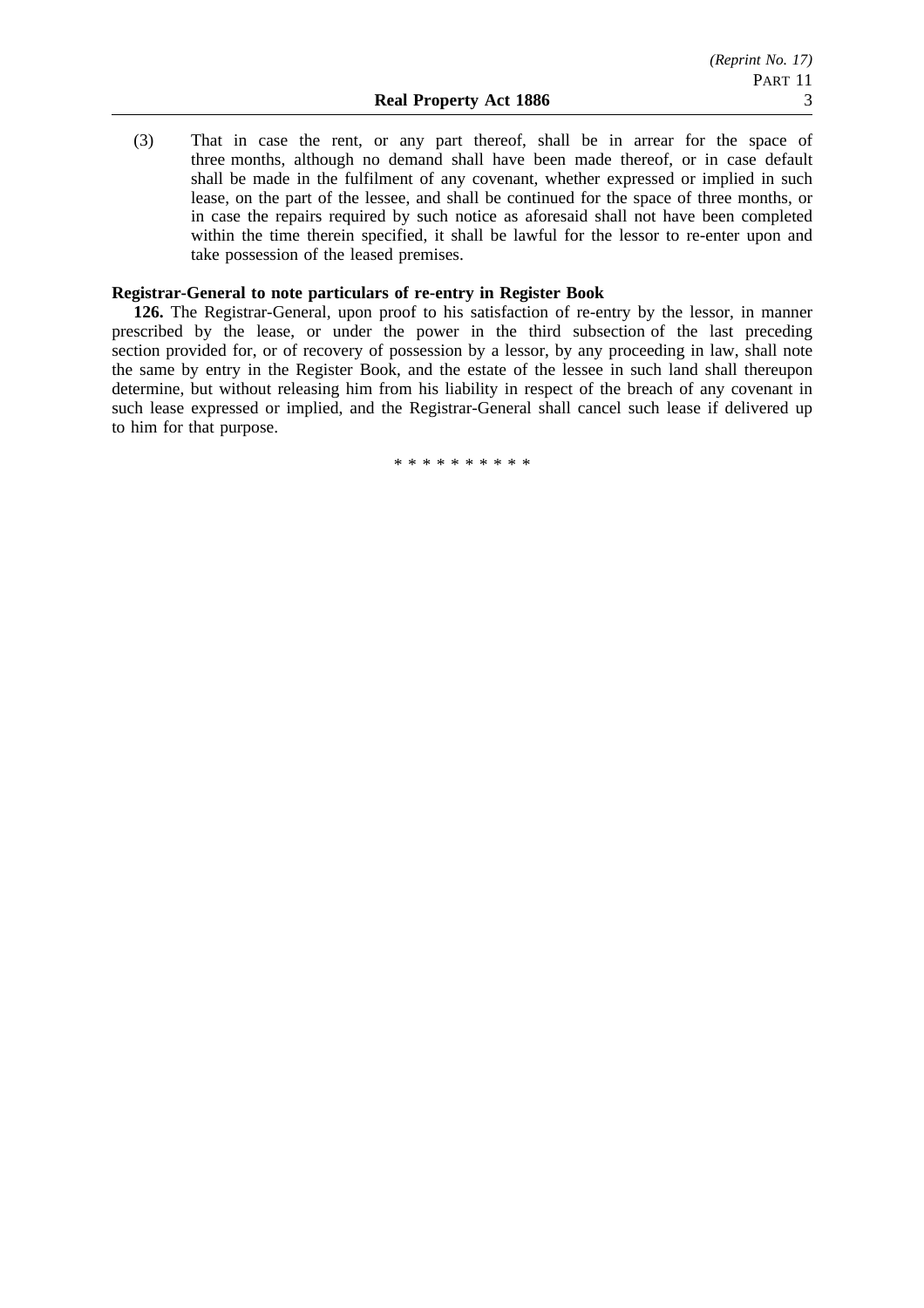# **Part 12—Mortgages, encumbrances, and discharges**

## **Lands, how mortgaged or encumbered**

**128.** Whenever any land is intended to be charged or made security in favour of any person the registered proprietor shall execute a mortgage in the appropriate form; and whenever any land is intended to be charged with, or made security for, the payment of an annuity, rent-charge, or sum of money, in favour of any person, the registered proprietor shall execute an encumbrance in the appropriate form.

## **Contents of mortgage or encumbrance**

**129.** (1) Every such instrument shall, for description of the land intended to be dealt with, refer to the certificate of the land, or shall give such other description as may be necessary to identify the same, and shall contain an accurate statement of the estate or interest intended to be mortgaged or encumbered, and shall also contain or have endorsed thereon a memorandum of all leases, mortgages, and encumbrances (if any) affecting such land.

- (2) Where, in any such mortgage or encumbrance—
- *(a)* the rate of interest, the manner of repayment of the principal sum and interest or any other term that, in the opinion of the Registrar-General, relates to the substance of the transaction is determined by reference to some other document; or
- *(b)* the mortgagor or encumbrancer is required to—
	- (i) build in accordance with any plans and specifications which are in existence at the date of the mortgage or encumbrance; or
	- (ii) do or refrain from doing any other act or thing by reference to some other document and the requirement is not, in the opinion of the Registrar-General, adequately set forth in the instrument lodged for registration,

the Registrar-General may require that a copy of the plans and specifications or the document concerned be attached to the mortgage or encumbrance or be deposited in the General Registry Office or in any other public registry in the State.

## **Standard terms and conditions of mortgage**

**129A.** (1) A person may deposit with the Registrar-General for filing in his office a document containing terms and conditions for incorporation as standard terms and conditions in mortgages under this section.

(2) A mortgage may provide that standard terms and conditions, as contained in a document deposited with the Registrar-General under subsection (1)—

- *(a)* are incorporated in the mortgage; or
- *(b)* are incorporated in the mortgage subject to exclusions or amendments specified in the mortgage,

and, in that event, the mortgage has effect as if those terms and conditions were (subject to any exclusions or amendment specified in the mortgage) contained in the mortgage.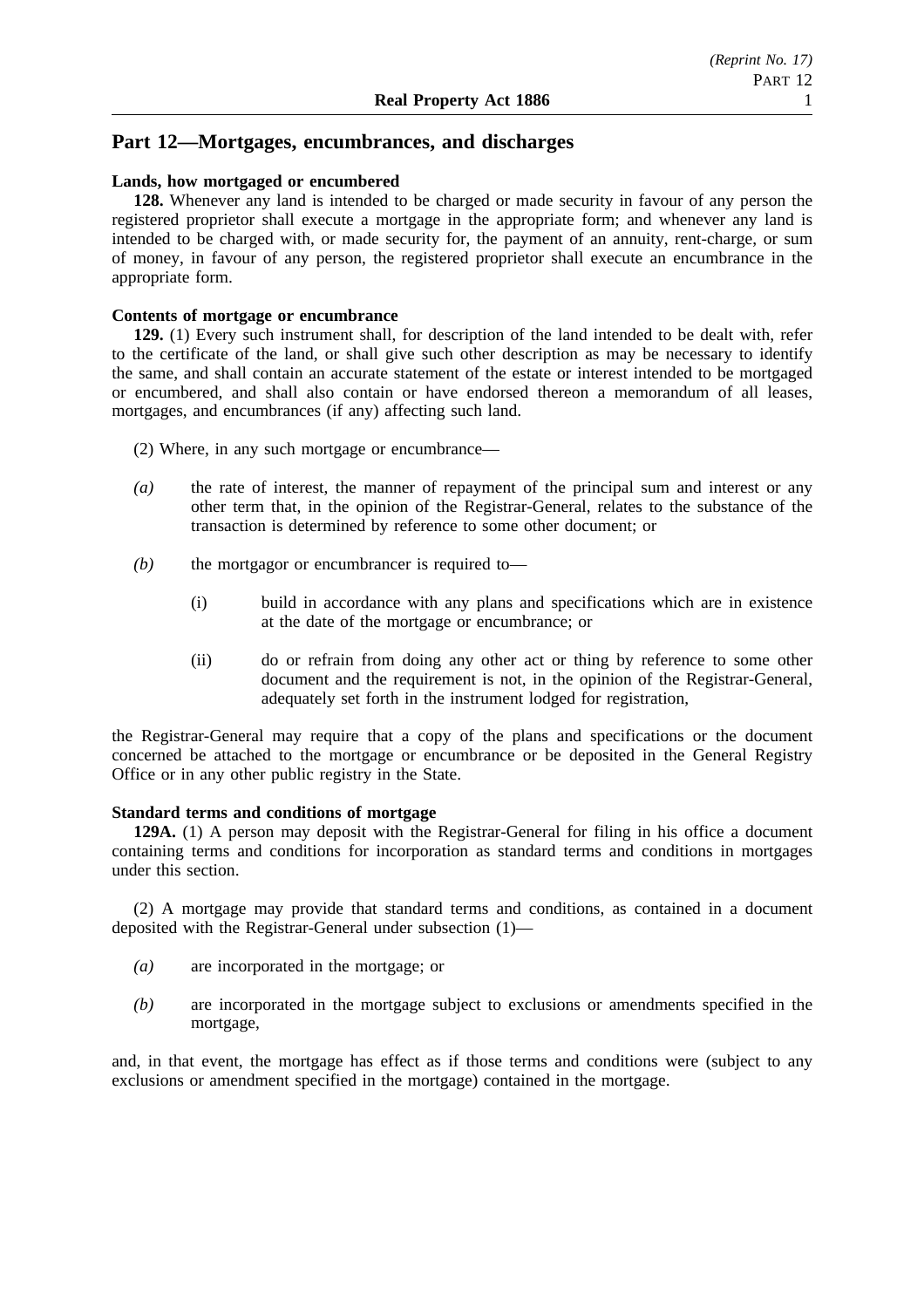(3) Where a mortgage makes provision for incorporation of standard terms and conditions (either with or without exclusions or amendments), the mortgagee shall, before execution of the mortgage by the mortgagor, provide him with a copy of the standard terms and conditions.

#### Penalty: Five hundred dollars.

(4) Non-compliance with subsection (3) does not affect the validity or effect of a mortgage.

#### **Covenant to be implied in every mortgage**

**130.** In every mortgage and encumbrance there shall be implied a covenant by the mortgagor or encumbrancer with the mortgagee or encumbrancee that he will repair and keep in repair all buildings and other improvements erected and made upon the mortgaged or encumbered land, and that the mortgagee or encumbrancee may, at all convenient times, until the mortgage or encumbrance be redeemed, be at liberty, with or without surveyors or others to enter into and upon such land to view and inspect the state of repair of such buildings and improvements.

#### **Implied covenant in encumbrance**

**130A.** In every encumbrance executed after the twenty-third of December, 1893, unless it is therein otherwise provided, there shall be implied a covenant by the encumbrancer with the encumbrancee that he will pay the annuity, rent-charge or other sum of money thereby secured at the times and in the manner therein mentioned.

## **Subsequent mortgagees or encumbrancees, may redeem prior mortgages etc**

**131.** In case the money secured by any mortgage or encumbrance shall be due, and the mortgagee or encumbrancee shall require payment of the same, it shall be lawful for any other mortgagee or encumbrancee of the same land to tender and pay to the mortgagee or encumbrancee requiring such payment, the money due upon his security, and the mortgagee or encumbrancee making such payment shall be entitled to a transfer of the estate and interest of the mortgagee or encumbrancee requiring such payment.

### **Nature of mortgage and encumbrance, and procedure in case of default**

**132.** Every mortgage and encumbrance under this Act shall have effect as a security, but shall not operate as a transfer of the land thereby charged and in case default be made in the payment of the principal sum, interest, annuity, or rent-charge, or any part thereof thereby secured, or in the observance of any covenant therein expressed or implied, and such default be continued for the space of one month, or for such other period of time as may therein for that purpose be expressly limited the mortgagee or encumbrancee may give to the mortgagor or encumbrancer notice in writing to pay the money then due or owing on such mortgage or encumbrance, or to observe the covenants therein expressed or implied, as the case may be, and that sale will be effected if such default be continued, or may leave such notice on the mortgaged or encumbered land, or at the usual or last known place of abode in South Australia of the mortgagor or encumbrancer.

#### **Power of sale**

**133.** If such default be continued for the further space of one month from the date of such notice, or for such other period as may in such instrument be for that purpose limited, the mortgagee or encumbrancee is hereby authorised and empowered to sell the land so mortgaged or encumbered, or any part thereof, and all the estate and interest therein of the mortgagor or encumbrancer, and either altogether or in lots, by public auction or by private contract, or by both such modes of sale, and subject to such conditions as he may think fit, and to buy in and resell the same without being liable for any loss occasioned hereby, and to make and execute all such instruments as shall be necessary for carrying the sale thereof into effect.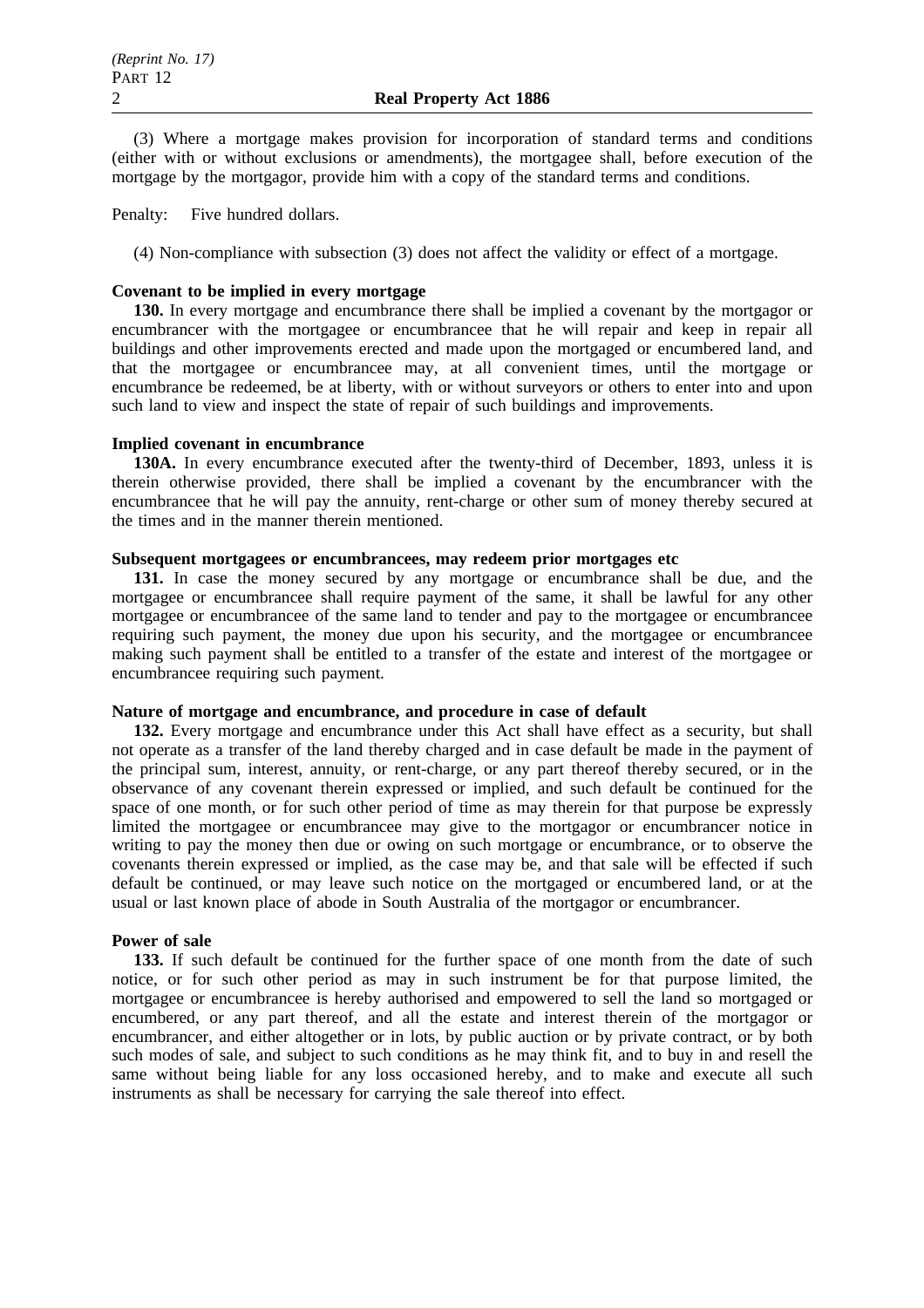#### **Real Property Act 1886** 3

#### **Mortgagee's receipt to discharge purchaser**

**134.** All sales contracts, matters, and things authorised by the last preceding section shall be as valid and effectual as if the mortgagor or encumbrancer had made, done, or executed the same, and the receipt or receipts in writing of the mortgagee or encumbrancee shall be a sufficient discharge to the purchaser of the land, or any portion thereof, for so much of his purchase-money as may be thereby expressed to be received; and no such purchaser shall be answerable for the loss, misapplication, or non-application, or be obliged to see to the application of the purchase-money by him paid, nor shall he be concerned to inquire as to the fact of any default, or notice having been made or given, as aforesaid.

### **Appropriation of proceeds**

**135.** The purchase-money to arise from the sale of any such land shall be applied: First—In payment of the expenses occasioned by such sale: Secondly—In payment of the moneys which may then be due or owing to the mortgagee or encumbrancee: Thirdly—In payment of subsequent mortgages or encumbrances, if any, in the order of priority; and the surplus, if any, shall be paid to the mortgagor or encumbrancer, as the case may be.

#### **Mode of payment of encumbrance**

**135A.** (1) All moneys which by reason of any sale by an encumbrancee or otherwise shall become applicable to the payment of an encumbrance shall be applied firstly in payment of the moneys then actually due to the encumbrancee, and if the encumbrance shall not then be satisfied the surplus shall be paid to the Public Trustee who shall invest the same upon Government securities or upon loan to the Treasurer and shall hold such surplus and the investments and income thereof upon trust to satisfy the accruing payments of the annuity, rent-charge, or other sum of money secured by the encumbrance and subject thereto for the person entitled to such moneys after payment of the encumbrance.

(2) This section shall take effect as though inserted in this Act on the passing thereof.

### **Transfer upon sale by mortgagee or encumbrancee**

**136.** (1) Upon the registration of a transfer by a mortgagee or encumbrancee exercising the power of sale conferred by this Act the estate or interest of the mortgagor or encumbrancer passes to the transferee—

*(a)* freed and discharged from the mortgage or encumbrance and from all estates, interests and rights to which the mortgage or encumbrance has priority,

but—

*(b)* subject to all estates, interests and rights that have priority to the mortgage or encumbrance.

(2) The registration of a transfer by a mortgagee or encumbrancee exercising the power of sale conferred by this Act is not prevented by a caveat or an instrument that has effect as a caveat where the caveat or the instrument relates to an estate, interest or right to which the mortgage or encumbrance has priority and, upon registration of the transfer—

- *(a)* any such caveat; and
- *(b)* the registration of any such instrument that has effect as a caveat,

shall be deemed to have been cancelled.

(3) This section shall be deemed to have had effect from the commencement of this Act.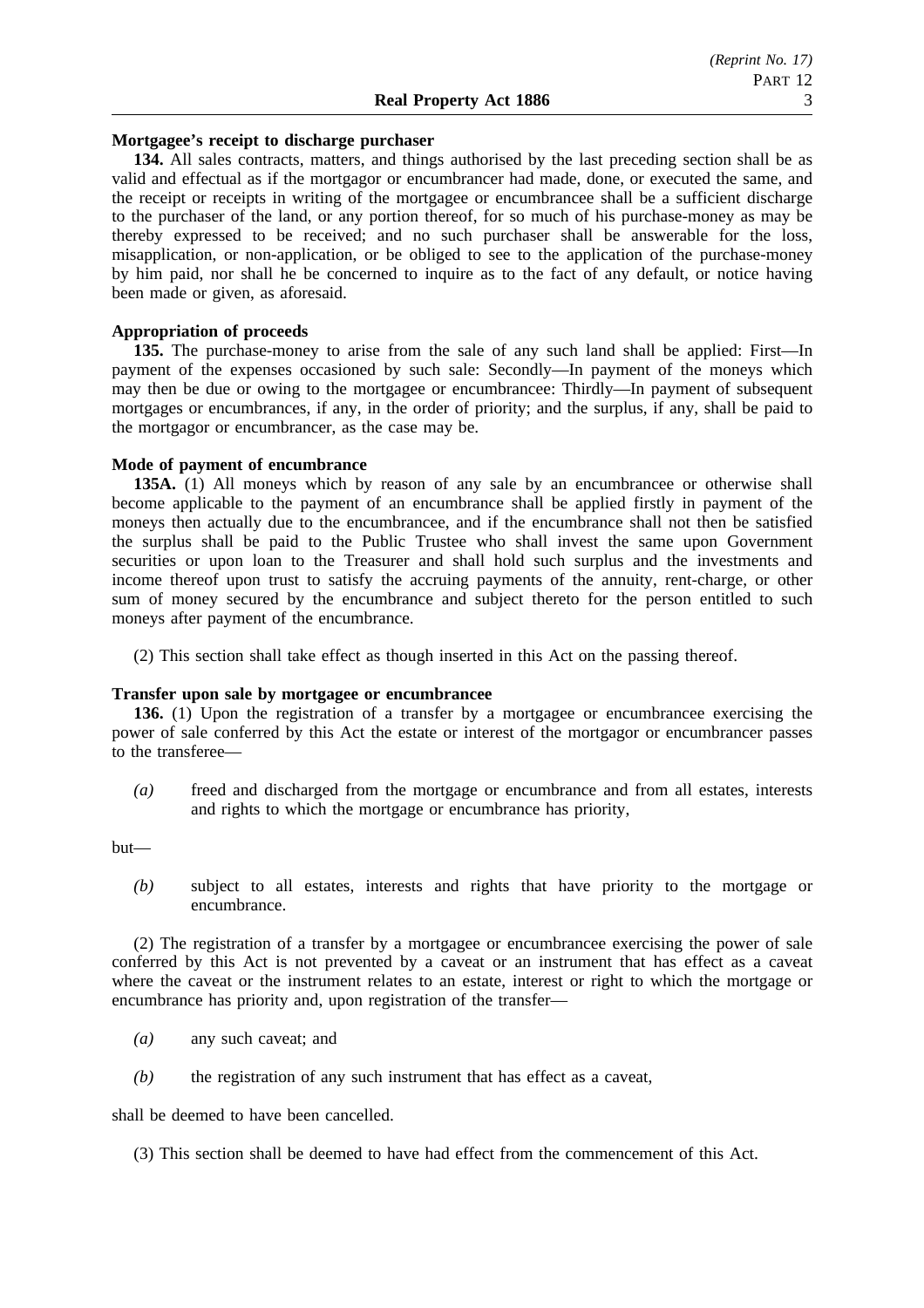### **Power of mortgagee to enter, take possession, distrain, let, or bring action for recovery of land**

**137.** The mortgagee or encumbrancee, upon default in payment of the principal sum, interest, annuity, or rent-charge, secured by any mortgage or encumbrance, or any part thereof, may enter into possession of the mortgaged or encumbered land and receive the rents and profits thereof, or may distrain upon the occupier or tenant of the land under the power hereinafter contained, or may from time to time let the said land for any term not exceeding one year, or may bring an action for recovery of the land either before or after entering into the receipt of the rents and profits, or making any distress as aforesaid, and either before or after any sale of the land shall be effected under the power of sale given or implied in his mortgage or encumbrance.

## **Power of mortgagee to distrain on tenant or occupier for arrears not exceeding the amount of rent due**

**138.** Besides his remedy against the mortgagor or encumbrancer, every mortgagee or encumbrancee shall be entitled after the principal sum, interest, annuity, or rent-charge shall have been in arrear for twenty-one days, and after seven days shall have elapsed from the date of application for the payment thereof to the occupier or tenant, to enter upon the mortgaged or encumbered land, and distrain upon the goods and chattels of such occupier or tenant for such arrears to an amount not exceeding the rent then due from such occupier or tenant to the mortgagor or encumbrancer, and to dispose of the goods and chattels so distrained upon in like manner as landlords may do in ordinary distresses for rent, and out of the proceeds to retain the moneys distrained for, and all costs and expenses occasioned by such distress and sale; and any amount paid by the occupier or tenant to the mortgagee or encumbrancee, or realised by distress as aforesaid, shall be deemed *pro tanto* a satisfaction of the said rent.

## **Duty of mortgagee of leasehold entering into possession of rent and profits to account**

**139.** Any mortgagee or encumbrancee of leasehold land, or any person claiming any such land as a purchaser or otherwise, from or under such mortgagee or encumbrancee, shall, after entering into possession of the land, or receiving the rents and profits thereof, during such possession, or receipt, and to the extent of any rents and profits which may be received by him, become and be subject and liable to the lessor of the land, or the person for the time being entitled to the lessor's estate or interest therein, or entitled to receive the rent reserved to such lessor to the same extent as the lessee was subject and liable prior to such mortgagee, encumbrancee, or other person entering into the possession of the land, or the rents or profits thereof.

## **Application by mortgagee to Registrar-General for foreclosure**

**140.** When default has been made for six months in the payment of the principal or interest secured by any mortgage, the mortgagee may make application, in writing, to the Registrar-General for an order for foreclosure.

Such application shall state that such default has been made as aforesaid, and that the land mortgaged has been offered for sale at public auction by a licensed auctioneer, after notice given to the mortgagor, as in this Act or by the mortgage provided; that the amount of the highest bid at such sale was not sufficient to satisfy the money secured by such mortgage, together with the expenses occasioned by the attempted sale; and that notice in writing of the intention of the mortgagee to make such application has been served on the mortgagor, by being given to him or by being left on the mortgaged land, or by the same being sent through the post office by a registered letter directed to him at his address appearing in the Register Book; and also that a like notice of such intention has been served on every person appearing by the Register Book to have any estate or interest in the mortgaged land, subsequently to such mortgage, by being given to him or sent through the post office by a registered letter directed to him at his address appearing in the Register Book; and such application shall be accompanied by a certificate of the licensed auctioneer by whom such land was put up for sale, and such other proof of the matters stated by the applicant as the Registrar-General may require; and the statements made in such application shall be verified by declaration.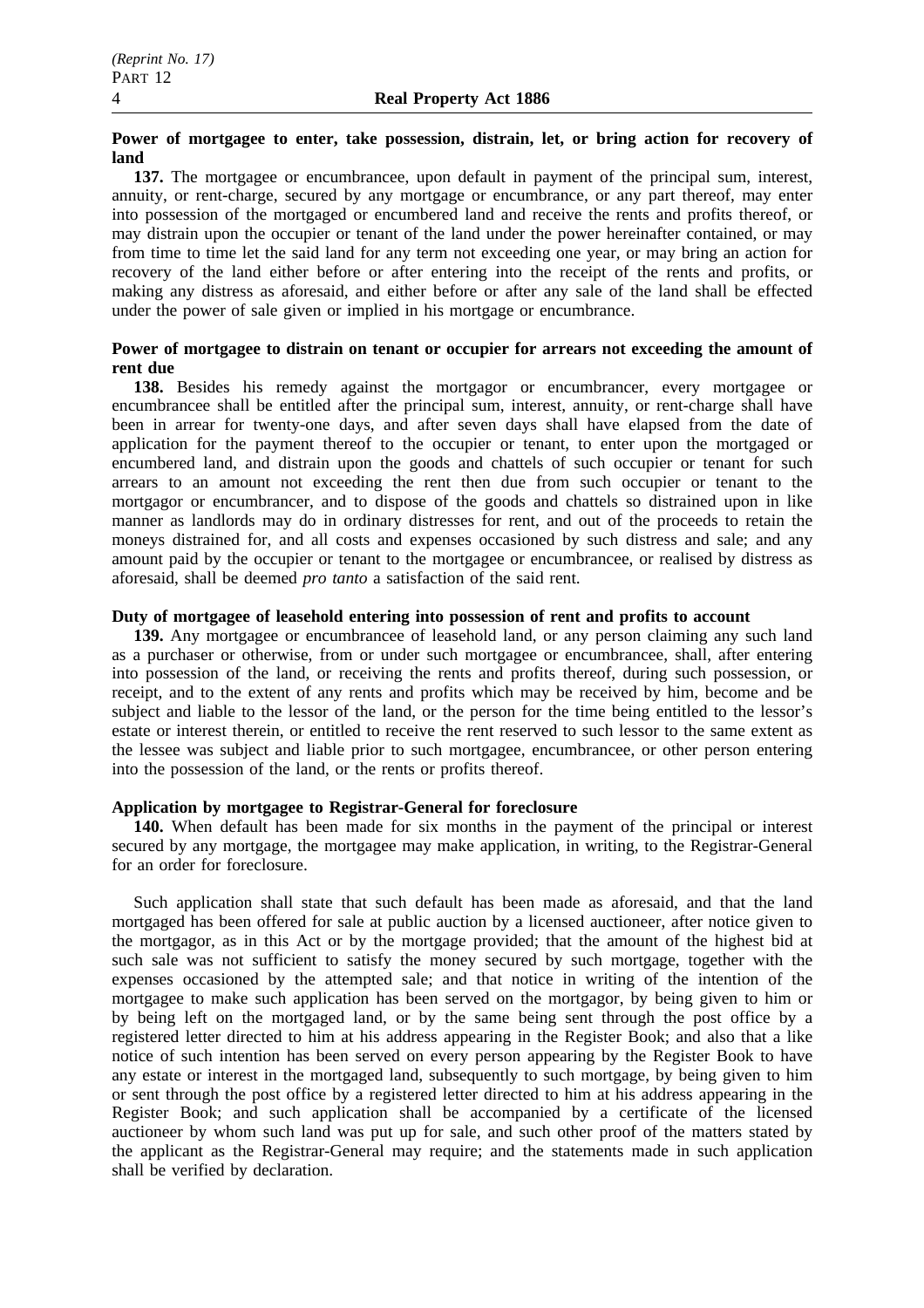#### **Procedure on foreclosure application**

**141.** The Registrar-General shall cause notice to be published in the *Government Gazette*, offering the land for sale; and shall in such case limit and appoint a time, not less than one month from the date of the publication in such *Gazette*, upon or after which the Registrar-General may issue to the applicant an order for foreclosure, unless in the interval a sufficient amount has been realised by the sale of the land to satisfy the principal and interest moneys due, and all expenses occasioned by the attempted sale and by the proceedings for foreclosure.

#### **Effect of order for foreclosure**

**142.** Every such order for foreclosure shall be under the hand of the Registrar-General, and be entered in the Register Book, and shall when so entered have the effect of vesting in the mortgagee all the estate and interest of the mortgagor in the land mentioned in such order, free from all right and equity of redemption on the part of the mortgagor, or of any person claiming through or under him subsequently to the mortgage so foreclosed, and upon such entry the mortgagee shall be deemed the registered proprietor of the said estate and interest.

### **Provision for case where mortgagee or encumbrancee refuses to join in proceedings on default**

**142A.** (1) Where two or more persons are registered as mortgagees or encumbrancees under the same mortgage or encumbrance, and such default has been made in payment of any money due under the mortgage or encumbrance or in the performance of any covenant in the said mortgage or encumbrance expressed or implied as entitles the mortgagees or encumbrancees to exercise any of their rights or remedies under this Act or under the mortgage or encumbrance, and any such mortgagee or encumbrancee fails or refuses to join in giving any notice, making any application or doing any other act or thing for the purpose of enforcing any of the said rights or remedies, the Court may, on the application by originating summons of any other mortgagee or encumbrancee and on any terms and conditions which it thinks just—

- *(a)* appoint any one of such mortgagees or encumbrancees or any other person to exercise on behalf of the mortgagees or encumbrancees such of the said rights or remedies as the Court thinks proper;
- *(b)* give any directions as to the mode of exercising the said rights or remedies and as to any other matters incidental thereto.

(2) Any document executed by any person so appointed shall, for the purposes of this Act, but subject to the terms of the order, have the like effect as if executed by the mortgagees or encumbrancees.

#### **Discharge of mortgages and encumbrances**

**143.** (1) A mortgage or encumbrance may be wholly or partially discharged by instrument in a form approved by the Registrar-General and signed by the mortgagee or encumbrancee.

(2) Where two or more mortgagees or encumbrancees are entitled jointly, the discharge may be signed by one on behalf of all of them.

(3) The discharge of a mortgage or encumbrance must not be registered without production of the duplicate mortgage or encumbrance.

\* \* \* \* \* \* \* \* \*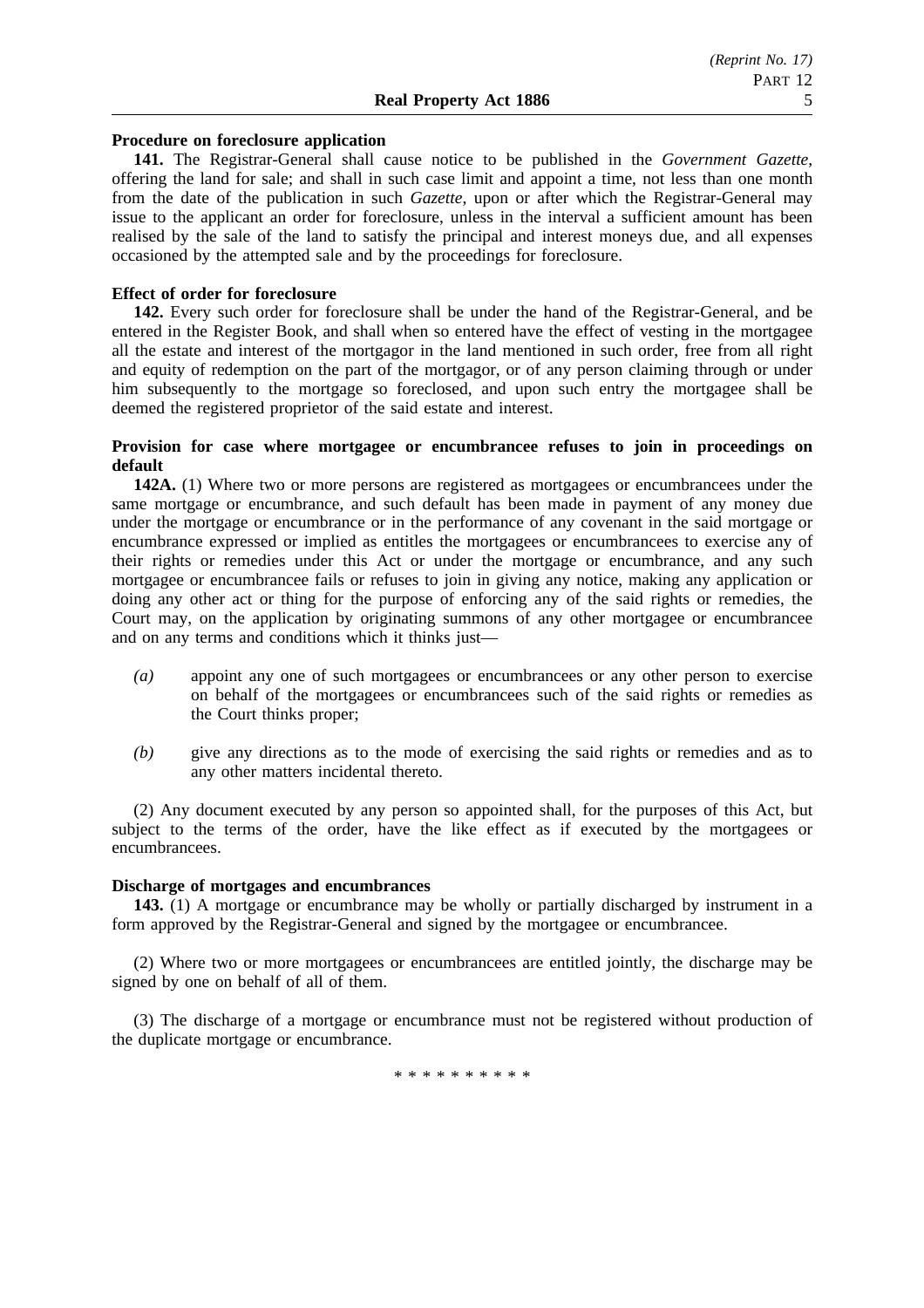### **Entry of satisfaction of annuity**

**145.** Upon the proof of the death of the annuitant, or of the occurrence of the event or circumstance upon which, in accordance with the provisions of any encumbrance, the annuity or sum of money thereby secured shall cease to be payable, and that all arrears of the said annuity or money have been paid, satisfied, or discharged, the Registrar-General shall make an entry in the Register Book, and on the encumbrance, noting that such annuity or sum of money is satisfied and discharged, and shall cancel the encumbrance; and upon such entry being made in the Register Book, the land comprised in the encumbrance shall cease to be subject to or liable for such annuity or sum of money; and the Registrar-General shall make a similar entry on the duplicate certificate, or other instrument of title of the encumbered land, and also on the duplicate encumbrance, when respectively produced to him for that purpose.

### **Discharge of mortgage by Minister in certain cases**

**146.** (1) Where all moneys secured by a mortgage have been paid by the mortgagor and the mortgagee—

- *(a)* is dead; or
- *(b)* cannot be found; or
- *(c)* is incapable of executing a discharge of the mortgage; or
- *(d)* has, in the opinion of the Minister, refused to execute a discharge of the mortgage without sufficient reason,

the Minister may execute a discharge of the mortgage.

(1a) The Minister must not execute a discharge of mortgage pursuant to subsection (1)*(d)* unless—

- *(a)* the Registrar-General has sent by certified mail to the mortgagee at his or her last known address a notice stating that the Minister proposes to discharge the mortgage pursuant to subsection  $(1)(d)$  at the expiration of the prescribed period unless the mortgagee establishes to the satisfaction of the Minister that he or she is justified in refusing to execute a discharge of the mortgage; and
- *(b)* the prescribed period has elapsed since the notice was sent.
- (1b) The prescribed period is—
- *(a)* in a case where the notice is addressed to the mortgagee within Australia—one month;
- *(b)* in any other case—two months.

(2) The Minister may receive moneys on behalf of a mortgagee, or the estate of a mortgagee, who—

- *(a)* is dead; or
- *(b)* cannot be found; or
- *(c)* is incapable of executing a discharge of the mortgage; or
- *(d)* has, in the opinion of the Minister, refused to accept payment under the mortgage without sufficient reason,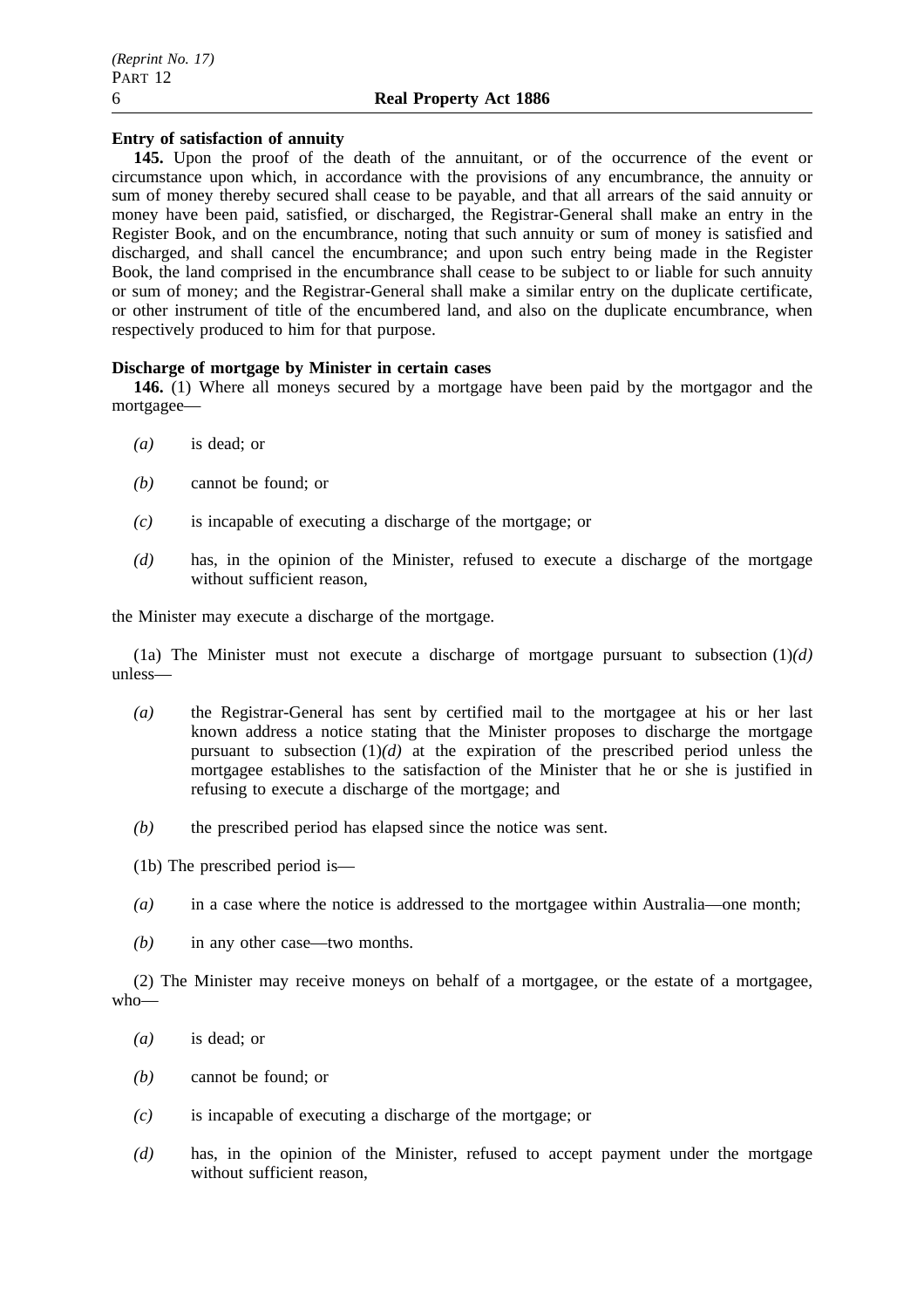and any moneys so received shall, for the purposes of this section, and the mortgage, be deemed to have been paid to the mortgagee.

(3) Any moneys received by the Minister under subsection (2) of this section shall be held by him upon trust for the mortgagee or other person entitled thereto.

(4) Subject to subsection (5) of this section, a discharge of mortgage executed under this section shall have the same effect as a discharge executed by the mortgagee.

(5) A discharge of mortgage executed under this section shall not operate as a discharge of the personal covenants of the mortgage.

\*\*\*\*\*\*\*\*\*\*

## **Entry in Register Book where rights of mortgagee barred by Statute**

**148A.** (1) If the Registrar-General is satisfied that the mortgagor of any land is in possession thereof and that the rights of the mortgagee to bring an action for the money secured by the mortgage are barred by the *Limitation of Actions Act 1936*, the Registrar-General, with the concurrence of the Solicitor of his Department, may make an entry in the Register Book and on the mortgage noting that the rights of the mortgagee are barred by Statute, and shall make a similar entry on the duplicate certificate or other instrument of title and on the duplicate mortgage if produced to him for any purpose.

(2) Upon the making of an entry in the Register Book pursuant to this section the mortgage shall be deemed to be discharged.

(3) If the duplicate certificate or instrument of title is not produced to the Registrar-General at or before the time when he makes an entry pursuant to this section, that certificate or instrument shall be deemed to be lost within the meaning of section 79 of this Act.

#### **Equitable mortgage may be created**

**149.** An equitable mortgage of land may be created by deposit of the certificate or other instrument of title, and such deposit shall have the same effect as a deposit by way of equitable mortgage of the title deeds of land not under the provisions of this Act.

#### **Transfer of mortgage, lease and encumbrance**

**150.** A registered mortgage, lease or encumbrance may be transferred by execution of a transfer in the appropriate form.

#### **Effect of such transfer**

**151.** Upon such transfer or other instrument being registered, the estate or interest of the transferor, as set forth in the instrument transferred, with all rights, powers, and privileges thereto belonging or appertaining, including the right to sue upon and recover in his own name any debt, sum of money, annuity, or damages, under such transferred instrument, shall pass to the transferee, and such transferee shall, while he remains the registered proprietor of such estate or interest, be subject to and liable for all and every the same requirements and liabilities to which he would have been subject and liable if named in the transferred instrument originally as mortgagee, lessee, or encumbrancee.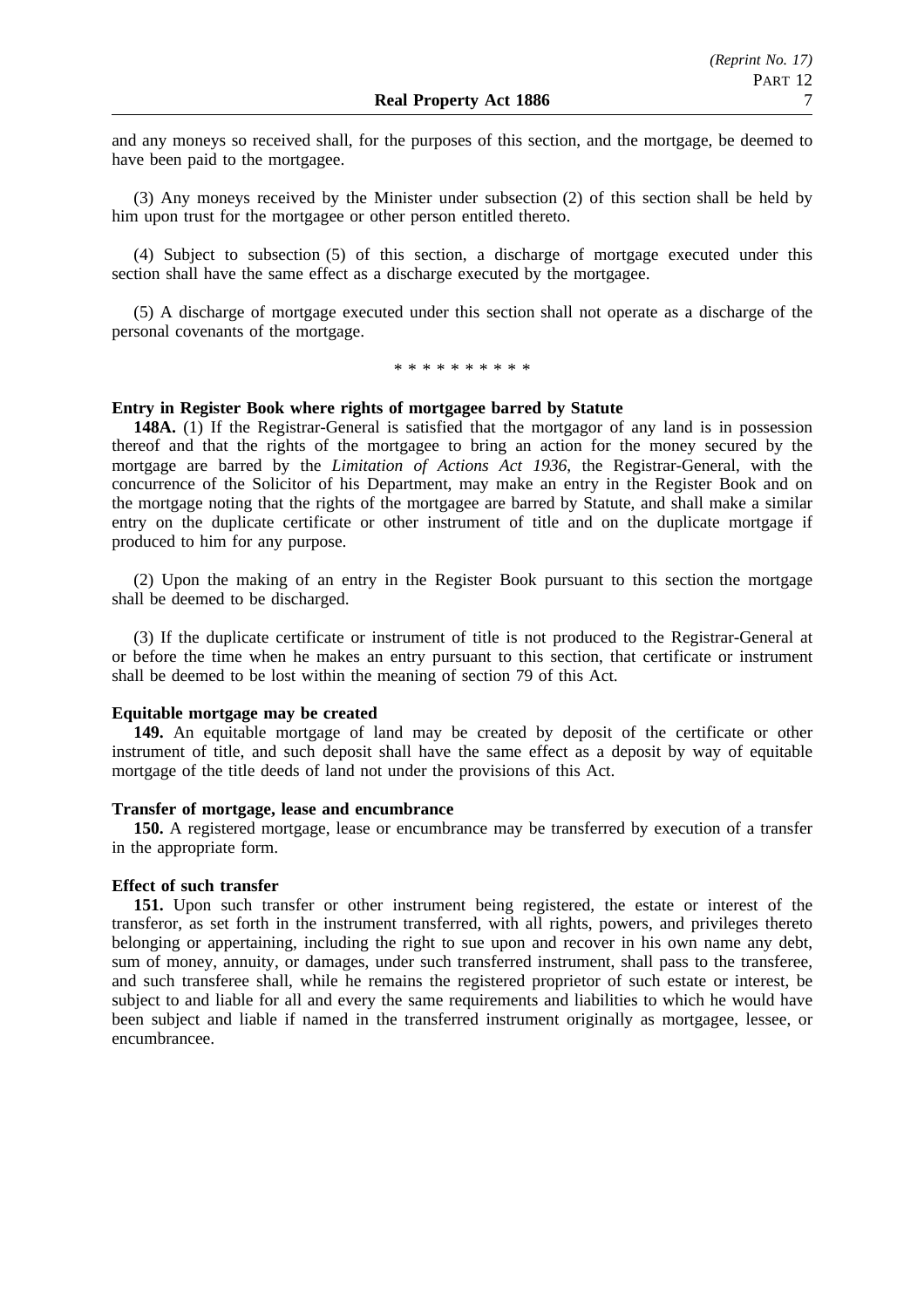## **Covenants implied in transfer of lease**

**152.** In every transfer of a lease there shall be implied a covenant by the transferee with the transferor, thenceforth to pay the rent by the lease reserved, and to perform and observe all the covenants in the lease contained or by this Act declared to be implied therein on the part of the lessee to be performed and observed, and to indemnify and keep harmless the transferor against all actions, claims, and expenses in respect of the non-payment of such rent, or the breach or non-observance of such covenants or any of them.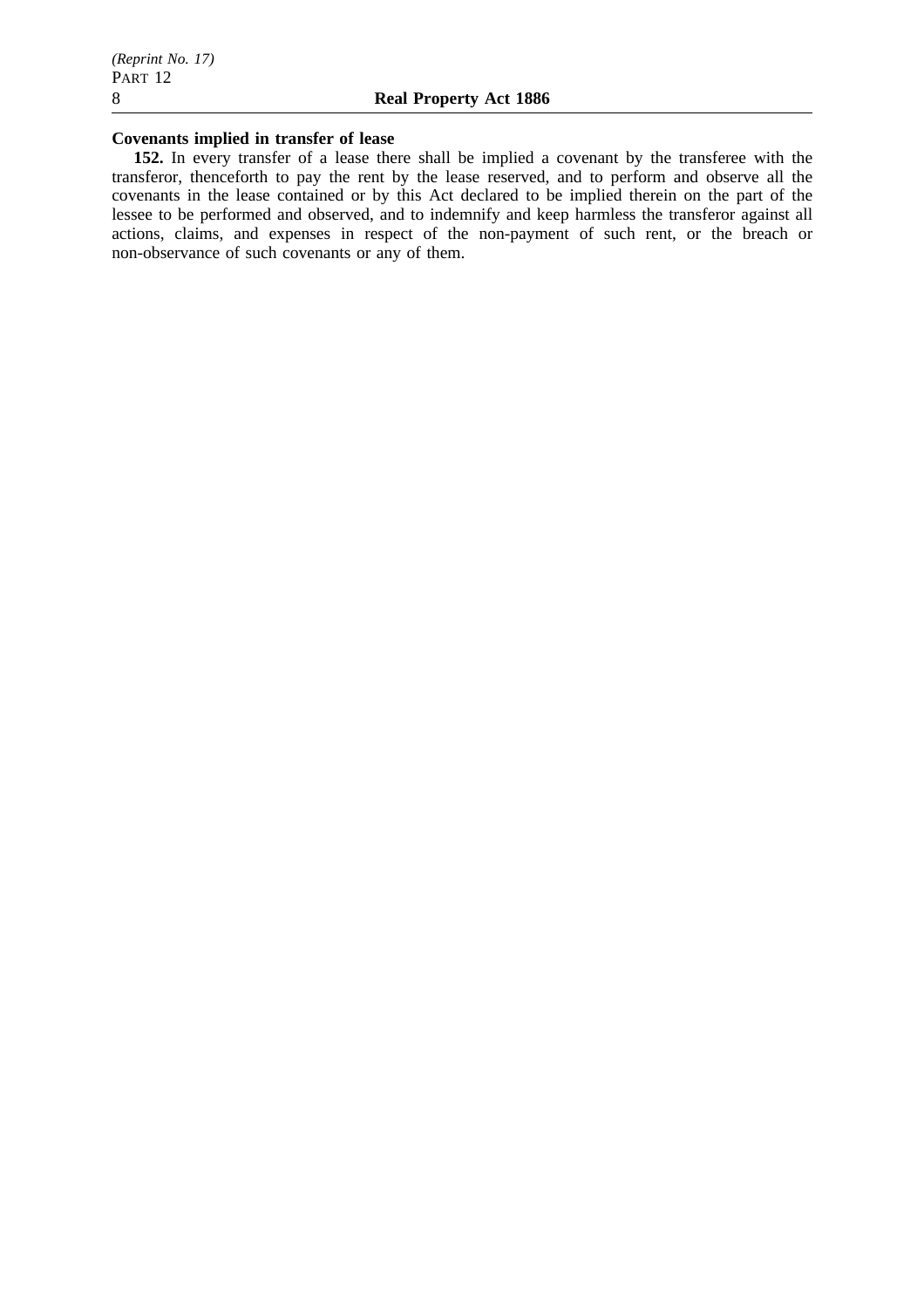# **Part 13—Extensions**

## **Renewal or extension of mortgage etc**

**153.** (1) A mortgage, encumbrance or lease may be renewed or extended by registration of an instrument in the appropriate form.

(2) An instrument renewing or extending a lease must be lodged with the Registrar-General not later than two months after the day on which the lease would, but for the renewal or extension, expire.

\*\*\*\*\*\*\*\*\*\*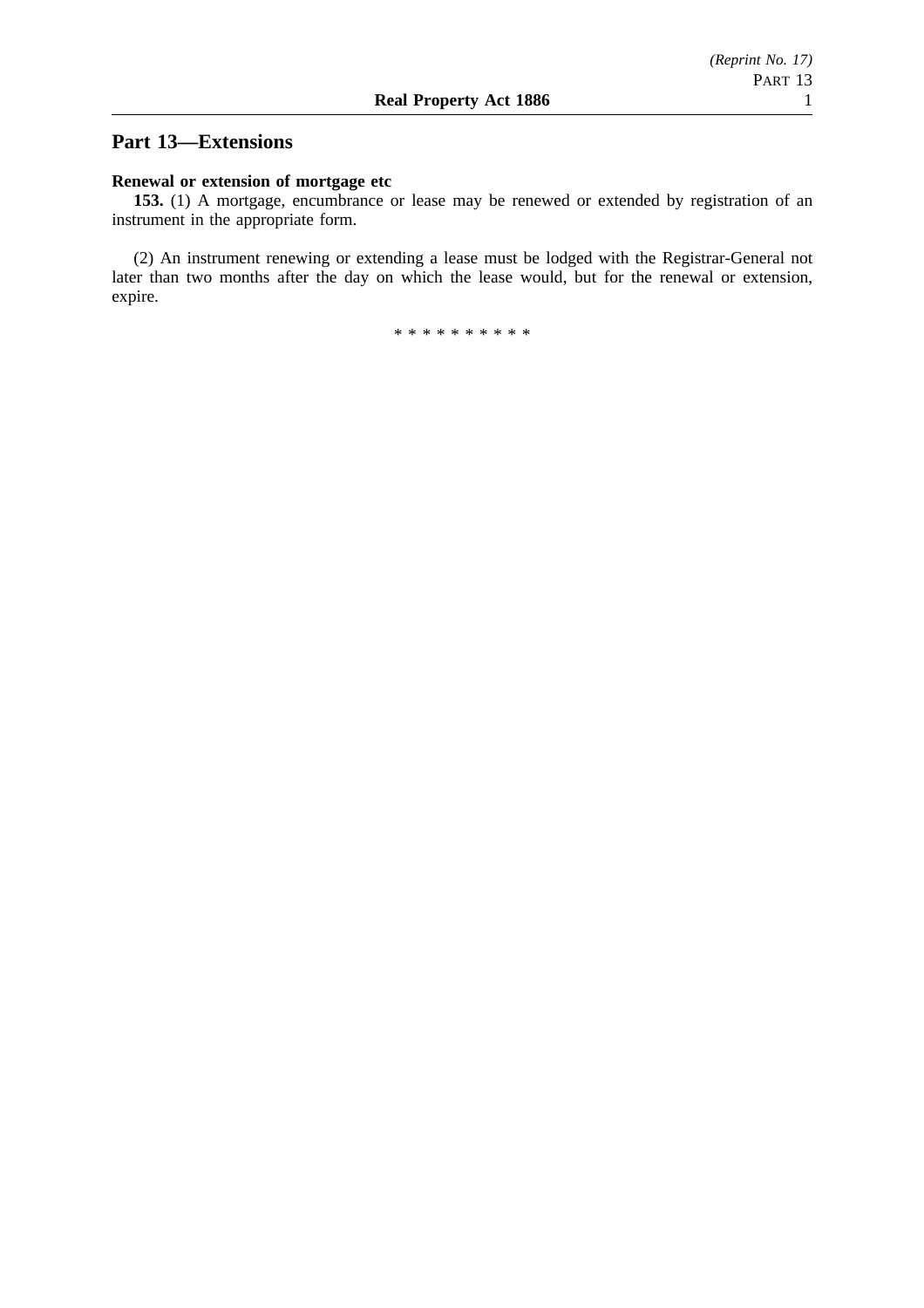## **Part 14—Powers of attorney**

#### **Power of attorney**

**155.** Any person may before, as well as after, becoming the registered proprietor of any land under the provisions of this Act, by power of attorney, authorise any person to act for him, in making applications to bring any land under the provisions of this Act, and to execute all or any instruments that may be necessary for giving effect to any dealing with any land.

#### **Deposit of duplicate or attested copy**

**156.** A duplicate or an attested copy of such power of attorney shall be deposited with the Registrar-General, who shall compare the same with original, and shall file such duplicate or attested copy in his office, and note thereon the date and hour of its deposit with him.

#### **Revocation of power of attorney**

**157.** The grantor of any such power of attorney may revoke the same by executing an instrument in the appropriate form; and the Registrar-General shall enter a note of such revocation, when produced to him, and the day and hour of its production, on the duplicate or copy of the power of attorney filed in his office; and from and after the date of such entry the Registrar-General shall not give effect to any application or other instrument executed pursuant to such power of attorney.

#### **Power of attorney heretofore given**

**158.** All powers of attorney heretofore given containing powers to make and execute any of the applications and instruments above enumerated, shall be as valid and may be acted upon and revoked in the same manner as if given under this Act.

#### **Entry of death of grantor**

**159.** The Registrar-General shall, upon proof to his satisfaction of the death of any grantor of a power of attorney, make an entry of such death upon the duplicate or copy of the power of attorney filed in his office.

#### **Instruments executed before entry of revocation or death to be valid**

**160.** All instruments executed under any power of attorney before the entry of the revocation thereof, or of the death of the grantor as hereinbefore provided, shall be valid notwithstanding such revocation or death.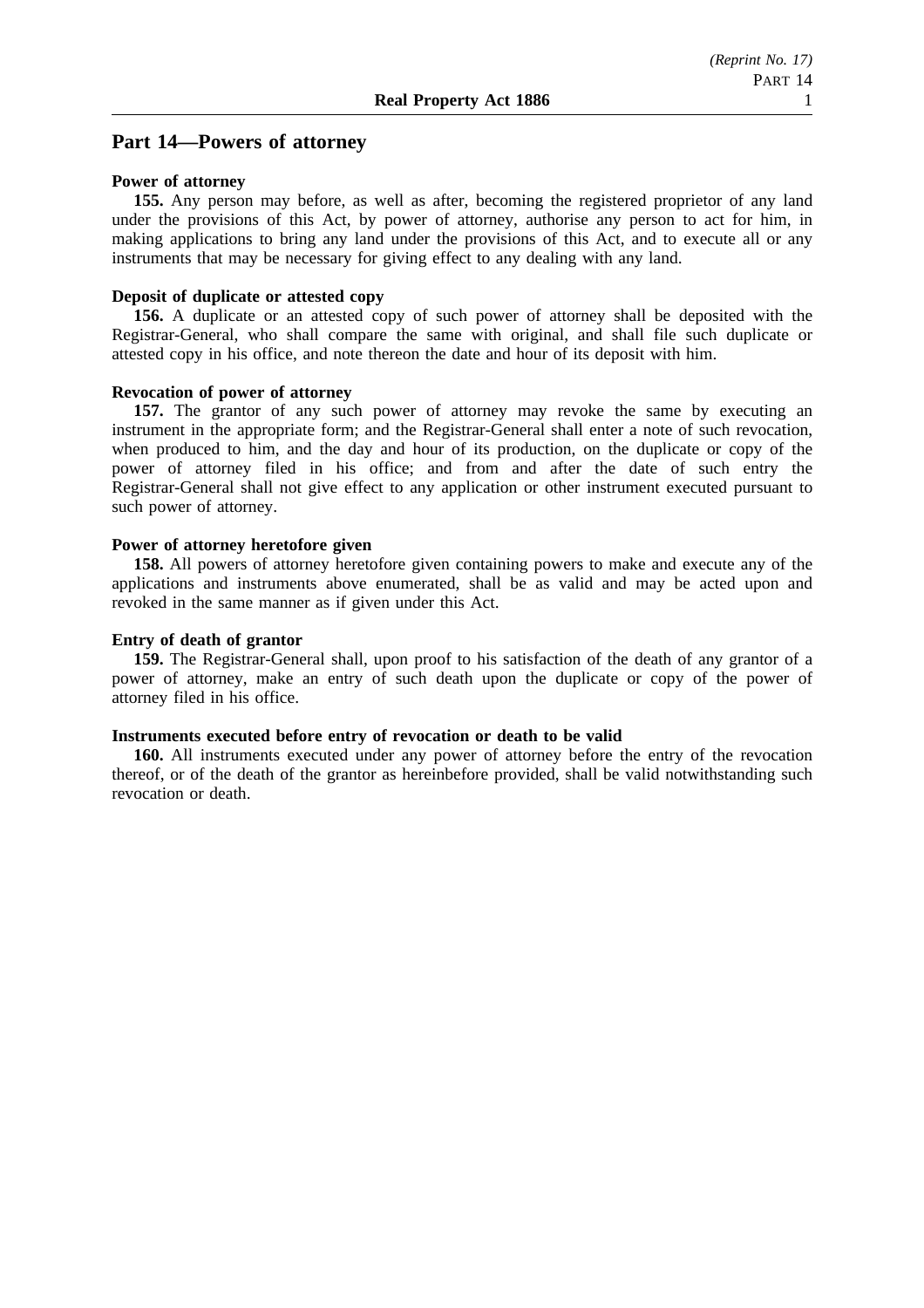## **Part 15—Trusts and transmissions**

### **Trusts contained in grant from the Crown to be inserted in certificate as in original grant**

**161.** Whenever any grant from the Crown shall contain the particulars of any trust for public purposes, every certificate issued in respect of the same land, or any part thereof, while such trusts subsist and affect such land, shall contain the like particulars of trust as were contained in the original grant.

### **No particulars of trust to be entered in Register Book but trust instrument may be deposited**

**162.** The Registrar-General shall not, except as aforesaid, make any entry in the Register Book of the particulars of any trust, nor shall any instrument be registered under this Act, which declares or contains trusts relating to land under the provisions of this Act, but any such instrument, or a duplicate or attested copy thereof, may be deposited with the Registrar-General for safe custody and reference, and such instrument may be deposited in the General Registry Office pursuant to the *Registration of Deeds Act 1935*, or any other Act relating to the deposits of deeds in the Registry Office, and may include as well land under the provisions of this Act, as land which is not under the provisions hereof: Provided that nothing herein contained shall prevent the registration of any instrument which would otherwise be valid in which a reference may be made to the instrument so deposited as aforesaid; nor shall such reference operate as notice of the particulars of the trusts declared or contained in the deposited instrument, but in the absence of caveat the registered proprietor shall, for the purpose of sale, mortgage, or contract for valuable consideration be deemed to be the absolute proprietor of such land freed from the said trusts.

#### **Insertion of the words "no survivorship" in instruments**

**163.** Upon the transfer of any estate or interest in land, to two or more persons, as joint proprietors, intended to be held by them as trustees, it shall be lawful for the transferor or transferees to insert in the transfer the words "no survivorship"; and the Registrar-General shall in such case include such words in the memorial of such instrument to be entered by him in the Register Book; and shall also enter the same words in some conspicuous place upon any certificate issued to such joint proprietors, pursuant to such transfer.

#### **Trustees may authorise insertion of those words**

**164.** Any two or more persons registered as joint proprietors of any estate or interest in land held by them as trustees, may, by writing under their hands, authorise the Registrar-General to enter the words "no survivorship" upon the original certificate, or other instrument of title, evidencing their title to such estate or interest, in the Register Book, or filed in his office, and also upon the duplicate of such instrument.

#### **Effect of entry**

**165.** After any such entry as in the last two sections mentioned has been made by the Registrar-General in the Register Book, it shall not be lawful for any less number of joint proprietors than the number then registered to transfer or otherwise deal with the said estate, or interest, without obtaining an order of the Court: Provided that, if it be intended not to apply the said restriction until the trustees registered as such proprietors be reduced below a certain specified number, words indicative of such intention may be entered in like manner, and in that case the power of disposition by survivors shall continue until the number be so reduced.

## **Court may direct notice to be published before order is made**

**166.** The Court may, before making any such order as aforesaid, direct notice of the intention to apply for such order to be given, either by public advertisement or otherwise, and may appoint a period within which any person interested may show cause why such order should not be made.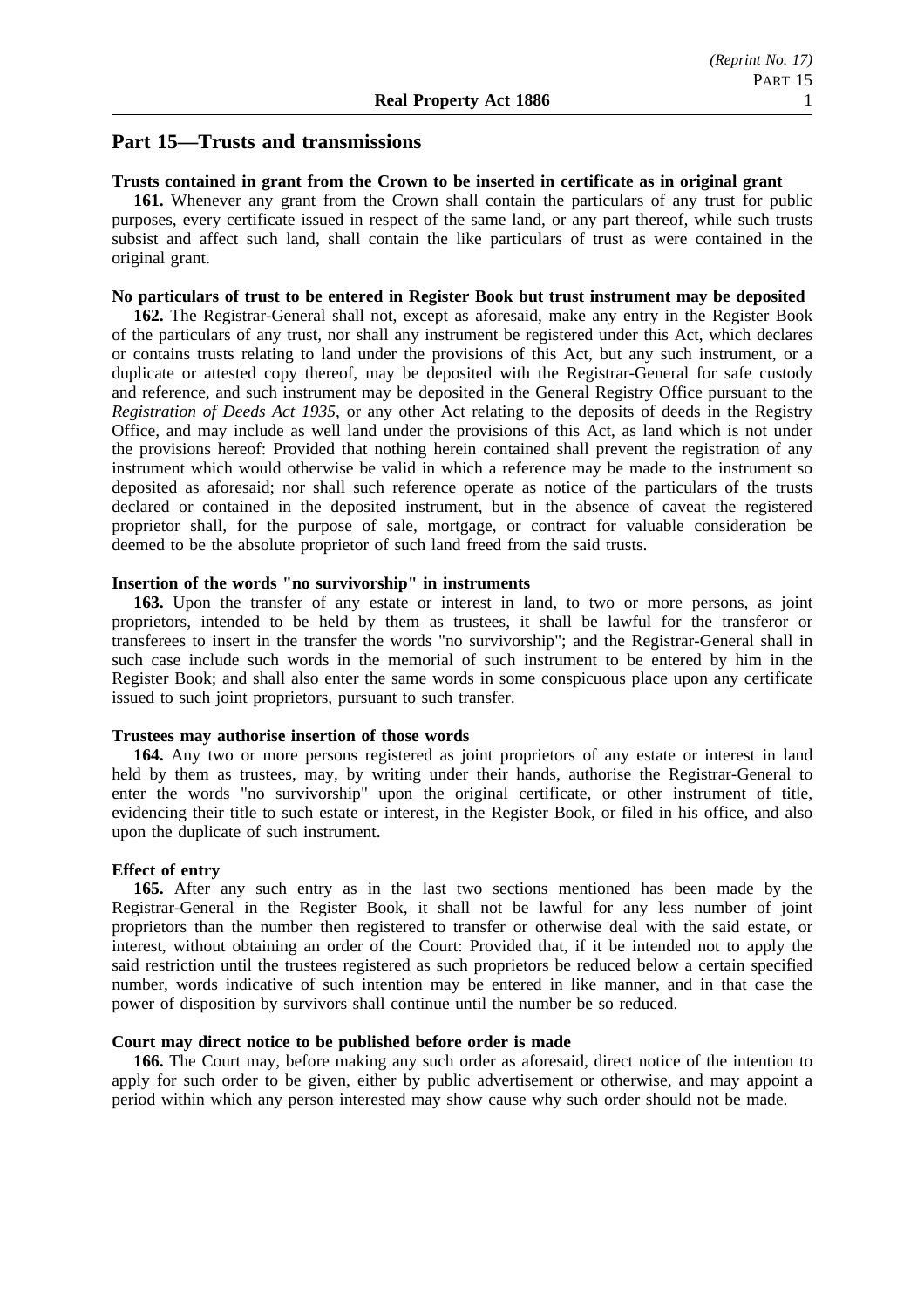#### **Court may protect persons interested**

**167.** The Court may in such order give directions for the transfer of such estate, or interest, to any new proprietor or proprietors, solely or jointly, with, or in the place of, any existing proprietor or proprietors, or may make such order in the premises as may be just for the protection of the persons beneficially interested in such estate, or interest, or in the proceeds thereof; and upon any such order being deposited with the Registrar-General, he shall make such entries and perform such acts as in accordance with the provisions of this Act may be necessary for the purpose of giving effect to such order.

#### **Survivors may nevertheless perform duties or transfer to new trustees**

**168.** Nothing hereinbefore contained shall prevent the surviving or remaining trustee or trustees from exercising all the powers and duties of the trust other than in regard to transfers and dealings under this Act, nor from so transferring the land as to give effect to any valid appointment of a new trustee or new trustees. And so far as shall be necessary to ascertain the sufficiency of any such appointment, it shall be lawful for the Registrar-General to refer to the provisions of any instrument relating to the trust, notwithstanding the same be not registered.

### **Disclaimers**

**169.** (1) Any person (in this section called "**the disclaimant**"), whether a trustee or not, who claims that he has been registered, without his consent, as proprietor of any estate or interest in land, may execute and lodge with the Registrar-General a deed or other instrument of disclaimer of that estate or interest.

(2) If the disclaimant has been registered as proprietor of any estate or interest, the Registrar-General shall give notice by post of the lodging of the instrument of disclaimer, to all other persons whose names appear on the Register Book, and who, in the Registrar-General's opinion, may be affected by the disclaimer.

In the notice the Registrar-General shall specify a day, not earlier than twenty-one days after the day on which the notice would be delivered to the addressee in the ordinary course of post, on or before which the person to whom it is given may lodge with the Registrar-General a notice of objection to the registration of the instrument of disclaimer.

(3) If no notice of objection is so lodged and the Registrar-General is satisfied that the disclaimant was registered without his consent, the Registrar-General shall give effect to the disclaimer by making such entries, alterations and corrections in the Register Book and on any certificate or other instrument of title as are necessary for that purpose, and by cancelling any certificate or other instrument of title which it is necessary to cancel.

(4) If no notice of objection is lodged but the Registrar-General is not satisfied that the disclaimant was registered without his consent—

- *(a)* the Registrar-General shall not take any steps to give effect to the instrument of disclaimer except pursuant to an order of the Supreme Court obtained as hereinafter provided:
- *(b)* the Registrar-General shall give notice by post to the disclaimant of the fact that he does not intend to give effect to the instrument of disclaimer except pursuant to such an order.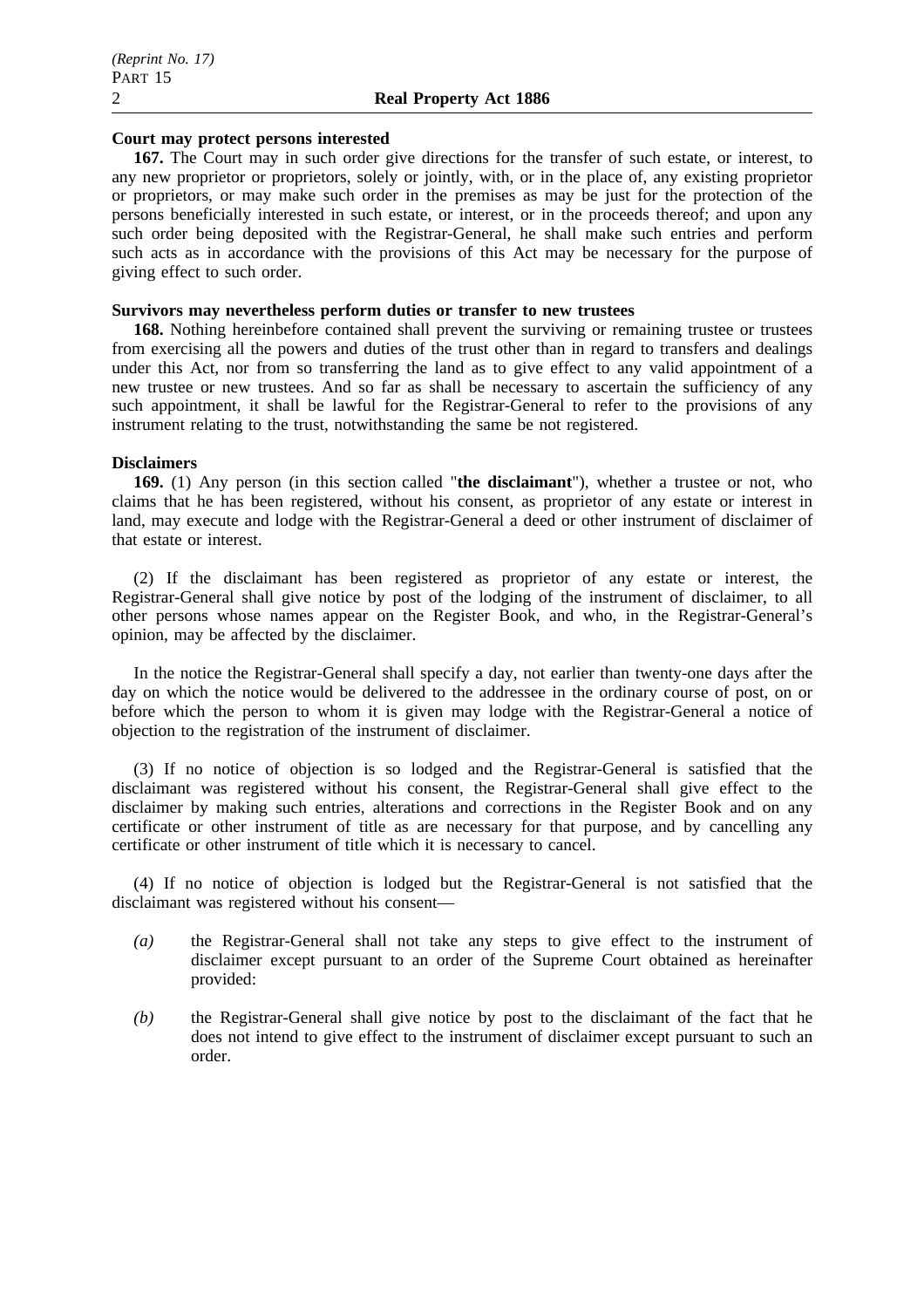(5) If any notice of objection is lodged on or before the day specified by the Registrar-General—

- *(a)* the Registrar-General shall not take any steps to give effect to the instrument of disclaimer except pursuant to an order of the Supreme Court obtained as hereinafter provided:
- *(b)* the Registrar-General shall give notice by post to the disclaimant of the fact that an objection to the disclaimer has been lodged.

(6) A disclaimant who has received a notice under paragraph *(b)* of subsection (4) of this section, or a notice of objection under subsection (5) of this section, may apply to the Supreme Court by originating summons for an order that the Registrar-General take such action as is necessary to give effect to the instrument of disclaimer and upon such an application the Court may make any order which it deems just.

(7) Nothing done under this section shall release any person from any trust or other liability, if he has acted in the trust or by his own act incurred the liability.

## **Transmission by bankruptcy or statutory assignment**

**170.** Upon the registered proprietor of any estate or interest in land becoming bankrupt or making a statutory assignment, the Official Receiver (if no trustee has been appointed) or the trustee of such bankrupt or assignor shall be entitled to be registered as proprietor of such estate or interest.

### **Transmission to be entered in Register Book**

**171.** The Registrar-General shall in any such case, upon being furnished with evidence of the bankruptcy and the non-appointment of a trustee, or of the appointment of or assignment to the trustee, accompanied by an application in writing, under the hand of the Official Receiver or trustee, to be registered as proprietor of the estate or interest to be therein specified and described, shall enter in the Register Book a memorandum notifying the bankruptcy or the appointment of or assignment to the trustee, as the case may require, and upon such entry being made the Official Receiver or trustee shall be the registered proprietor of the estate or interest of the bankrupt or assignor in such land.

## **Proceedings in case assignment declared void**

**172.** If any such statutory assignment shall afterwards be declared fraudulent and void by any Court having jurisdiction in bankruptcy, and the assignor shall thereupon become bankrupt, the Registrar-General shall, upon being furnished with evidence thereof, and of the appointment or non-appointment of a trustee under such bankruptcy, enter in the Register Book a memorandum notifying the same, and thereupon the Official Receiver, or the trustee under such bankruptcy, as the case may be, shall be the registered proprietor of the estate and interest of the bankrupt and of the trustee under such assignment in the land.

### **Bankruptcy or assignment of lessee**

**173.** In any case where the registered proprietor of a lease has heretofore, or shall hereafter, become bankrupt, or has heretofore made or shall hereafter make, a statutory assignment—

### **If lease not subject to mortgage or encumbrance**

I. If such lease be not mortgaged or encumbered under the provisions of this Act, the Registrar-General shall, upon the application in writing of the lessor accompanied by a statement in writing, signed by the Official Receiver or the trustee under such bankruptcy or assignment, certifying his refusal to accept such lease, enter in the Register Book a note of such refusal, and such entry shall operate as a surrender of such lease: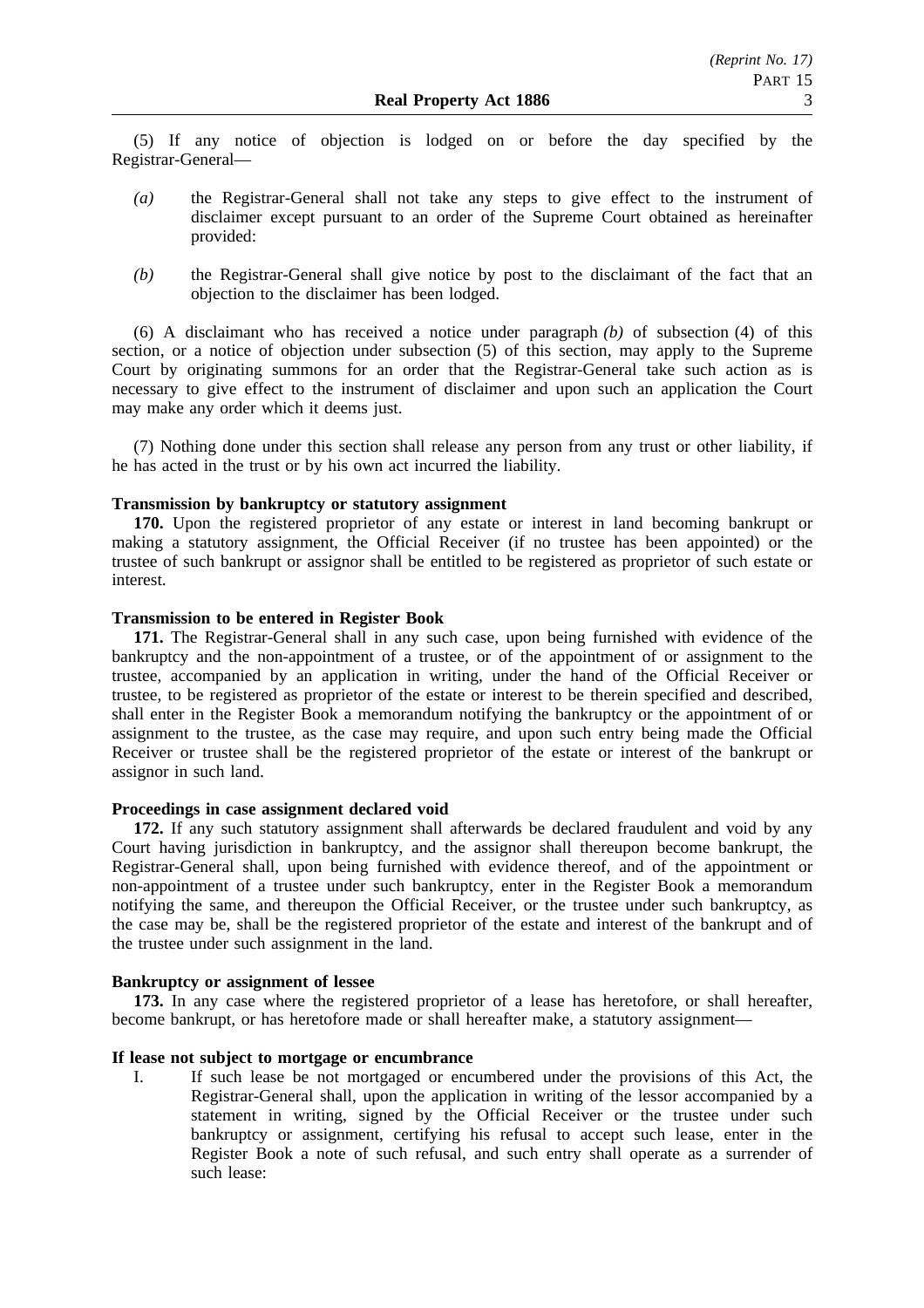### **Mortgagee or encumbrancee of the leasehold interest of a bankrupt or assignor may be entered as transferee of a lease**

II. If such lease be mortgaged or encumbered, the Registrar-General shall, upon the application in writing of any mortgagee or encumbrancee, accompanied by a statement in writing signed by the Official Receiver, or the trustee under such bankruptcy or assignment, certifying his refusal to accept such lease, or by proof that the Official Receiver or trustee has neglected or refused to certify such refusal or to become registered as proprietor of such lease within one month after being thereunto required by notice in writing given to him by the mortgagee or encumbrancee, enter in the Register Book a note of such refusal or neglect, and such entry shall operate as a foreclosure, and the estate or interest of the bankrupt or assignor in such lease shall thereupon vest in such mortgagee or encumbrancee, free from all other charges subsequent to his mortgage or encumbrance, and such mortgagee or encumbrancee shall thereupon be deemed to be the registered proprietor of such estate or interest, and shall, while he remains such registered proprietor, be subject to and liable for the same requirements and liabilities to which he would have been subject and liable if named in the lease originally as lessee:

## **Protection to subsequent mortgagees and encumbrancees**

III. No such entry shall be made unless it be proved to the satisfaction of the Registrar-General that the applicant mortgagee, or encumbrancee, has given fourteen days' notice in writing of his intended application to every subsequent mortgagee or encumbrancee of the lease, or has obtained his written consent; and any such subsequent mortgagee or encumbrancee shall be entitled to pay to the applicant mortgagee or encumbrancee the amount due to him under his mortgage or encumbrance, with costs, at any time before foreclosure, and shall thereupon be entitled to a transfer from him of such mortgage or encumbrance:

## **Where Official Receiver, trustee, and mortgagee neglect to become proprietors**

IV. If the Official Receiver or the trustee under the bankruptcy or assignment shall certify his refusal to accept the lease, or shall neglect or refuse to become registered as proprietor of the lease, within, one month after having been thereunto required by notice in writing given to him by the lessor, and the mortgagees or encumbrancees (if any) of the lease shall neglect or refuse to have an entry operating as a foreclosure made in the Register Book under the provision in that behalf hereinbefore contained within the period of two months after having been thereunto required by notice in writing given to them by the lessor, the Registrar-General shall, upon the application in writing of the lessor, and, upon proof of such certificate or such neglect or refusal as aforesaid, enter in the Register Book a note of such neglect or refusal, and every such entry shall operate as a surrender of such lease.

## **Entry of surrender or foreclosure not to prejudice cause of action**

**174.** Under the preceding provisions as regards a lessee becoming bankrupt or making a statutory assignment, no entry of surrender or foreclosure respectively shall prejudice any cause of action in respect of any breach or non-observance of any covenants in such lease, encumbrance, or mortgage respectively contained or implied which shall have accrued previously to such lessee becoming bankrupt or making a statutory assignment.

### **Transmission of estate of deceased persons**

**175.** On the death of the registered proprietor of any estate or interest in land, his estate or interest shall be transmitted to his executor or administrator, or to the Public Trustee in any case where the Court shall make an order authorising the Public Trustee to administer the estate of the deceased registered proprietor.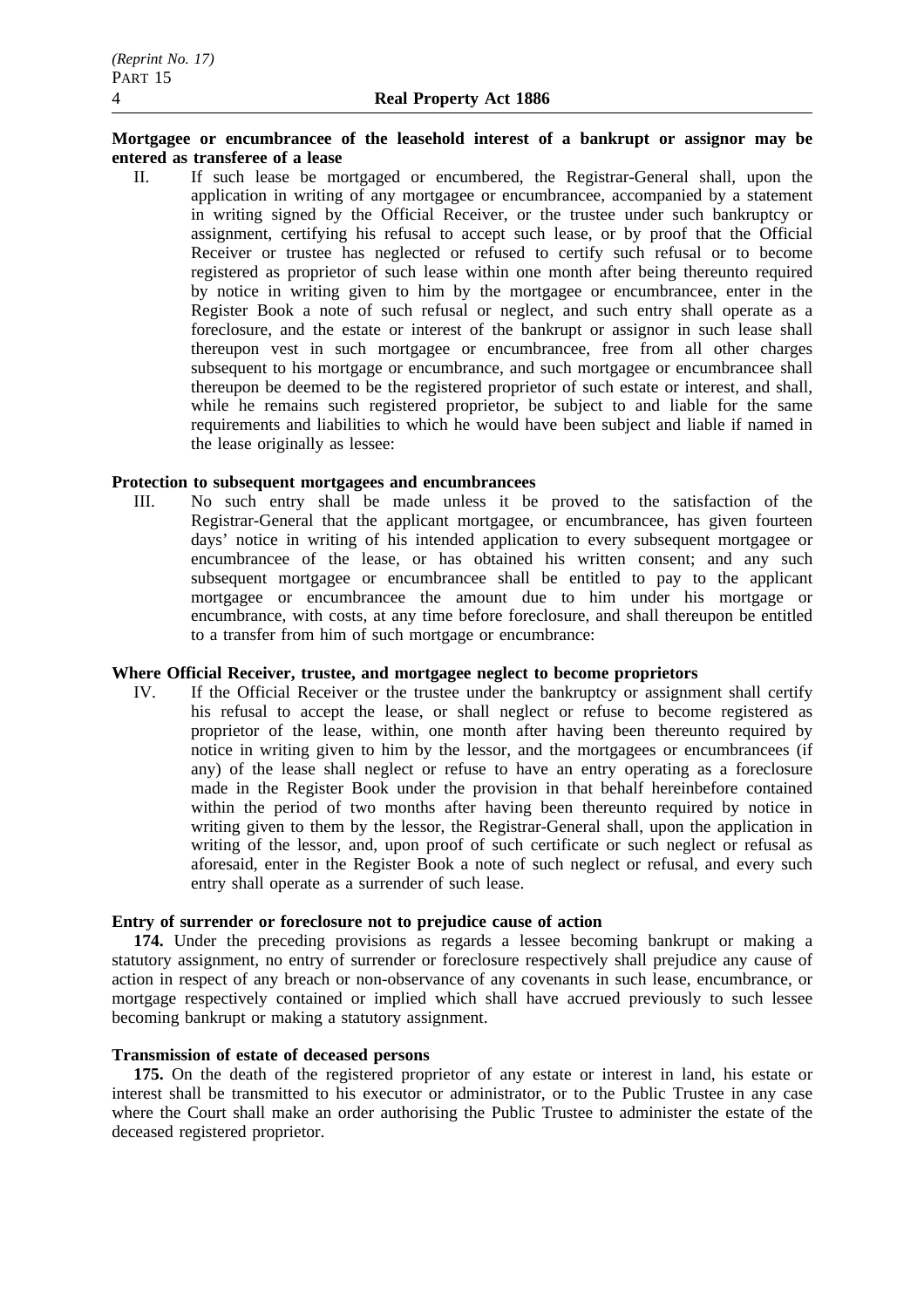#### **Application to be made in such case**

**176.** The executor, administrator or Public Trustee shall, before dealing with such estate or interest, make application in writing to the Registrar-General to be registered as proprietor, and shall produce to the Registrar-General the duplicate certificate, or other instrument of title, and the probate or letters of administration, or the order of the Court authorising the Public Trustee to administer the estate of the deceased registered proprietor, or an office copy of the probate, letters of administration, or order, as the case may be.

#### **Particulars of application to be recorded**

**177.** The Registrar-General must record details relating to the application in the Register Book and on the duplicate certificate of title for the land.

#### **Effect of such entry**

**178.** Upon such entry being made in the Register Book, the executor, administrator, or Public Trustee, as the case may be, shall be the registered proprietor of such estate or interest, and his title shall relate back to and take effect from the date of the death of the deceased registered proprietor.

### **Where two or more executors or administrators, all to concur**

**179.** Where probate or letters of administration shall be granted to more persons than one, all of them for the time being shall concur in every instrument relating to the real estate of the deceased registered proprietor.

### **Person registered in place of deceased, bankrupt, or assigning proprietor, to be proprietor of land for purpose of dealing**

**180.** Any person registered in place of a deceased registered proprietor, or as Official Receiver or as trustee of a registered proprietor becoming bankrupt or making a statutory assignment, shall hold the land in respect of which he is so registered upon the trusts, and for the purposes for which the same is applicable by law; but shall, for the purpose of any dealing with such land, be deemed to be the absolute proprietor thereof.

#### **Proceedings when executor etc refuse to transfer**

**181.** Whenever an executor, or administrator, or the Public Trustee, is registered as proprietor of any land, and shall refuse, or, after tender of a transfer, unnecessarily delay to transfer such land to the devisee, next of kin, heir-at-law, or other person entitled thereto, the person claiming to be entitled to the land may, by motion or summons before the Court, apply for an order that the executor, administrator, or Public Trustee shall transfer the said land to him.

#### **Court may order transfer to person entitled**

**182.** The Court may either refuse such application, with or without costs, to be paid by the applicant, or may make an order for the transfer, and may direct the transferor personally to pay all the costs of such application and any damages the person aggrieved may have sustained, or may order such costs to be paid out of the estate of the deceased registered proprietor, or in such other manner as the Court may think proper.

#### **Court may decide question of title etc**

**183.** The Court may, on any such application, decide on questions relating to the title of any person party to the application or proceeding, and generally may decide any question that it may be necessary or expedient to decide for the purpose of ordering the land to be transferred, or may direct an action to be brought or an issue to be tried in which the rights of the parties may be decided, or any question of law settled.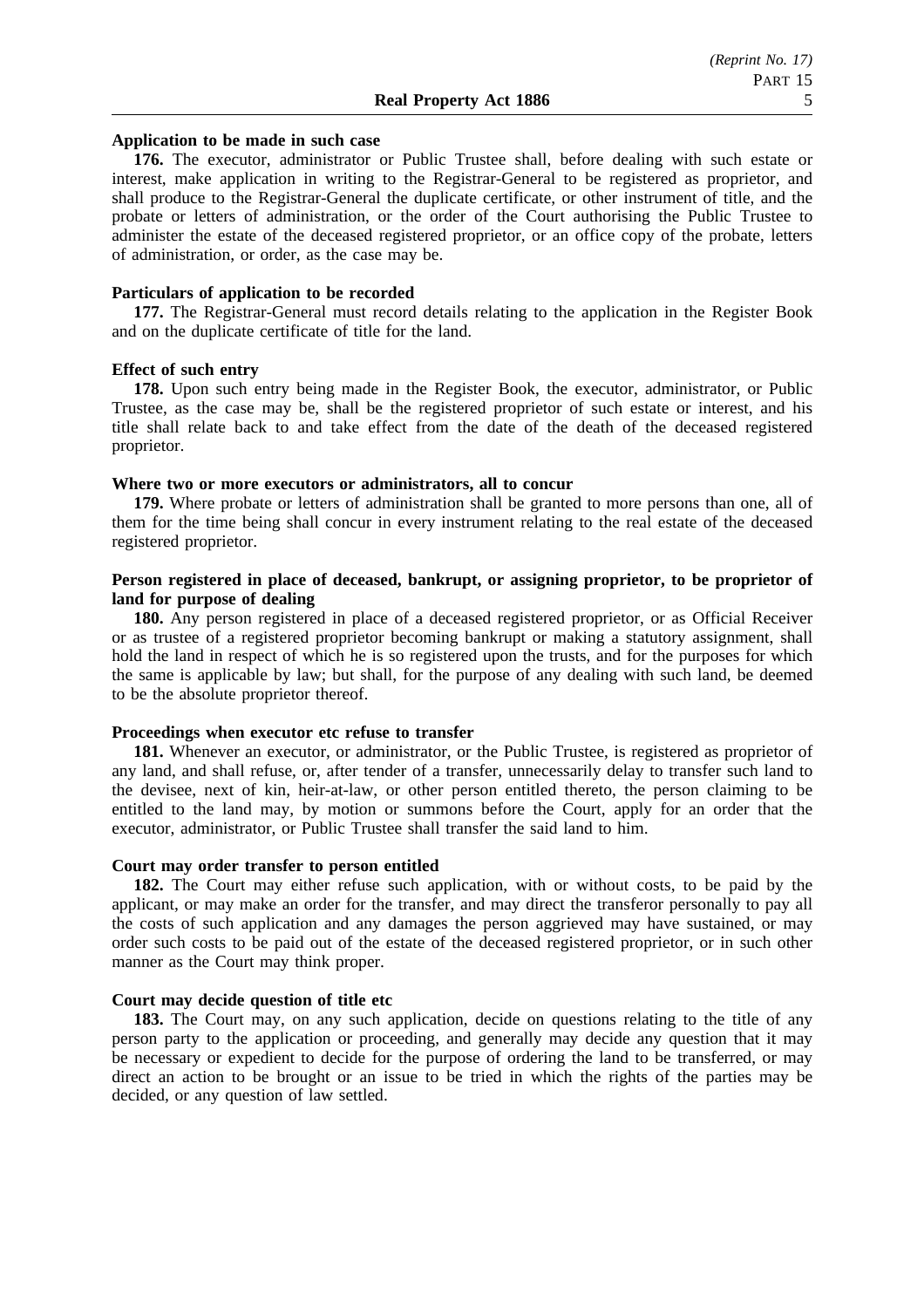## **Order of Court vesting land**

**184.** Where the registered proprietor of land holds the land on trust and the Court, by order, vests the land in another person, the Registrar-General must, on being served with an office copy of the order, enter details relating to the order in the Register Book and on the duplicate certificate of title for the land and upon such entry the land will vest in the new proprietor.

### **Action may be brought by person claiming beneficial interest in name of trustee**

**185.** Every trustee who shall be registered as proprietor of any land, shall, on being indemnified, be bound to allow his name to be used by any beneficiary, or person claiming an estate or interest in the land, as plaintiff or defendant in any action for recovery of possession of the land or any part thereof. And, in case there shall be any dispute as to the sufficiency of any indemnity, the same shall be decided by the Master of the Court.

## **Purchases from registered proprietor not to be affected by notice**

**186.** No person contracting or dealing with, or taking or proposing to take a transfer or other instrument from the registered proprietor of any estate or interest in land shall be required, or in any manner concerned, to inquire into or ascertain the circumstances under, or the consideration for, which such registered proprietor or any previous registered proprietor of such estate or interest is or was registered, or to see to the application of the purchase-money, nor be affected by notice direct or constructive of any trust or unregistered interest, any law or equity to the contrary notwithstanding.

### **Except in case of fraud**

**187.** The last preceding section shall not protect any person who has acted fraudulently or been a party to fraud, but the contracting, or dealing, or taking, or proposing to take a transfer or other instrument as aforesaid, with actual knowledge of any trust, charge, or unregistered instrument, shall not of itself be imputed as fraud.

## **Registration of survivor of joint proprietors, and of remainder-man entitled to estate in possession**

**188.** Upon the death of any person registered together with any other person as joint proprietor of any estate or interest in land, or when the life estate in respect of which any certificate has been issued has determined, and the registered estate next in remainder or reversion has become vested in possession, or the person to whom such certificate for a life estate has been issued has become entitled to the land for an estate in fee-simple in possession, the Registrar-General shall, upon the application of the person entitled, and upon proof to his satisfaction of any such occurrence as aforesaid, make an entry thereof in the Register Book, and thereupon such person shall be the registered proprietor of the estate or interest to which he is entitled, as if the same had been transferred to him.

\*\*\*\*\*\*\*\*\*\*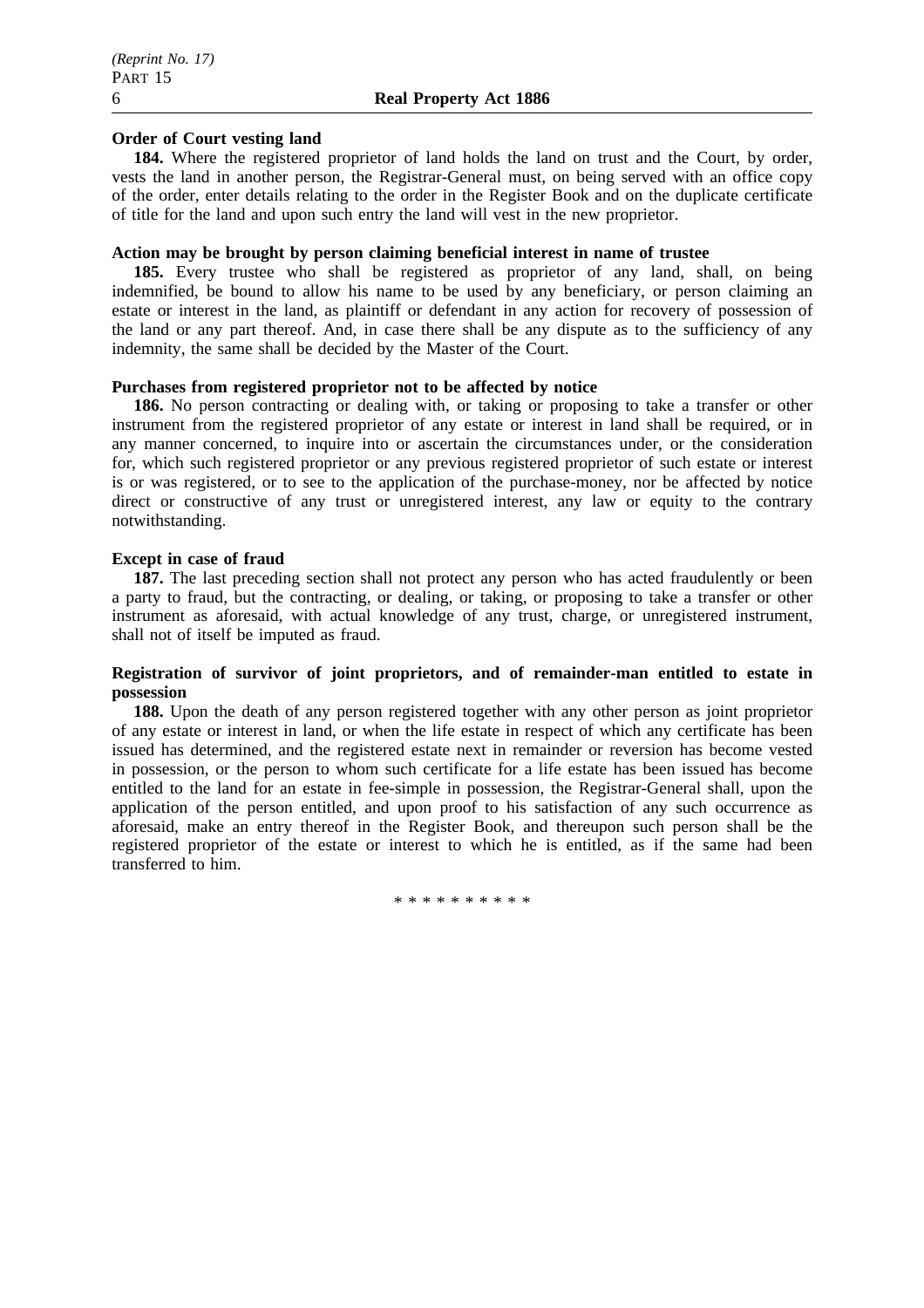# **Part 16—Caveats**

# **Caveats**

**191.** Any settlor of land or beneficiary claiming under a will or settlement, or any person claiming to be interested at law or in equity, whether under an agreement, or under an unregistered instrument, or otherwise howsoever in any land, may lodge a caveat with the Registrar-General forbidding the registration of any dealing with such land, either absolutely or unless such dealing shall be expressed to be subject to the claim of the caveator, or to any conditions conformable to law expressed therein:

# **Form of caveat**

I. A caveat shall be in the appropriate form, and shall be under the hand and verified by the declaration of the caveator or his agent, and shall contain an address within South Australia to which notices may be sent or at which proceedings may be served:

# **Registrar-General to make memorandum of receipt**

II. Upon the receipt of a caveat the Registrar-General shall make a memorandum thereon of the date and hour of the receipt thereof, and shall enter a memorandum thereof in the Register Book, and shall forthwith send a notice of such caveat through the post office to the person against whose title such caveat shall have been lodged, directed to his address appearing in the Register Book:

# **Not to register dealings contrary to caveat**

III. So long as any caveat shall remain in force the Registrar-General shall not, contrary to the requirements thereof, register any dealing with the land in respect of which such caveat shall have been lodged: Provided that notwithstanding the receipt of a caveat the Registrar-General shall, subject to the other provisions of this Act, proceed with and complete the registration of any instrument affecting the said land, which instrument is produced for registration before the receipt of the caveat by the said Registrar-General:

### **Persons interested may summon caveator**

IV. The registered proprietor or any other person claiming estate or interest in the land may, by summons, call upon any caveator, including the Registrar-General, to attend before the Court to show cause why the caveat should not be removed; and the Court may, upon proof that the caveator has been summoned, and upon such evidence as the Court may require, make such order in the premises, either *ex parte* or otherwise, as shall seem just:

### **Caveatee may apply to have caveat removed**

V. The caveatee may, except when the caveat is lodged by a settlor, or by a beneficiary under a will or settlement, or by the Registrar-General under Part 19 of this Act, make application in writing to the Registrar-General to remove the caveat, and shall in such application give an address in South Australia to which notices or proceedings relating to the caveat may be sent, and the Registrar-General shall thereupon give twenty-one days' notice in writing to the caveator, requiring that the caveat be withdrawn:

### **Mode of removing or discharging caveat**

VI. The Registrar-General shall, after the lapse of twenty-one days from the posting of such notice to the address mentioned in the caveat, or of such extended time as may be ordered by the Court, remove the caveat from the Register Book by entering therein a memorandum that the same is discharged: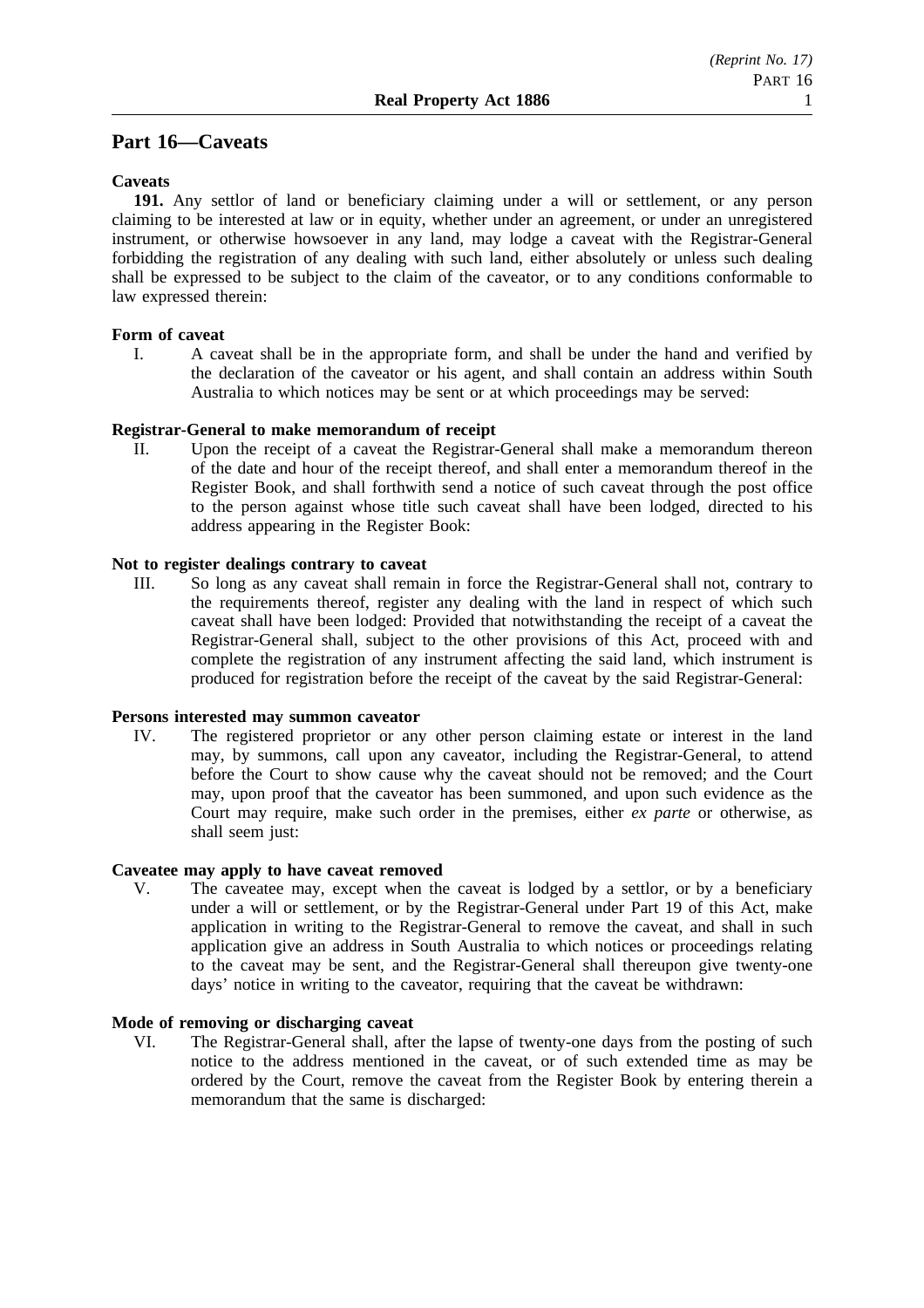### **Caveator may apply to Court for order to extend time**

VII. The caveator may apply to the Court, by motion or summons, for an order to extend the time beyond the twenty-one days mentioned in such notice, and notice of such motion or such summons may be served at the address given in the application of the caveatee; and the Court may, upon proof of the service of such notice of motion or summons, and upon such evidence as the Court may require, make such order in the premises, either *ex parte* or otherwise, as shall seem just:

### **May withdraw caveat: But Court may order payment of costs**

VIII. Any caveator may, by notice in writing to the Registrar-General, withdraw his caveat at any time; but the Court may, notwithstanding such withdrawal, order payment by the caveator to the caveatee or other person interested of any costs incurred by the caveatee prior to the receipt by him of notice in writing of the withdrawal of the caveat:

### **Entry to be made**

IX. An entry shall be made by the Registrar-General in the Register Book of any order made by the Court relating to any caveat, or of the withdrawal, lapse, or removal of any caveat:

## **Caveator, except Registrar-General, liable to make compensation**

X. Any caveator other than the Registrar-General who shall have lodged or refused or neglected to withdraw any caveat wrongfully and without reasonable cause, shall be liable to make compensation to any person who may have sustained damage thereby, and such compensation may be recovered by action: Provided that, if proceedings shall have been taken in the Court by the caveatee or other person interested, the amount of such compensation may be assessed by the Court acting in the same proceedings; or the Court may direct an action to be brought to ascertain and recover such amount:

# **Not to lodge further caveat without leave**

XI. It shall not be lawful for any caveator other than the Registrar-General, or for anyone acting on behalf of such caveator, to lodge a further caveat relating to the same matter without the leave of the Court:

### **Court may order costs if caveat by Registrar-General is removed by Court**

XII. Where any caveat lodged by the Registrar-General shall be removed by the Court, such Court may order the costs sustained by the person at whose instance such caveat was removed to be paid out of the estate on behalf of which such caveat was entered.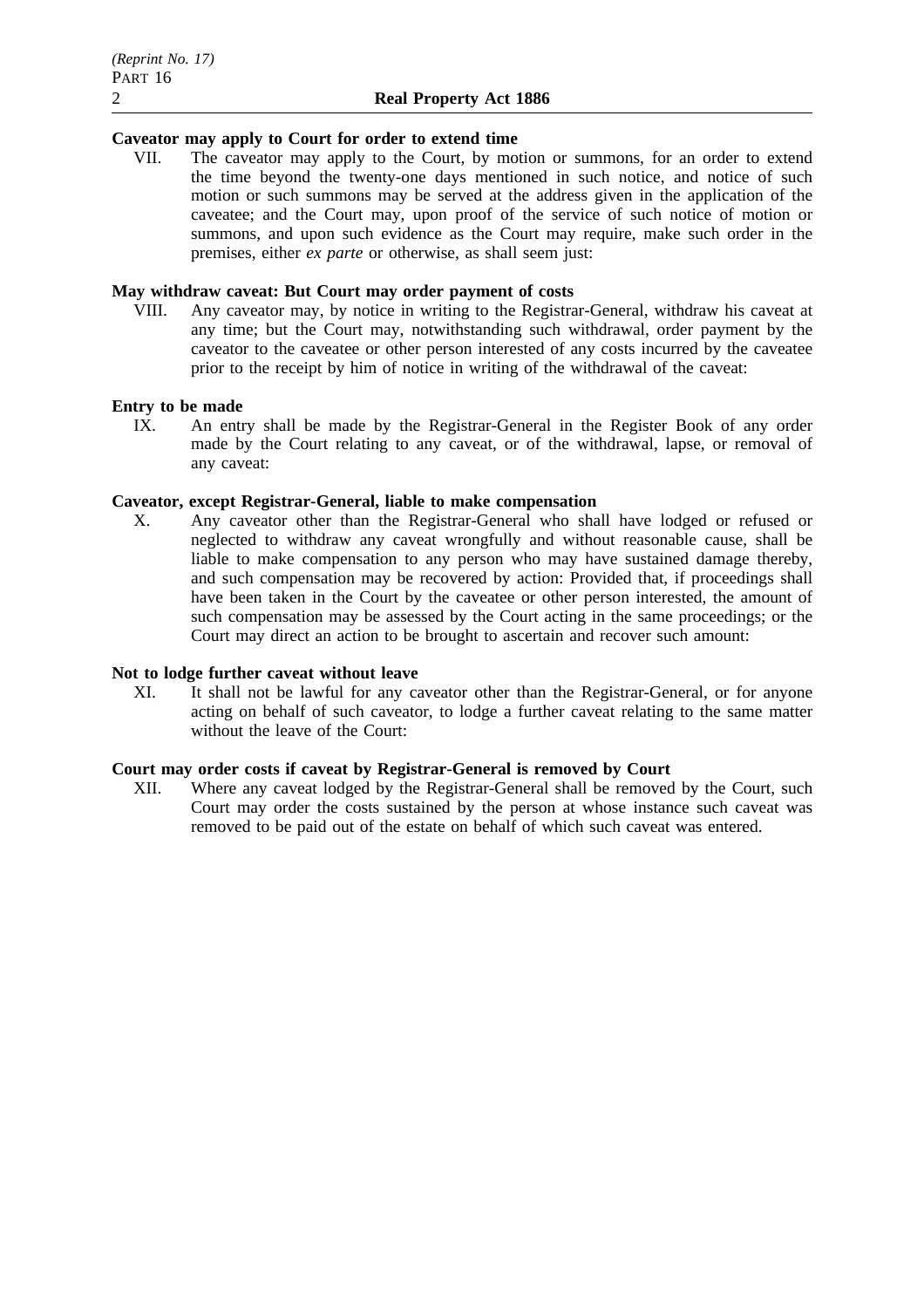# **Part 17—Ejectment**

### **Summons to give up possession**

**192.** Any of the following persons (in the following sections called "**the claimant**") may cause any person in possession of land under the provisions of this Act to be summoned to appear before the Court to show cause why the person summoned should not give up possession to the claimant—

- I. The registered proprietor of a freehold estate in possession:
- II. Any registered mortgagee or encumbrancee where the person in possession is a mortgagor or encumbrancer in default, or a person claiming under such mortgagor or encumbrancer:
- III. Any lessor with power to re-enter where the rent is in arrear for three months, whether there be or be not sufficient distress found on the premises to countervail such rent, and whether or not any previous demand shall have been made for the rent:
- IV. Any lessor where a legal notice to quit has been given, or the lease become forfeited, or the term of the lease has expired.

### **Summons to contain description of land**

**193.** The summons shall contain a description of the land, and shall require the person summoned to appear before the Court on a day not earlier than sixteen days after the service of the summons. The summons shall be served in the same manner as a writ of summons in an action for the recovery of possession of land in the Supreme Court.

### **Orders on non-appearance to summons**

**194.** If, on the hearing of the summons, the person summoned do not appear, then upon proof of the service of the summons and of the claimant's title, or on the production of a consent to an order by the person summoned, the Court may order immediate possession to be given to the claimant.

#### **Orders on appearance to summons**

**195.** If the person summoned shall appear, the Court shall hear the summons, and may make such order thereon and impose such terms as it may think fit: Provided that in the case of a lessor against a lessee, if the lessee before or at the hearing pay or tender all rent due, and all costs incurred by the lessor, the Court may dismiss the summons.

### **Dismissal of summons not to prejudice other rights**

**196.** The dismissal of any such summons shall not prejudice the right of the claimant to take any other proceedings against the person summoned to which he may be entitled.

### **Effect of order for possession**

**197.** Every order for possession under this Part of this Act shall have the effect of, and may be enforced in the same manner as, a judgment in the Court for the recovery of possession of land.

### **Writ of** *habere facias* **unnecessary where no one is in possession, or the land in surrendered voluntarily**

**198.** Any claimant having obtained an order for possession under the provisions hereof, shall be entitled to enter and take possession of the land mentioned in the order, without issuing a writ of *habere facias* if there shall be no person in actual possession of the land, or if the person in possession shall voluntarily give up possession to the claimant.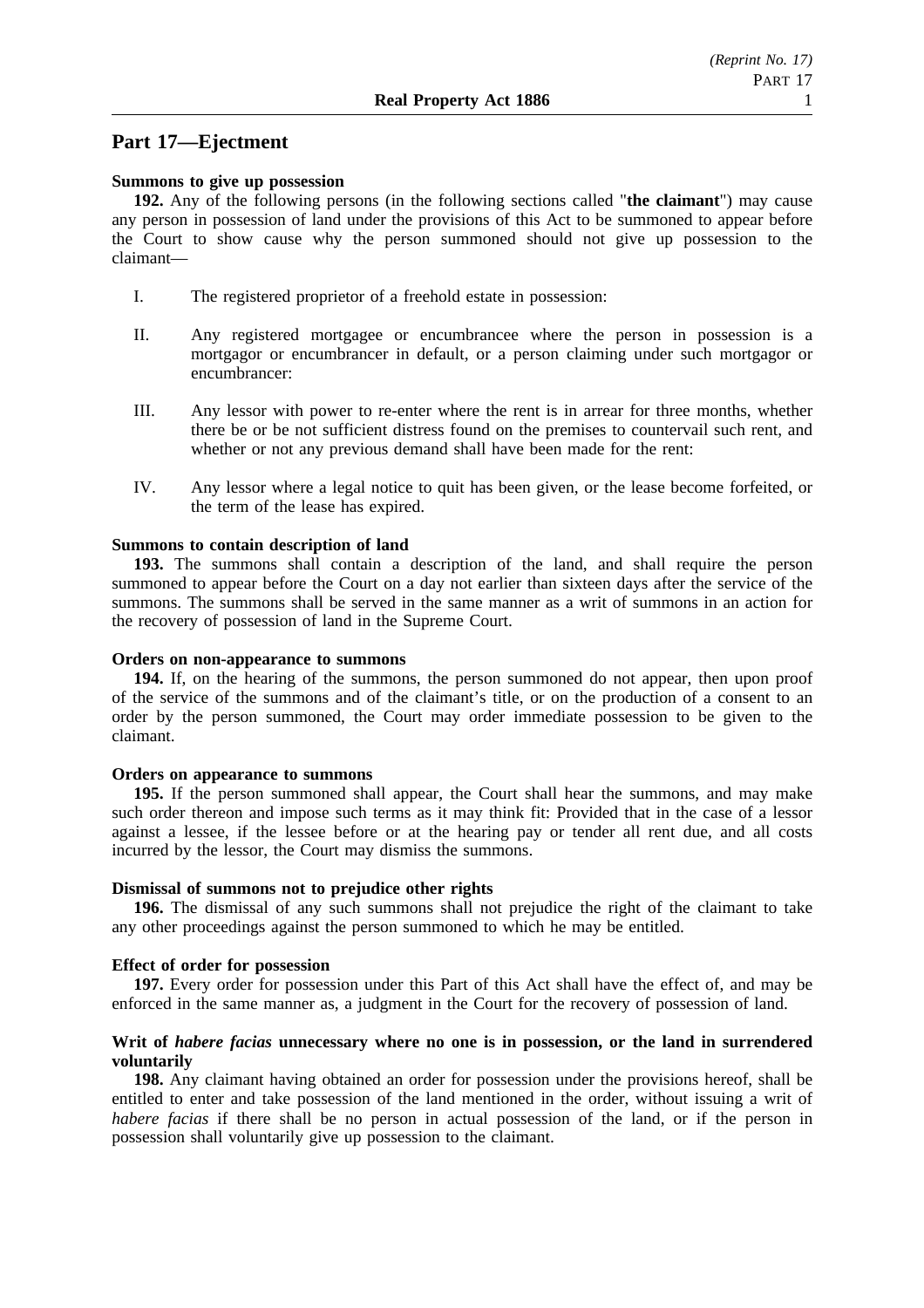# **Existing rights preserved**

**199.** Nothing hereinbefore contained shall repeal, affect, or abridge, any remedies to which a claimant is otherwise entitled.

# **Local Courts Act 1926 to apply to this Act**

**200.** Local Courts of full jurisdiction shall have jurisdiction to try actions of ejectment in respect of land under the provisions of this Act, and other actions in respect of such land in accordance with the *Local Courts Act 1926*.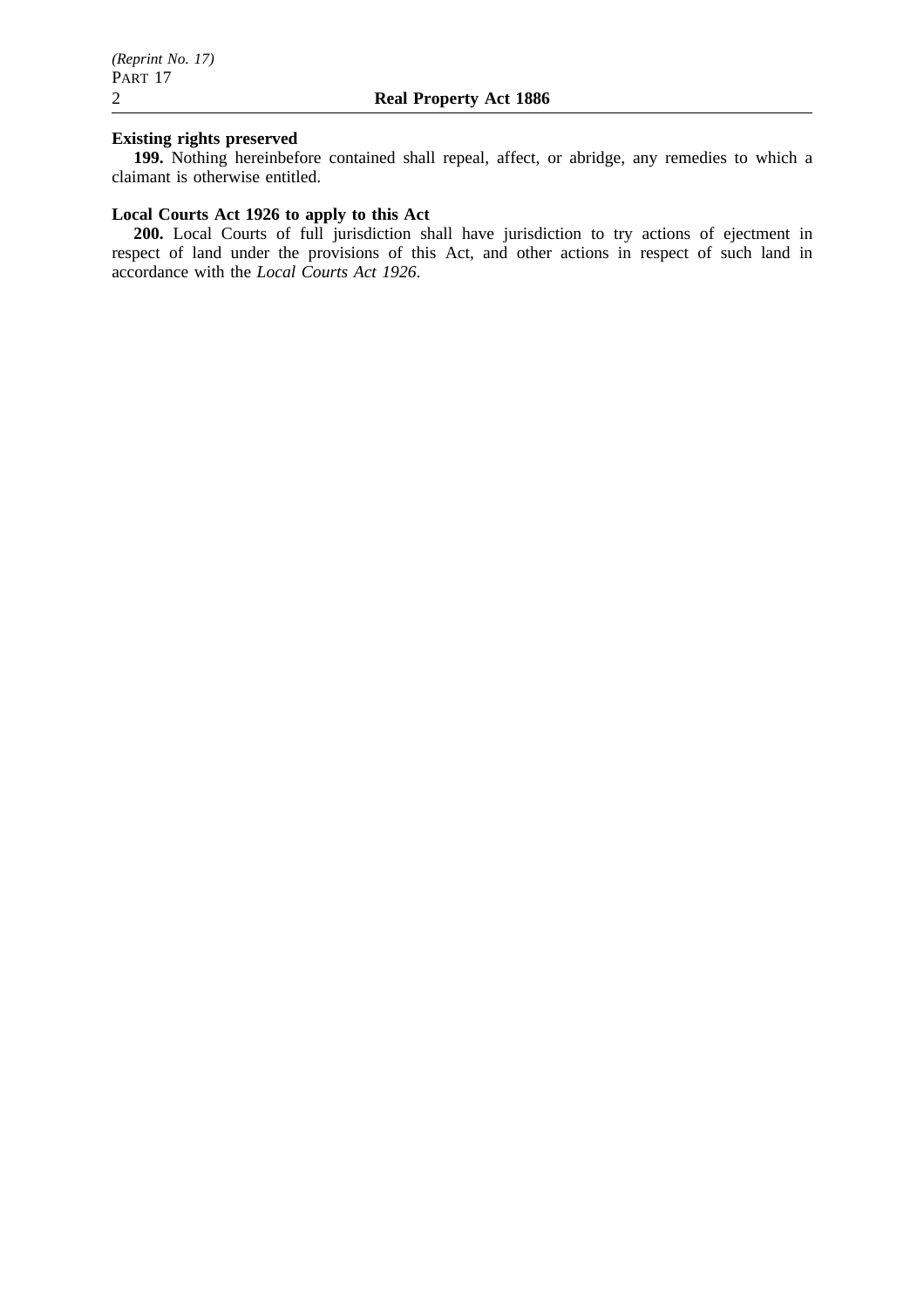# **Part 18—The Assurance Fund**

### **The Assurance Fund**

**201.** (1) There shall be a fund kept at the Treasury entitled "Real Property Act Assurance Fund".

- (2) The Assurance Fund shall have credited to it—
- *(a)* any moneys advanced by the Treasurer under subsection (3) (not being moneys that have been repaid to the Treasurer in accordance with the terms of the advance); and
- *(b)* the moneys paid by way of assurance levy by virtue of the regulations; and
- *(c)* any interest that may from time to time accrue to the Fund.

(3) The Treasurer may advance moneys to the Assurance Fund by way of grant, or on a temporary basis.

(4) Moneys standing to the credit of the Assurance Fund shall be applied for the purposes of this Part, but if those moneys are not immediately required for the purposes of this Part, the Treasurer may advance the whole or part of those moneys to the Consolidated Account and, in that event—

- *(a)* if any payment is to be made from the Fund and the Balance of the Fund is insufficient to meet that payment, the advance shall be repaid to such extent as is necessary to supply the deficiency; and
- *(b)* any amount advanced to the Consolidated Account shall bear interest at the rate of 10 per centum per annum, or such other rate as may be prescribed.
- (5) The regulations may—
- *(a)* prescribe an assurance levy not exceeding the amount of Two dollars per instrument to be paid in addition to the fees, or particular classes of fees, payable in relation to the registration of any, or all, of the following instruments:
	- (i) transfers on the sale of land under Part 10;
	- (ii) leases and surrenders of leases under Part 11;
	- (iii) mortgages and discharges of mortgage under Part 12; and
- *(b)* exempt prescribed persons, or persons of a prescribed class, from payment of the assurance levy.

(6) The Registrar-General shall keep a separate account of all moneys received by him by way of assurance levy.

(7) The regulations prescribing an assurance levy under this section shall expire on the thirty-first day of December, 1988, and thereafter an assurance levy shall not be payable by virtue of this Part.

\*\*\*\*\*\*\*\*\*\*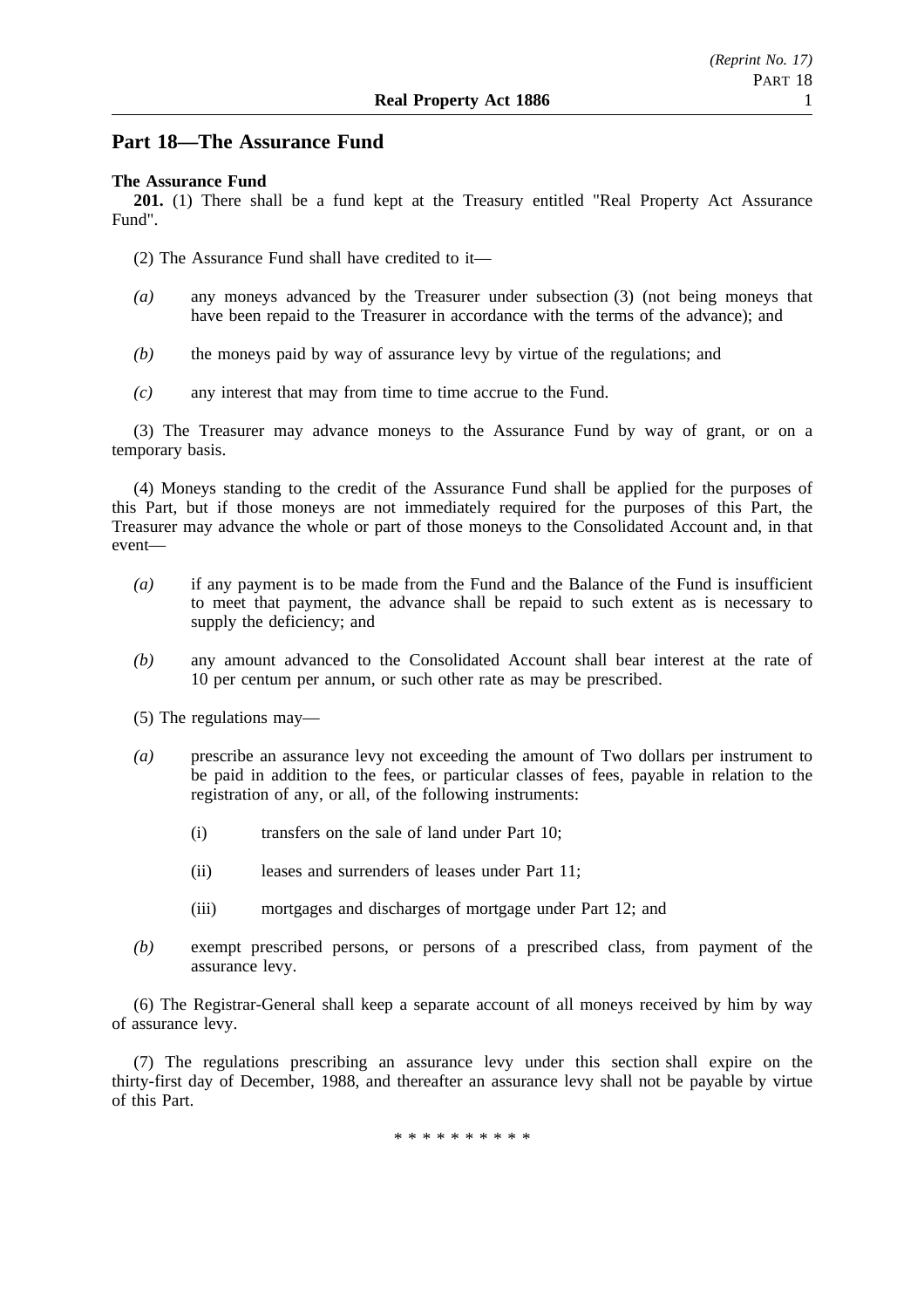### **Party deprived of land may sue for compensation**

**203.** Any person deprived of land in consequence of fraud, or through the bringing of such land under the provisions of this Act, or of any Act hereby repealed, or by the registration of any other person as proprietor of such land, or in consequence of any error, omission, or misdescription in any certificate, or in any entry or memorial in the Register Book, may bring and prosecute an action at law for the recovery of compensation against the person upon whose application such land was brought under the provisions of this Act, or of any Act hereby repealed, or such erroneous registration was made, or who acquired title to the land through such fraud, error, omission, or misdescription.

### **Exoneration of proprietor after transfer for value, except in certain cases**

**204.** Except in the case of fraud, or of error occasioned by any omission, misrepresentation, or misdescription in the application of such person to bring the land under the provisions of this Act, or of any of the Acts hereby repealed, or to be registered as proprietor of such land, or in any instrument executed by him, such person shall, upon a transfer of such land, *bona fide* for value, cease to be liable for the payment of any compensation which but for such transfer might have been recovered from him under the provisions herein contained.

### **Proceedings against the Registrar-General, as nominal defendant**

**205.** In any such case of cesser of liability, and also in any case where the person against whom such action for compensation is permitted to be brought as aforesaid shall be dead, or shall have become bankrupt or made a statutory assignment, or cannot be found within the jurisdiction of the Court or there is any other reason why compensation cannot be fully recovered from that person, it shall be lawful to take proceedings against the Registrar-General, as nominal defendant, as hereinafter provided, for the purpose of recovering the amount of the compensation or costs, or so much of that amount as cannot be recovered from the person referred to above, from the Assurance Fund.

\*\*\*\*\*\*\*\*\*\*

### **Purchasers etc protected**

**207.** Nothing in this Act contained shall leave subject to action for recovery of compensation as aforesaid, or to action for recovery of possession of land, or to deprivation of the estate or interest in respect of which he is registered as proprietor, any transferee, mortgagee, encumbrancee, or lessee, *bona fide* for valuable consideration of land on the ground that the proprietor, through or under whom he claims, or any previous proprietor has been registered as proprietor through fraud or error, whether such fraud or error shall consist in wrong description of boundaries, or parcels, or otherwise howsoever.

### **Proceedings against the Registrar-General as nominal defendant**

**208.** Any person sustaining loss or damage through any omission, mistake, or misfeasance of the Registrar-General, or any of his officers or clerks in the execution of their respective duties under the provisions of this Act, or of any Act hereby repealed, and any person deprived of any land through the bringing of the same under the provisions of this Act, or of any Act hereby repealed, or by the registration of any other person as proprietor of such land, or by any error, omission, or misdescription in any certificate, or in any entry or memorial in the Register Book, and who by the provisions of this Act is barred from bringing an action for the recovery of such land, may, in any case in which the remedy by action for recovery of compensation as hereinbefore provided is barred, or inapplicable, institute proceedings against the Registrar-General, as nominal defendant, for recovery of compensation as hereinafter provided.

### **Value of buildings to be excluded**

**209.** In estimating the compensation for any deprivation or loss under this Part of this Act, the value of all buildings and other improvements erected or made subsequently to such deprivation or loss, and with notice thereof, shall be excluded.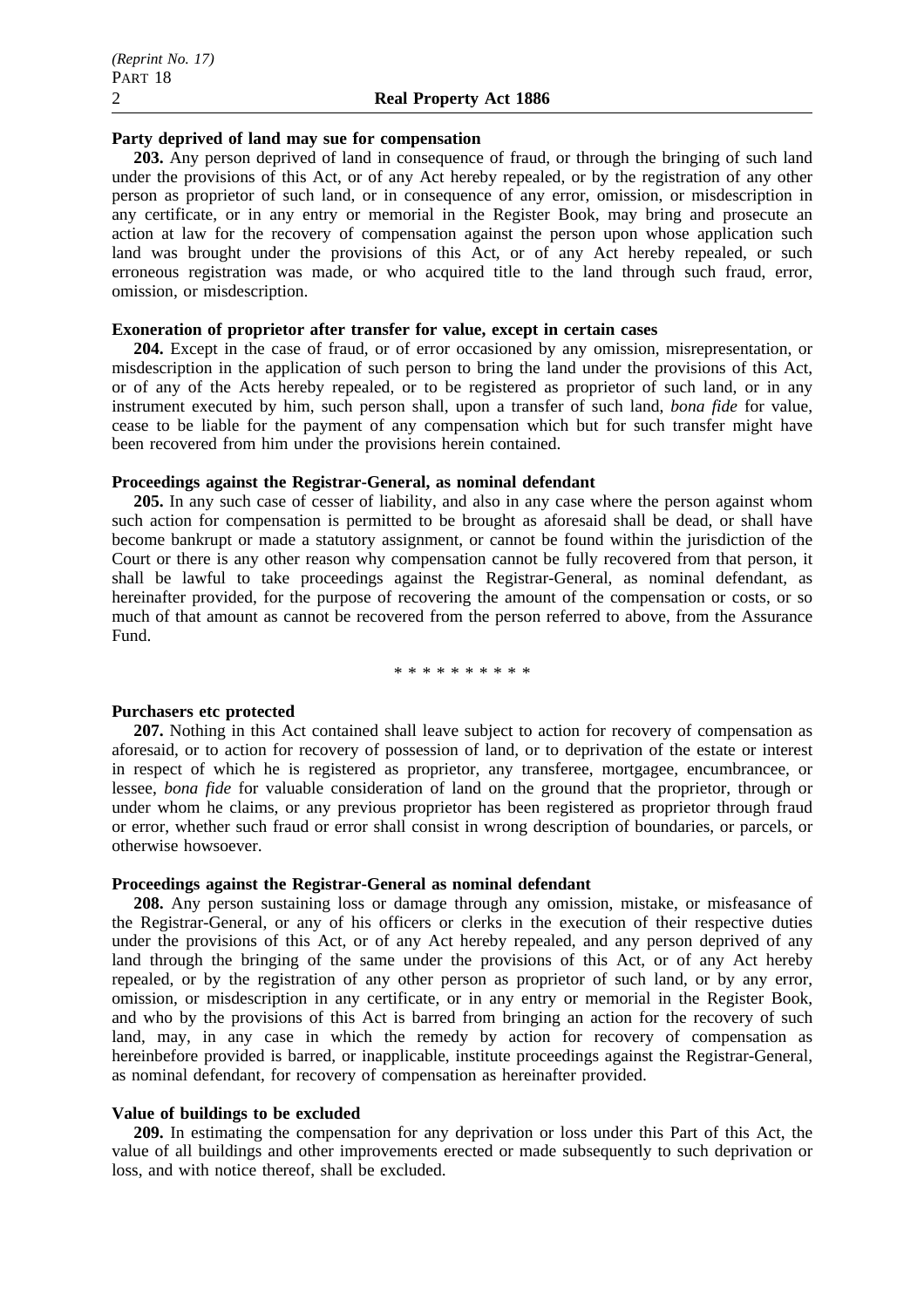## **Persons claiming may, before taking proceedings, apply to the Registrar-General for compensation**

**210.** Any person sustaining loss or damage in any case in which he shall be entitled to institute proceedings to recover compensation against the Registrar-General as nominal defendant, may, before commencing such proceedings, make application in writing to the Registrar-General, for compensation, and such application shall be supported by affidavit or declaration. If the Registrar-General admits the claim, or any part thereof, and certifies accordingly, the Treasurer may—

- *(a)* where the amount that the Registrar-General admits does not exceed twenty thousand dollars—on receipt of written authority under the hand of the Crown Solicitor; or
- *(b)* where the amount that the Registrar-General admits exceeds twenty thousand dollars—on receipt of a warrant under the hand of the Governor and countersigned by the Attorney-General,

pay the amount out of the Assurance Fund.

# **Assurance Fund not liable for breach of trust or improper exercise of power of sale**

**211.** The Assurance Fund shall not under any circumstances be liable for compensation for loss, damage, or deprivation occasioned by any breach by a registered proprietor of any trust, whether express, implied, or constructive, or by the improper exercise of any power of sale expressed or implied in any mortgage or encumbrance.

### **Nor for misdescription of boundaries or parcels except in certain cases**

**212.** The Assurance Fund shall not be liable for compensation for loss, damage, or deprivation occasioned by any land being included in the same certificate with other land, through misdescription of boundaries or parcels, unless it shall appear that no person is liable or that the person liable for compensation is dead, or cannot be found within the jurisdiction of the Court or has become bankrupt, or has made a statutory assignment, or the Sheriff or bailiff shall certify that such person is unable to pay the full amount and costs awarded in any action for recovery of such compensation; and in the last-mentioned case the said fund shall be liable for such amount only as the Sheriff or bailiff shall fail to recover from such person.

# **Procedure upon, and enforcement of claims against the Assurance Fund**

**213.** All proceedings against the Registrar-General as nominal defendant, for the purpose of obtaining compensation from the Assurance Fund, shall be instituted and carried on in the following manner:

### **Mode of application by claimant**

I. The claimant shall apply to the Court upon affidavit for a rule or summons calling upon the Registrar-General, as nominal defendant, to show cause why compensation should not be paid out of the Assurance Fund to the claimant; and the Court may grant a rule or summons accordingly and such rule or summons shall be returnable not less than seven days after service thereof on the Registrar-General:

# **Registrar-General may show cause**

II. The Registrar-General may show cause against such rule or summons, and the Court may thereupon, or if no cause be shown, upon proof of service of the rule or summons, make absolute or discharge the same, or make such order as the circumstances shall require, with or without costs; or may, if satisfied that other persons should be represented on the rule or summons, require such persons to be served with notice thereof, and for that purpose adjourn the consideration of the rule or summons: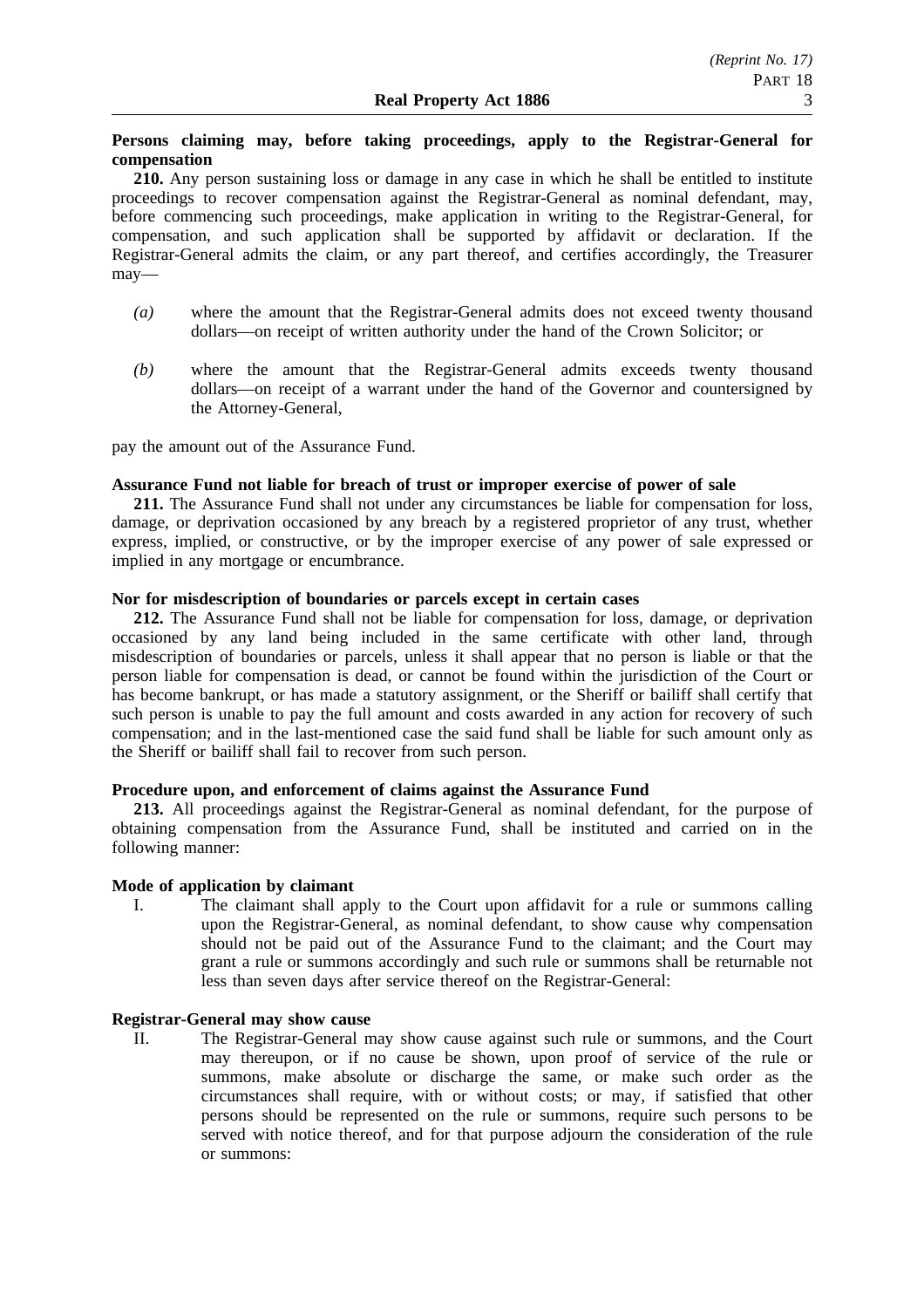## **Court may direct question of fact to be tried**

III. The Court may direct any question of fact to be decided before the said Court, and for that purpose may direct an issue to be tried wherein the claimant shall be plaintiff, and the Registrar-General and such person or persons (if any) as the Court shall direct, shall be defendant or defendants, and the Court shall direct when and where the trial of such issue shall take place; and may adjourn the further consideration of the rule or summons until after the trial of the issue:

# **Court may order production of papers**

IV. The Court may also direct the parties to the proceedings or issue to produce on oath all deeds, books, papers, and writings in their custody or power, before the Court or the Master, on a day to be named by the Court, and each party shall have liberty to inspect the same, and take copies thereof, at his own expense; and such of them as either party shall give notice to have produced at the trial shall be produced accordingly:

### **Form of issue**

V. The issue (if any) may be in the following form, or in such other form as the Court shall approve:

*In the Supreme Court*.

The day of in the year of Our Lord, 19.

SOUTH AUSTRALIA) Whereas A.B. affirms, and C.D.

*to wit* ) denies [*here state the questions of fact to be tried*] and it has been ordered by His Honour Mr. Justice according to *The Real Property Act 1886* that the said questions shall be tried; Therefore let the same be tried accordingly.

And in case the parties differ upon the questions of fact to be tried, the Court may either settle the same or refer them to the Master:

### **Court may make order after trial of issue**

VI. After the trial of the issue the Court may, upon further consideration of the rule or summons, make such order either with or without costs, as the circumstances shall require:

### **Effect of order**

VII. Every order of the Court on such rule or summons shall have the effect of a judgment of the Court in an action:

# **Treasurer to pay compensation**

VIII. The Treasurer shall, on the production of any such order directing payment of compensation with or without costs out of the Assurance Fund, pay the same accordingly.

# **Proceedings where same land is included in two or more grants from the Crown. Assurance Fund not liable in such case**

**214.** Any person deprived of any land in consequence of any such land having been included in two or more grants from the Crown, may commence and prosecute proceedings for the recovery of damages against such person as the Governor may appoint as nominal defendant, in manner provided for by the *Supreme Court Act 1935*, or by any other Act for enforcing pecuniary claims against Her Majesty, Her heirs and successors, and in every such case the Assurance Fund shall not be liable for compensation.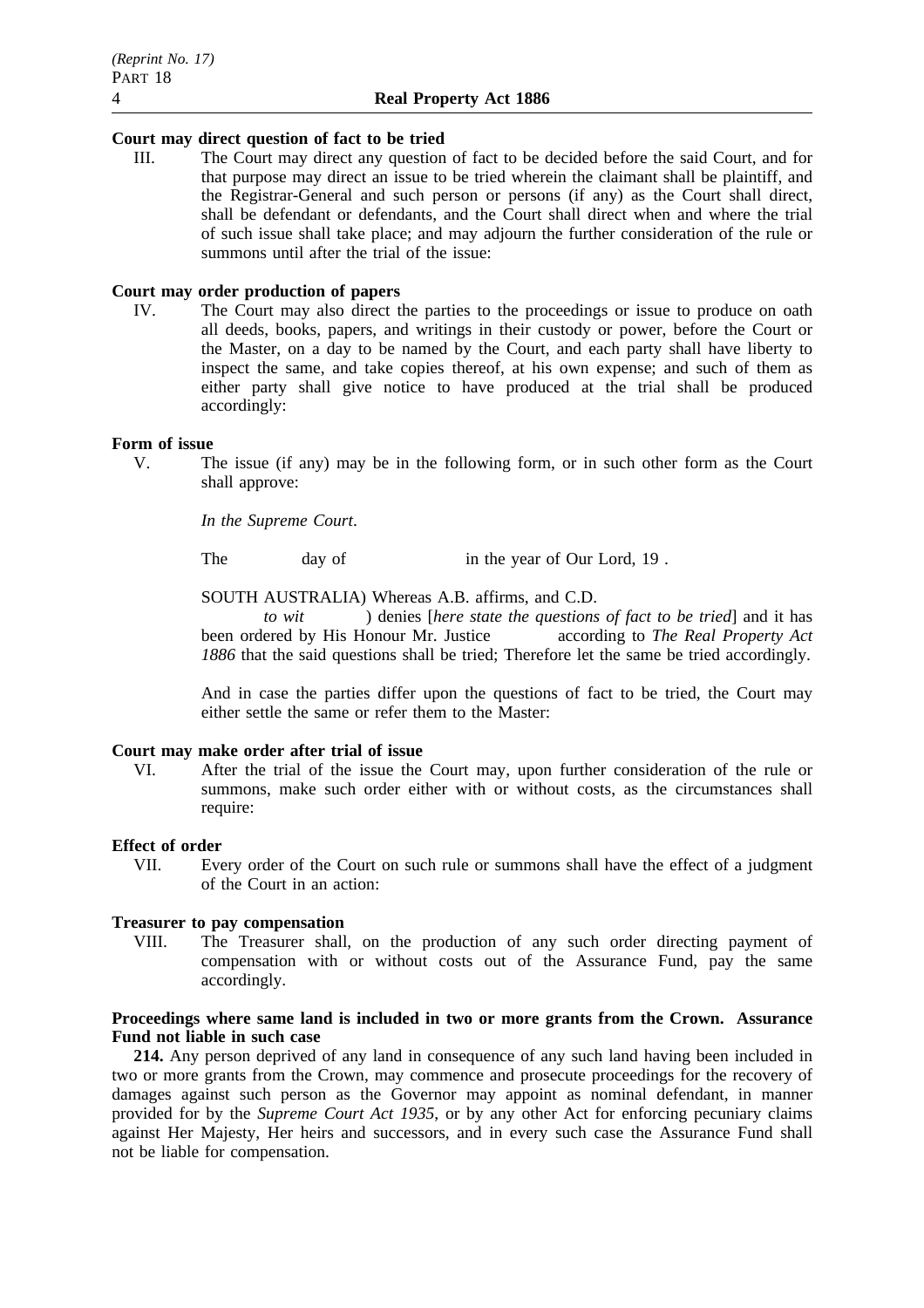### **Limitation of actions**

**215.** No application to the Registrar-General nor action or proceeding for compensation for or by reason of any deprivation, loss, or damage occasioned or sustained as aforesaid, shall be made, brought, or taken, except within the period of twenty years from the time when the right to make such application or bring or take such action or proceedings first accrued.

### **Court to have regard to contributory negligence**

**216.** Where, in an action for compensation under this Part, it appears that the plaintiff's deprivation, loss, or damage is attributable in whole or in part to his own negligence or the negligence of a person through or under whom he claims, the Court shall give judgment against the plaintiff or reduce the amount of the compensation that would, in the absence of negligence, have been awarded, by such amount as is just in view of that negligence.

# **Payments out of Assurance Fund to be deemed made on account of certain persons**

**217.** Any amount paid out of the Assurance Fund in consequence of any person being dead, or having become bankrupt, or having made a statutory assignment, or in consequence of its not being possible to find any person within the jurisdiction of the Court, shall be deemed to have been paid on account of such person.

## **Moneys paid out of the Assurance Fund may be recovered**

**218.** Whenever any amount has been paid out of the Assurance Fund on account of any person who shall be dead, such amount may be recovered from the estate of such person by action against his personal representatives, in the name of the Registrar-General. Whenever any such amount has been so paid on account of a person who shall have become bankrupt, or made a statutory assignment, such amount shall be considered to be a debt provable upon the estate of such bankrupt or assignor; and a certificate, signed by the Treasurer, certifying the fact of such payment out of the Assurance Fund, and delivered to the Official Receiver or trustee, shall be sufficient proof of such debt.

# **Judgment may be entered by Registrar-General for amount paid on account of absent persons**

**219.** Whenever any amount has been paid out of the Assurance Fund on account of any person who cannot be found within the jurisdiction of the Court, the Court may, upon the application of the Registrar-General, and upon production of a certificate signed by the Treasurer certifying that the amount has been paid in satisfaction of an order on proceedings taken against the Registrar-General as nominal defendant, allow the Registrar-General to sign judgment against such person forthwith for the amount so paid out of the Assurance Fund, together with the costs of the application; and such judgment shall be final, and shall have the effect of a final judgment in an ordinary action, and execution thereon may issue immediately.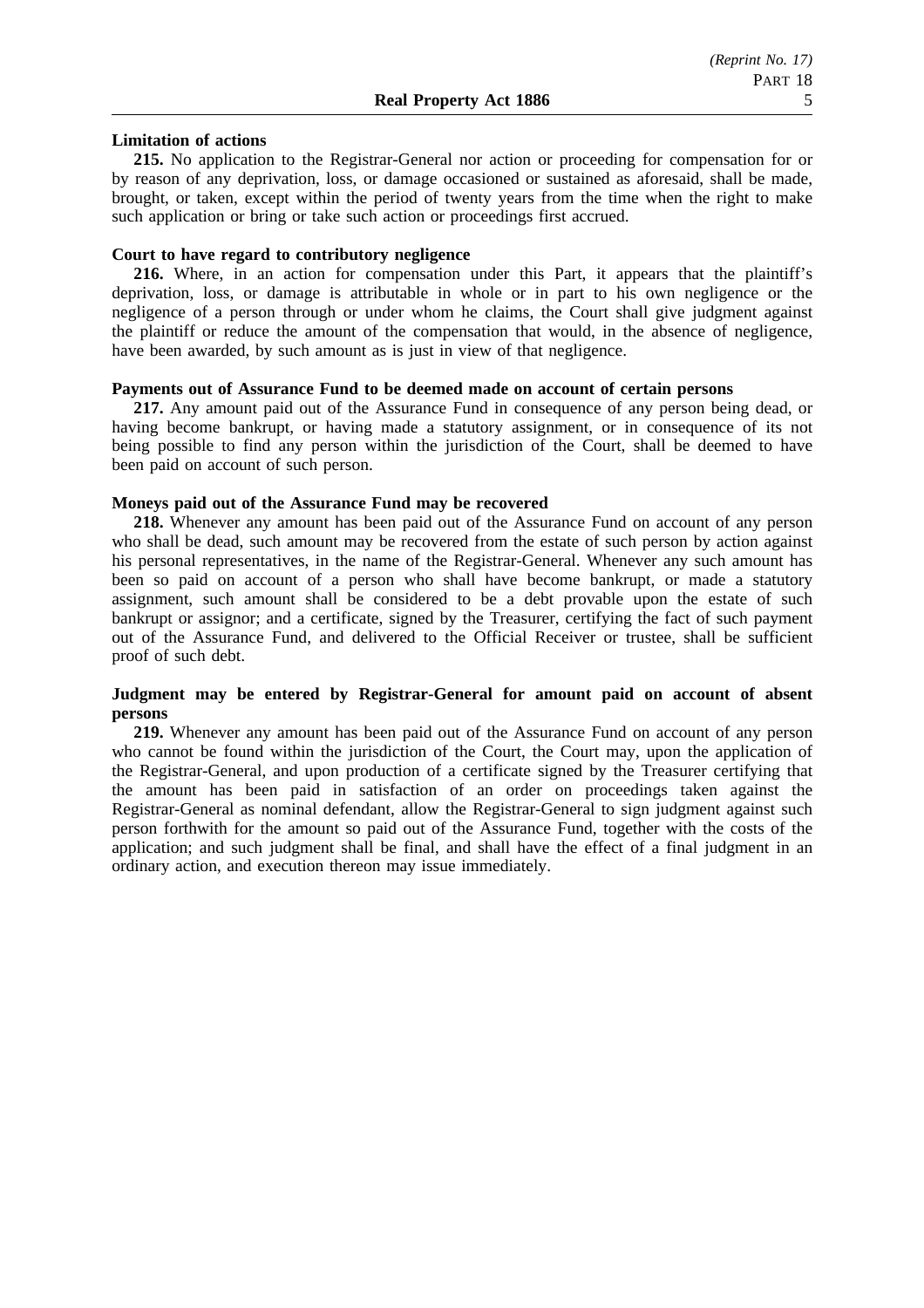# **Part 19—Special powers and duties of Registrar-General**

# **Powers of Registrar-General**

**220.** The Registrar-General may exercise the following powers, that is to say—

# **To compel production of documents and examine person interested**

(1) He may summon the proprietor or other person making application to have any land brought under the provisions of this Act, or the proprietor, or mortgagee, or any other person interested in any land in respect of which any instrument, transmission, or other dealing is about to be registered, issued, or transacted, to produce any document of title, instrument of title, or other instrument in his possession or under his control affecting such land, or the title thereto, and to appear and give any explanation or information respecting such land, and the documents and instruments of title relating thereto, and may examine any such person in respect thereof; and the Registrar-General, if the document, instrument, explanation, or information required by him be withheld, and the same appear to him material, shall not be bound to proceed with the bringing of such land under the provisions of this Act, or with the registration or issuing of such instrument, transmission, or dealing, as the case may be:

# **To administer oaths**

(2) He may administer oaths, or, in lieu of administering an oath, may require any person examined by him to make and subscribe a declaration of the truth of the statements made by him in his examination:

# **To summon person having possession of duplicate instrument**

(3) He shall, whenever the production of any duplicate certificate, or other instrument of title is required, for the purpose of entering or making on the same any memorial or entry by this Act directed to be entered or made thereon, or for the purpose of cancelling or correcting the same under the provisions of this Act, summon any proprietor, mortgagee, encumbrancee, or other person having the possession, custody, or control thereof to produce the same for such purpose, and such proprietor, mortgagee, encumbrancee, or other person shall thereupon produce the same on payment of a sum of two dollars: Provided that he may, at his discretion, before so summoning any person, require evidence that such person has neglected or refused to produce such duplicate instrument on being requested so to do, and on being offered a reasonable sum for his expenses of production:

### **To require production of other instruments etc**

- (3a) If in respect of any instrument or other matter arising under this Act the Registrar-General is of opinion that—
	- *(a)* the production of any other instrument or document; or
	- *(b)* the giving of any information evidence or notice; or
	- *(c)* the doing of any act,

is necessary or desirable, the Registrar-General may—

I. require the person lodging the instrument or some other person concerned in the matter to produce the other instrument or document, give the information evidence or notice or do the act; and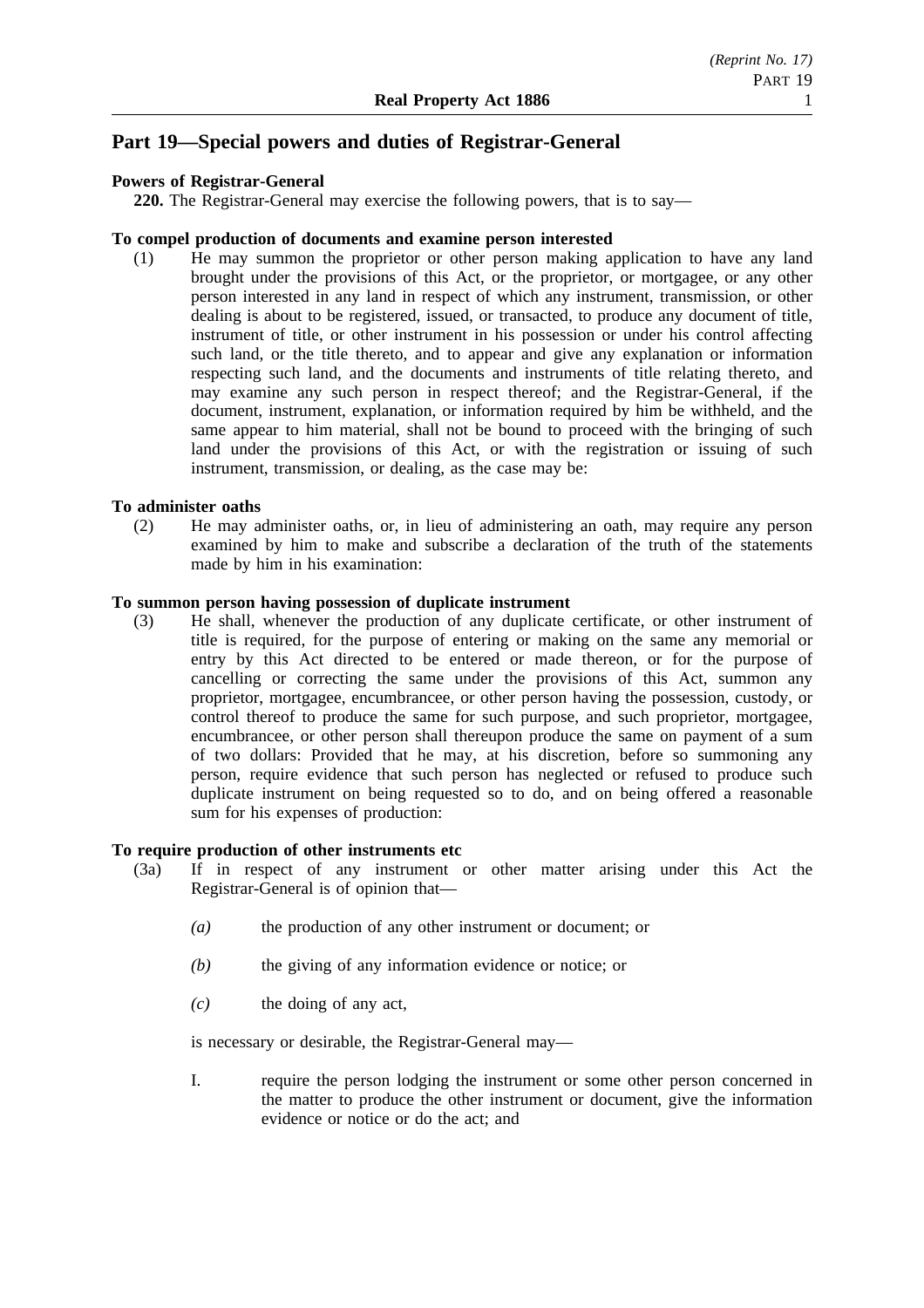II. until the requirement is complied with and the prescribed fee, if any, is paid, refuse to proceed with the registration of the first-mentioned instrument or with the other matter or to do any act or make any entry in connexion therewith:

# **To reject certain instruments**

(3b) If a requisition made under paragraph (3a) of this section is not complied with within two months, the Registrar-General may serve on the person lodging the instrument and the parties to the instrument notice that he intends to reject the instrument, and if, after the expiration of two months or such further period as the Registrar-General may allow, the requisition is not complied with, the Registrar-General may reject the instrument if, in his opinion, it cannot be registered under this Act, and any fees paid in respect of any rejected instrument shall be forfeited:

# **To correct errors**

- (4) He may, upon such evidence as he considers sufficient—
	- *(a)* correct errors, or update information recorded, in—
		- (i) the Register Book;
		- (ii) a certificate;
		- (iii) any entry in the Register Book or a certificate;
		- (iv) any plan of division or other plan in the Lands Titles Registration Office; or
	- *(b)* make any entry or notation in or upon the Register Book, a certificate, plan of division or other plan that has been erroneously omitted:

Every certificate or entry so corrected or supplied shall have the like validity and effect as if such error had not been made or such entry omitted. In exercising his powers under this paragraph the Registrar-General may disregard any difference between the dimensions of boundaries as stated in any certificate or in the Register Book or in entries made therein respectively and the actual dimensions of such boundaries as found by admeasurement on the ground:

### **To enter caveats**

(5) He may, on behalf of His Majesty, His heirs or successors, or for the prevention of any fraud or improper dealing, or in any case in which it shall appear to him that an error has been made by misdescription or otherwise in any instrument, or for the protection of any person absent from the State, or under the disability of infancy, coverture or mental incapacity enter caveats forbidding the registration of any instrument, transmission, or dealing affecting any land:

### **To withdraw caveat on payment of money**

(6) He shall, where a caveat is entered to protect a sum of money, upon payment of such sum to him, withdraw such caveat: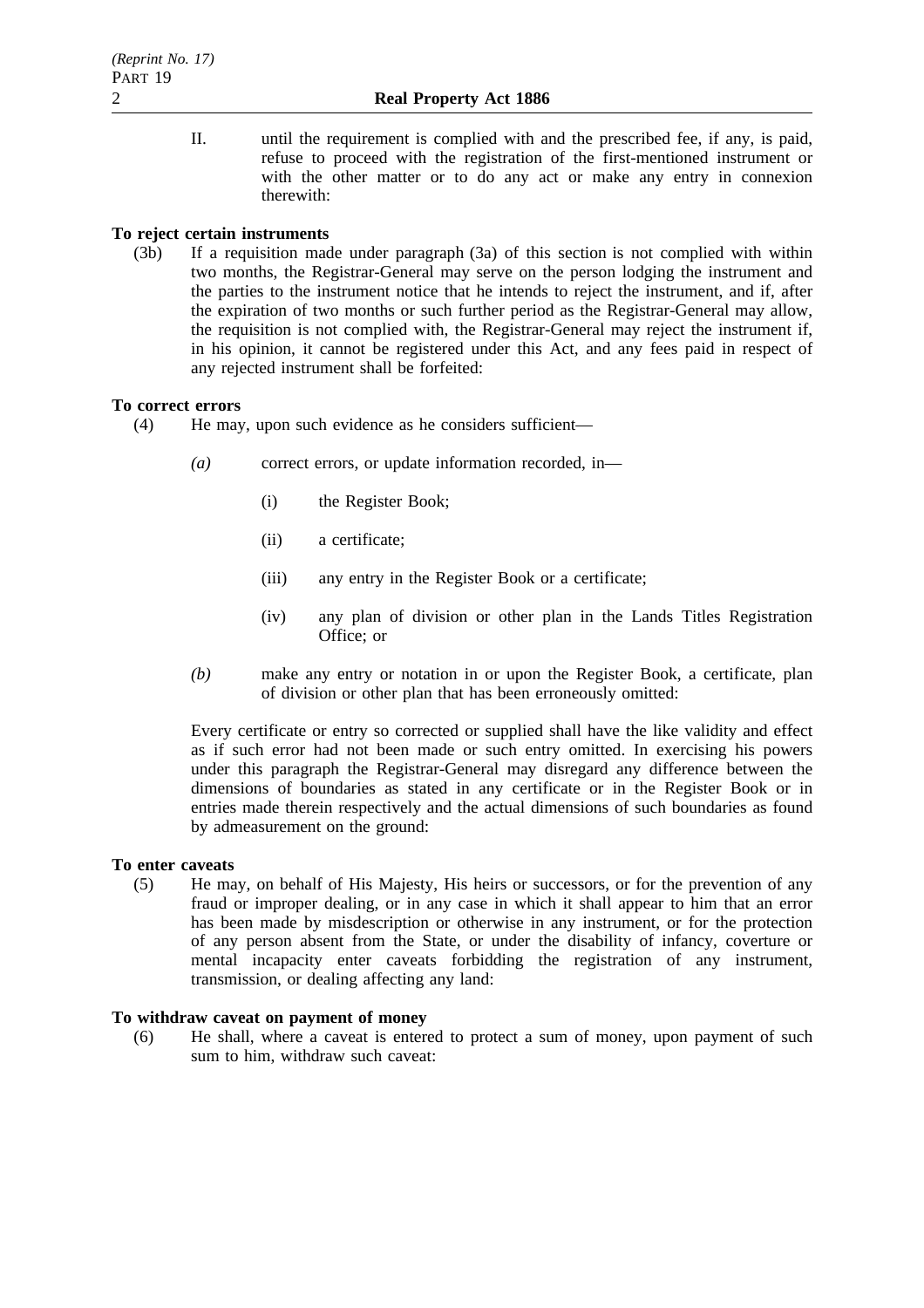# **To alter forms of instruments etc**

(7) He may, with the consent of the Governor, from time to time, make such alterations in the several forms of instruments prescribed in the Schedules hereto as he may deem requisite; and every form of instrument so altered shall be published in the *Government Gazette*, and may thereafter be used in lieu of, and shall have the same effect as, the corresponding form prescribed by this Act, and shall be deemed an authorised form:

# **To require map to be deposited**

(8) He may require any person applying to bring land under the provisions of this Act, or any registered proprietor desiring to transfer or otherwise to deal with the land or any portion of the land comprised in his certificate, or other instrument of title, to deposit with him a map or plan of such land, verified by the declaration of a Licensed Surveyor; and if such person or proprietor shall neglect or refuse to comply with such requirement, it shall not be incumbent on the Registrar-General to proceed with the bringing of such land under the provisions of this Act, or with the registration of such transfer or dealing:

# **To dispense with the duplicates of instruments in certain cases. But notice to be given before registering dealing**<br>(9) He may

- He may dispense with the production of any duplicate instrument upon which any memorial of a transfer or other dealing is by this Act required or authorised to be entered or made; and upon the registration in any such case of a transfer or other dealing the Registrar-General shall notify in the memorial in the Register Book that no such entry has been made on the duplicate instrument; and such transfer or other dealing shall thereupon be as valid and effectual as if the duplicate instrument had been produced and such memorial or entry had been entered or made thereon: Provided that, before dispensing with the production of any such duplicate instrument, and before registering such transfer or other dealing, the Registrar-General shall, except in the case of a transmission, require the transferor or other party dealing to make a declaration in a form approved by the Registrar-General—
	- *(a)* that the duplicate instrument has not been deposited as security for the repayment of money;
	- *(b)* that the duplicate instrument is not subject to a lien (other than one appearing in the Register Book);
	- *(c)* that he or she has caused to be published in a newspaper circulating generally throughout the State an advertisement, in a form approved by the Registrar-General, of his or her intention to lodge documents at the Lands Titles Registration Office in relation to a transfer or other dealing without production of the duplicate instrument;
	- *(d)* that he or she believes that the duplicate instrument has been lost or destroyed;
	- *(e)* as to such other matters as are required by the Registrar-General: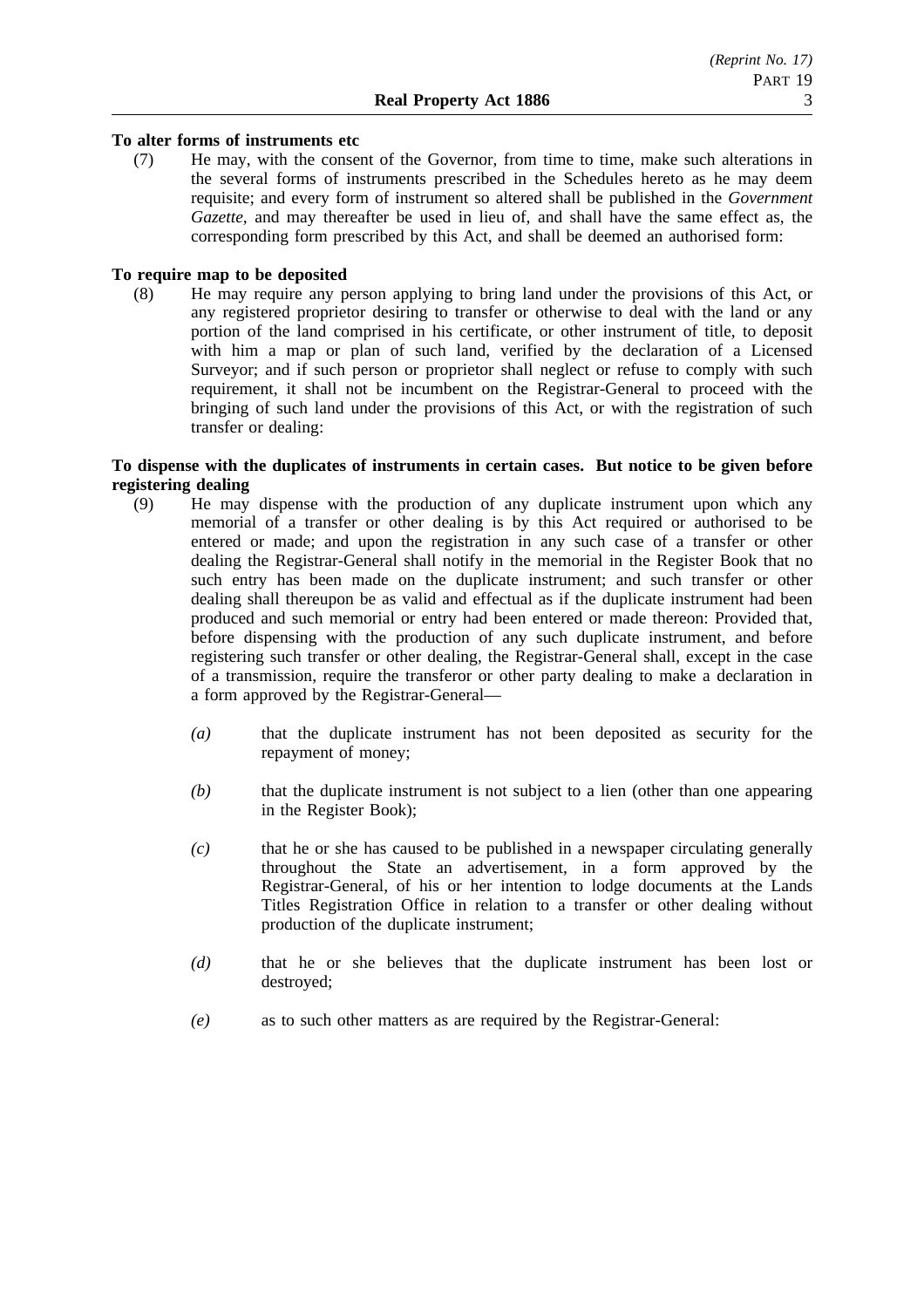# **To destroy certain documents**

- (10) He may, notwithstanding any other provision of this Act, with the approval of the Attorney-General, and subject to section 32 of the *Libraries Act 1982*, deliver to an appropriate person or destroy any record, document, instrument, plan, diagram, book or paper or any other paper writing, whether of the same kind as those before enumerated or not, that is deposited with or registered at the Lands Titles Registration Office the retention of which by the Registrar-General serves no useful purpose in his or her opinion.
- (11) The Registrar-General may destroy duplicate certificates of title that have been cancelled.

## **Proprietor may summon Registrar-General to show cause, if dissatisfied**

**221.** If, upon the application of any proprietor to have land brought under the provisions of this Act, or to have any dealing or transmission registered or recorded, or to have any instrument or foreclosure order issued, or to have any act or duty done or performed which by this Act is prescribed to be done or performed by the Registrar-General, the Registrar-General shall refuse so to do, or, if such proprietor shall be dissatisfied with the direction upon his application given by the Registrar-General such proprietor may require the Registrar-General to set forth, in writing under his hand, the grounds of his refusal, or the grounds upon which such direction was given, and such proprietor may, if he think fit, at his own cost, summon the Registrar-General to appear before the Court to substantiate and uphold the grounds of his refusal or of such direction as aforesaid.

### **Hearing of summons**

**222.** Such summons shall be issued under the hand of a Judge, and shall be served upon the Registrar-General six clear days at least before the day appointed for hearing; and upon such hearing, the Registrar-General, or his counsel, shall open and have the right of reply, and the Court may, if any question of fact be involved, direct an issue to be tried to decide such question, and may make such order in the premises as the circumstances of the case may require, and the Registrar-General shall obey such order. All expenses of and incidental to any such proceedings shall be borne and paid by the person instituting the same, unless the Court shall certify that there were no reasonable grounds for such refusal or direction as aforesaid.

# **Power of Registrar-General to state case for Court**

**223.** The Registrar-General may, whenever any question shall arise with regard to the performance or exercise of any of the duties by this Act conferred or imposed upon him, state a case for the opinion of the Court, and it shall be lawful for the Court to give judgment thereon, and such judgment shall be binding upon the Registrar-General.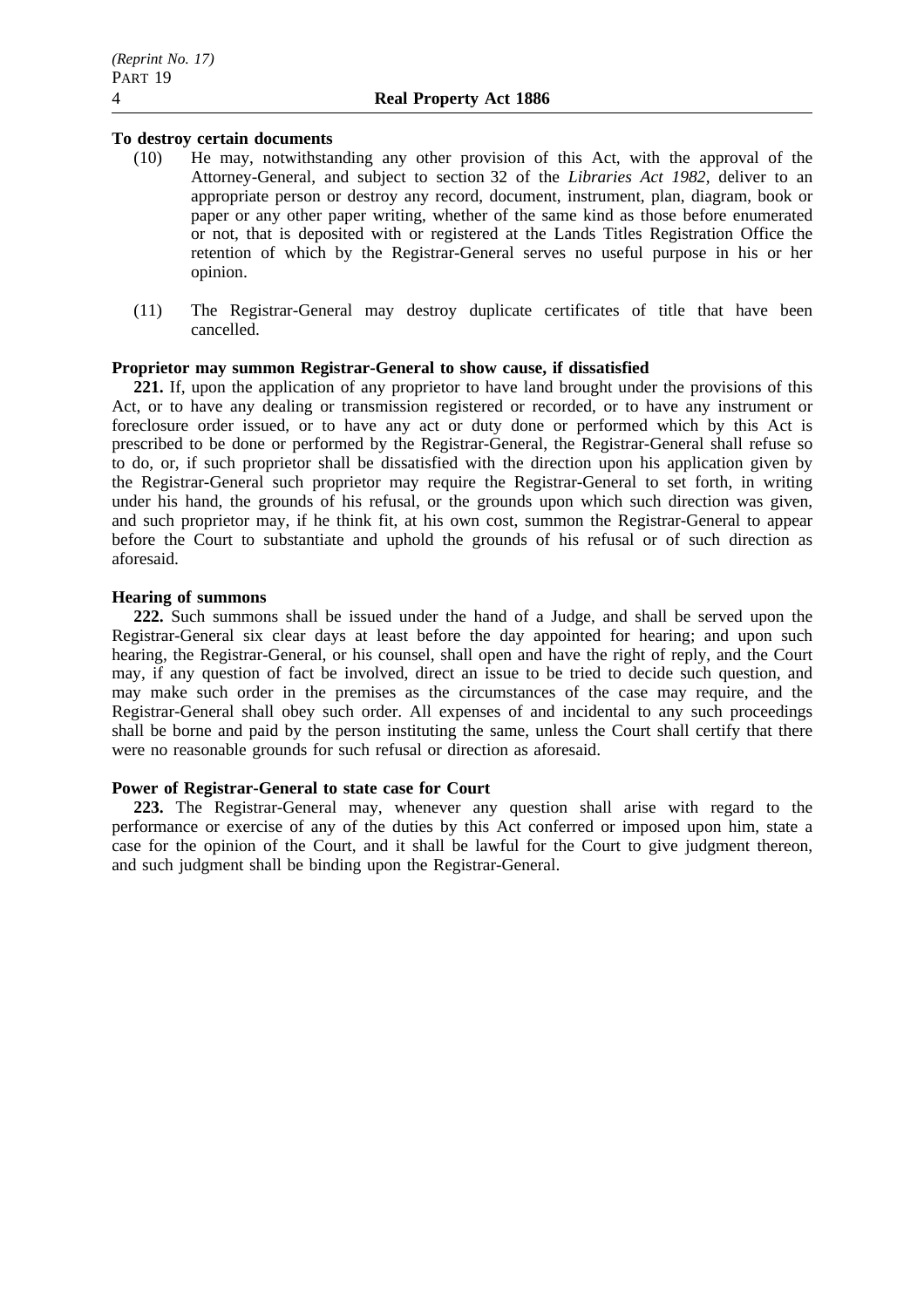# **Part 19A—Rectification of certificates**

## **Applications for amendment**

**223A.** (1) A registered proprietor may apply to have his certificate amended if—

- *(a)* the boundaries, area, or position of the land described in the certificate differ from the boundaries, area, or position of the land actually and *bona fide* occupied by him as being the land included in the certificate; or
- *(b)* the description of land in the certificate is erroneous or imperfect on the face of it.

(2) A registered proprietor may apply to have the certificate of any other registered proprietor amended if any of the land described in the applicant's certificate, and actually and *bona fide* occupied by him as being the land included in his certificate, is, by reason of any error in survey or any misdescription, included in the certificate of the other registered proprietor.

(3) Every application under this section shall be made in the appropriate form.

### **Notices to be given**

**223B.** (1) The Registrar-General shall cause notice of any application made under the last preceding section to be given to such persons as he thinks proper and shall by the notice appoint a time not less than fourteen days from the giving of that notice or from the publication of any advertisement mentioned in paragraph *(b)* of subsection (2) of this section, whichever is later, after which the application may be granted unless a caveat is lodged forbidding the granting thereof.

(2) If the granting of an application to amend any certificate would affect land comprised in any other certificate, the Registrar-General shall—

- *(a)* in addition to any other notices mentioned in this section cause notice such as mentioned in subsection (1) of this section to be given to every person appearing by the Register Book to have any interest in the land comprised in that other certificate, and such notice shall be accompanied by a plan showing accurately the extent to which the said land will be affected if the application is granted; and
- *(b)* publish a notice such as mentioned in subsection (1) of this section in the *Government Gazette*.

### **Power of Registrar-General to reject**

**223C.** Notwithstanding any direction given or action taken by the Registrar-General in relation to any application made under this Part the Registrar-General may reject the application if the applicant fails to comply to his satisfaction, within such time as to him seems reasonable, with any requisition which he has made in regard to such application.

### **Caveats**

**223D.** (1) Any person claiming any estate or interest in any land in respect of which any application under this Part is made may, at any time before the application is granted, lodge a caveat with the Registrar-General forbidding the granting of the application.

(2) Every such caveat shall in all other respects be in the same form, shall be subject to the same provisions, and shall have the same effect with respect to the application against which it is lodged, as a caveat against bringing land under the provisions of this Act.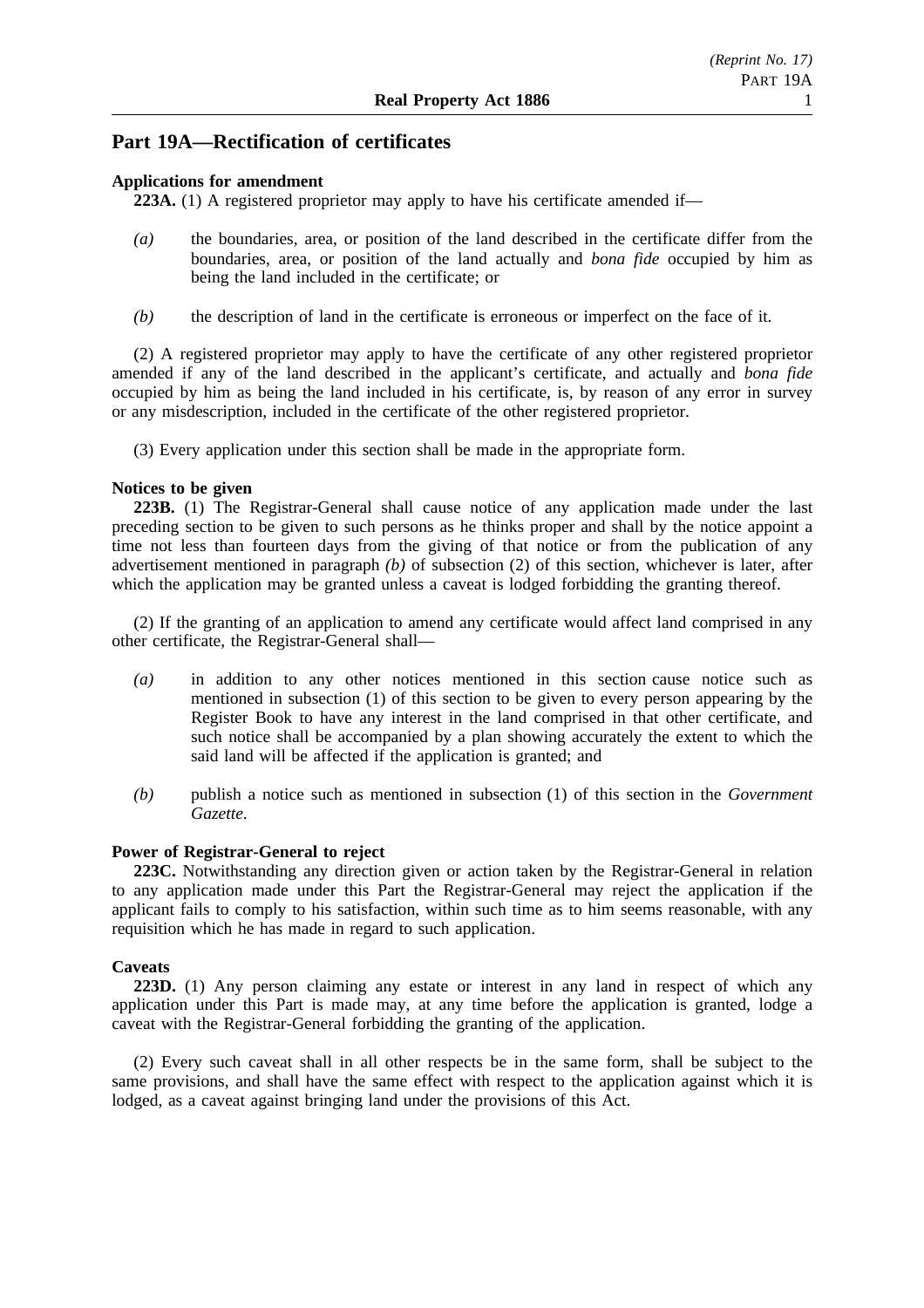## **Grant of application**

**223E.** If the applicant satisfies the Registrar-General that proper grounds, as set out in section 223A, exist for altering the applicant's certificate or the certificate of any other person, or both such certificates, he shall grant the application: Provided that—

- *(a)* where an alteration of the applicant's certificate would affect land included in the certificate of any other person, the alteration shall not be made unless that land was included in that other person's certificate by reason of error in survey or misdescription; and
- *(b)* where the title to the land affected by the alteration has been determined in a contested proceeding in a court of competent jurisdiction, the Registrar-General shall not make any alteration inconsistent with the determination of the court.

## **Alterations of certificate in bringing land under this Act**

**223F.** On bringing any land under this Act, the Registrar-General, without any specific application for the purpose, may amend the certificate relating to any other land, if by reason of error in survey or misdescription any land is included in that certificate which the Registrar-General is satisfied should be included in the certificate issued for the land so brought under this Act.

## **Amendments of title**

**223G.** (1) Every amendment made pursuant to this Part shall be made by making the requisite alterations in the original of any certificate.

(2) The Registrar-General shall also make the requisite alterations in the duplicate certificate when it is produced to him for that purpose, or when it is lodged in or brought to the Lands Titles Office for the purpose of any dealing with the land included therein, and he may detain the duplicate until the amendment thereof has been completed; and the Registrar-General may refuse to register any dealing with the land or any estate or interest therein until the duplicate has been produced for amendment.

### **Notice of amendment of title**

**223H.** Upon amending the original of any certificate pursuant to this Part, the Registrar-General shall give notice in writing to the registered proprietor of, and to all persons appearing by the Register Book to have an interest in, the land included in that certificate informing him of the amendment. On the duplicate of the certificate being produced, the Registrar-General may, in his discretion, issue a new certificate with an amended description.

### **Rectification by consent**

**223J.** Where in the opinion of the Registrar-General it is expedient and desirable so to do, he may, with the consent of every person appearing by the Register Book to have any interest, make any correction or amendment to any certificate of title for the purpose of reconciling the boundaries shown in the certificate with the boundaries of the land occupied.

### **Saving of other powers**

**223K.** The powers conferred by this Part are in addition to, and shall not be deemed to be substituted for, any powers of correction or amendment conferred by any other provision of this Act.

### **Operation of corrections**

**223L.** Any correction or amendment made under this Part shall be deemed to have been made prior to the registration of any instrument registered on any certificate so corrected or amended and extant at the time of such correction or amendment.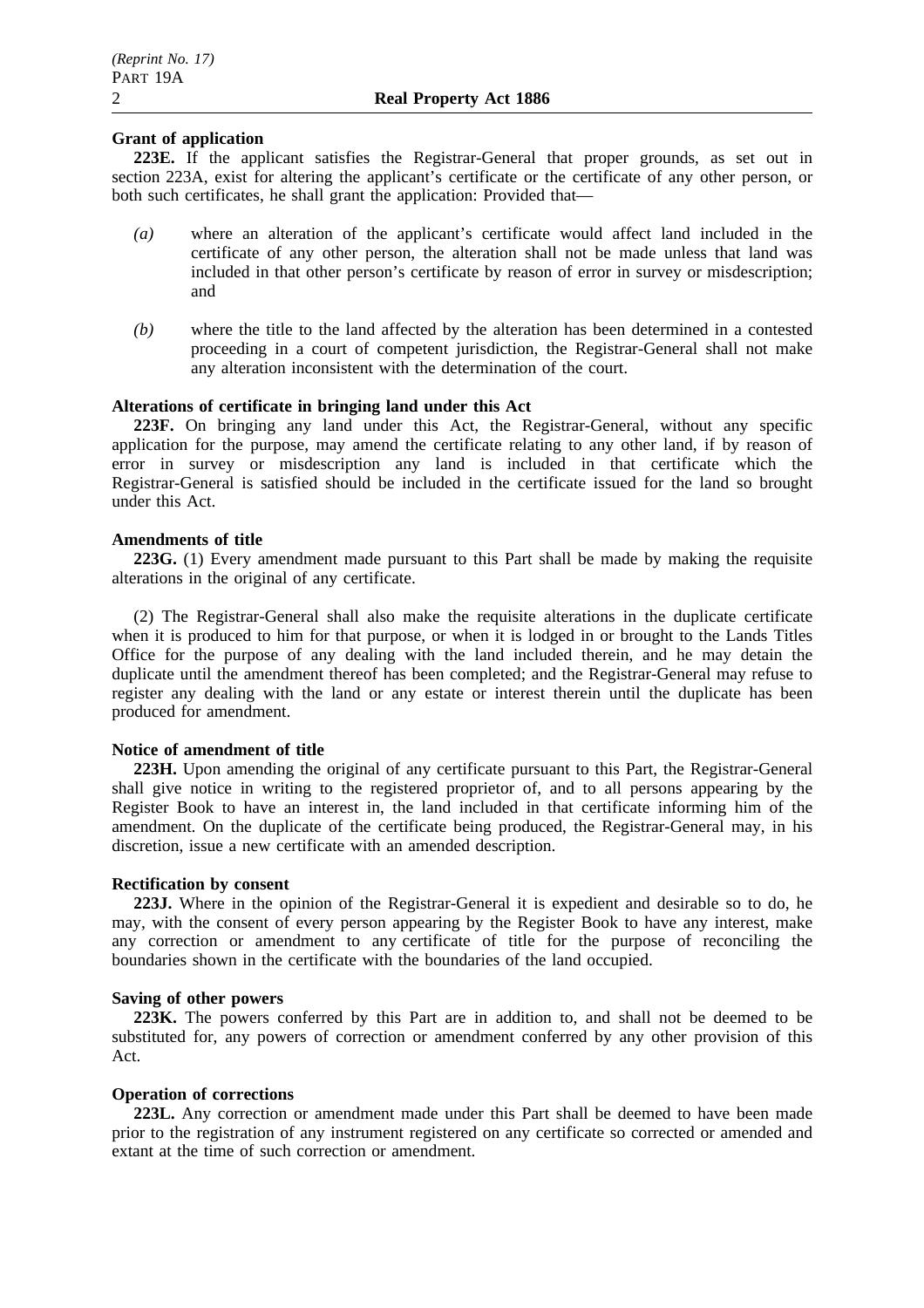# **Part 19AB—Division and amalgamation of allotments**

# **Division 1—Preliminary**

# **Interpretation**

**223LA.** (1) In this Part, unless the contrary intention appears—

"**allotment**" means—

- *(a)* the whole of the land comprised in a certificate except for a community or development lot or common property within the meaning of the *Community Titles Act 1996* or a unit or common property within the meaning of the *Strata Titles Act 1988*;
- *(b)* the whole of the land comprised in a registered conveyance of land that has not been brought under the provisions of this Act;
- *(c)* a separately defined piece of land that is delineated on a public map and separately identified by number or letter (not being a piece of land that is identified in a Treasury receipt, certificate or other document or instrument of title as being part only of an allotment);
- *(d)* two or more separately defined pieces of land that are delineated on a public map and that are identified in a Treasury receipt, certificate or other document or instrument of title as forming one allotment for the purposes of this Part;
- *(e)* a separately defined piece of land delineated on a plan of division for the purpose of enabling the separate ownership in fee simple of that land;
- *(f)* a separately defined piece of land identified as an allotment for the purposes of this Part in a plan prepared by the Registrar-General and accepted for filing in the Lands Titles Registration Office;
- *(g)* where a primary plan of community division has been cancelled under Part 7 Division 3 of the *Community Titles Act 1996* or a strata plan has been cancelled under Part 2 Division 7 of the *Strata Titles Act 1988*—the land comprising the former community parcel or site shown on the plan,

but does not include—

- *(h)* any such land or piece of land that has ceased to be an allotment by virtue of subsection (5); or
- *(i)* land divided by a primary plan of community division under the *Community Titles Act 1996* or a strata plan under the *Strata Titles Act 1988*;

"**amalgamation**" means the amalgamation of two or more contiguous allotments into a single allotment;

"**area**" means an area in relation to which a council is constituted;

"**the Commonwealth Crown**" means the Crown in right of the Commonwealth and includes any instrumentality or agency of that Crown;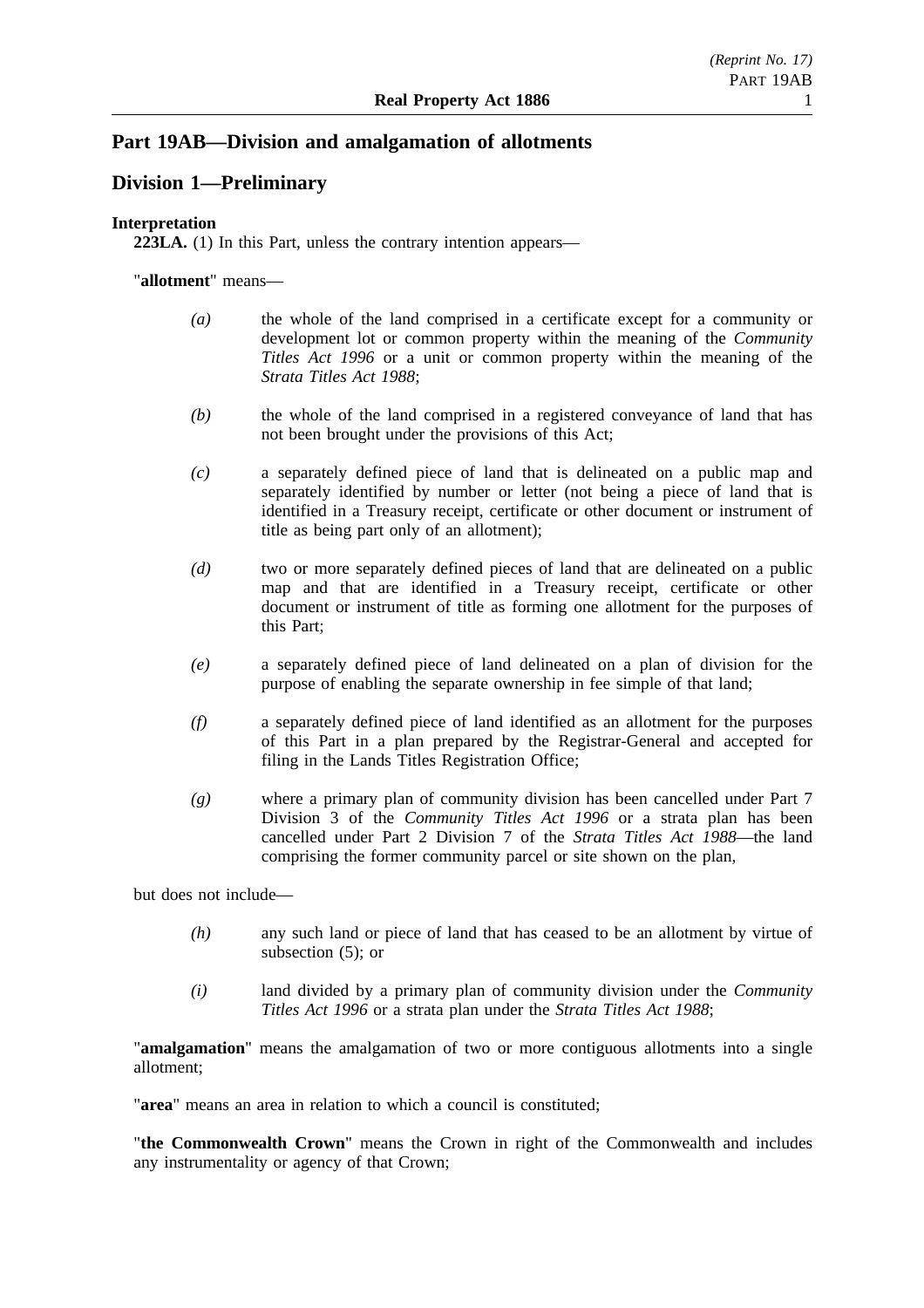"**council**" means a municipal or district council continued by or constituted under the *Local Government Act 1934*;

"**the Crown**" means the Crown in right of the State and includes a Minister of the Crown and any instrumentality or agency of the Crown;

"**the Development Assessment Commission**" or "**the Commission**" means the authority of that name established by the *Development Act 1993*;

"**division**" means the division of land into allotments, or the alteration of the boundaries of allotments, and includes subdivision and resubdivision but does not include amalgamation or the division of land by community plan under the *Community Titles Act 1996* or by strata plan under the *Strata Titles Act 1988*;

"**electricity entity**" means—

- *(a)* a person who holds a licence under the *Electricity Act 1996* authorising the operation of a transmission or distribution network; or
- *(b)* a person exempted from the requirement to hold such a licence; or
- *(c)* Distribution Lessor Corporation or Transmission Lessor Corporation;

"**the Mount Lofty Ranges**" means that part of the State delineated in General Registry Office Plan No. 180 of 1992 and described in that plan as "Mt. Lofty Ranges Area";

"**public map**" means a public map as defined in the *Crown Lands Act 1929*;

"**service easement**" means an easement in favour of—

- *(a)* South Australian Water Corporation (or a predecessor or successor of the Corporation) for sewerage or water supply purposes; or
- *(b)* a council or the Crown for drainage purposes; or
- *(c)* an electricity entity for electricity supply purposes,

pursuant to section 223LG and includes an easement pursuant to a corresponding previous enactment;

"**thoroughfare**" includes a walkway.

(2) In paragraph *(e)* of the definition of "**allotment**" in subsection (1)—

"**plan of division**" means a plan of division (whether described as such, or as a plan of subdivision or resubdivision)—

- *(a)* that was, before 1 January 1900, deposited or filed in the Lands Titles Registration Office or deposited or enrolled in the General Registry Office; or
- *(b)* approved pursuant to the *Planning and Development Act 1966* or a previous enactment and deposited, or accepted for filing, in the Lands Titles Registration Office or deposited or enrolled in the General Registry Office; or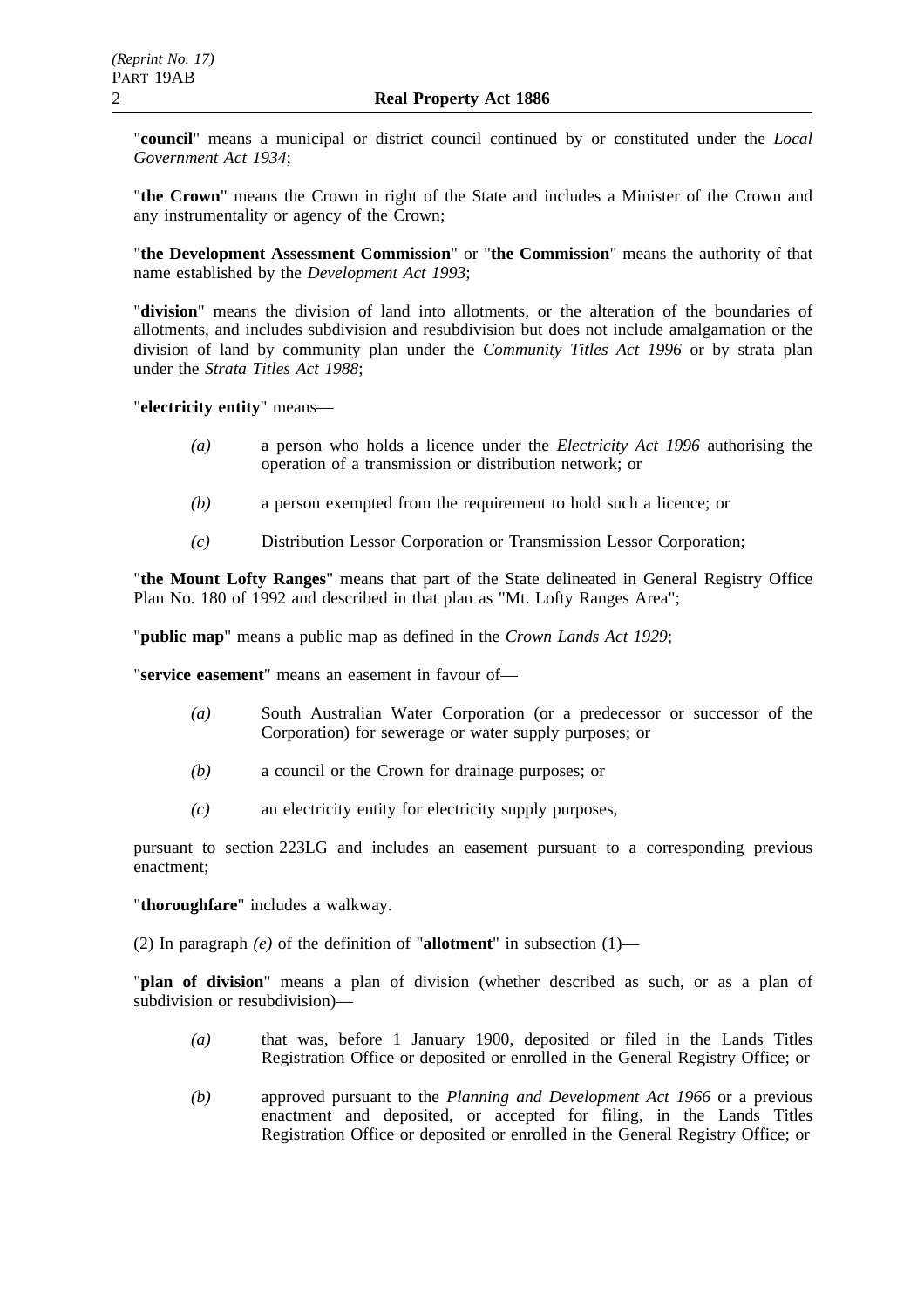*(c)* that was deposited by the Registrar-General in the Lands Titles Registration Office in pursuance of Part 19AB on or after 4 November 1982,

and that has not been superseded by a subsequent plan of division or been cancelled by or under this Act.

(3) For the purposes of this Part, allotments will be taken to be contiguous if they abut one another at any point or if they are separated only by—

- *(a)* a street, road, railway, thoroughfare or travelling stock route; or
- *(b)* a reserve or other similar open space dedicated for public purposes.

(4) For the purposes of subsection (3) allotments will be taken to be separated by intervening land if a line projected at right angles from any point on the boundary of one of the allotments with the intervening land would intersect a boundary of the other allotment with the intervening land.

(5) Where a statutorily authorised division of land was made before the commencement of this Part, or is made in pursuance of this Part, that division will be taken to have superseded any former division insofar as it affected the same land (whether or not the former division was itself statutorily authorised) and hence any allotments that may have existed by virtue of any such former division of the land will, to the extent to which it has been superseded, cease to exist.

(6) For the purposes of subsection (5) a division of land is statutorily authorised if effected in pursuance of this Part, or any previous enactment providing for the division of land.

### **Unlawful division of land**

**223LB.** (1) A person must not grant, sell, transfer, convey, mortgage or encumber an estate or interest (except a right of way or other easement) in land (whether or not the land has been brought under the provisions of this Act) unless that land constitutes—

- *(a)* the whole of an allotment, or of a number of allotments; or
- *(b)* an allotment or allotments and a part allotment that is contiguous with that allotment or with one or more of those allotments and is comprised within the same certificate.

(2) Where land is comprised in a certificate, a person must not grant, sell, transfer, convey, mortgage or encumber an estate or interest (except a right of way or other easement) in portion of the land comprised in the certificate unless—

- *(a)* the portion of the land constitutes—
	- (i) the whole of an allotment or of a number of allotments; or
	- (ii) an allotment or allotments and a part allotment that is contiguous with that allotment or with one or more of those allotments; and
- *(b)* the remainder of the land comprised in the certificate—
	- (i) constitutes the whole of an allotment or of a number of allotments; or
	- (ii) constitutes an allotment or allotments and a part allotment or part allotments that are contiguous with that allotment or one or more of those allotments.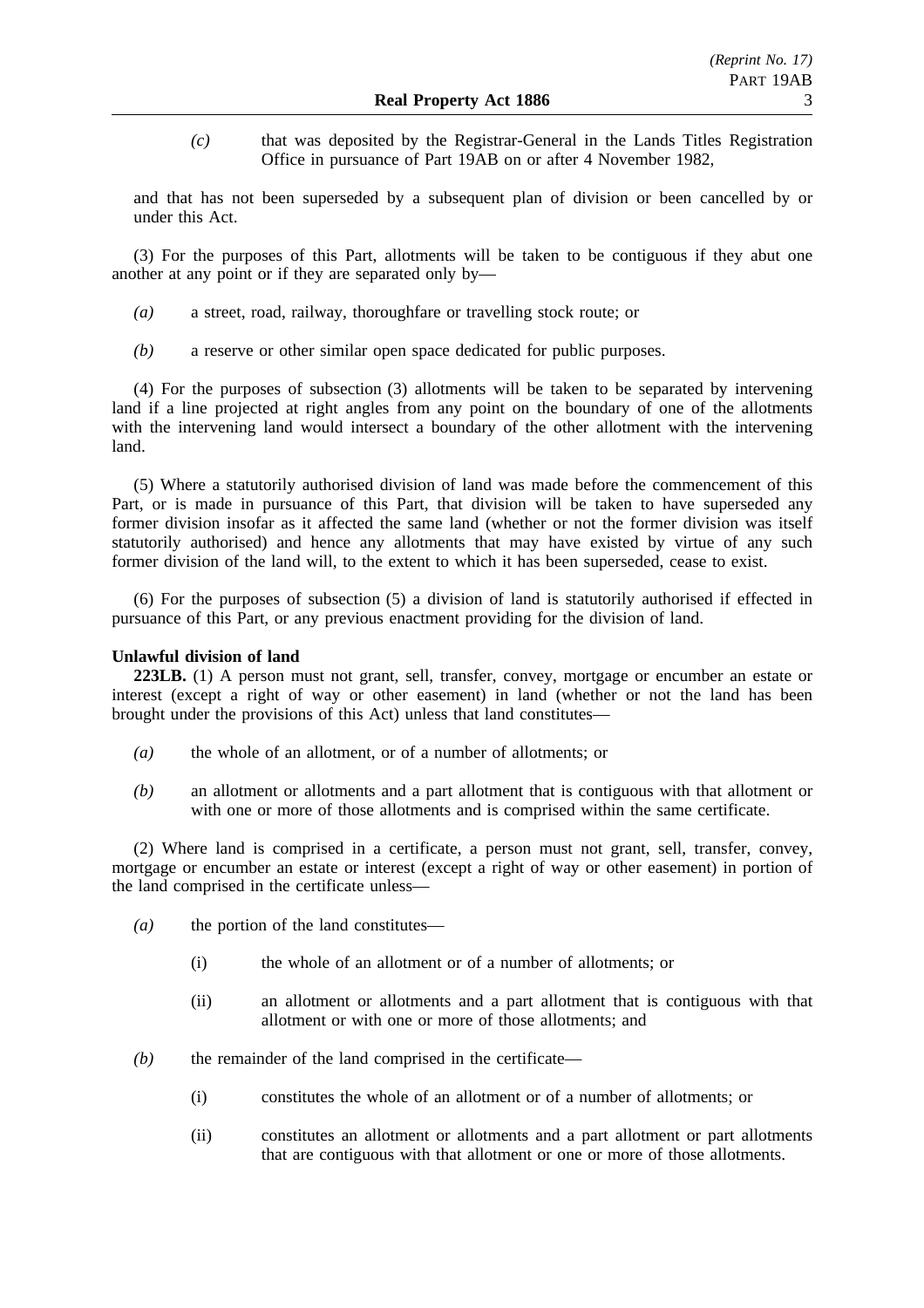(3) The requirement of contiguity in subsection  $(2)(b)(ii)$  does not apply to a part allotment that was not contiguous with any allotment in the certificate before the transaction occurred.

(4) A transaction entered into in contravention of this section is void and no instrument purporting to give effect to such a transaction may be lodged for registration.

(5) This section does not affect the validity of a contract to grant, sell, transfer, convey, mortgage or encumber an estate or interest in land if—

- *(a)* a division of land—
	- (i) under this Part; or
	- (ii) by strata plan under the *Strata Titles Act 1988* or by community plan under the *Community Titles Act 1996*,

is contemplated by the parties to the contract; and

- *(b)* the contract could, if the land were divided as contemplated by the parties, be carried into effect in conformity with this section; and
- *(c)* the contract provides that the grant, transfer, conveyance, mortgage or encumbrance of estates or interests in land pursuant to the contract will not have effect until the plan of division, strata plan or community plan contemplated by the parties has been deposited in the Lands Titles Registration Office by the Registrar-General.
- (6) Where—
- *(a)* before 4 November 1982—
	- (i) land was laid out in a building unit scheme; and
	- (ii) buildings were erected in accordance with the scheme; and
- *(b)* by virtue of leases or agreements with the registered proprietor of the land, two or more persons have exclusive rights to occupy separate portions of the land,

this section does not affect the validity of an assignment of or other dealing with the rights of occupation existing under the leases or agreements referred to in paragraph *(b)*.

- (7) This section does not affect the validity of—
- *(a)* a transaction lawfully entered into before 4 November 1982; or
- *(b)* a transaction of a class excluded by regulation from the provisions of this section.
- (8) In this section—

"**allotment**" includes a community lot, a development lot and common property within the meaning of the *Community Titles Act 1996* and a unit and common property within the meaning of the *Strata Titles Act 1988*;

"**estate**" in land includes an estate of leasehold.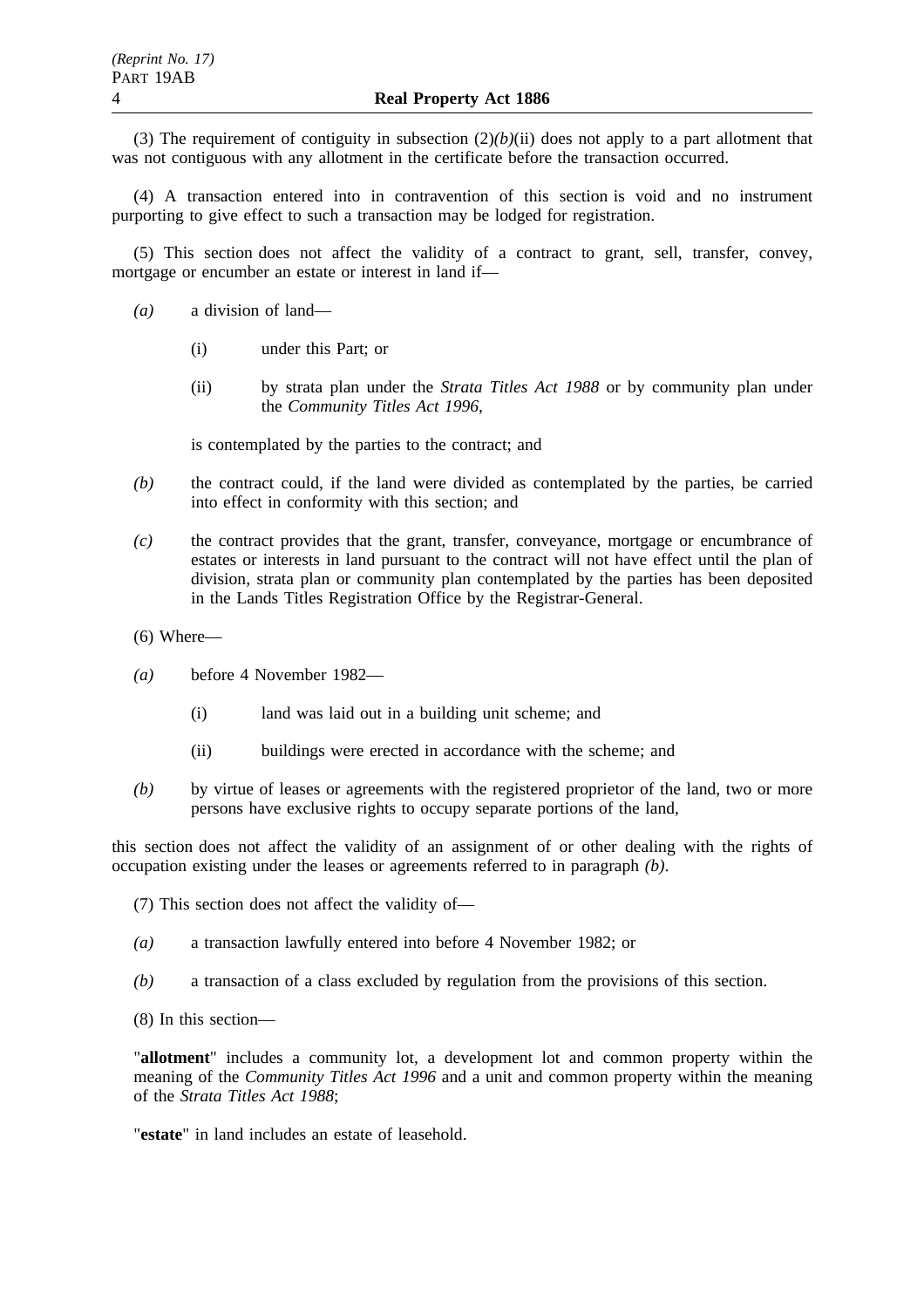## **Application of this Part**

**223LC.** This Part does not apply in respect of unalienated Crown lands or land alienated from the Crown otherwise than in fee simple.

# **Division 2—General procedures to be observed in relation to division of land**

### **Application for division**

**223LD.** (1) An application for the division of land may be made to the Registrar-General by the registered proprietor of the land.

(2) The application must be in a form approved by the Registrar-General and be accompanied by the prescribed fee.

- (3) Subject to this section, the application must be accompanied by—
- *(a)* a plan of division delineating the allotments into which the applicant seeks to divide the land; and
- *(b)* the certificate of a licensed surveyor in the prescribed form; and
- *(c)* the certificate from the Development Assessment Commission required by section 51 of the *Development Act 1993* in relation to the proposed division,

and the applicant must comply with the requirements of the Registrar-General in relation to the application.

(4) The Registrar-General may examine a plan of division before the application for the division is lodged under subsection (1) to determine whether the plan is in an appropriate form to be deposited in the Lands Titles Registration Office.

(5) The regulations may provide that in prescribed cases, or cases of a prescribed class, no certificate is required under subsection  $(3)(b)$  or  $(c)$  unless the Registrar-General specifically requires such a certificate, and, in any other case, the Registrar-General may, if he or she thinks fit, dispense with any such certificate.

(6) The certificate referred to in subsection  $(3)(c)$  expires at the expiration of one year after the application for the division of the land was lodged with the Registrar-General unless the Registrar-General extends the life of the certificate.

(7) The plan and the application for division will, upon being lodged with the Registrar-General, be taken for the purposes of this Act to be a single instrument presented for registration and will have priority over other instruments in accordance with section 56.

(8) Subject to subsection (9), a plan of division or the application to which it relates cannot be withdrawn or amended without the consent of all the persons who are required by this Division to certify their consent to deposit of the plan.

(9) The Registrar-General may permit an applicant, or a person who has certified his or her consent to deposit of a plan of division, to amend the application or the plan to which it relates in order to comply with this Act or with a requirement of the Registrar-General under this Act.

(10) The provisions of this Act that apply to, or in relation to, instruments of a particular class will, subject to this Part, apply (with any necessary adaptations or modifications) to, or in relation to, a plan of division and the application for division if deposit of the plan in the Lands Titles Registration Office—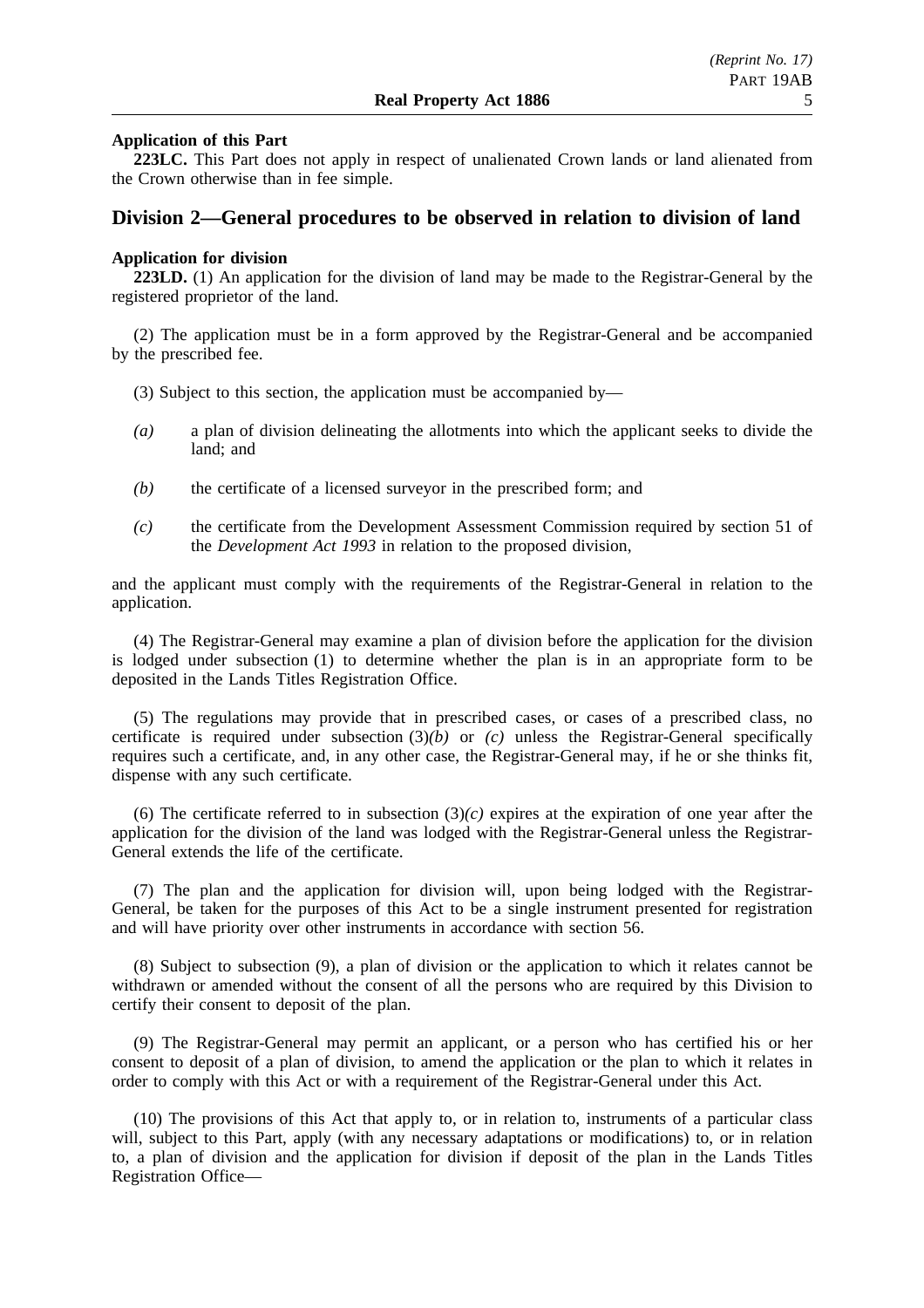- *(a)* would operate to vest in a person under section 223LE the same kind of estate or interest as is vested by registration of instruments of that class; or
- *(b)* would discharge or otherwise extinguish an estate or interest in land under section 223LE of the same kind as is discharged or extinguished by registration of instruments of that class.

(11) Except where the Registrar-General otherwise determines, an application for the division of land cannot be made unless the land has been brought under the provisions of this Act.

(12) Where an application for the division of land that has not been brought under the provisions of this Act is permitted by the Registrar-General, references in this Division that are appropriate to, or in relation to, land that has been brought under the provisions of this Act will, in relation to that application, be read subject to appropriate adaptations and modifications.

### **Deposit of plan of division in Lands Titles Registration Office**

**223LE.** (1) Where due application is made to the Registrar-General for the division of land, the Registrar-General may deposit the plan of division to which the application relates in the Lands Titles Registration Office if the certificate issued by the Commission in relation to the proposed division has not expired under this Division.

(2) Subject to subsection (3), where a plan of division or the application for division states that an estate or interest in land is vested in a person, deposit of the plan in the Lands Titles Registration Office operates to vest the estate or interest in that person to the extent to which it is not already vested in him or her.

- (3) An estate in fee simple will vest in a person under subsection (2) only if—
- *(a)* the person was, immediately before the plan of division was deposited in the Lands Titles Registration Office, the proprietor of an estate or interest in some part, or the whole, of the land, shown on the plan of division; or
- *(b)* the person is an agent or instrumentality of the Crown or the Commonwealth Crown or is entitled to acquire the land compulsorily under an Act or law of the State or the Commonwealth.

(4) Where a plan of division or the application for division states that an estate or interest in land shown on the plan of division is discharged or otherwise extinguished whether wholly or in respect of part only of that land, deposit of the plan in the Lands Titles Registration Office operates to discharge or otherwise extinguish that estate or interest wholly or in respect of that part of the land.

(5) Where the deposit of a plan of division will operate to vest an estate or interest (other than an estate in fee simple or a service easement) in a person, the terms on which the estate or interest will be held must be specified by including them in, or attaching them to, the application for the division of the land or by reference to another registered instrument.

(6) Where an easement is shown on a plan of division, the plan or the application for division must specify which land is the dominant land (if any) and which land is the servient land in respect of the easement.

(7) Upon deposit of a plan of division in the Lands Titles Registration Office, the Registrar-General must make such entries on the certificates relating to land affected by the plan as he or she considers necessary.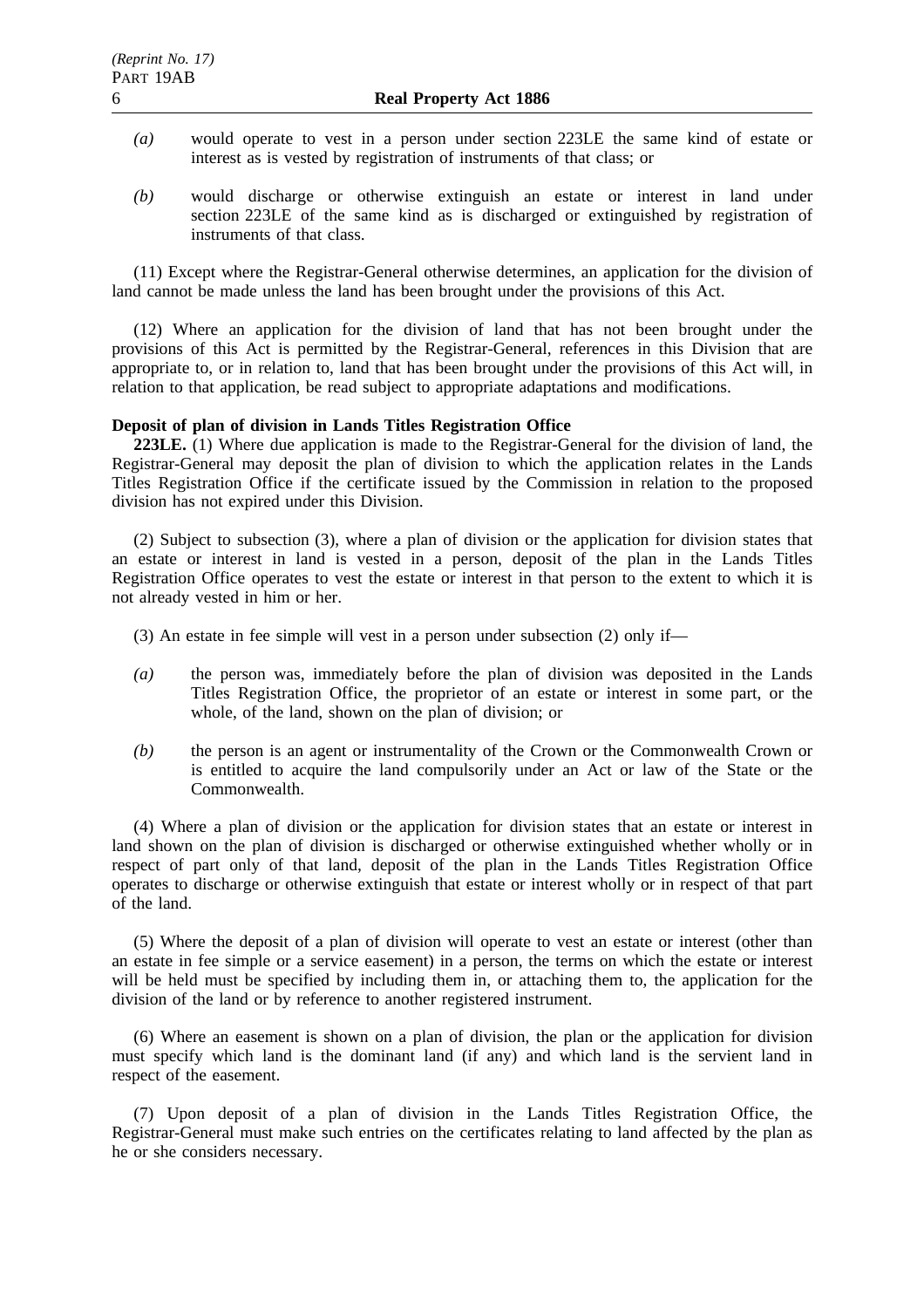### **Streets, roads etc**

**223LF.** (1) Upon deposit of a plan of division in the Lands Titles Registration Office, all land shown on the plan as a street, road, thoroughfare, reserve or other similar open space will—

- *(a)* vest in fee simple in the council for the area in which the land is situated; or
- *(b)* where the land is not within the area of a council—
	- (i) if provision is made by the regulations for the land to vest in a prescribed authority—vest in that authority; or
	- (ii) in any other case—revert to the Crown.

(2) All land shown on a plan of division deposited in the Lands Titles Registration Office as a street, road, thoroughfare, reserve or other similar open space—

- *(a)* must be held for the purposes indicated by the plan; and
- *(b)* is subject to such easements (excluding rights-of-way in the case of a street, road or thoroughfare) as are indicated on the plan of division; and
- *(c)* is free of all other estates and interests.

(3) All land shown on a plan of division deposited in the Lands Titles Registration Office as a street, road, or thoroughfare will, for all purposes, be regarded as a public street, road, or thoroughfare.

(4) Subsections (2) and (3) apply in relation to a plan of division deposited on or after 4 November 1982.

(5) Compensation is not payable in respect of the vesting or reversion of land under this section.

(6) An easement that is appurtenant to land that is shown on a plan of division as a street, road, thoroughfare, reserve or other similar open space ceases to be appurtenant to that land upon deposit of the plan in the Lands Titles Registration Office unless the plan shows that the easement will remain appurtenant to that land.

### **Service easements**

**223LG.** (1) Where it appears from a plan of division deposited in the Lands Titles Registration Office that any land delineated on the plan is subject, or intended to be subject, to an easement in favour of the South Australian Water Corporation (or a predecessor or successor of the Corporation) for sewerage purposes or for water supply purposes, the land is subject to an easement in favour of the Corporation (or its successor) entitling the Corporation its agents, servants and workmen at any time to break the surface of, dig, open up and use the land for the purpose of laying down, fixing, taking up, repairing, re-laying or examining pipes and of using and maintaining those pipes for sewerage or water supply purposes, as the case may be, and to enter the land at any time (if necessary with vehicles and equipment) for any of those purposes.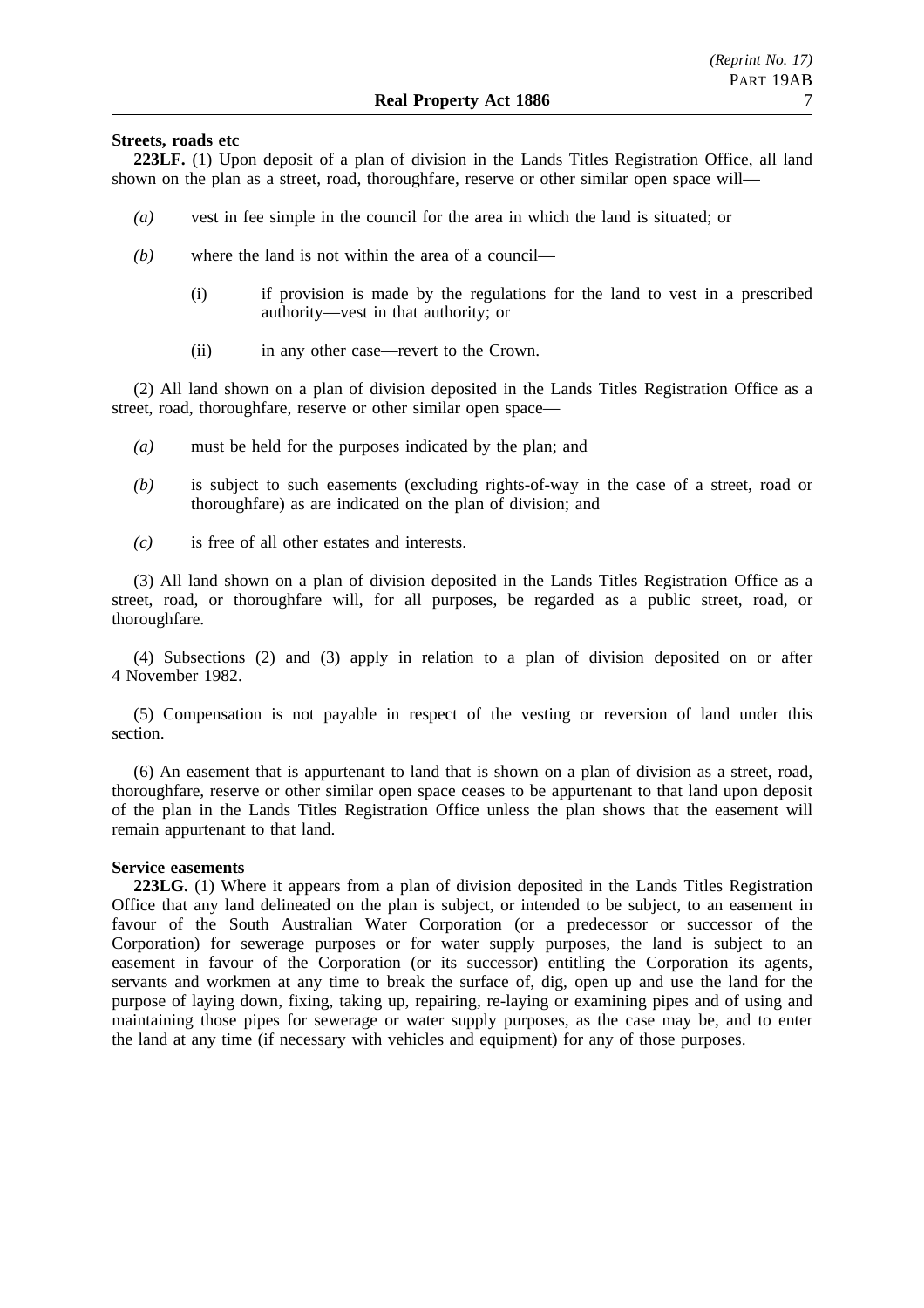(2) Where it appears from a plan of division deposited in the Lands Titles Registration Office that any land delineated on the plan is subject, or intended to be subject, to an easement in favour of a council or the Crown for drainage purposes, the land is subject to an easement in favour of the council (or its successor) or the Crown entitling the council or the Crown through its agents, servants and workmen at any time to break the surface of, dig, open up and use the land for the purpose of constructing, laying down, fixing, taking up, repairing, re-laying or examining drains or drainage pipes for the purpose of the drainage of water, sewage or other effluents and of using and maintaining such drains and pipes, and to enter the land at any time (if necessary with vehicles and equipment) for any of those purposes.

(3) Where it appears from a plan of division deposited in the Lands Titles Registration Office that any land delineated on the plan is subject, or is intended to be subject, to an easement for electricity supply purposes which does not exceed ten metres in width and is in favour of an electricity entity, the land is subject to an easement in favour of the entity (and any other electricity entity to which it has leased its rights under the easement), entitling the electricity entity concerned, its agents, servants and workmen at any time—

- *(a)* to enter upon and to pass either with or without motor vehicles or other vehicles along or over the land; and
- *(b)* to construct and lay—
	- (i) on or under the surface of the land ducts, pipes, conductors, cables, wires and other works; and
	- (ii) on the surface of the land incidental or ancillary works for the transmission of electricity (including, without limiting the generality of the foregoing, manholes and cable markers); and
- *(c)* to suspend above the surface of the land conductors, cables, wires and other equipment and to construct supporting and other works incidental or ancillary to that purpose; and
- *(d)* without limiting the generality of any other right, to erect on any portion of the land designated "T/F" in the plan to a height not exceeding four metres or such other height as may be shown in the plan from the surface of the land, equipment for transforming electricity and incidental or ancillary works (including, without limiting the generality of the foregoing, such walls or other structures as the electricity entity considers necessary); and
- *(e)* from time to time to break the surface of, dig, open up and use the land for any of the purposes referred to in this subsection; and
- *(f)* to inspect, repair, alter, remove and replace any works referred to in this subsection; and
- *(g)* to transmit electricity by means of any such works.

(4) No right to compensation arises—

- *(a)* by virtue of the fact that land becomes subject to an easement under this section; or
- *(b)* by virtue of the exercise of rights conferred by an easement under this section.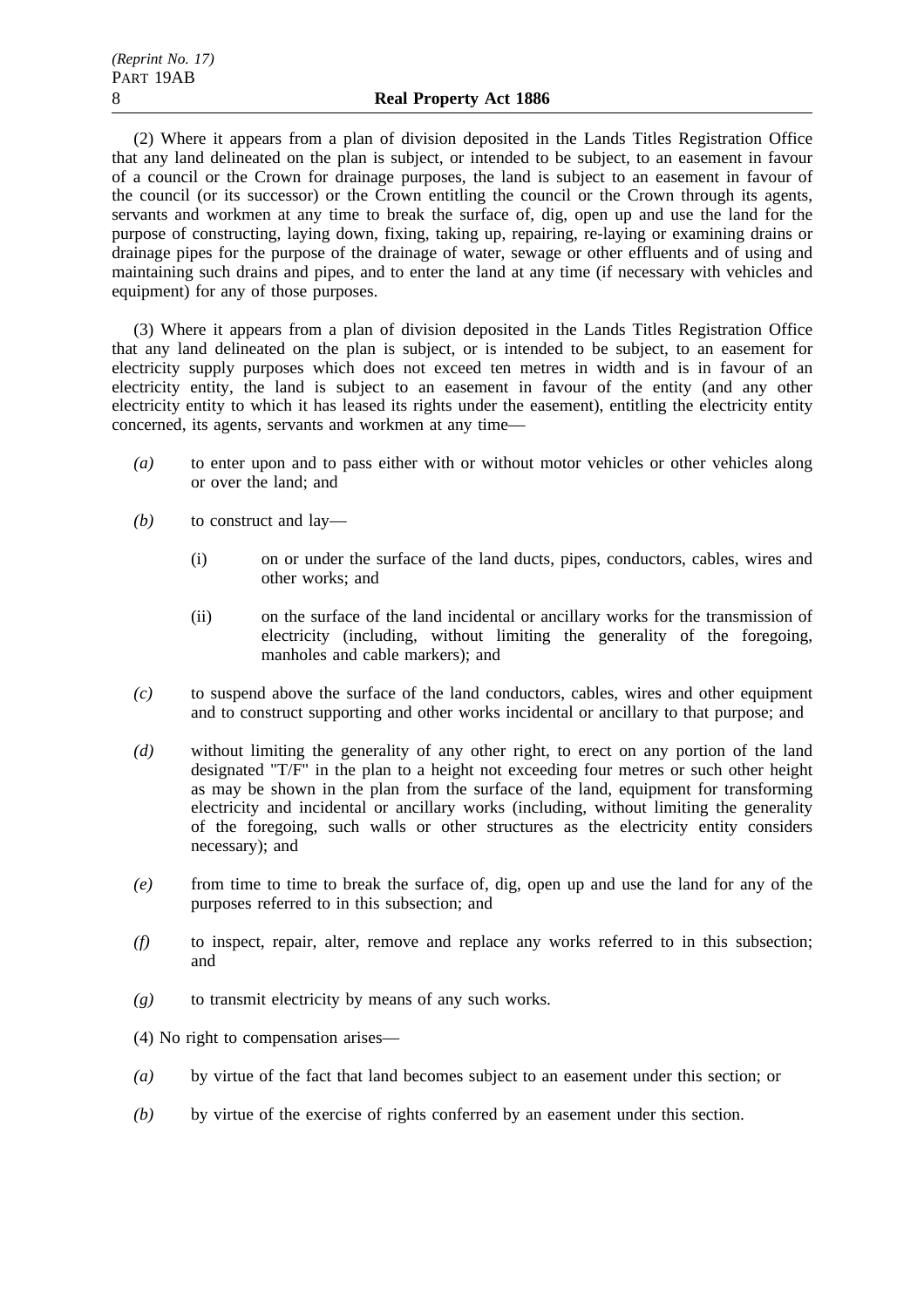(5) An easement in favour of an authority or entity under subsections (1), (2) or (3) vests in the authority or entity free of all estates and interests except easements indicated on the plan of division.

(6) If by virtue of this section, any land is subject to an easement, the Registrar-General must make such entries in the Register Book as are necessary to evidence the easement.

\*\*\*\*\*\*\*\*\*\*

### **Consent to plans of division**

**223LH.** (1) Where it appears from the Register Book that—

- *(a)* the deposit of a plan of division in the Lands Titles Registration Office will affect the estate or interest of a person in the land to be divided or in any other land; or
- *(b)* a person, apart from the registered proprietor or a person referred to in paragraph *(a)*, has, or claims, an estate or interest in the land to be divided,

the application for division must be endorsed with a certificate signed by the persons referred to in paragraphs *(a)* and *(b)* certifying that they have consented to the deposit of the plan.

(2) Where the deposit of a plan of division will operate to vest an estate or interest in land in a person, the application for division must be endorsed with a certificate signed by the person in whom the estate or interest will be vested certifying that he or she has consented to the deposit of the plan.

(3) The Registrar-General may dispense with the requirement of consent under subsection (2) in relation to the vesting of an estate in fee simple in a street, road, thoroughfare, reserve or other similar open space or a service easement.

(4) A person who has applied for division of land is not required to sign a certificate under this section.

(5) The regulations may provide that in prescribed cases, or cases of a prescribed class, a certificate is not required under this section unless the Registrar-General specifically requires such a certificate.

(6) The Registrar-General may, if he or she thinks fit, dispense with a certificate required by this section.

### **Assessment of stamp duty**

**223LI.** Where duty is payable under the *Stamp Duties Act 1923* in relation to two or more transactions that will be effected by deposit of a plan of division, each of the transactions will be taken to be effected by a separate instrument for the purposes of assessing the duty.

# **Division 3—Amalgamation**

### **Amalgamation**

**223LJ.** (1) Where a person is the registered proprietor of two or more contiguous allotments, he or she may apply to the Registrar-General for amalgamation of those allotments into a single allotment.

- (2) An application under this section—
- *(a)* must be in a form approved by the Registrar-General; and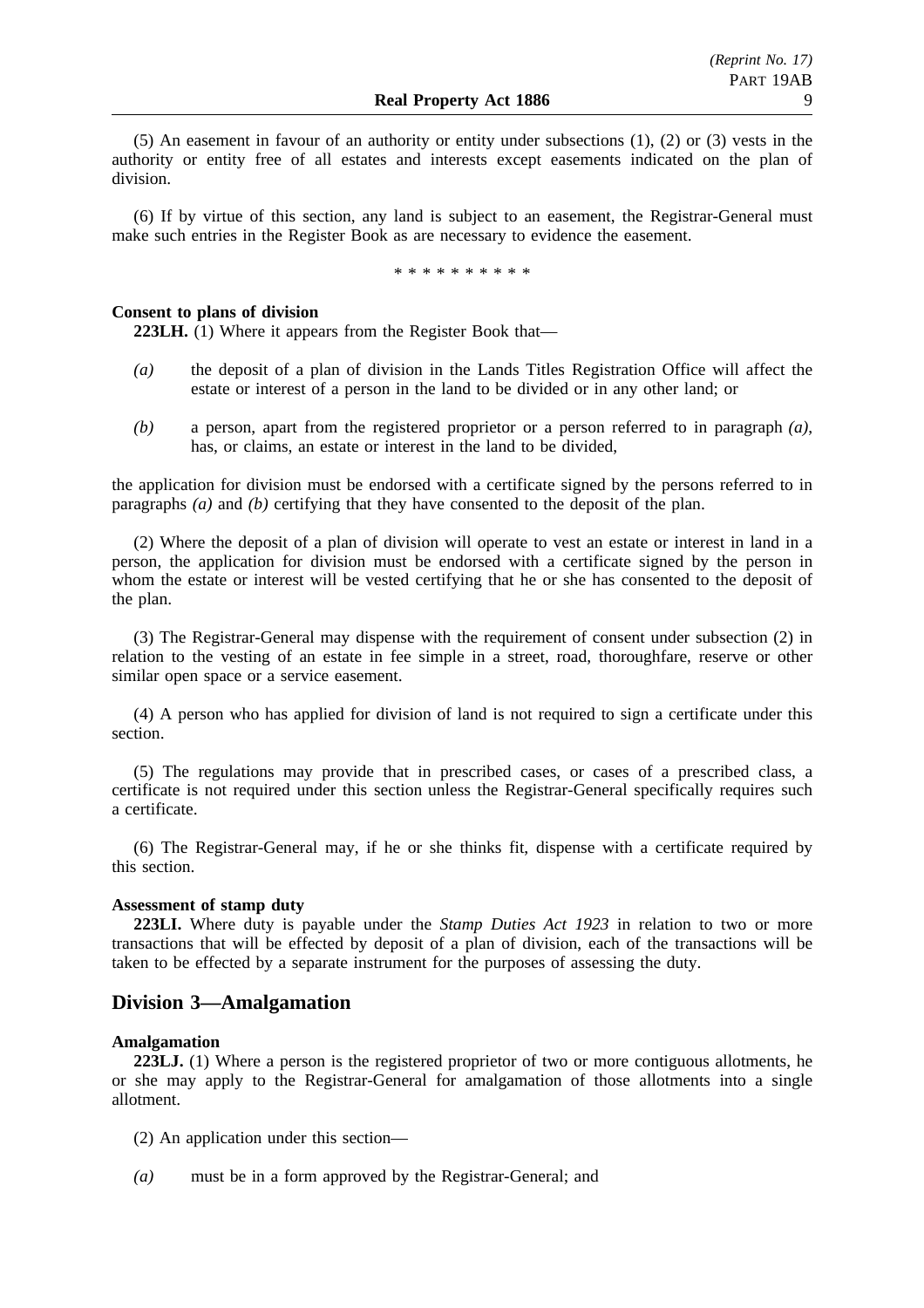- *(b)* must be accompanied by the prescribed fee; and
- *(c)* must be accompanied by any duplicate certificates relating to the allotments to be amalgamated; and
- *(d)* must, if the Registrar-General so requires, be accompanied by a plan of the allotment to be formed by the amalgamation; and
- *(e)* must be endorsed with or accompanied by, the consent of persons required by or under subsection (3); and
- *(f)* must be accompanied by such other documents as may be prescribed.

(3) The consent of the following persons is required to an amalgamation of allotments under this Division:

- *(a)* a person who appears from the Register Book to have an interest as mortgagee or encumbrancee of the land or any part of the land to be amalgamated;
- *(b)* such other persons whose consents are required either in the opinion of the Registrar-General or by regulation.
- (4) Upon receipt of an application under this section, the Registrar-General may—
- *(a)* amalgamate the allotments to which the application relates into a single allotment; and
- *(b)* make such entries and notations in or upon the Register Book or plans of division or other plans in the Lands Titles Registration Office as are necessary to evidence the amalgamation; and
- *(c)* cancel certificates in respect of the amalgamated allotments and issue a new certificate in respect of the allotment formed by the amalgamation.
- $(5)$  If—
- *(a)* an easement is appurtenant to one or more (but not all) of the allotments to be amalgamated; and
- *(b)* the consent of the proprietor of the servient land and of all persons who appear from the Register Book to have, or to claim, an estate or interest in the servient land is endorsed on the application for amalgamation,

the easement will, upon amalgamation of the allotments, be appurtenant to the single allotment resulting from the amalgamation.

(6) On—

- *(a)* amalgamation of allotments into a single allotment under this section;
- *(b)* amalgamation or merger of allotments into a single allotment under any other Act,

the allotments out of which the single allotment was formed cease to be allotments for the purposes of this Part.

\*\*\*\*\*\*\*\*\*\*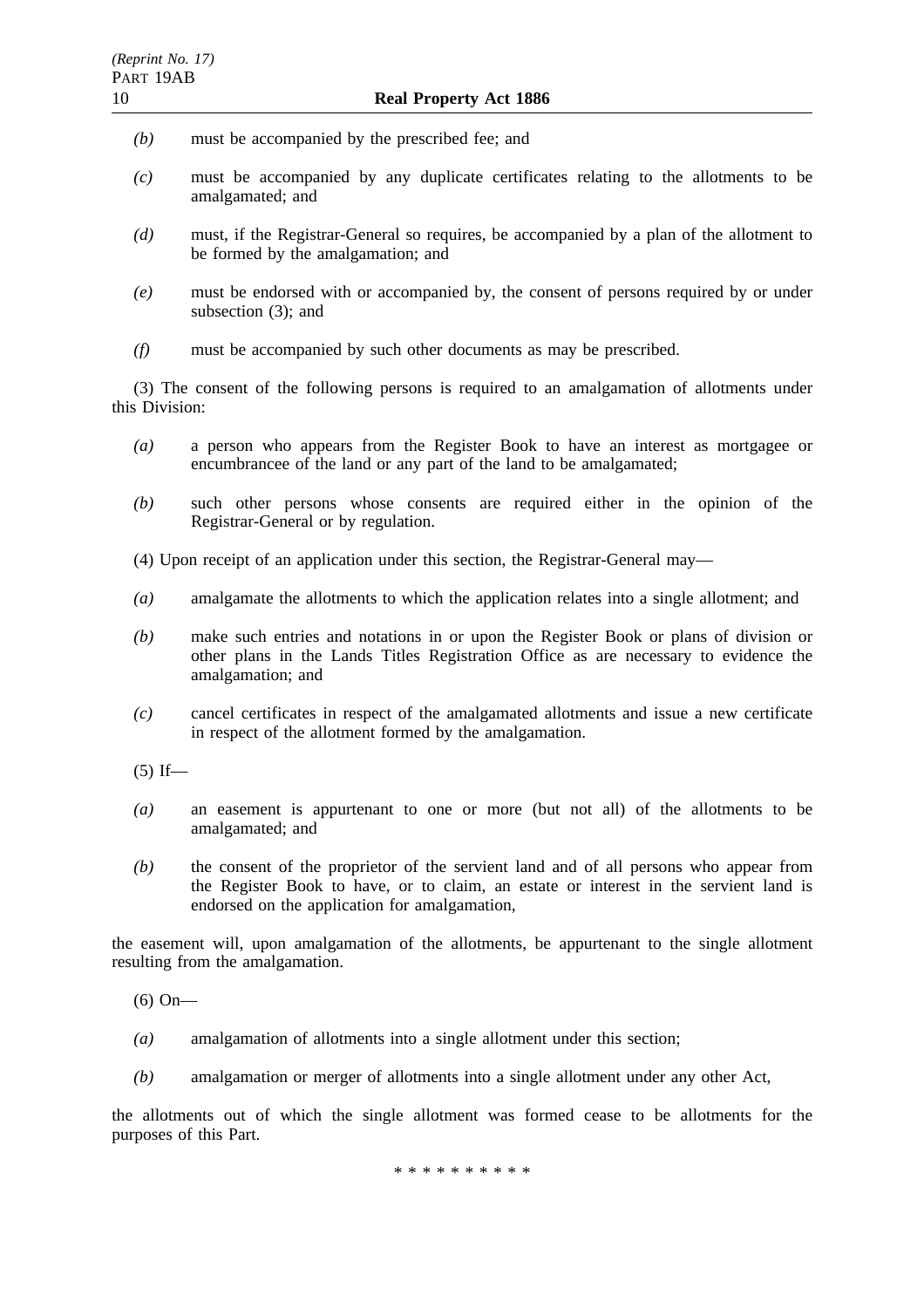# **Division 4A—Amalgamation of allotments in exchange for division of land**

# **Interpretation**

**223LLA.** In this Division, unless the contrary intention appears—

"**division**" includes division of land by community plan under the *Community Titles Act 1996* (including division by strata plan under that Act) and by strata plan under the *Strata Titles Act 1988*;

"**strata plan**" means a strata plan under the *Community Titles Act 1996* or a strata plan under the *Strata Titles Act 1988*.

# **Amalgamation in exchange for division**

**223LLB.** (1) The Governor may, by regulation, provide that the Registrar-General must not deposit in the Lands Titles Registration Office a plan of division, or a strata plan, in respect of division, or a specified class of division, in a specified part of the Mount Lofty Ranges unless the number of amalgamation units specified in the regulation has been allocated to the proposed division.

- (2) A regulation under subsection (1)—
- *(a)* applies to a division of land in respect of which—
	- (i) in the case of division under this Part—the application for planning or development authorisation under the *Planning Act 1982* or the *Development Act 1993* was lodged with the appropriate authority on or after 29 January 1992 or such later date as is specified in the regulation; or
	- (ii) in the case of division by strata plan—the application for planning or development authorisation under the *Planning Act 1982* or the *Development Act 1993* in respect of the erection of the building to be divided into strata lots or strata units by the plan was lodged with the appropriate authority on or after 29 January 1992 or such later date as is specified in the regulations;
- *(ab)* does not apply to a division of land by strata plan if the building to be divided into strata lots or strata units by the plan was erected before 29 January 1992 or such later date as is specified in the regulation and was, immediately before that date, divided into two or more areas designed for separate occupation;
- *(b)* may exclude land, or land of a particular class, from the operation of the regulation;
- *(c)* binds the Crown not only in right of the State but also, so far as the legislative power of the State permits, in all its other capacities unless the regulation provides that the Crown is not bound.
- (3) A regulation under subsection (1) has effect notwithstanding any Act or law to the contrary.

# **Creation of amalgamation units**

**223LLC.** (1) The amalgamation of allotments pursuant to Division 3 on or after 29 January 1992 in a part of the Mount Lofty Ranges specified for that purpose by regulation creates a number of amalgamation units equal to the difference between the number of allotments amalgamated and the number of allotments remaining after the amalgamation.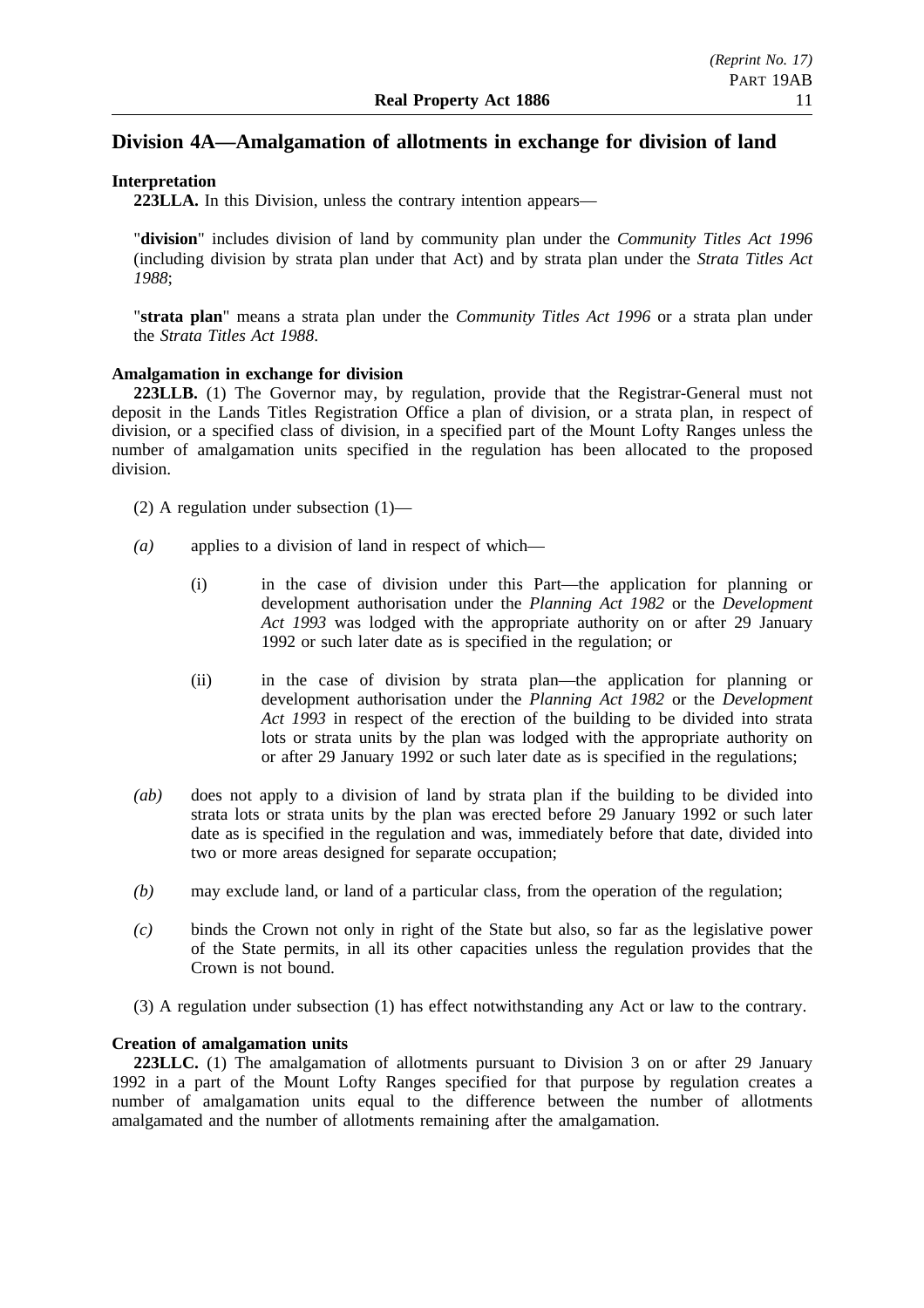(2) Amalgamation units are not created under subsection (1) where one or more of the allotments amalgamated is subject to a caveat unless the caveator has given his or her consent to the amalgamation.

### **The right to allocate amalgamation units**

**223LLD.** (1) The right to allocate an amalgamation unit to a proposed division of land is vested initially in the person who applied for the amalgamation.

(2) Where immediately before amalgamation, the allotments amalgamated were subject to a mortgage or encumbrance that was first registered before 29 January 1992, the rights to allocate the amalgamation units created by the amalgamation are charged with payment of the amount secured from time to time by the mortgage or encumbrance.

(3) Subject to subsection (4), upon amalgamation the Registrar-General must issue to the person who applied for the amalgamation a certificate in respect of each unit certifying that the person named in the certificate has the right to allocate the unit to a proposed division of land.

(4) The Registrar-General must record a charge operating under subsection (2) on the certificates for the rights of allocation that are subject to the charge and must issue the certificates to the person entitled to the charge or, where more than one such charge is in operation, to the person entitled to the charge that is first in order of priority.

(5) Upon lodgment at the Lands Titles Registration Office of a memorandum of transfer of the right of allocation together with the certificate issued in respect of the right, the Registrar-General must register the transfer, cancel the certificate and issue a new certificate in the name of the transferee.

(6) Where a right of allocation of an amalgamation unit has passed by testamentary disposition or by operation of law to another person, that person may lodge at the Lands Titles Registration Office an application to be registered as the holder of the right.

(7) The application must be accompanied by the certificate issued in respect of the right and such other evidence that the right has passed to the applicant as the Registrar-General requires and the Registrar-General must register the applicant as the holder of the right, cancel the certificate and issue a new certificate in the name of the applicant.

(8) The Registrar-General may, on being satisfied that a certificate issued under this Division has been lost, mislaid or destroyed, issue a new certificate in its place.

### **Right of allocation may be charged**

**223LLE.** Upon lodgment at the Lands Titles Registration Office of a memorandum of charge of the right of allocation of an amalgamation unit together with the certificate issued in respect of the right, the Registrar-General must register the charge, cancel the certificate and issue to the person entitled to the charge a new certificate expressed to be subject to the charge.

### **Allocation of an amalgamation unit**

**223LLF.** (1) Upon lodgment at the Lands Titles Registration Office of a memorandum of allocation of an amalgamation unit to a proposed division of land together with the certificate issued in respect of the right of allocation, the Registrar-General must register the allocation and cancel the certificate.

(2) A memorandum of allocation of an amalgamation unit to a proposed division must be lodged at or after the time at which the application for the division of the land or the application for deposit of the strata plan is lodged at the Lands Titles Registration Office.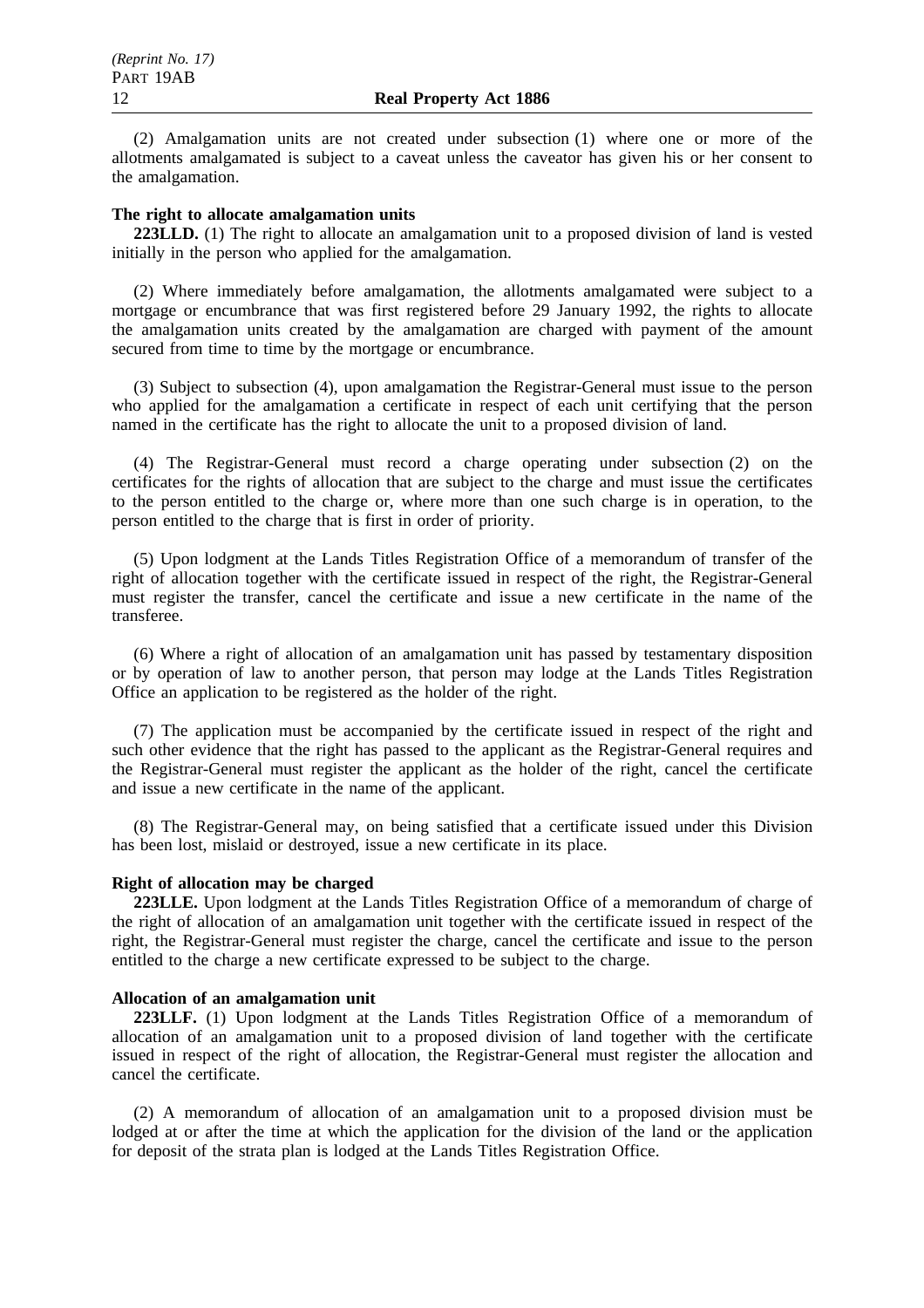(3) Where an application for the division of land or for the deposit of a strata plan is withdrawn or the Registrar-General refuses to deposit a plan of division or strata plan in the Lands Titles Registration Office, the Registrar-General must revive the right of allocation of an amalgamation unit allocated to the division by issuing a certificate to the person who allocated the unit.

### **Dealings with right subject to charge**

**223LLG.** (1) Subject to subsection (2), where a right of allocation of an amalgamation unit is subject to a charge, the Registrar-General must not—

- *(a)* register a memorandum of transfer or a memorandum of charge of the right without the written consent of the person entitled to the charge unless the transfer or charge is expressed to be subject to the existing charge; or
- *(b)* register a memorandum of allocation of the amalgamation unit without the written consent of the person entitled to the charge.

(2) The consent of a person entitled to a charge of lower priority is not required under subsection (1) to the registration of a memorandum of transfer by a person entitled to a charge of higher priority exercising a power of sale under section 223LLH.

### **Power of sale**

**223LLH.** (1) A person who is entitled to a charge of the right of allocation of an amalgamation unit is entitled to sell the right in the circumstances in which a mortgagee or encumbrancee is entitled under this Act to sell land that is subject to the mortgage or encumbrance.

(2) Sections 132 to 136 inclusive apply to, and in relation to, a charge of a right of allocation as if the charge were a mortgage or encumbrance, the person entitled to the charge were the mortgagee or encumbrancee, the holder of the right of allocation were the mortgagor or encumbrancer and the right of allocation were the land mortgaged or encumbered.

### **Discharge of charge of right of allocation**

**223LLI.** (1) A charge of a right of allocation is discharged in the following circumstances:

- *(a)* upon registration by the Registrar-General of a discharge of the charge;
- *(b)* in the case of a charge arising under section 223LLD(2) on the creation of amalgamation units—upon the discharge of the mortgage or encumbrance giving rise to the charge under that section (but not where the discharge occurs upon registration of a transfer of the land by a mortgagee or encumbrancee exercising the power of sale conferred by this Act).

(2) Upon lodgment at the Lands Titles Registration Office of a full or partial discharge of a charge of a right of allocation together with the certificate issued in respect of the right, the Registrar-General must register the discharge, cancel the certificate and issue a new certificate in the name of the holder of the right.

(3) Where the amount secured by a charge has been paid the holder of the right of allocation is entitled to a discharge of the charge.

(4) Section 146 applies to, and in relation to, a charge of a right of allocation as if the charge were a mortgage, the person entitled to the charge were the mortgagee and the holder of the right of allocation were the mortgagor.

(5) Where two or more persons are entitled to a charge jointly a discharge of the charge may be signed by one on behalf of all of them.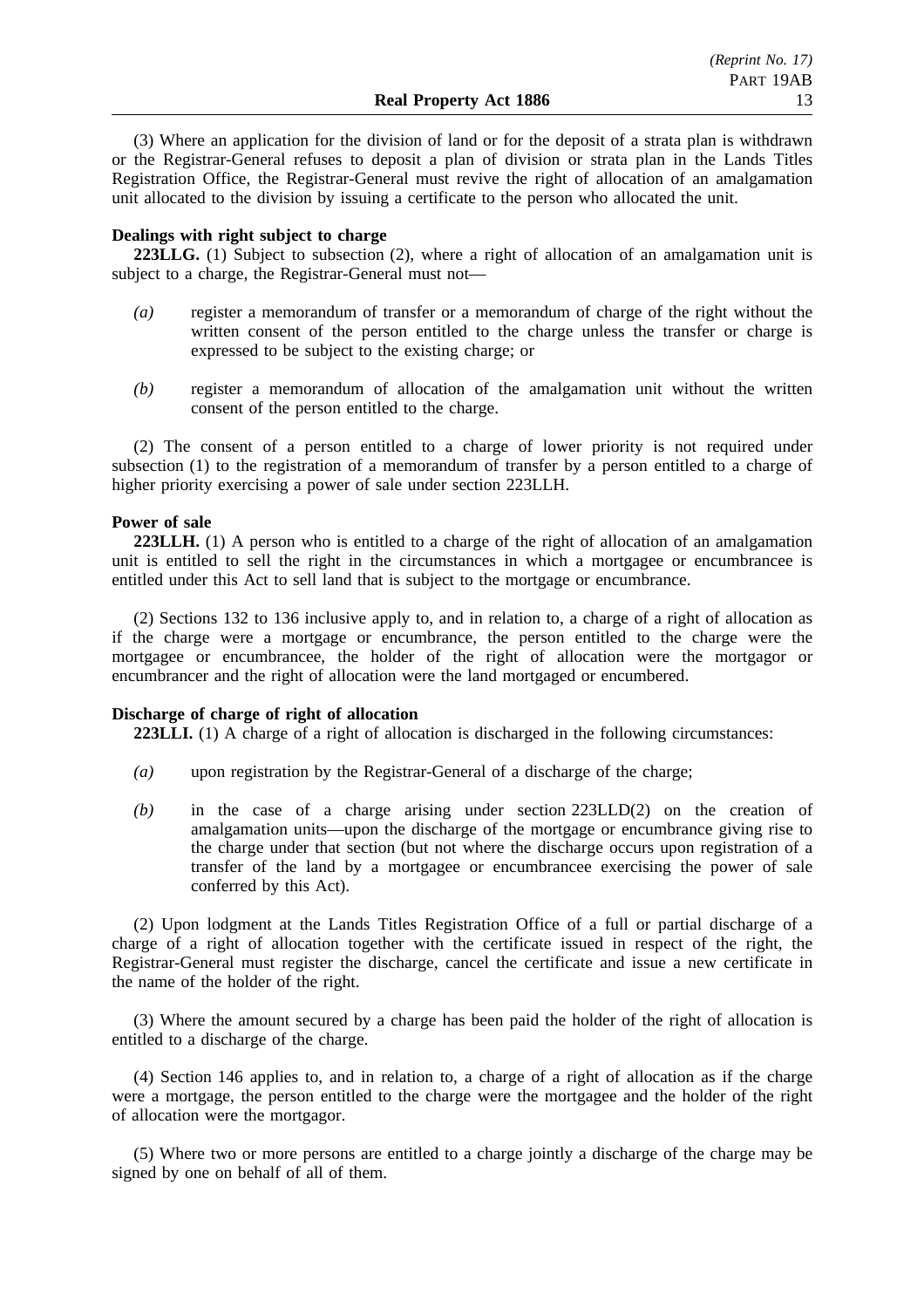# **Order of priority of charges**

**223LLJ.** The order of priority of charges of a right of allocation is as follows:

- *(a)* charges arising under section 223LLD(2) have the same priority as the mortgage or encumbrance from which they arose; and
- *(b)* charges registered under section 223LLE have priority in accordance with the time of registration of the memorandum of charge; and
- *(c)* charges referred to in paragraph *(a)* have priority over charges referred to in paragraph *(b)*.

## **Register of amalgamated units**

**223LLK.** (1) The Registrar-General must maintain a public register of amalgamation units.

- (2) The register must include the following information in relation to each unit:
- *(a)* particulars identifying the amalgamation that created the unit;
- *(b)* the holder (if any) of a certificate in respect of the right to allocate the unit to a proposed division;
- *(c)* particulars of the charges (if any) of the right to allocate the unit and of the discharge of any of those charges;
- *(d)* the division (if any) to which the unit has been allocated.

### **Form of transfers etc**

**223LLL.** (1) A memorandum of transfer, a memorandum of charge, a discharge of a charge, a memorandum of allocation of an amalgamation unit and an application to the Registrar-General under this Division must be in a form approved by the Registrar-General.

(2) A fee prescribed in relation to the administration of this Division must be paid before the Registrar-General takes the action in respect of which the fee is prescribed.

### **Exemption from fees and stamp duty**

223LLM. (1) No fee is payable in respect of the registration of a memorandum of allocation of an amalgamation unit.

(2) Stamp duty is not payable in respect of the transfer or charging of the right of allocation of an amalgamation unit.

# **Division 5—Miscellaneous provisions**

\*\*\*\*\*\*\*\*\*\*

### **Regulations**

**223LP.** The Governor may make such regulations as are contemplated by this Part, or as are necessary or expedient for the purposes of this Part.

\*\*\*\*\*\*\*\*\*\*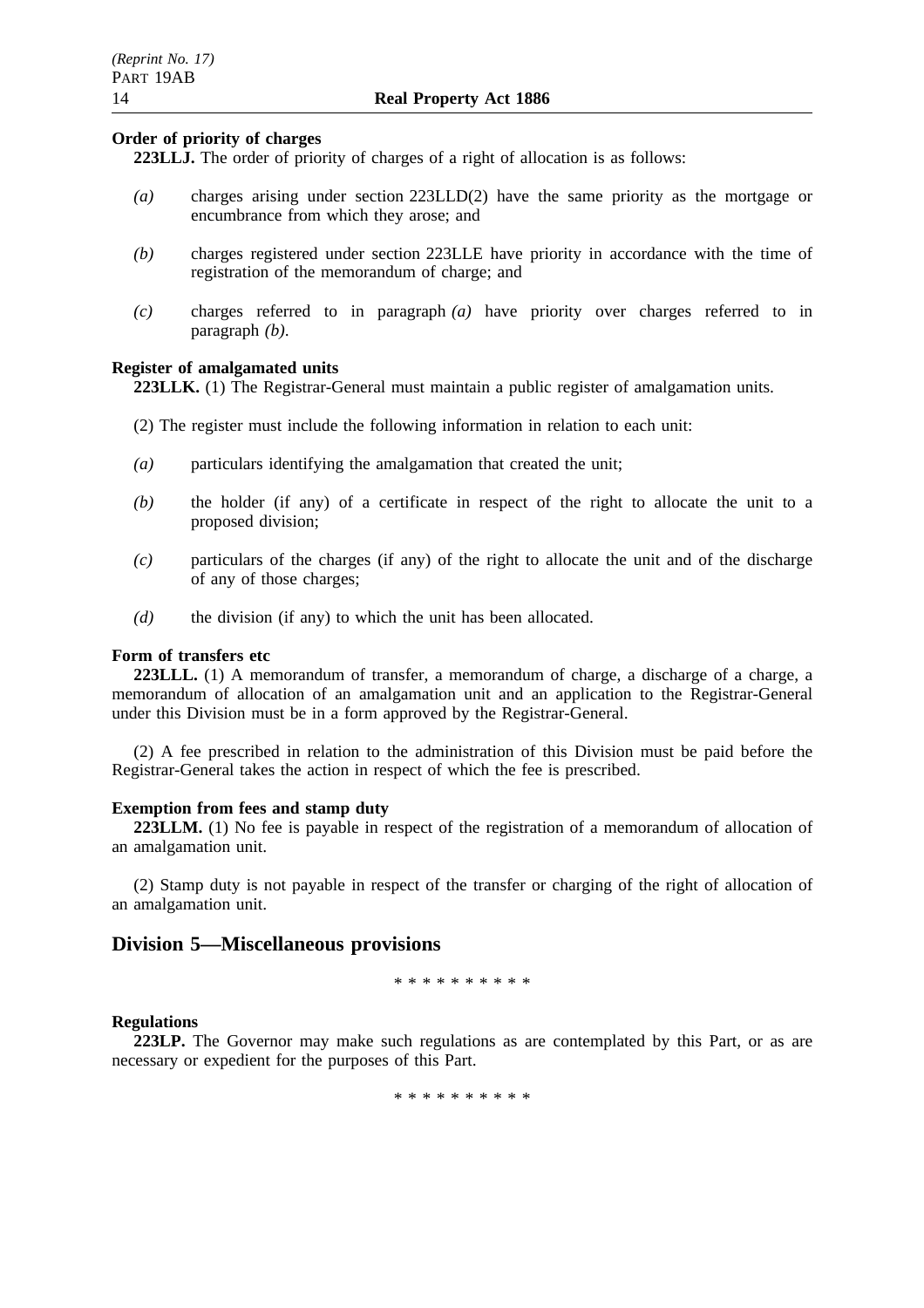# **Part 20—Procedure and penalties**

# **Practice, procedure, appeals, and rules of Court**

**224.** In the conduct of actions and other proceedings in the Court, provided for under the Act, there shall be the same rights of appeal, and the same rules of procedure and practice shall apply as are in force or exist for the time being in respect of actions and other proceedings of a similar nature in such Court, except as the same are varied or altered by the rules and regulations contained in Schedule 21 hereto: Provided that the Judges of the said Court shall have power, from time to time to make other rules and orders for regulating proceedings in such Court under this Act, and, from time to time to rescind, alter, or vary such rules and orders.

# **Fees of Court**

**225.** The Judges of the said Court shall have power from time to time to fix and regulate the fees payable upon all proceedings before the Court under this Act; and until the Judges shall otherwise order, the fees shall be according to those payable in respect of proceedings of a similar nature in the said Court.

### **Forms of summons by Registrar-General**

**226.** Any summons issued by the Registrar-General under the authority of this Act may be in the form of Schedule 22 hereto.

### **On refusal or neglect of person summoned, Registrar-General may apply to Judge**

**227.** If any person shall refuse or neglect to obey or comply with the requirements of any such summons the Registrar-General may apply to a Judge for a summons calling upon such person to show cause why he should not obey or comply with the same, and any Judge may, on the hearing of such summons, make such order in the premises as he shall think fit, and unless the Judge shall on such hearing certify that such refusal or neglect was reasonable, such person shall forfeit and pay a penalty, to be enforced by the said Judge not exceeding two hundred dollars.

### **Declarations, before whom to be made**

**228.** Any declaration under this Act may be made before the Registrar-General, any Deputy Registrar-General, a Notary Public, Justice of the Peace, or Commissioner for taking Affidavits in the Supreme Court.

### **Indictable offences under this Act**

**229.** If any person is guilty of the following offences, or any of them (that is to say)—

- (I) forges or procures to be forged or assists in forging or fraudulently affixes procures to be affixed or assists in affixing the seal of the Registrar-General, or an impression or part of an impression of such seal to any instrument;
- (II) forges or procures to be forged or assists in forging the name, signature, or handwriting of the Registrar-General or of any officer in any case where such officer is by this Act expressly or impliedly authorised to affix his signature;
- (III) fraudulently stamps or causes to be stamped any document with the seal of the Registrar-General or with a seal purporting to be the seal of the Registrar-General;
- (IV) forges or procures to be forged or assists in forging the name, signature, or handwriting of any person whomsoever, to any instrument which is by this Act, or in pursuance of any power contained in this Act, expressly or impliedly authorised to be signed by such person;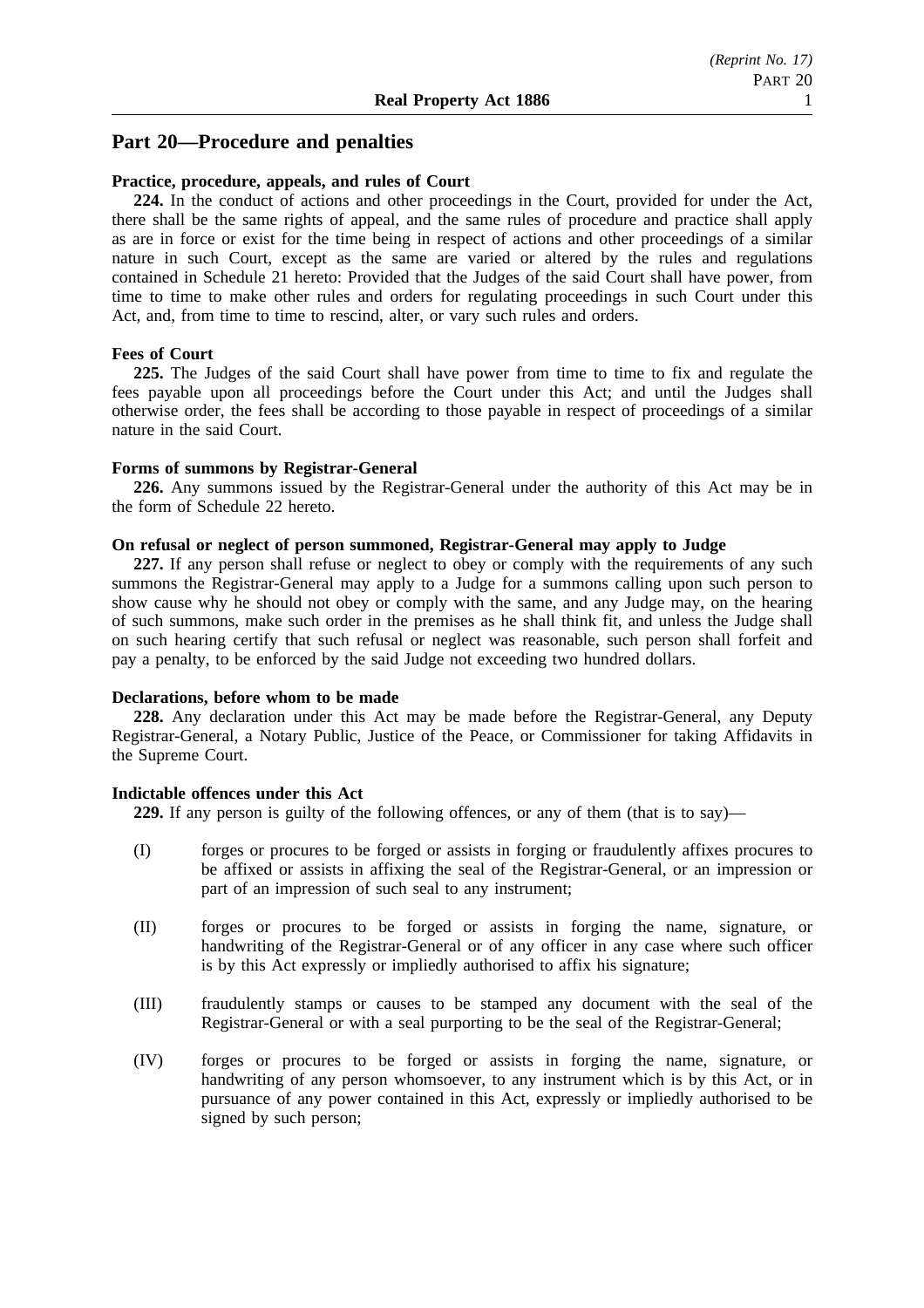(V) uses, with an intention to defraud any person whomsoever, any document upon which any impression or part of the impression of any seal of the Registrar-General has been forged, or fraudulently affixed knowing the same to be fraudulently affixed, or any document the signature to which has been forged knowing the same to have been forged;

such person shall be guilty of an indictable offence.

Penalty: Imprisonment for 14 years.

# **Perjury**

**230.** If any person wilfully makes a false oath or declaration concerning any instrument, dealing, matter or procedure, under or in pursuance of this Act, such person shall be guilty of perjury.

Penalty: Imprisonment for 14 years.

\* \* \* \* \* \* \* \* \*

# **Penalty for certifying incorrect documents**

**232.** Any person who shall falsely or negligently certify to the correctness of any application or instrument under this Act shall incur therefor a penalty not exceeding five thousand dollars; but such penalty shall not prevent any person sustaining loss or damage in consequence of error or mistake in any such application or instrument from recovering damages against the person who shall have certified the same.

# **Other Offences**

**233.** A person who—

- (I) wilfully and fraudulently makes any false statement in any application to bring land under the provisions of this Act, or in any application to be registered as proprietor, whether in possession, reversion, remainder, or otherwise on a transmission, or in any other application to be registered under this Act as proprietor of any land, or any estate or interest in any land;
- (II) wilfully and fraudulently suppresses, withholds, or conceals, or assists, or joins in, or is privy to the suppressing, withholding, or concealing from the Registrar-General, the Acting Registrar-General, or any Deputy Registrar-General any material document, fact, or matter of information;
- (III) wilfully and fraudulently gives false evidence, or makes a false statement in his examination before the Registrar-General, the Acting Registrar-General, or any Deputy Registrar-General;
- (IV) without lawful authority and knowing that no such authority exists intentionally alters or causes to be altered—
	- *(a)* an original certificate of title filed in the Register Book or the duplicate of such a certificate; or
	- *(b)* records made by the Registrar-General by an electronic, electromagnetic, optical or photographic process under Division 2 of Part 5 or a certificate of title issued under that Division; or
	- *(c)* any instrument comprising part of the Register Book; or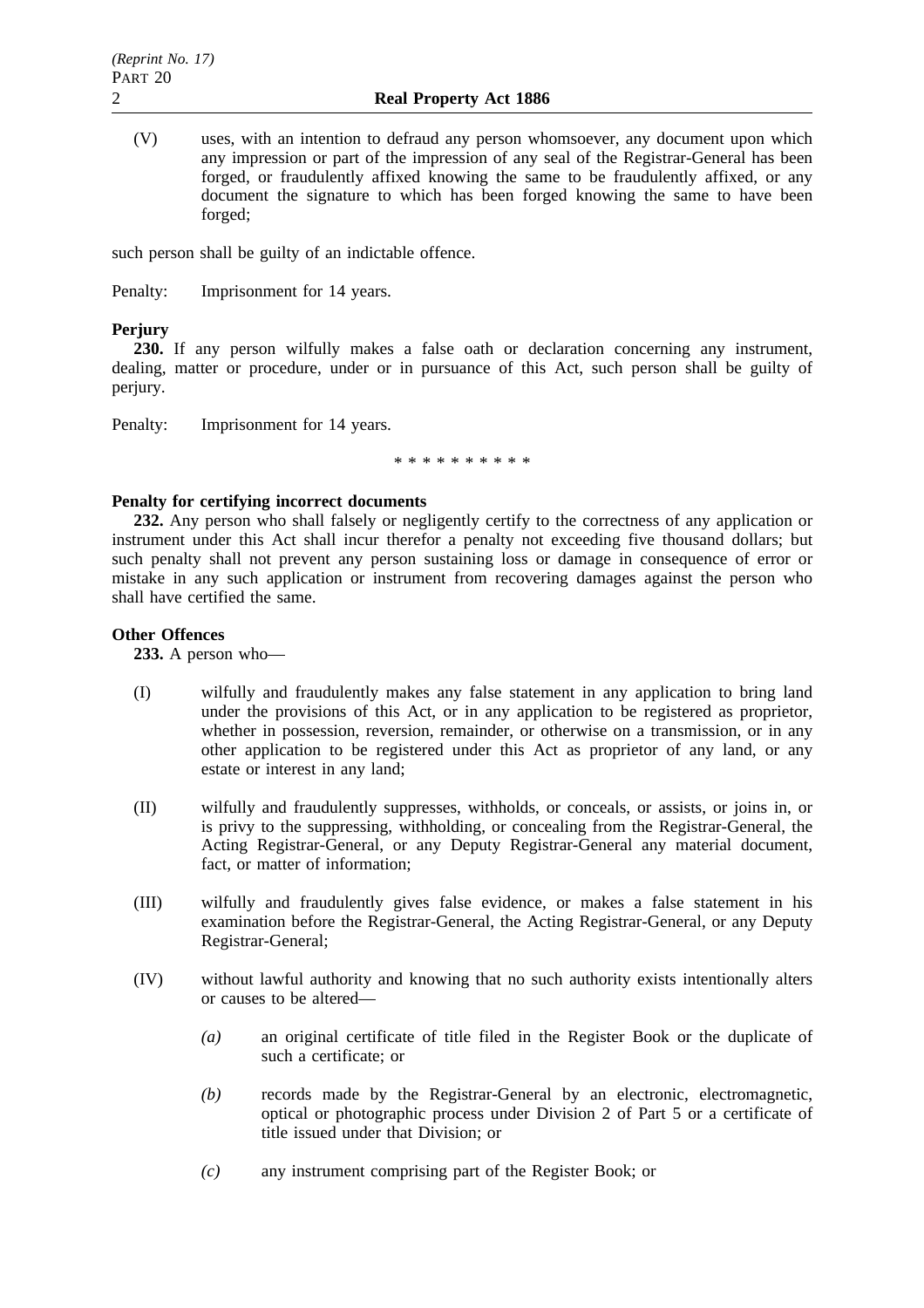- *(d)* any instrument or form issued by the Registrar-General;
- (V) fraudulently uses, assists in fraudulently using, or is privy to the fraudulent using of any form purporting to be issued or sanctioned by the Registrar-General;
- (VI) knowingly misleads or deceives any person hereinbefore authorised to demand explanation or information in respect of any land, or the title to any land, which is the subject of any application to bring the same under the provisions of this Act, or in respect of which any instrument or dealing is proposed to be registered or recorded;

is guilty of an indictable offence.

Penalty: \$40 000 or imprisonment for 10 years.

### **Certificate etc procured by fraud to be void**

**234.** Any certificate, instrument, entry, erasure, or alteration procured, or made by fraud as in the last preceding section mentioned shall, whether there shall be a conviction under such section or not, be void as regards all parties or privies to such fraud.

## **Penalties, how recovered**

**235.** All penalties for any offence against this Act, or any Act hereby repealed, not made punishable, in the first instance, by imprisonment, or in the discretion of the Court, by a fine or imprisonment, may be recovered before a Special Magistrate or two Justices of the Peace in a summary way on complaint at the instance of any person.

### **Proceedings before justices**

**236.** All proceedings for recovery of penalties under this Act may be conducted as appointed by, and shall be regulated under, the *Justices Act 1921*.

\*\*\*\*\*\*\*\*\*\*

### **Conviction not to affect civil remedy**

**240.** No proceeding or conviction for any act hereby declared to be an offence shall affect any remedy which any person aggrieved or injured by such act may be entitled to against the person who has committed such act, or against his estate.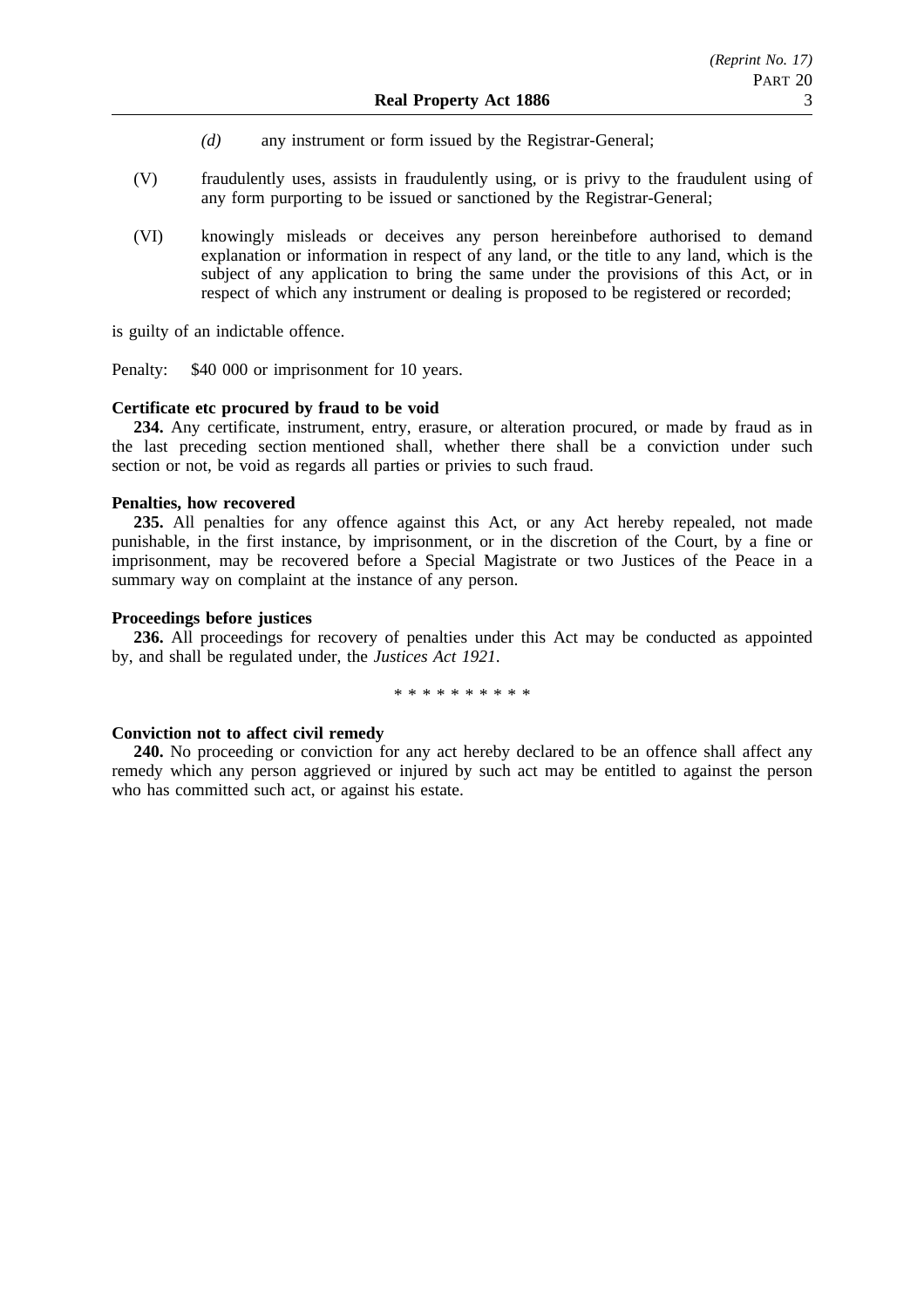# **Part 21—Miscellaneous**

### **Plans and maps**

**241.** (1) Where, in the opinion of the Registrar-General, a plan or map is necessary or desirable for the purpose of registering or recording any dealing with land, he may require the person who has lodged documents in connection with the dealing to lodge an appropriate plan or map.

(2) A plan or map lodged with the Registrar-General must comply with his requirements as to—

- *(a)* the dimensions of the plan or map; and
- *(b)* the scale to which it is drawn; and
- *(c)* the information that it includes.
- (3) The Registrar-General may reject a plan or map that—
- *(a)* does not comply with his requirements under this section; or
- *(b)* is inaccurate or deficient in any respect.

#### **Diagrams of land in certificates of title**

**242.** Every certificate of title for land brought under the provisions of this Act after the passing hereof (except a certificate for a strata lot within the meaning of the *Community Titles Act 1996* or a unit within the meaning of the *Strata Titles Act 1988*) must include a diagram (or have a diagram attached to it), showing the measurements of the land contained therein, such plan to be supplied by the Surveyor-General when practicable without involving any cost to the Government, or shall refer to a plan deposited, or accepted for filing, in the Lands Titles Office showing such measurements.

### **Cases where measurements not required**

**242A.** It shall not be necessary to supply, show, or state the dimensions, measurements, or bearings of any closed road or reserve or any closed part of any road or reserve for any purpose of this Act unless those dimensions, measurements, or bearings shall be required by the Registrar-General to be supplied, shown, or stated, and the Registrar-General may in any other case dispense with the necessity for supplying, showing, or stating any dimensions, measurements, or bearings for the purposes of this Act.

#### \*\*\*\*\*\*\*\*\*\*

### **Provision for person under disability of infancy or mental incapacity**

**244.** Where any person who (if not under disability) might have made any application, given any consent, done any act, or been party to any proceedings under this Act, is an infant or mentally incapacitated person, the guardian or the administrator or committee of the estate of such person may make such applications, give such consent, do such acts, and be party to such proceedings as such person himself, if free from disability, might have made, given, done, or been party to, and shall otherwise represent such person for the purposes of this Act.

### **Court may appoint guardian**

**245.** The Court may appoint a guardian of an infant for the purposes of this Act.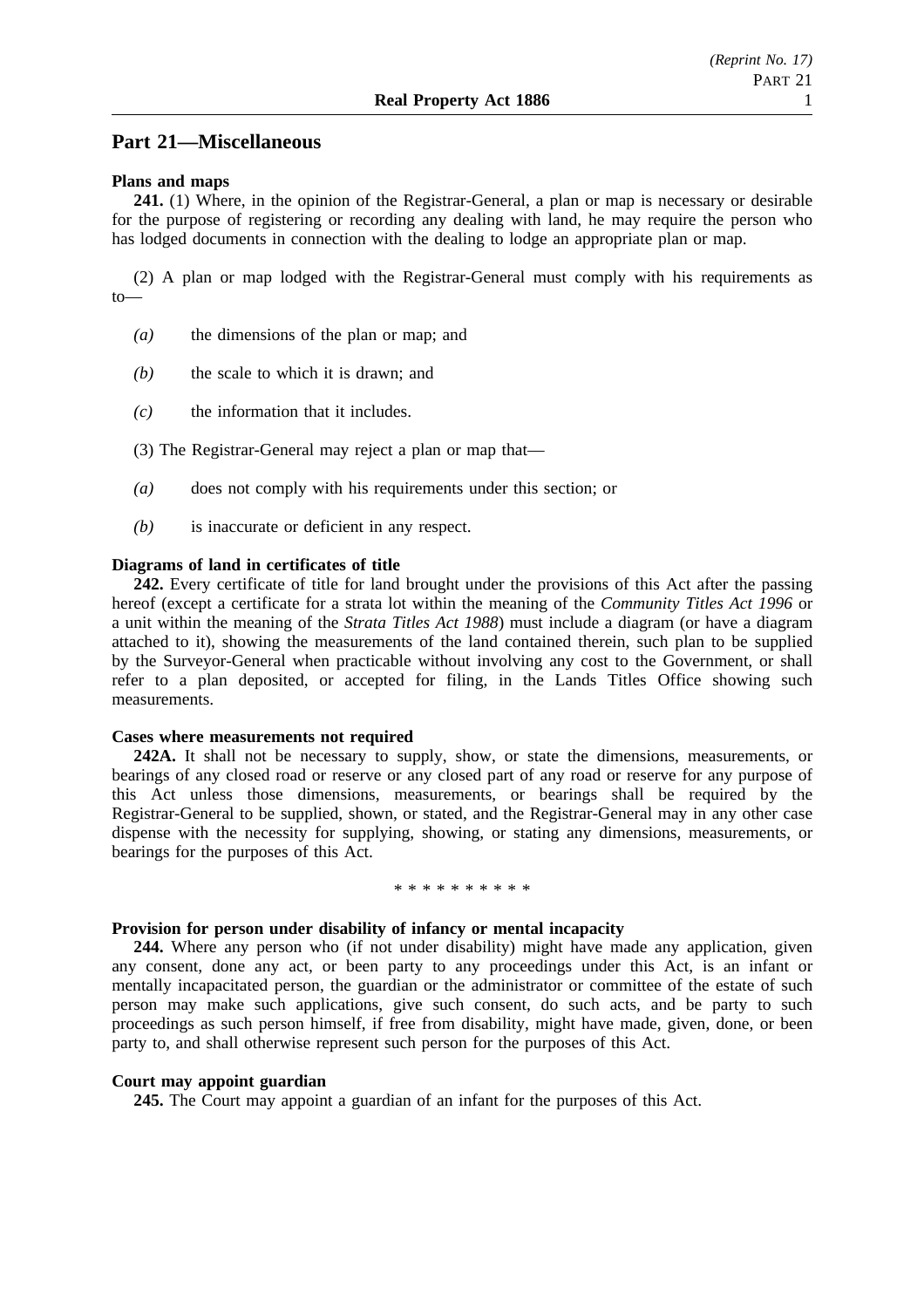### **Unregistered instruments to confer claim to registration**

246. Every instrument signed by a registered proprietor, or by any person claiming through or under a registered proprietor, purporting to pass an estate or interest in land for the registration of which estate or interest provision is made in this Act shall, until registered, be deemed to confer upon the person intended to take under such instrument, or any person claiming through or under him, a right or claim to the registration of such estate or interest. The Registrar-General, upon application for such registration by any person other than the person immediately claiming from a registered proprietor, may reject the same altogether or may register the applicant as proprietor of the estate or interest, either forthwith or at the expiration of some defined period of time, and may direct such other entries to be made in the Register Book, and such advertisements to be published, as he may deem necessary.

### **Informal documents may be registered**

**247.** The Registrar-General may, in the event of great loss or inconvenience being likely to arise, register any document signed by a registered proprietor, or by any person claiming through or under a registered proprietor, notwithstanding that such document be not in any of the forms prescribed by this Act, nor otherwise in accordance with the provisions hereof: Provided that such document purports to create an estate or interest in land for the registration of which estate or interest provision is made in this Act, and would in equity, apart from the provisions of this Act, be regarded as vesting such estate or interest in the person intended to take under such document. The Registrar-General, upon application for such registration, may reject the same altogether, or may proceed as directed in the last preceding section.

### **Memorial to be entered**

**248.** On registering any such applicant, as mentioned in the two last preceding sections, the Registrar-General shall, so far as possible, enter the like memorial of every document or instrument produced by the applicant in the same manner as if such document or instrument had been presented for registration in its proper order of time, and the duplicate certificate, or other instrument of title shall be delivered up and the like memorials or other entries made thereon: Provided that no such registration shall be made if it would interfere with the right of any person claiming under any instrument previously registered under this Act.

### **Equities not abolished**

**249.** Nothing contained in this Act shall affect the jurisdiction of the Courts of law and equity in cases of actual fraud or over contracts or agreements for the sale or other disposition of land or over equities generally.

And the intention of this Act is that, notwithstanding the provisions herein contained for preventing the particulars of any trusts being entered in the Register Book, and without prejudice to the powers of disposition or other powers conferred by this Act on proprietors of land, all contracts and other rights arising from unregistered transactions may be enforced against such proprietors in respect of their estate and interest therein, in the same manner as such contracts or rights may be enforced against proprietors in respect of land not under the provisions of this Act: Provided that no unregistered estate, interest, contract, or agreement shall prevail against the title of any *bona fide* subsequent transferee, mortgagee, lessee, or encumbrancee, for valuable consideration, duly registered under this Act.

### *Lis pendens* **not to be registered**

**250.** No *lis pendens* affecting lands under the provisions of this Act shall hereafter be registered.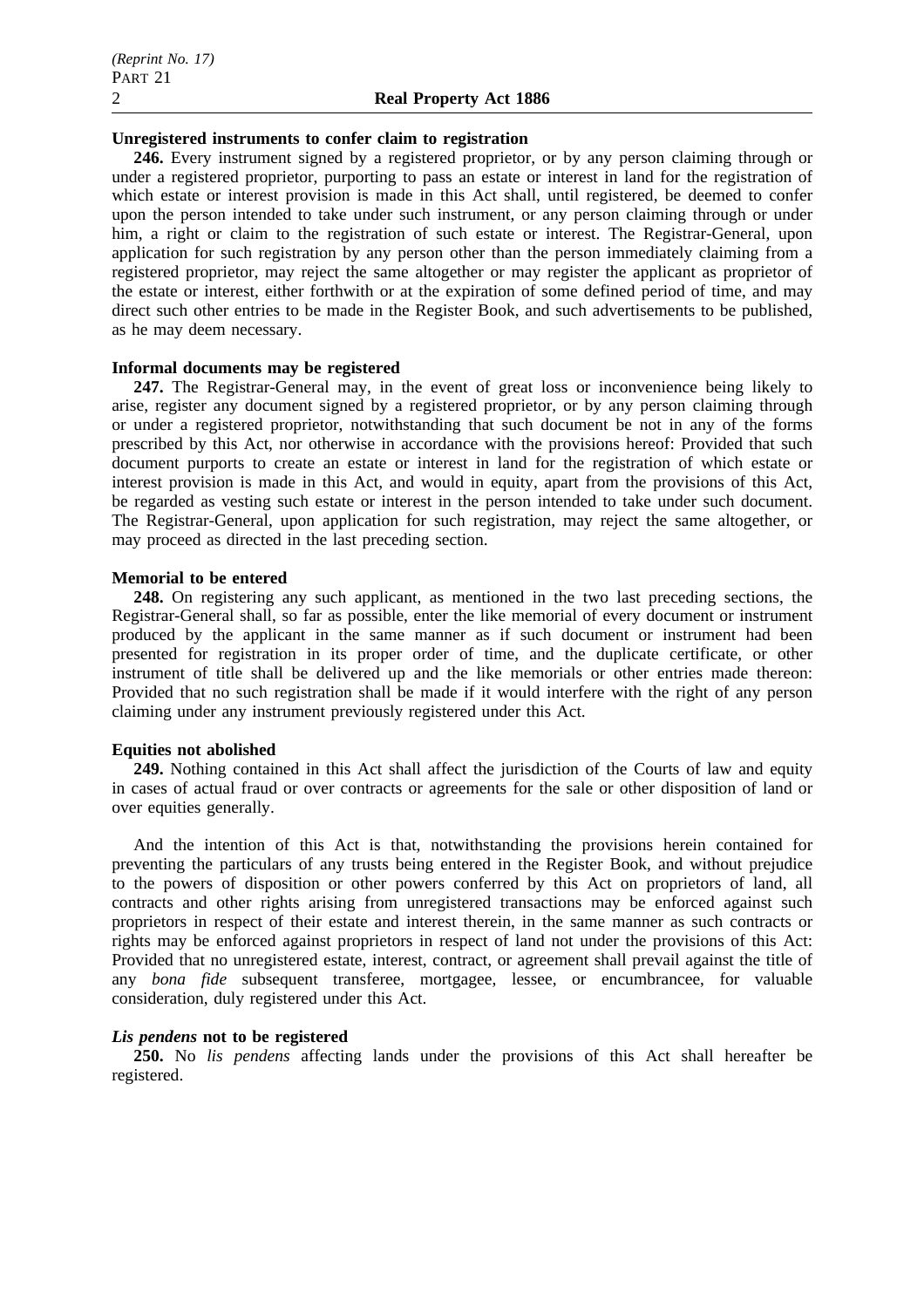### **No title by adverse possession**

**251.** Except as provided in Part 7A of this Act, no person shall acquire any right or title to land under the provisions of this Act by any length of adverse possession, nor shall the right of the registered proprietor to recover possession of any such land be barred by any length of adverse possession.

# **Corporations and district councils to furnish Registrar-General with plans of new streets etc**

**252.** So often as any new street or road shall become vested in any Corporation or District Council by any means other than in pursuance of an order for opening the same the Corporation or Council affected shall immediately furnish the Registrar-General with a map or plan showing particulars of the new street or road so having become vested as aforesaid.

# **Surveyor-General to furnish Registrar-General with particulars of orders confirming opening of new roads etc**

**253.** Whenever an order for opening a new road or closing an old road, or for the exchange of any water or other reserve, through or affecting land under the provisions of this Act shall have been duly confirmed, the Surveyor-General shall forthwith after such confirmation forward to the Registrar-General particulars of the date of such confirmation, and of the width, length, bearings, and measurements of such road, or of the exact dimensions and position of such reserve, and of the land taken in exchange.

## **Alteration of plans**

**254.** The Registrar-General shall make reference to the particulars so furnished to him as aforesaid on any plan deposited in his office which is affected thereby, and shall also make an entry on the certificate in the Register Book, and alter any diagram included in, or attached to, the certificate in accordance with such survey maps, plans or particulars, and require the registered proprietor, or any mortgagee or encumbrancee, who may hold the same, to deliver up the duplicate certificate for the purpose of being cancelled or corrected as the case may require.

## **Confused boundaries**

**255.** (1) A plan of the boundaries of land within a Confused Boundary Area that is lodged in the Lands Titles Registration Office under section 51(2) of the *Survey Act 1992* must be accompanied by an application in a form approved by the Registrar-General.

(2) The Registrar-General must, on the lodging of a plan referred to in subsection (1), examine the plan as if it were a plan lodged under this Act.

(3) The Registrar-General may deposit a plan in the Lands Titles Registration Office pursuant to section 51 of the *Survey Act 1992* without the consent of a person who appears from the Register Book to have or to claim an estate or interest in land affected by the plan.

(4) On the deposit of a plan referred to in subsection (3)—

- *(a)* the boundaries of land affected by the plan are by force of this subsection altered to the extent necessary to give effect to the plan; and
- *(b)* the Registrar-General may amend the original certificate of title, or may issue a new certificate of title, without the production of any duplicate or other instrument and without the consent of a person who appears to have or to claim an estate or interest in the land, and may amend any other relevant instrument or record; and
- *(c)* if the Registrar-General so requires—any duplicate certificate of title or other instrument specified by the Registrar-General must be produced to the Registrar-General so that it can be amended or a new certificate issued.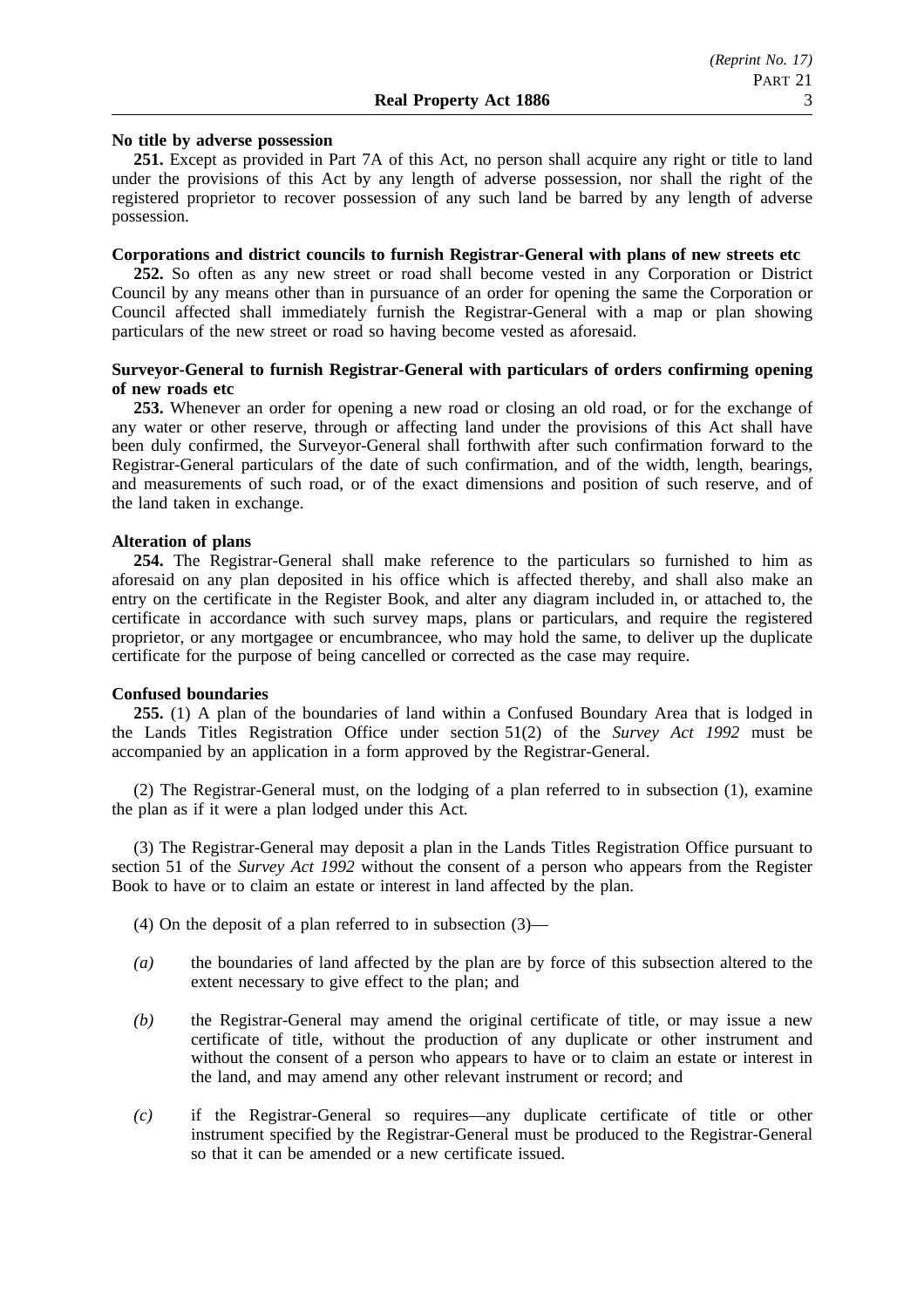(5) If the production of a certificate or other instrument is required under subsection (4), then, despite any agreement to the contrary, a person having possession of the certificate or other instrument is not entitled to demand or receive a fee or charge from any person for its production.

(6) Any amendment made to a certificate of title under this section will be taken to have been made prior to the registration of any instrument registered on the certificate.

\*\*\*\*\*\*\*\*\*\*

### **Reference to Real Property Acts**

**258.** Where, in any Act now in force, reference is made to the Real Property Acts, or any of them, such reference shall be deemed to extend to this Act.

### **General powers of Court not affected**

**259.** Any special jurisdiction by this Act given to the Court shall not prejudice or take away the ordinary jurisdiction of the Court.

# **Valuable consideration may be proved by prior instruments**

**260.** Whenever in any action, suit or other proceeding affecting the title to any land, it shall become necessary to determine the fact whether any person is a purchaser, transferee, mortgagee, encumbrancee, or lessee, for valuable consideration or not, any party to such action, suit or other proceeding may give in evidence any transfer, mortgage, encumbrance, lease or other instrument affecting the title to such land, although the same may not be referred to in the certificate or may have been cancelled by the Registrar-General.

### **General covenants to be implied in instruments**

**261.** In every instrument charging, creating, or transferring any estate or interest in land, there shall be implied the following covenant by the party charging, creating, or transferring such estate or interest, with the party in whose favour such estate or interest is charged or created, or to whom the same is transferred, and his executors, administrators, and transferees, that is to say—That he, the covenanting party, will do such acts and execute such instruments as in accordance with the provisions of this Act may be necessary to give effect to all covenants, conditions, and purposes expressly set forth in such instrument, or by this Act declared to be implied against such party in instruments of a like nature.

### **Implied powers and covenants may be modified or negatived**

**262.** Every covenant and power by this Act implied in any instrument may be negatived or modified by express declaration contained in or endorsed on the instrument.

## **In action for breach, party may be proceeded against as if he had covenanted in express words**

**263.** In any action for a breach of any such covenant, it shall be lawful to allege that the party against whom such action is brought did covenant precisely in the same manner as if such implied covenant, with or without modification, as the case may be, had been expressed in words in such instrument, any law or practice to the contrary notwithstanding; and every such implied covenant shall have the same force and effect and be enforced in the same manner as if it had been set out at length in such instrument.

### **Implied covenants to be joint and several**

**264.** Where any covenants are by this Act implied against two or more persons, such implied covenants shall be construed to be joint and several.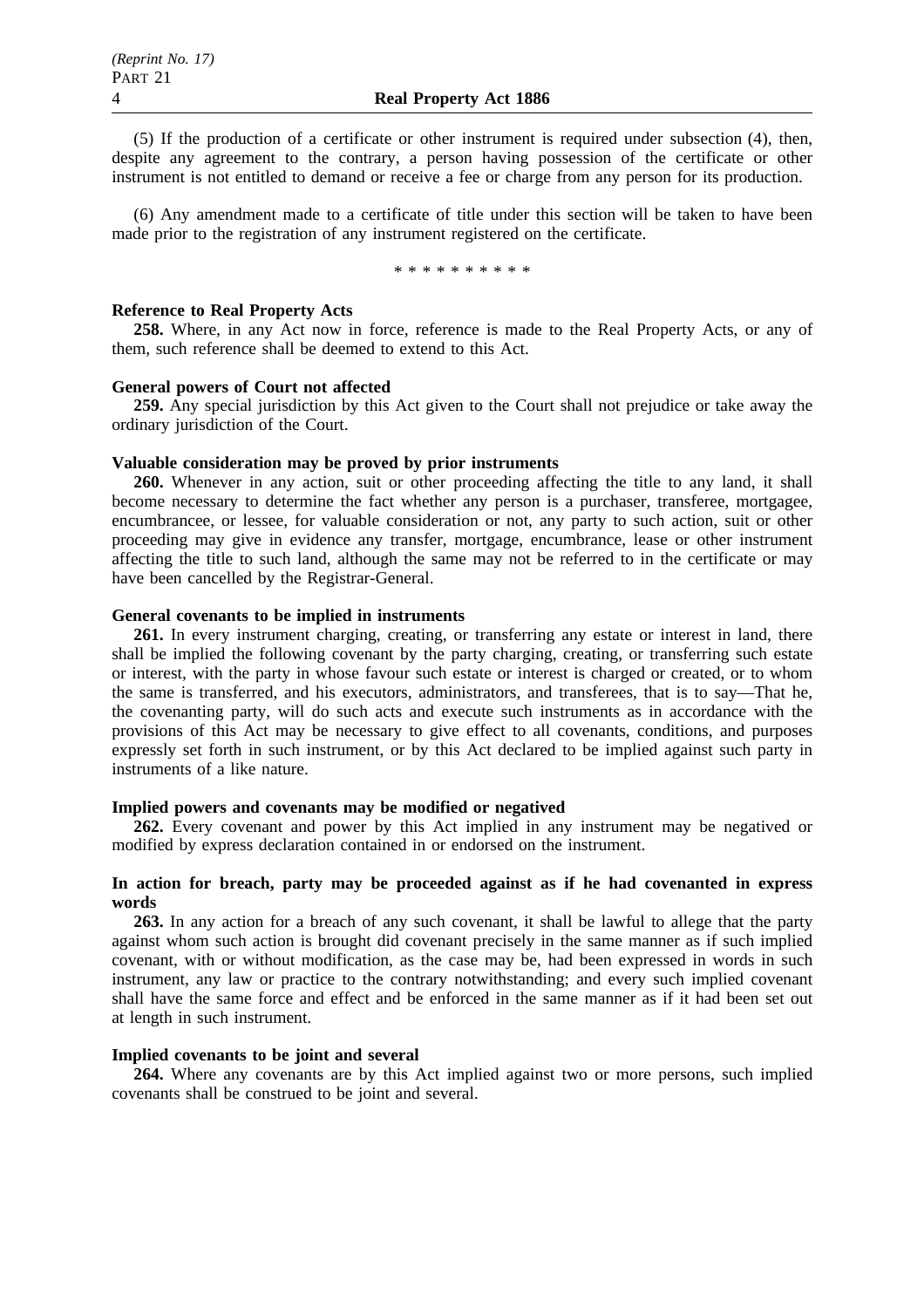### **Real Property Act 1886** 5

### **Short forms of covenants in mortgages and leases**

**265.** Where in any mortgage or encumbrance the short form of covenant given in Schedule 16 hereto and numbered 1, or where in any lease any of the other short forms of covenant given in such Schedule shall be used, the covenant set opposite such short form in the said Schedule shall be implied in such mortgage, encumbrance, or lease as fully and effectually as if set out at length therein: Provided that the parties to any such instrument may by express words add to or modify any such short form, in which case the same shall imply the covenant as set out at length, with the addition or modification so expressed.

### **Short form for expressing exception of mines and minerals**

**266.** Whenever, in any application or instrument under this Act, the following words shall be used "Except and always reserved to all coals, seams of coals, mines, minerals, and quarries, but paying reasonable compensation to ," they shall be taken to have the same effect, and be construed as if the form of words contained in Schedule 17 hereto had been inserted therein; and the Registrar-General, on issuing a certificate, shall insert the words so used in the application or instrument, and the same shall be as binding and effectual as if he had inserted therein the words at length contained in the said Schedule 17.

### **Witnessing of instruments**

**267.** (1) The execution of an instrument by or on behalf of a party to the instrument must be witnessed by a person who either knows the person executing the instrument personally or is satisfied as to his or her identity.

- (2) The witness—
- *(a)* must be aged 18 years or over; and
- *(b)* must not be a party to the instrument.

(3) The witness must sign his or her name as witness and the full name and address of the witness and a telephone number at which he or she can ordinarily be contacted during business hours must be legibly printed under the witness' signature.

(4) The Registrar-General may, whether he or she suspects that an instrument has been improperly executed or not, require the execution of the instrument to be verified in any manner he or she thinks fit.

### **Improper witnessing**

**268.** If a witness signs an instrument as witness but—

- *(a)* does not know the person executing the instrument personally and has no reasonable ground on which to be satisfied as to the person's identity; or
- *(b)* knows or has reasonable grounds for suspecting that the person signing the instrument—
	- (i) if signing as a party—is not a party to the instrument; or
	- (ii) if signing on behalf of a party—does not have authority to sign on behalf of the party,

the witness is guilty of an offence.

Penalty: \$2 000 or imprisonment for 6 months.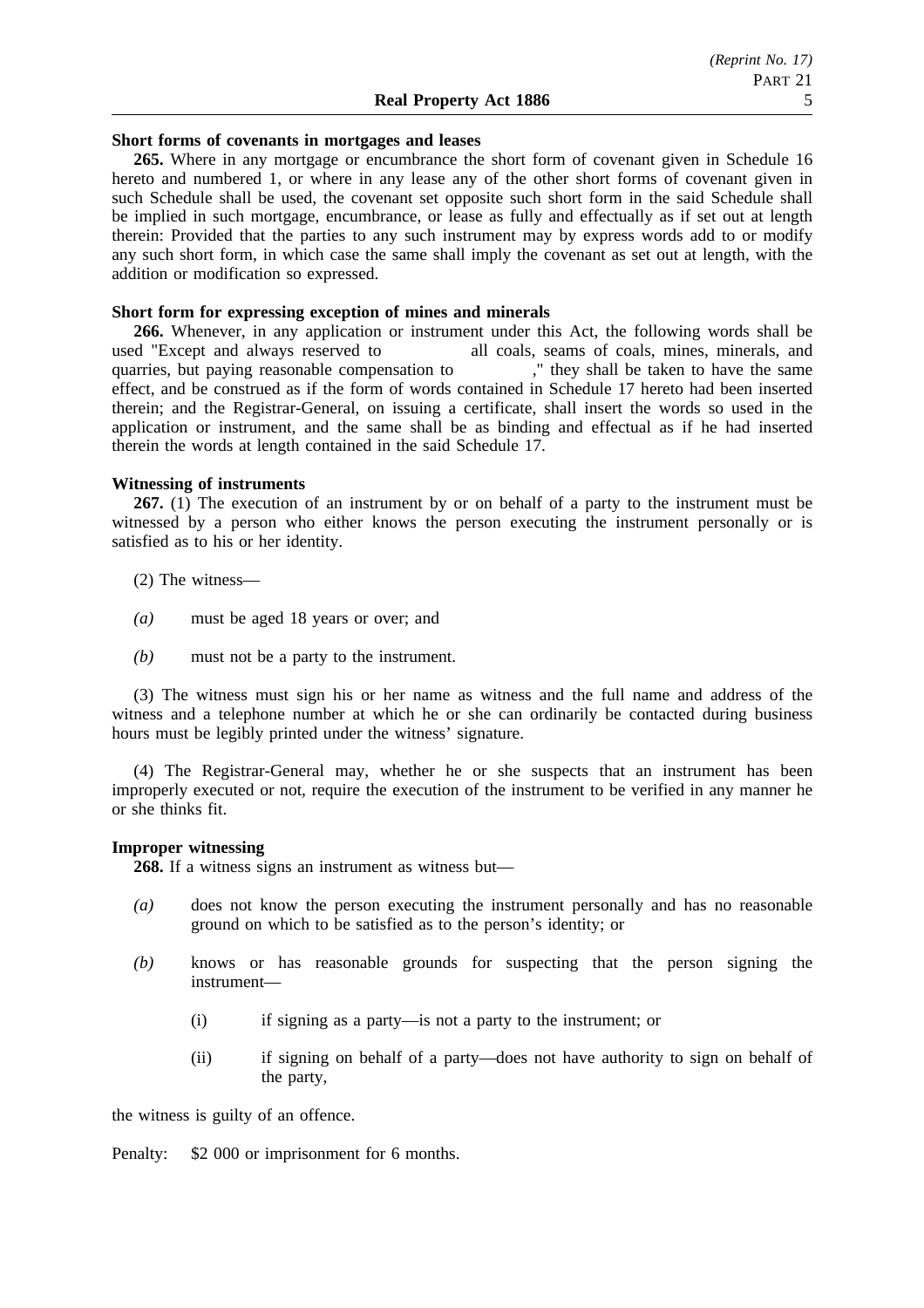### 6 **Real Property Act 1886**

#### \*\*\*\*\*\*\*\*\*\*

### **Execution of instrument by corporation**

**270.** A corporation may execute instruments under the provisions of this Act by affixing thereto its common seal, and such execution shall be equivalent to signature.

\*\*\*\*\*\*\*\*\*\*

### **Authority to register**

**273.** (1) Subject to subsection (2), the Registrar-General shall not receive any application for bringing land under the provisions of this Act, or any instrument purporting to deal with or affect land, unless there shall be endorsed thereon a certificate that the same is correct for the purposes of this Act, signed by the applicant or party claiming under or in respect of such instrument, or by a solicitor, or licensed land broker.

(2) The Registrar-General may, in his absolute discretion, exempt instruments of classes prescribed by regulation from the requirement of certification under subsection (1).

(3) The Registrar-General may vary or revoke an exemption under subsection (2).

### **Solicitors and land brokers to be generally entitled to recover fees for work done under this Act**

**274.** (1) Except as allowed by statute, no person other than a solicitor or licensed land broker shall be entitled to sue for or receive any fees, costs, or charges for work done in reference to applications, transfers, or other dealings relating to land, nor to any right of set-off in respect of any such fees, costs, or charges, nor to any lien or right to retain any deed, paper, or writing which shall have come into his possession in reference to any such work.

(2) Where a requisition is made by the Registrar-General in respect of an instrument under this Act on the ground that there is an error in, or omission from, the instrument, and the error or omission arose through the fault of a solicitor or licensed land broker, the solicitor or licensed land broker shall not charge or recover any fees or costs for work done in relation to complying with the requisition.

(3) Where a person considers that a solicitor or licensed land broker has, in contravention of subsection (2), charged any fees or costs for work done in relation to complying with a requisition, he may request a Master of the Supreme Court to tax the account of the solicitor or licensed land broker in order to ascertain whether such fees or costs have been charged.

### **Forms in Schedules**

**275.** Whenever a form in any Schedule hereto is directed to be used, such direction shall apply equally to any form to the like effect for a similar purpose authorised in conformity with the provisions of this Act; and any variation from such forms, not being in matter of substance, shall not affect their validity or regularity; but they may be used with such alterations as the character of the parties or the circumstances of the case may render necessary.

### **Service of notices**

**276.** Where this Act makes no provision for the manner in which a notice is to be served on or given to any person the notice may—

- *(a)* be served personally or by certified post; or
- *(b)* be served by publication of the notice in a manner directed by the Registrar-General.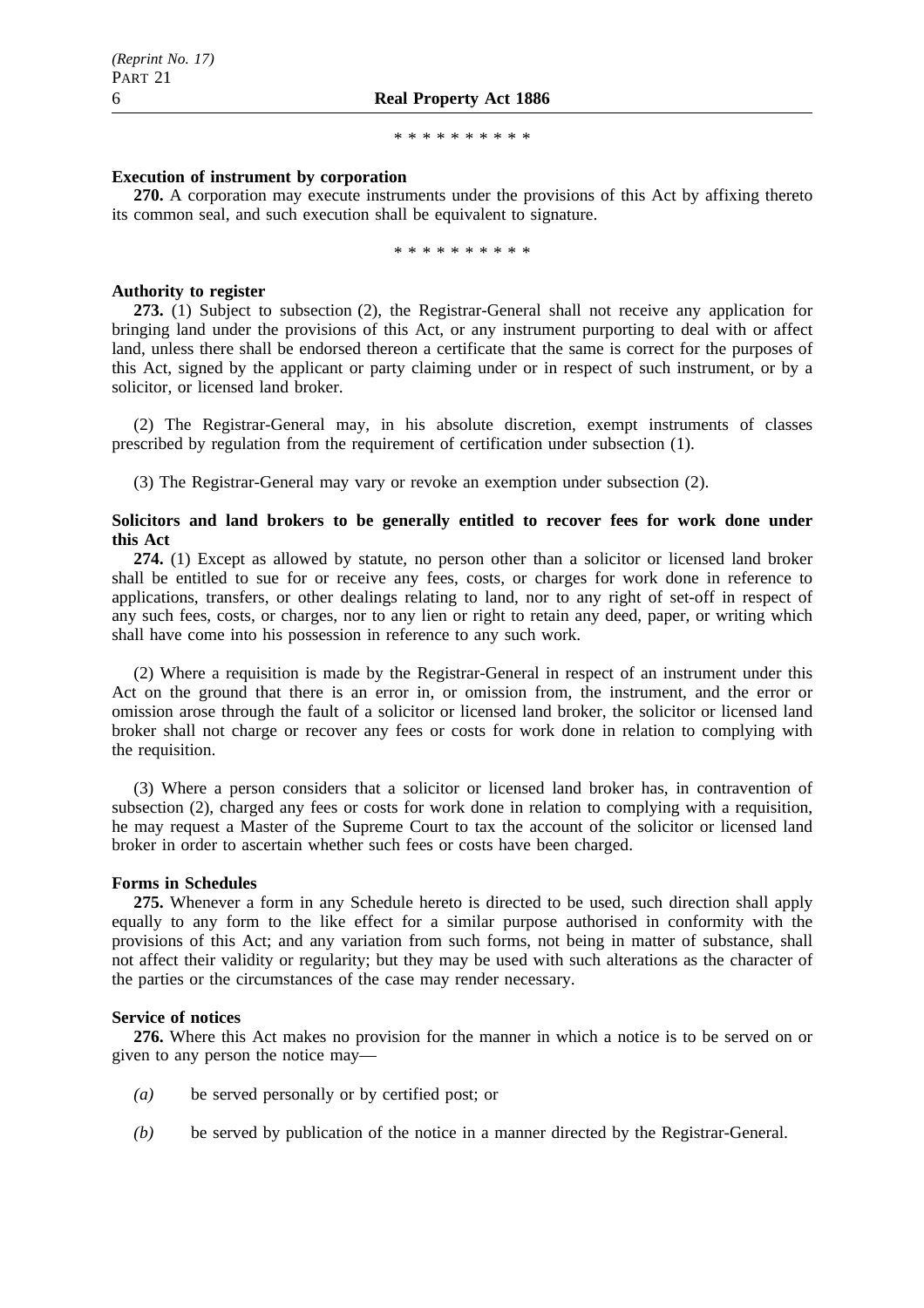### **Regulations**

**277.** (1) The Governor may make such regulations as may be necessary or convenient for carrying into effect the provisions and objects of this Act, and without limiting the generality of the foregoing, may make regulations—

- *(a)* providing for and prescribing the fees and charges payable for or in respect of the doing of any act or thing under this Act, including fees and charges for searching, whether electronically or in any other manner, the Register Book or any document deposited or registered or information recorded under this Act or pursuant to any other Act, and for obtaining copies of any material so searched; and
- *(b)* providing for and prescribing the charges recoverable by solicitors and licensed land brokers for transacting business under the provisions of this Act.

(1a) Fees or charges prescribed under subsection (1) for registering a transfer of land may be based on the consideration for the transfer, the value of the land transferred or any other basis whether or not the fee or charge exceeds the administrative cost of registering the transfer.

(2) Without limiting the generality of subsection (1) of this section a regulation made under this Act may amend or revoke any regulation made under the *Fees Regulation Act 1927*.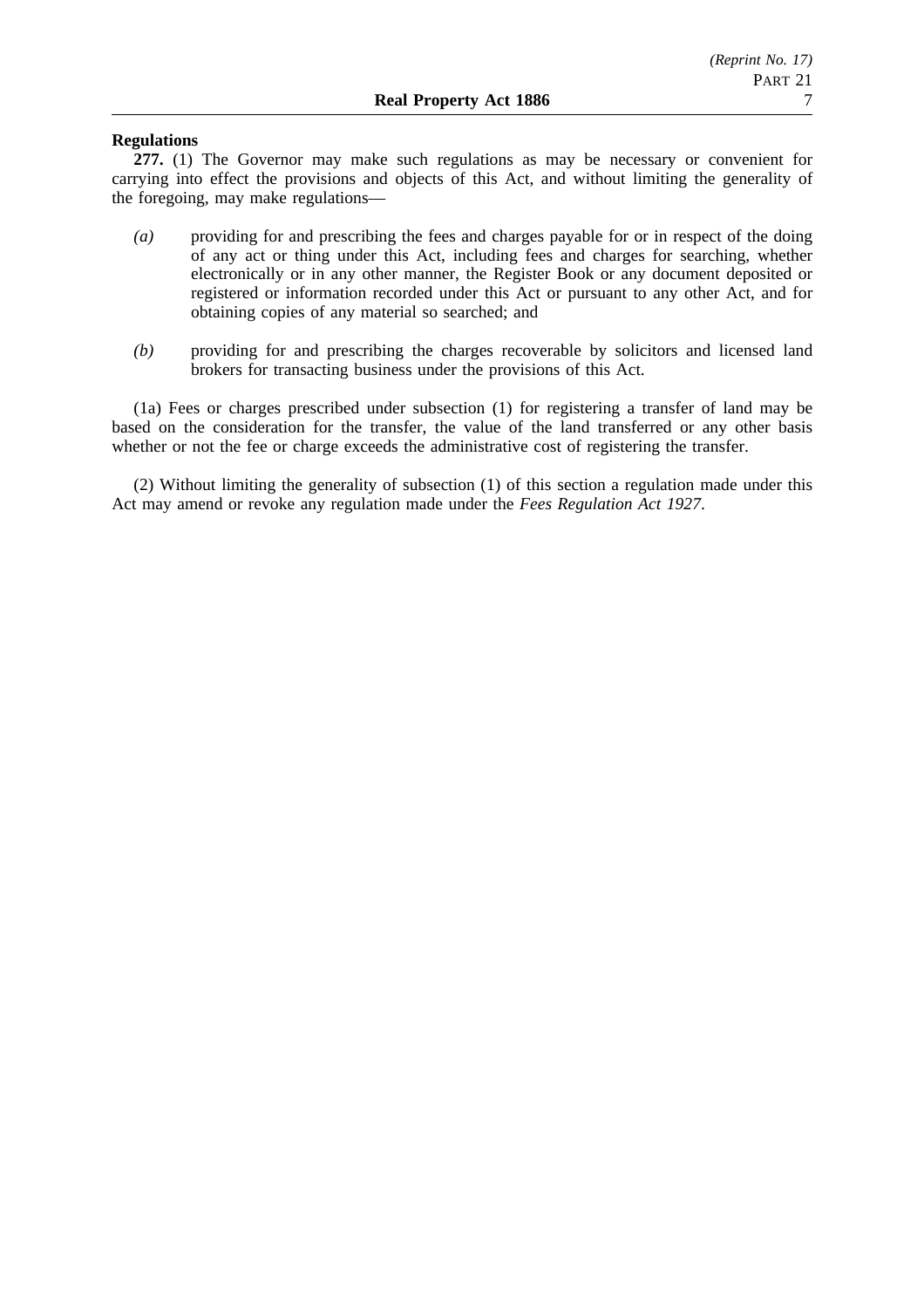# **Schedule 1—Transitional provisions**

- **1.** (1) Where—
- *(a)* a plan of resubdivision has been deposited or accepted for filing in the Lands Titles Registration Office under a previous enactment relating to the division of land and certificates of title in respect of some or all of the allotments created by the plan have not been issued because a condition for issue has not been satisfied; and
- *(b)* the Registrar-General has served notice in writing on the proprietor of the land (and on such other persons as is required by regulation) that he or she intends cancelling the plan, or that part of the plan to which the condition relates, at the expiration of the period (being at least two months) specified in the notice,

the Registrar-General may cancel the plan, or the relevant part of it, if the condition has not been satisfied at the expiration of that period.

(2) Where—

- *(a)* a plan of resubdivision has been deposited or accepted for filing in the Lands Titles Registration Office under a previous enactment relating to the division of land and certificates of title have not been issued in respect of some or all of the allotments created by the plan because a condition for issue has not been satisfied or for any other reason; and
- *(b)* the proprietor of the land to which the plan, or the relevant part of the plan, relates has applied to the Registrar-General for cancellation of the plan, or the relevant part of it; and
- *(c)* the persons whose consents are required by regulation have consented to the application,

the Registrar-General may cancel the plan or the relevant part of it.

(3) Where a plan, or part of a plan, is cancelled under this clause, all plans of resubdivision, or parts of such plans, affecting the same land that have been deposited or accepted for filing in the Lands Titles Registration Office under a previous enactment since the division on which the currently issued certificate of title for the land is based will be taken to have been cancelled.

(4) Fees and contributions in relation to open space paid in respect of a plan, or part of a plan, of resubdivision cancelled by or under this clause are forfeited.

(5) In this clause—

"**plan of resubdivision**" means a plan of re-subdivision or a plan of subdivision as defined in the *Planning and Development Act 1966* and includes a plan deposited or accepted for filing in the Lands Titles Registration Office before the commencement of that Act that satisfies the definition of either of those terms in that Act;

"**previous enactment**" means an Act in force before the commencement of the *Real Property Act Amendment Act 1982*.

**2.** (1) Subject to this Schedule, the Registrar-General must deal with an application for the division of land made before the commencement of the *Real Property (Miscellaneous) Amendment Act 1994* as though that amending Act had not come into operation.

(2) A certificate of approval issued under section 223LF or 223LG before the repeal of those sections by the *Statutes Repeal and Amendment (Development) Act 1993* and a certificate issued by the Development Assessment Commission under section 51 of the *Development Act 1993* before the commencement of the *Real Property (Miscellaneous) Amendment Act 1994* will expire on the second anniversary of the commencement of that Act unless the Registrar-General extends the life of the certificate.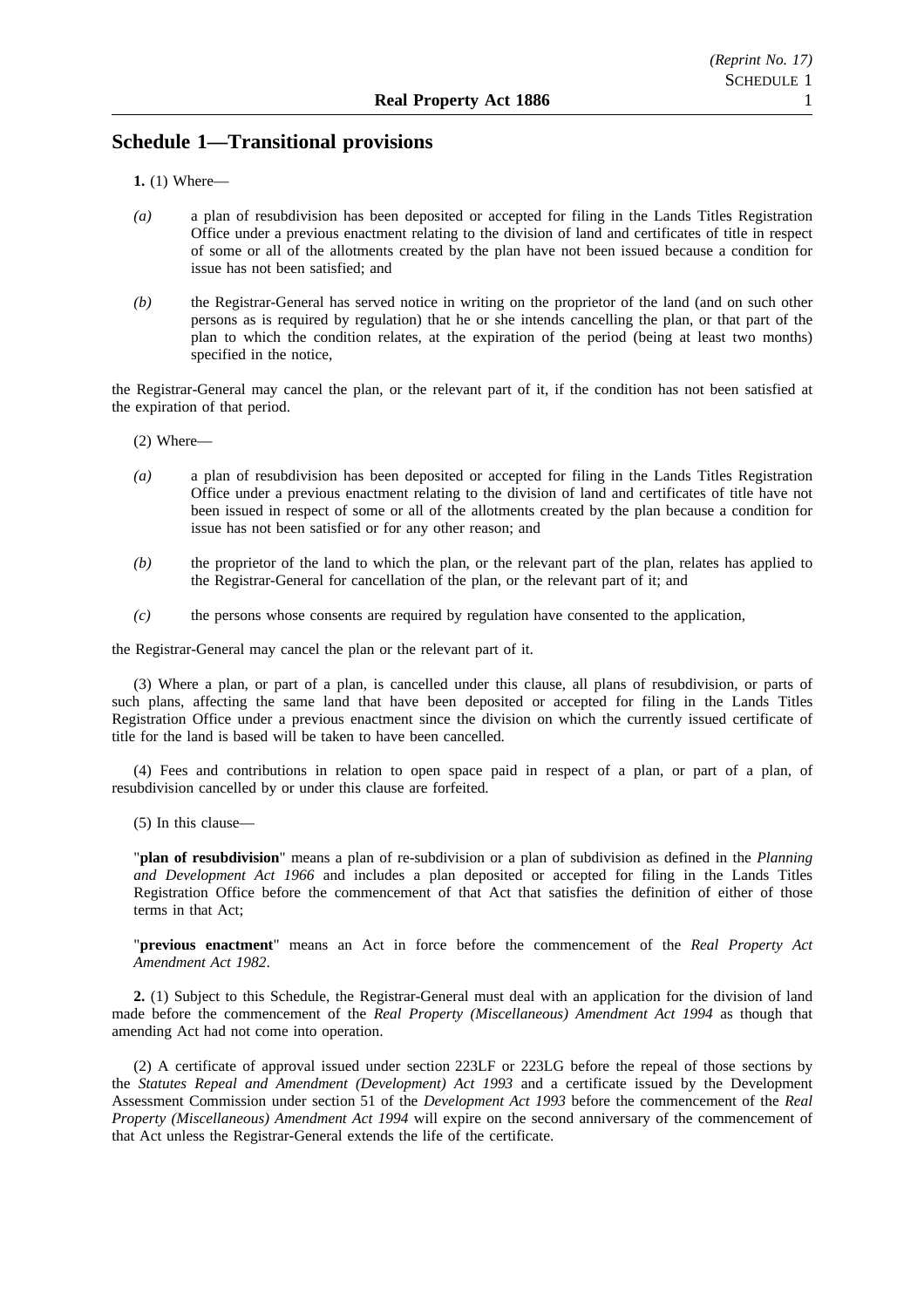(3) The Registrar-General must not deposit a plan of division in the Lands Titles Registration Office pursuant to an application referred to in subclause (1) if a certificate referred to in subclause (2) on which the application depends has expired under that subclause.

(4) If the Registrar-General is unable to deposit a plan of division pursuant to an application referred to in subclause (1) because a certificate referred to in subclause (2) has expired, the Registrar-General must reject the application and all instruments and other documents that depend on the deposit of the plan of division pursuant to the application.

**3.** (1) Subject to subclause (2), where an easement is appurtenant to land shown on a plan of division as a street, road, thoroughfare, reserve or other similar open space and the plan—

- *(a)* was deposited in the Lands Titles Registration Office under Part 19AB before the commencement of the *Real Property (Miscellaneous) Amendment Act 1994*; or
- *(b)* was deposited or accepted for filing in the Lands Titles Registration Office under a corresponding previous enactment; or
- *(c)* is deposited after the commencement of the *Real Property (Miscellaneous) Amendment Act 1994* but as though it had not come into operation (see clause 2(1)),

the easement ceases, or will be taken to have ceased, to be appurtenant to that land upon deposit of the plan in the Lands Titles Registration Office.

(2) Subclause (1) does not apply if it was a condition or requirement of the relevant planning authorisation or the intention at the time of deposit or acceptance for filing of the plan that the easement should remain appurtenant to the land.

**4.** (1) Notwithstanding the repeal of the *Planning and Development Act 1966*, Part 6 of that Act, and the regulations relevant to that Part, continue to apply in relation to a plan of division that had been approved under that Act, or in respect of which an application had been made, before the commencement of the *Real Property Act Amendment Act 1982*.

(2) A plan of division referred to in subclause (1) cannot be deposited or accepted for filing by the Registrar-General if the development approval granted in relation to the plan has lapsed under section 26 of the *Statutes Repeal and Amendment (Development) Act 1993*.

(3) For the purposes of the continued application of Part 6 of the *Planning and Development Act 1966*, and the regulations relevant to that Part, under subclause (1), references to the Director will be construed as references to the Presiding Member of the Development Assessment Commission.

**5.** In this Schedule—

"**division**" includes subdivision and resubdivision.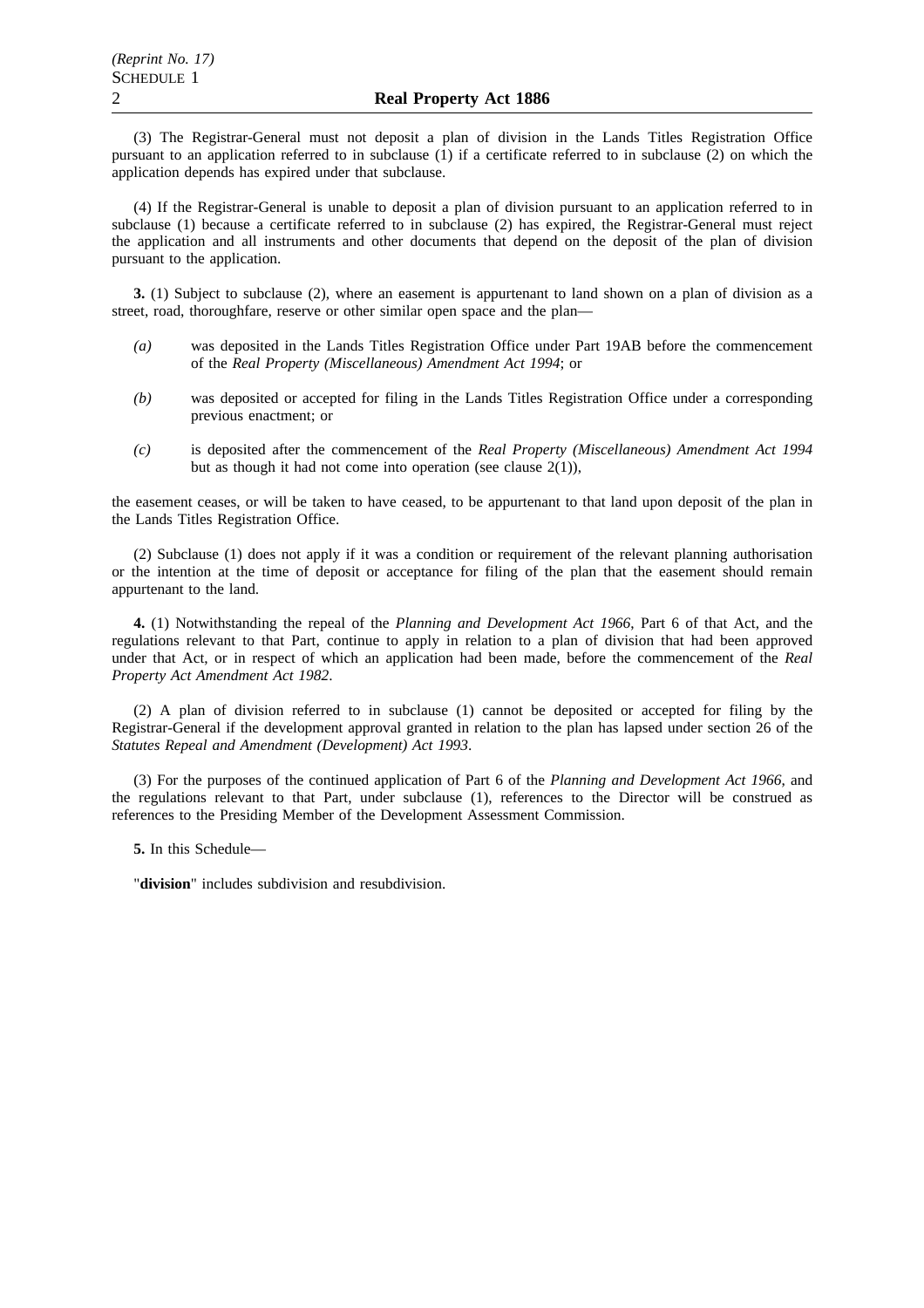# **Schedule 2—Application to bring land under the provisions of the Real Property Act 1886-1975**

I, A.B., of [*here insert residence and description*] do declare that I am [*or* that C.D., of (*here insert residence and description*) is] seized of an estate of freehold [*here state the nature of the estate of freehold*] in all that piece of land situated in [*here state the situation*] containing [*here state the area*] be the same a little more or less [*exclusive of roads intersecting the same, if any*] with [*here state rights-of-way and other privileges or easements appertaining, and set forth a sufficient description to identify the land*] which piece of land is of the value of \$ and no more, and is [the town allotment *or* country section, *or* is part of the town allotment, *or* country section] originally granted to , by land grant under the hand and seal of , formerly Governor [*or* Resident Commissioner] of the State of South Australia, dated the day of , numbered in the plan of the [district, township, *or* county] of

, as delineated on the public maps of the State, deposited in the Survey Office, Adelaide: And I do further declare that I am not aware of any mortgage, encumbrance, or claim affecting the said land, or that any person hath any claim, estate, or interest on or in the said land, at law or in equity, in possession, reversion remainder or expectancy, or that any person has, or claims any right-of-way or other easement affecting the said land other than is set forth and stated as follows, that is to say (*here state particulars of mortgages, encumbrances, dower, or other interest to which the land may be subject, and of all rights-of-way and other easements which any other person is entitled to or claims*]: And I further declare that there is no person in possession or occupation of the said lands adversely to my estate or interest [*or* the estate or interest of the said C.D. therein] and [that the said land is now in the occupation of, *here state names and descriptions of occupiers, or* that the said land is now unoccupied], and that the names and addresses of the owners and occupiers of the lands contiguous thereto, are [*here state the names and addresses of owners and occupiers of lands contiguous thereto, or* to me unknown] and that there are no documents or instruments of title affecting the land above described in my possession or under my control, [*or* in the possession or under the control of the said C.D.] other than those enumerated in the Schedule hereto, and I do hereby [*or if so*, on behalf of the said C.D.] apply to have the land above described brought under the provisions of the *Real Property Act 1886- 1975*, and I make this solemn declaration conscientiously believing the same to be true, and appoint [*here insert address*] as the address to which notices in respect of this application may be sent.

| Dated at                                                             | this   | day of |             |
|----------------------------------------------------------------------|--------|--------|-------------|
| Made and subscribed by the above-named<br>this<br>in the presence of | day of |        | [Signature] |

To the Registrar-General.

I, A.B., the above declarant, hereby request you to issue the certificate of title for the land described in the above declaration in the name of

Witness to signature— [*Signature.*]

*The Schedule referred to*

*[Here set out a list of all documents and instruments of title*]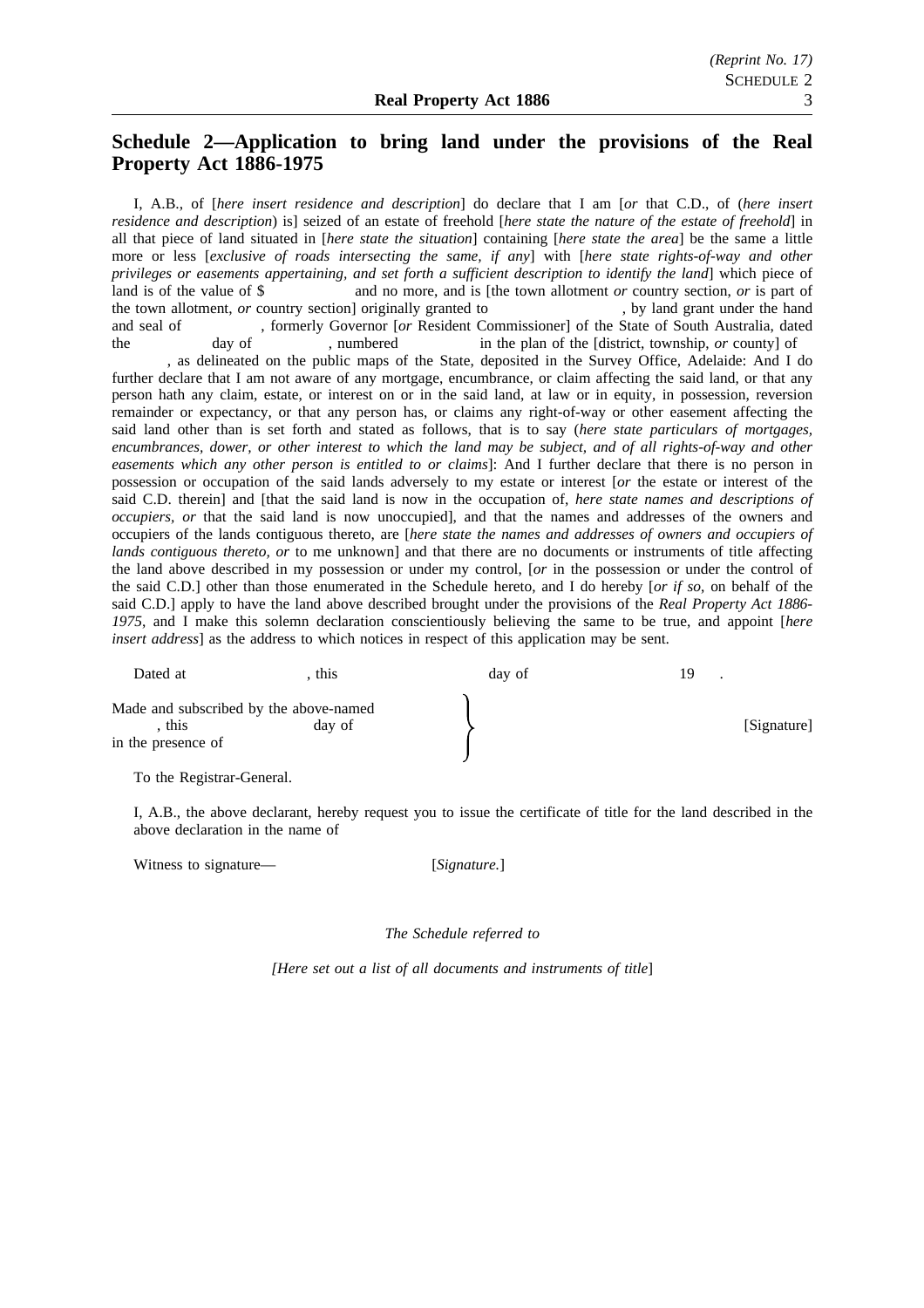## **Schedule 3—Caveat forbidding lands to be brought under the Real Property Act 1886-1975**

To the Registrar-General.

Take notice that I, A.B., of [*here insert residence and description*] claiming [*here state the nature of the estate or interest claimed, and the ground on which such claim is founded*] in the land described as [*here state particulars of description from application*] and mentioned in notice dated the day of , as land in respect of which an application has been made to have the same brought under the provisions of the *Real Property Act 1886-1975*, do hereby forbid the bringing of the said land under the provisions of the said Act; and I appoint [*here insert address within South Australia*] as the place at which notices and proceedings relating hereto may be served.

| Dated this | day of | . 19<br>$\cdot$     |              |
|------------|--------|---------------------|--------------|
|            |        |                     | [Signature.] |
|            |        | * * * * * * * * * * |              |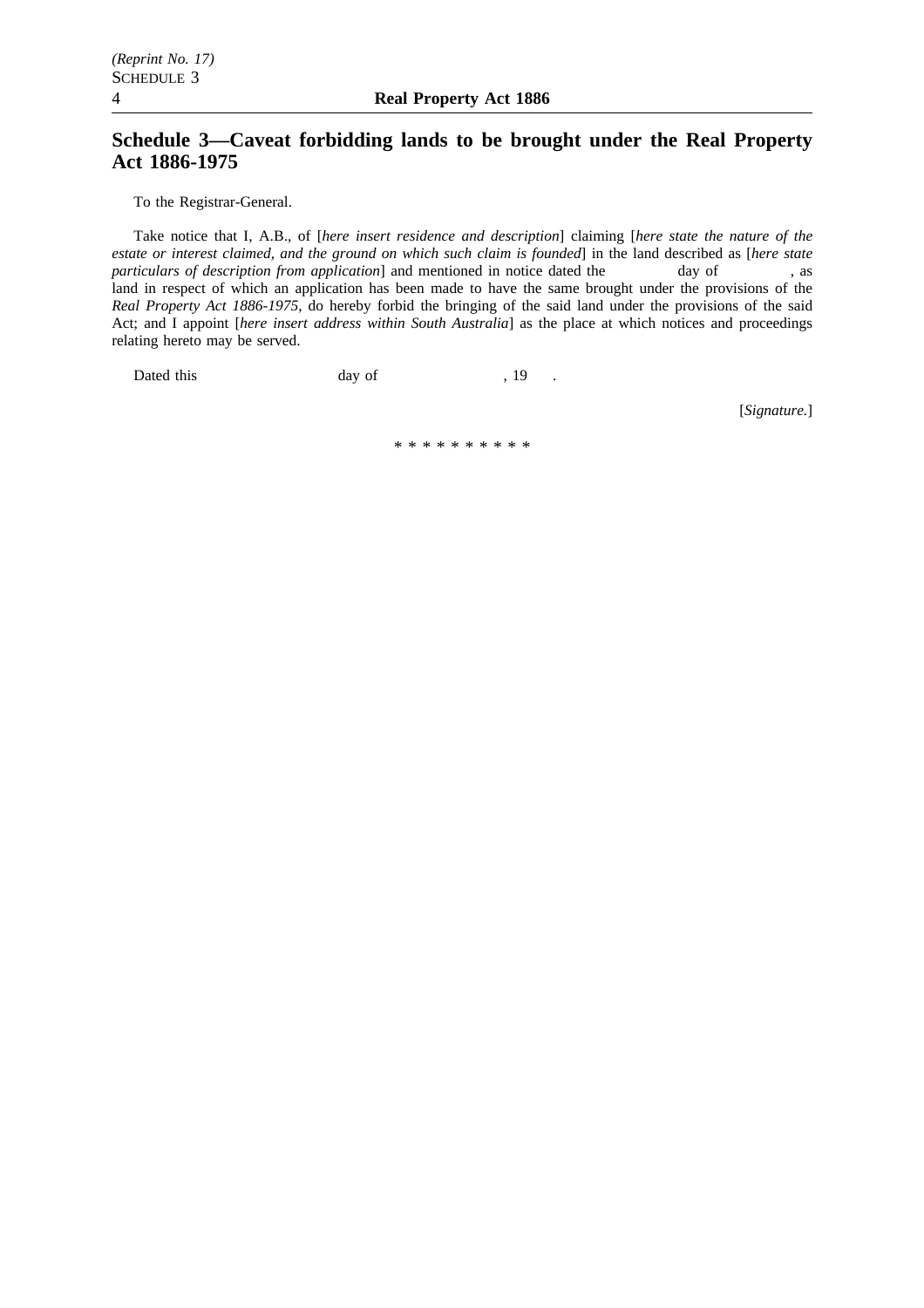# **Schedule 5—Right-of-way**

a full and free right and liberty to and for the proprietor or proprietors for the time being taking or deriving title under or through this instrument, so long as he or they shall remain such proprietors, and to and for his and their tenants, servants, agents, workmen, and visitors, to pass and repass for all purposes, and either with or without horses or other animals, cart, or other carriages.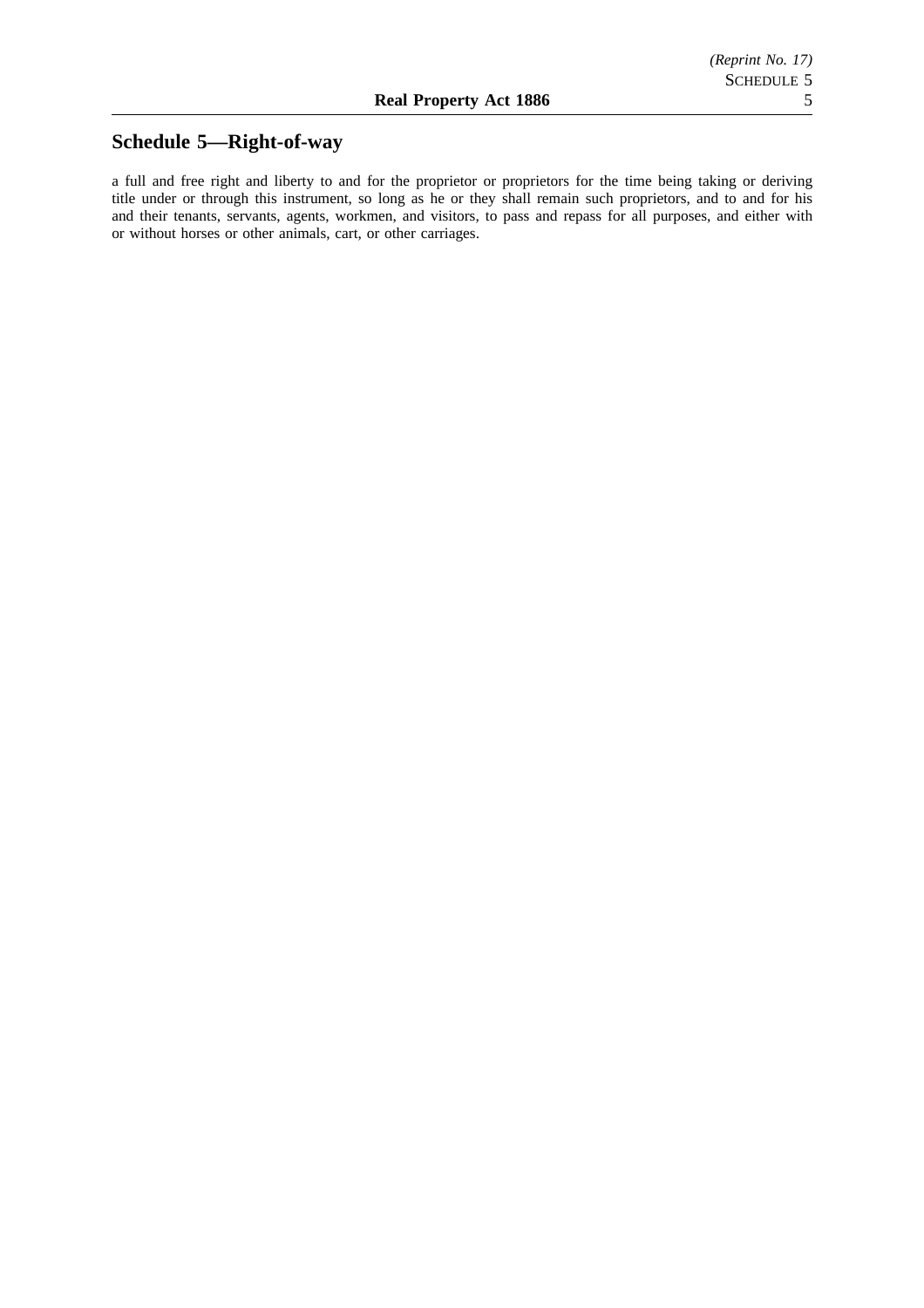# **Schedule 6**

| Short form                                                                        | Long form                                                                                                                                                                                                                                                                                                                                                                                                                                                                                      |
|-----------------------------------------------------------------------------------|------------------------------------------------------------------------------------------------------------------------------------------------------------------------------------------------------------------------------------------------------------------------------------------------------------------------------------------------------------------------------------------------------------------------------------------------------------------------------------------------|
| an easement for<br>water supply<br>purposes.                                      | the right for him, his agents, servants and workmen at any time to break the surface of,<br>dig, open up and use the land (described for that purpose in this instrument) for the<br>purpose of laying down, fixing, taking up, repairing, re-laying or examining pipes and of<br>using and maintaining those pipes for water supply purposes and to enter the land at any<br>time (if necessary with vehicles and equipment) for any of those purposes.                                       |
| an easement for<br>sewerage<br>purposes.                                          | the right for him, his agents, servants and workmen at any time to break the surface of,<br>dig, open up and use the land (described for that purpose in this instrument) for the<br>purpose of laying down, fixing, taking up, repairing, re-laying or examining pipes and of<br>using and maintaining those pipes for sewerage purposes and to enter the land (if<br>necessary with vehicles and equipment) for any of those purposes.                                                       |
| an easement for<br>drainage<br>purposes.                                          | the right for him, his agents, servants and workmen at any time to break the surface of,<br>dig, open up and use the land (described for that purpose in this instrument) for the<br>purpose of laying down, fixing, taking up, repairing, re-laying or examining drains or<br>drainage pipes and of using and maintaining those drains and drainage pipes for<br>drainage purposes and to enter the land at any time (if necessary with vehicles and<br>equipment) for any of those purposes. |
| an easement for<br>gas supply<br>purposes.                                        | the right for him, his agents, servants and workmen at any time to break the surface of,<br>dig, open up and use the land (described for that purpose in this instrument) for the<br>purpose of laying down, fixing, taking up, repairing, re-laying or examining pipes and of<br>using and maintaining those pipes for the purpose of supplying gas, and to enter the<br>land at any time (if necessary with vehicles and equipment) for any of those purposes.                               |
| an easement for                                                                   | the right for him, his agents, servants and workmen at any time—                                                                                                                                                                                                                                                                                                                                                                                                                               |
| the transmission<br>of electricity by<br>overhead cable.                          | $(a)$ to suspend cables across the land (described for that purpose in this instrument)<br>and construct supports for those cables; and                                                                                                                                                                                                                                                                                                                                                        |
|                                                                                   | $(b)$ to inspect, alter, maintain, repair and replace those cables and supports; and                                                                                                                                                                                                                                                                                                                                                                                                           |
|                                                                                   | $(c)$ to use the cables for the purpose of transmitting electricity; and                                                                                                                                                                                                                                                                                                                                                                                                                       |
|                                                                                   | $(d)$ to break the surface of, dig, open up and use the land for any of those purposes;<br>and                                                                                                                                                                                                                                                                                                                                                                                                 |
|                                                                                   | $(e)$ to enter the land at any time (if necessary with vehicles and equipment) for any<br>of those purposes.                                                                                                                                                                                                                                                                                                                                                                                   |
| an easement for<br>the transmission<br>of electricity by<br>underground<br>cable. | the right for him, his agents, servants and workmen at any time-                                                                                                                                                                                                                                                                                                                                                                                                                               |
|                                                                                   | $(a)$ to lay under the surface of the land (described for that purpose in this instrument)<br>ducts, pipes and cables; and                                                                                                                                                                                                                                                                                                                                                                     |
|                                                                                   | $(b)$ to inspect, alter, maintain, repair and replace those ducts, pipes and cables; and                                                                                                                                                                                                                                                                                                                                                                                                       |
|                                                                                   | $(c)$ to use the cables for the purpose of transmitting electricity; and                                                                                                                                                                                                                                                                                                                                                                                                                       |
|                                                                                   | $(d)$ to break the surface of, dig, open up and use the land for any of those purposes;<br>and                                                                                                                                                                                                                                                                                                                                                                                                 |
|                                                                                   | $(e)$ to enter the land at any time (if necessary with vehicles and equipment) for any<br>of those purposes.                                                                                                                                                                                                                                                                                                                                                                                   |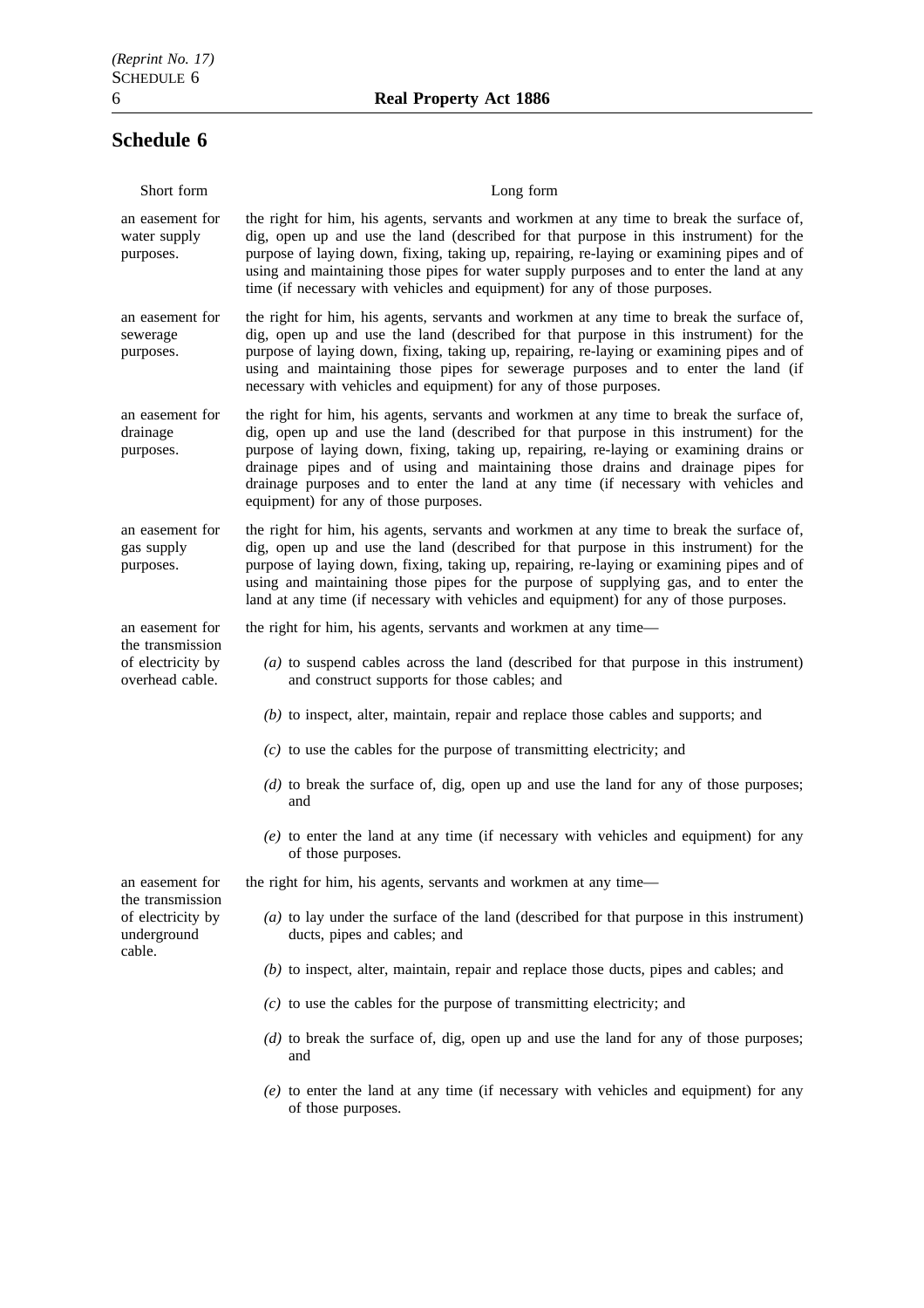| an easement for<br>the transmission                  | the right for him, his agents, servants and workmen at any time—                                                                                                                                                                                                                                                                          |
|------------------------------------------------------|-------------------------------------------------------------------------------------------------------------------------------------------------------------------------------------------------------------------------------------------------------------------------------------------------------------------------------------------|
| of television<br>signals by<br>underground<br>cable. | (a) to lay under the surface of the land (described for that purpose in this instrument)<br>ducts, pipes and cables; and                                                                                                                                                                                                                  |
|                                                      | $(b)$ to inspect, alter, maintain, repair and replace those ducts, pipes and cables; and                                                                                                                                                                                                                                                  |
|                                                      | $(c)$ to use the cables for the purpose of transmitting television signals; and                                                                                                                                                                                                                                                           |
|                                                      | (d) to break the surface of, dig, open up and use the land for any of those purposes;<br>and                                                                                                                                                                                                                                              |
|                                                      | $(e)$ to enter the land at any time (if necessary with vehicles and equipment) for any<br>of those purposes.                                                                                                                                                                                                                              |
| party wall<br>rights.                                | the right to use the party wall (described for that purpose in this instrument) for the<br>support of the walls, floors, ceilings, roofs or other parts of any building built or placed<br>on the dominant land.                                                                                                                          |
| an easement for<br>eaves and<br>gutters.             | the right for him, his agents, servants and workmen at any time to construct, inspect,<br>alter, maintain, repair, replace and use eaves, gutters and downpipes over the land<br>(described for that purpose in this instrument) and to enter the land (described for that<br>purpose in this instrument) at any time for those purposes. |

\*\*\*\*\*\*\*\*\*\*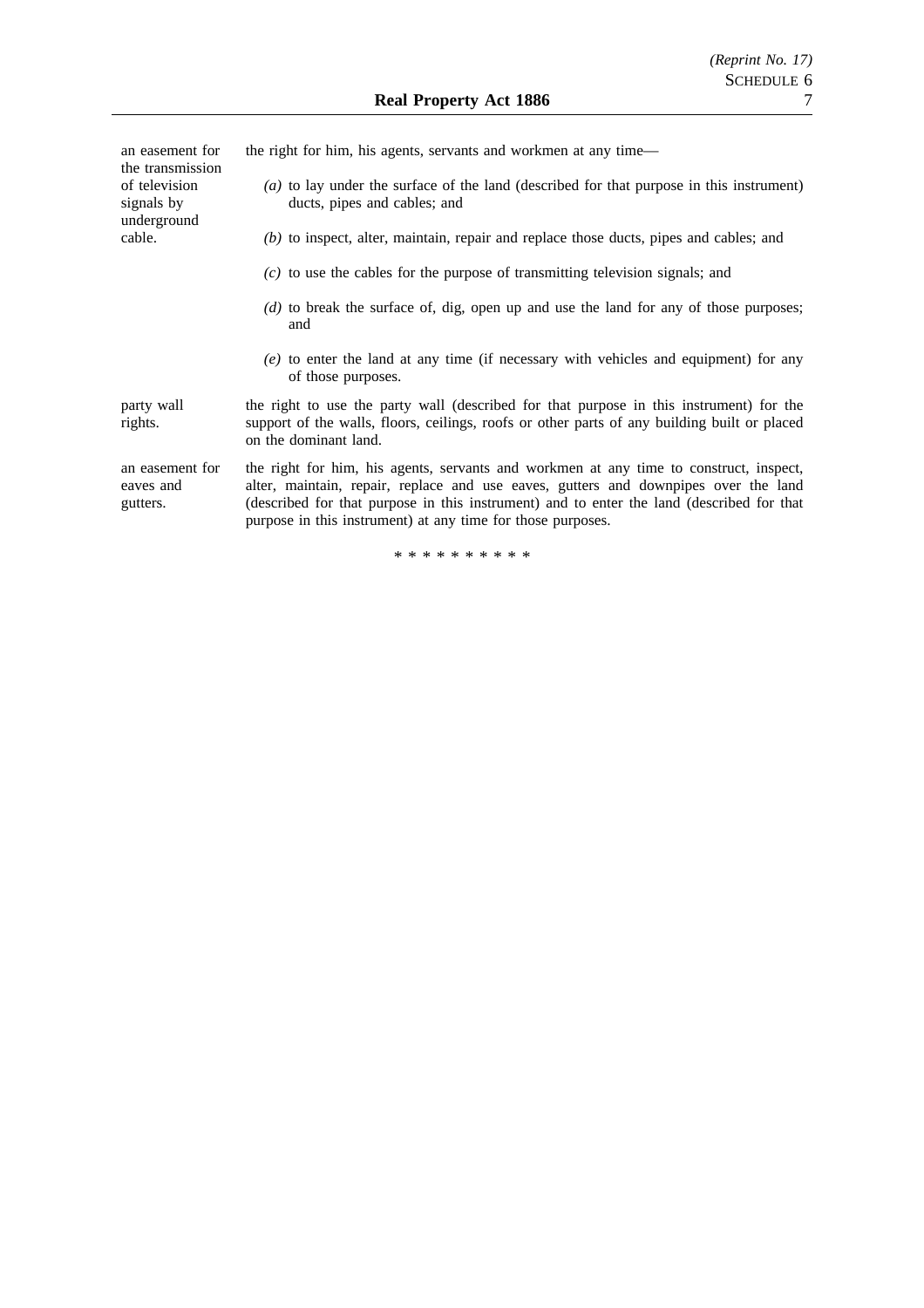## **Schedule 16—Short forms of covenants and their interpretation**

or

### Short form. Covenant at length.

- 1. The mortgagor encumbrancer will insure: The mortgagor or encumbrancer will insure, and during the continuance of this mortgage keep insured, against loss or damage by fire, in the name of the mortgagee or encumbrancee, in some public insurance office to be approved by the mortgagee or encumbrancee, to the amount of their full value, all buildings and erections which shall for the time being be erected on the mortgaged land, and shall be of a nature or kind capable of being so insured, and will when required by the mortgagee or encumbrancee deposit with him the policy of every such insurance, and within seven days after each premium shall become payable the receipt for such premium, and if default shall be made in the observance or performance of this covenant, it shall be lawful for the mortgagee or encumbrancee, without prejudice, nevertheless to and concurrently with the power granted him by this mortgage and by the *Real Property Act 1886-1975*, so to insure such buildings and erections, and the costs of such insurance shall be a debt from the mortgagor or encumbrancer to the mortgagee or encumbrancee, and shall be added to the principal moneys hereby secured, and shall, during the continuance of this mortgage, be a charge upon the mortgaged land, and bear interest at the same rate as the said principal moneys, and all moneys which shall be received by virtue of any such insurance as aforesaid, shall, at the option of the mortgagee or encumbrancee, be laid out in making good the loss or damage in respect of which the same shall be received or be applied by the mortgagee or encumbrancee in or towards satisfaction of the moneys hereby secured.
- 2. The lessee will insure: The lessee will insure, and during the continuance of this lease keep insured, against loss or damage by fire, in the joint names of the lessor and the lessee, in some public insurance office to be approved by the lessor, to the amount of their full value, all buildings and erections which shall for the time being be erected on the land hereby leased, and shall be of a nature or kind capable of being so insured, and will, when required by the lessor, deposit with him the policy of every such insurance, and within seven days after each premium shall become due the receipt for such premium, and on any breach or non-observance of this covenant the lessor may, without prejudice to and concurrently with the other powers granted to him by the lease and the *Real Property Act 1886-1975*, so insure such buildings and erections, and the costs of effecting such insurance shall be added to the rent hereby reserved, and shall be a charge upon the said leased land, and recoverable by action or distress in the same manner as the said rent is recoverable. All moneys which shall be received under or by virtue of any such insurance as aforesaid shall be laid out and expended in making good the loss or damage in respect of which the same shall be received.
- 3. The lessee will paint outside every alternate year: The lessee will, in every alternate year during the currency of this lease, paint all the outside woodwork and ironwork belonging to the premises hereby leased, with two coats of proper oil colours, in a workmanlike manner.
- 4. The lessee will paint and paper inside every third year: The lessee will, in every third year during the currency of this lease, paint the inside wood, iron, and other work belonging to the premises hereby leased, and now or usually painted, with two coats of proper oil colours, in a workmanlike manner, and also re-paper, with paper of the quality now used, such parts of the said premises as are now papered, and also wash, stop, whiten, or colour such parts of the said premises as are now washed, stopped, whitened, or coloured respectively.
- 5. The lessee will fence: The lessee will, during the continuance of this lease, erect and put up a good and substantial fence on the boundaries of the said leased land upon which no substantial fence now exists.
- 6. The lessee will cultivate: The lessee will, during the continuance of this lease, cultivate, use, and manage all such parts of the land hereby leased as are or shall be broken up or converted into tillage in a proper and husbandmanlike manner, and will not impoverish or waste the same.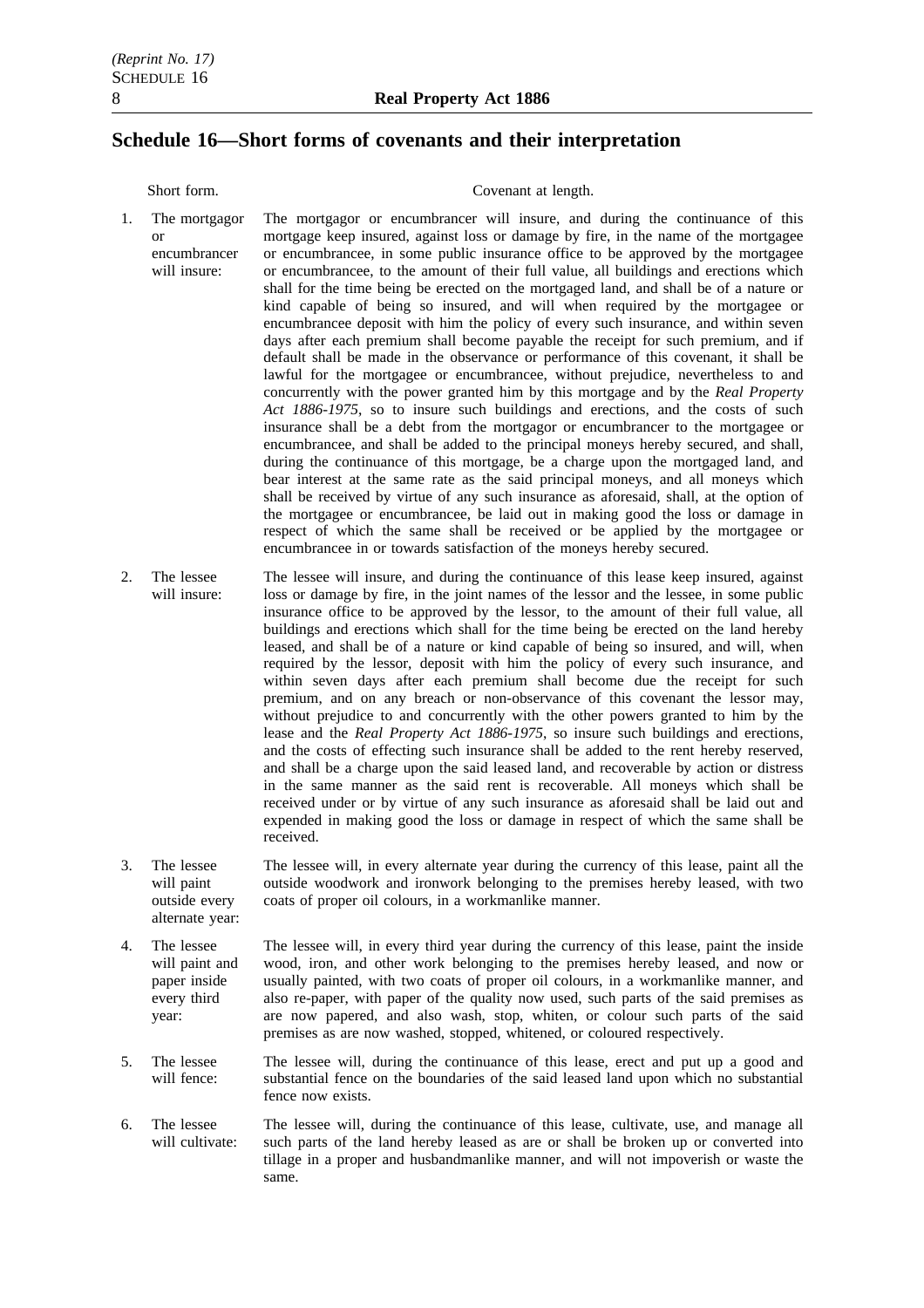- 7. The lessee will not use the premises as a shop: The lessee will not convert, use, or occupy the premises hereby leased, or any part thereof, into or as a shop, warehouse, or other place for carrying on any trade or business whatsoever, or permit or suffer the said premises, or any part thereof, to be used for any such purposes or otherwise than as a private dwelling-house, without the consent in writing of the lessor.
- 8. The lessee will not carry on offensive trades: The lessee will not during the continuance of this lease use, exercise, or carry on, or permit or suffer to be used, exercised, or carried on, upon the premises hereby leased, or any part thereof, any noxious, noisome, or offensive art, trade, business, occupation, or calling, or do, permit, or suffer any act, matter, or thing whatsoever upon the said premises, or any part thereof, which shall or may be or grow to the annoyance, nuisance, grievance, damage, or disturbance of the occupiers or owners of the adjoining lands and hereditaments of any of them.
- 9. The lessee will not without leave assign or sublet: The lessee will not assign, transfer, demise, sublet, or set over, or otherwise by any act or deed procure the leased land, or any part thereof, to be assigned, transferred, demised, sublet, or set over unto any person whomsoever, without the consent in writing of the lessor first had and obtained.
- 10. The lessee will not cut timber: The lessee will not cut down, fell, injure, or destroy any growing or living timber or timber-like trees standing or being upon the leased land, without the consent in writing of the lessor.
- 11. The lessee will carry on the business of a publican, and conduct the same in an orderly manner; will apply for renewal for licence, and will facilitate transfer of licence: The lessee will at all times, during the continuance of this lease, use, exercise and carry on in and upon the leased premises the trade or business of a licensed victualler or publican, and retailer of spirits, wines, ales, beer, and porter, and keep open and use the messuage, tenement, or inn, and buildings upon the leased land as and for an inn, or public-house for the reception, accommodation, and entertainment of travellers, guests, and other persons resorting thereto or frequenting the same, and manage and conduct such trade or business in a quiet and orderly manner, and will not do, or commit, or permit, or suffer to be done or committed, any act, matter, or thing whatsoever whereby or by means whereof any licence shall or may be forfeited or become void or liable to be taken away, suppressed, or suspended in any manner howsoever; and also will from time to time during the continuance of this lease, at the proper times for that purpose, apply for and endeavour to obtain, at his own expense, all such licences as are or may be necessary for carrying on the said trade or business of a licensed victualler or publican in and upon the said leased premises and keeping the said messuage, tenement, or inn open as and for an inn or public-house as aforesaid; and also will at, or if necessary before, the expiration or other sooner determination of this lease, sign and give such notice or notices for renewal or transfer of any licence as may be requisite or as may be desired by the lessor, and allow such notice or notices for renewal or transfer of any licence as may be required by law to be affixed to the said messuage, tenement, or inn, to be thereto affixed and remain so affixed during such time or times as shall be necessary or expedient in that behalf, and generally will do all such further acts, matters, and things as shall be necessary to enable the lessor, or any person authorised by him, to obtain the renewal of any licence, or any new licence, or the transfer of any licence then existing and in force.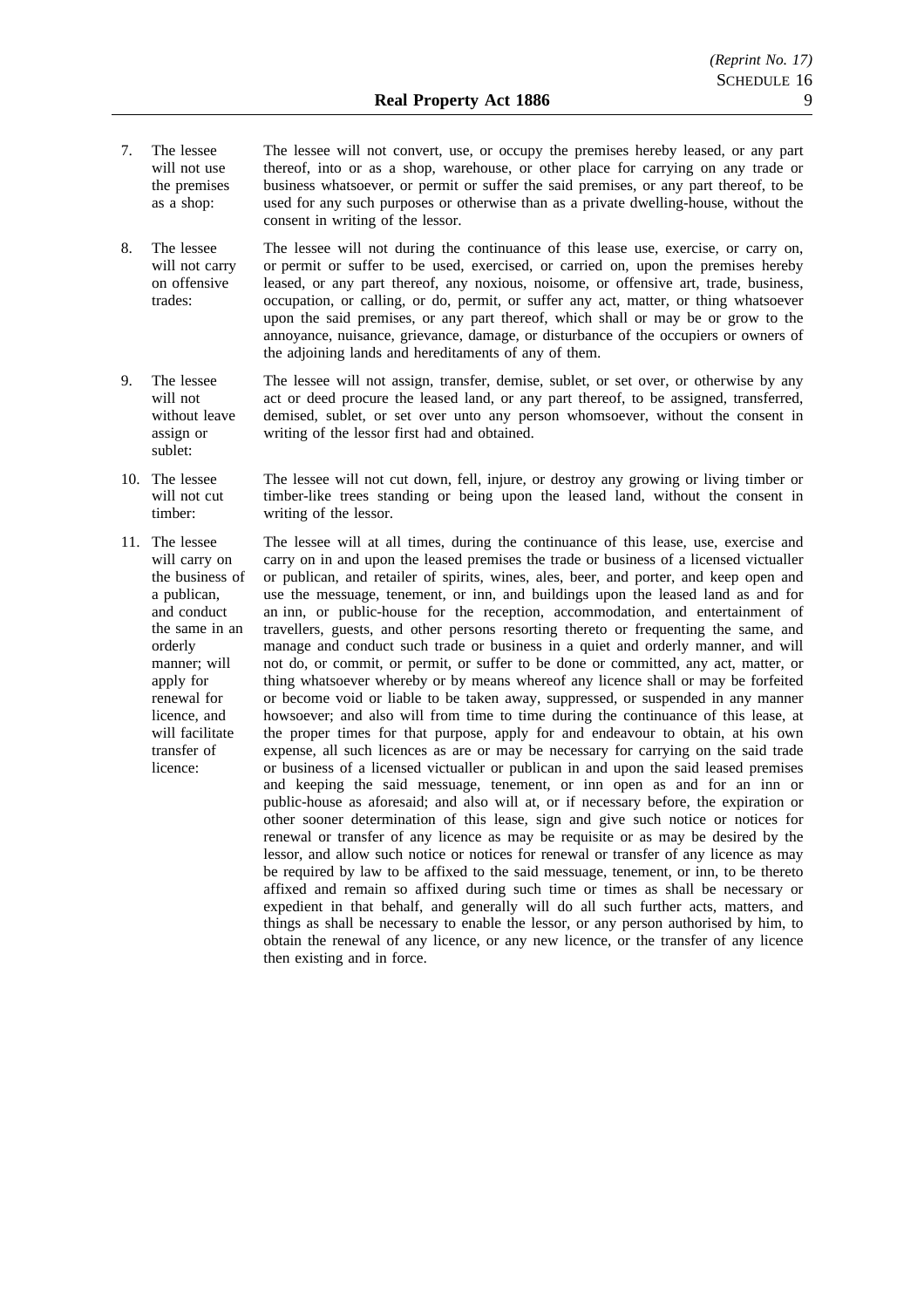### **Schedule 17**

Except and always reserved to his heirs, executors, administrators, and assigns, all coals, seams of coal, mines, minerals, and quarries of stone and slate which now are, or at any time hereafter may be found in, upon, or under the said land and premises, with full liberty of ingress, egress, and regress, at all times, to and for the said his heirs, executors, administrators, and assigns, and his or their agents, servants, and workmen, and all others to be by him or them authorised, at all times, with or without horses and other cattle, carts, or other carriages, laden or unladen, engines, machinery, and all necessary implements and things, into, upon, and from the said lands and premises, and every or any part thereof, and full right there to view, survey, dig for, work, store, carry away, sell and dispose of the said coals, mines, minerals, and quarries of stone and slate; and also for the purposes aforesaid, to erect steam-engines and other machinery, with the buildings necessary thereto, and to sink pits, make waggon-ways, and use all other inventions and means for draining, sinking, storing, leading, carrying away, selling and disposing of such coals, mines, minerals, stone, and slate, doing or suffering to be done as little damage as possible in the exercise of the said liberties and rights, and paying and allowing to his heirs, executors, administrators, and assigns, a reasonable compensation for damage to the surface of the said land, or any buildings or fences thereon.

\*\*\*\*\*\*\*\*\*\*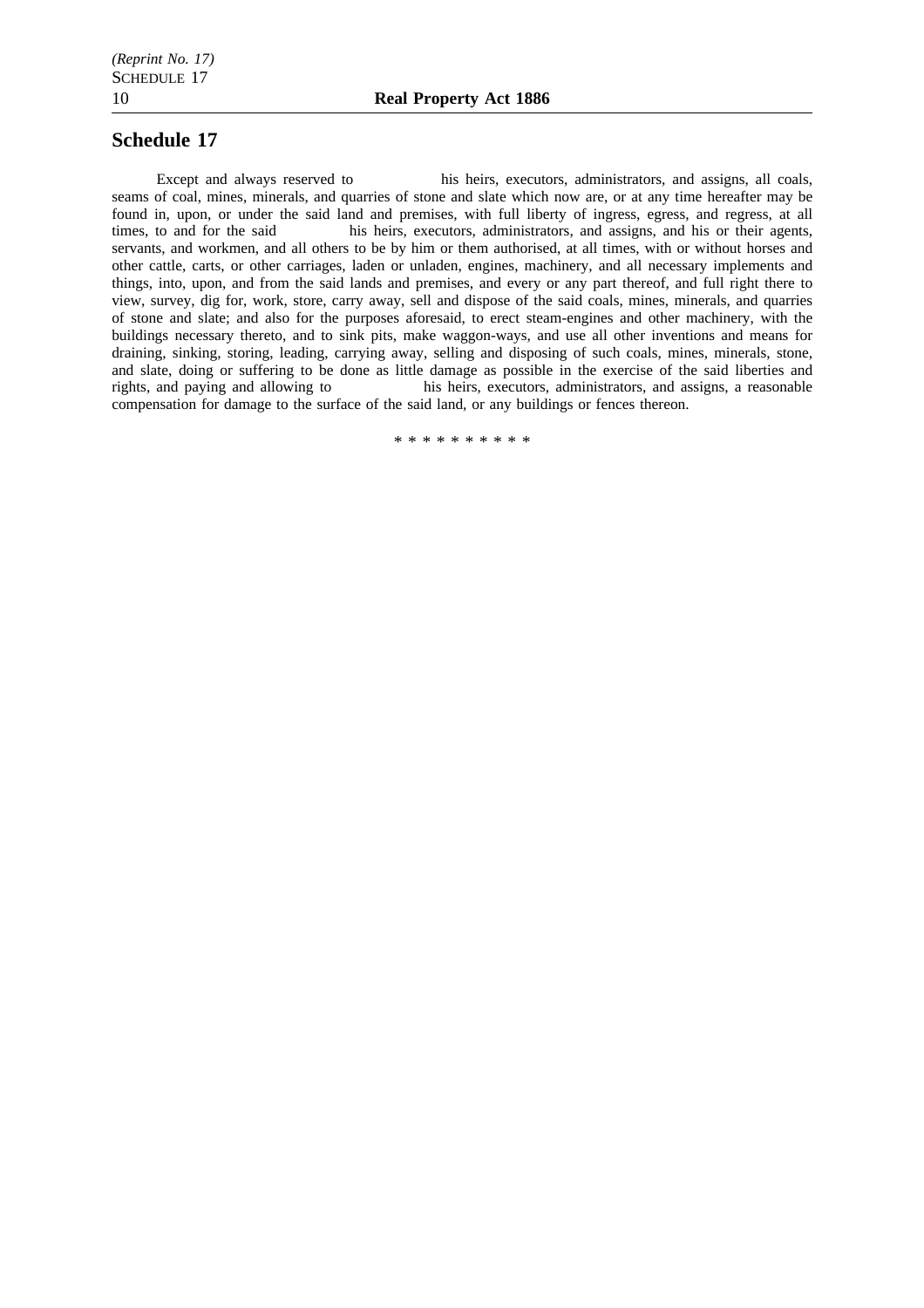### **Schedule 21—Rules and regulations for procedure in the matter of caveats**

### **Person entering caveat may establish his claim. Proceedings to be had thereon.**

**1.** The caveator may bring an action for the purpose of establishing his claim, or may for such purpose take proceedings by way of petition to the Court. Such petition shall be filed, and shall contain, as concisely as may be, a statement of the material facts on which the petitioner relies, such statement to be divided into paragraphs, numbered consecutively, each paragraph containing, as nearly as may be, a separate and distinct allegation, and shall state specifically what estate, interest or charge the petitioner claims; and the Master of the said Court shall, upon the receipt of such petition, appoint a time for hearing the same.

### **Copy of petition to be served upon claimant**

**2.** The petitioner shall cause a copy of such petition, with notice of the time appointed for hearing, to be served seven days at lease before the time appointed for the hearing of the said petition, on the caveatee, or at the address given in his application.

#### **Showing cause on petition**

**3.** On the day of hearing, the caveatee is personally, or by counsel, to show cause, and if necessary by affidavit, why the prayer of such petition should not be granted.

#### **Hearing petition on non-attendance of claimant**

**4.** If the caveatee shall not appear on the day appointed for hearing, the Court may, upon due proof of the service of such petition, make such order, in the absence of the caveatee, either for the establishment of the rights of the caveator, or as the nature and circumstances of the case may require, as to such Court may seem meet.

#### **Hearing of petition**

**5.** On the hearing of the petition, and upon reading the affidavits, if any, filed in support thereof, and any documents produced to the Court, and hearing what may be alleged on behalf of the caveatee and caveator, the Court may, if it shall think fit, make an order establishing the right of the caveator, or directing any inquiries to be made or other proceedings taken for the purpose of ascertaining the rights of the parties, and for that purpose may adjourn the hearing and order the petition to be served on any other persons the Court may consider necessary, and every person so served shall attend at the adjourned hearing of the petition; or the Court may dismiss the petition.

#### **Question of fact may be referred to a jury. Parties to procedure fees etc**

**6.** The court may, if it shall think fit, direct any question of fact brought before it to be decided before a Judge thereof; and for that purpose may direct an issue to be tried, wherein the caveator shall be plaintiff and the caveatee shall be defendant; and the said Court shall direct when and where the trial of such issue shall take place; and the Court may also direct the parties to produce all deeds, books, papers, and writings in their custody or power, on oath before the Master, on a day to be named by the Court, and each party shall have liberty to inspect the same, and take copies thereof, at his own expense; and such of them as either party shall give notice to have produced at the trial, shall be produced accordingly, and the issue may be in the form following *viz*:

#### **Form of issue**

*In the Supreme Court*.

The day of in the year of our Lord, 19. SOUTH AUSTRALIA Whereas A.B. affirms and C.D. denies [*here state the questions of fact to be to wit* fried and it has been ordered by His Honour, Mr. Justice that the said questions shall be tried by a jury; therefor let the same be tried accordingly.

And in case the parties differ upon the questions to be tried, the Court may either settle the same or refer them to the Master.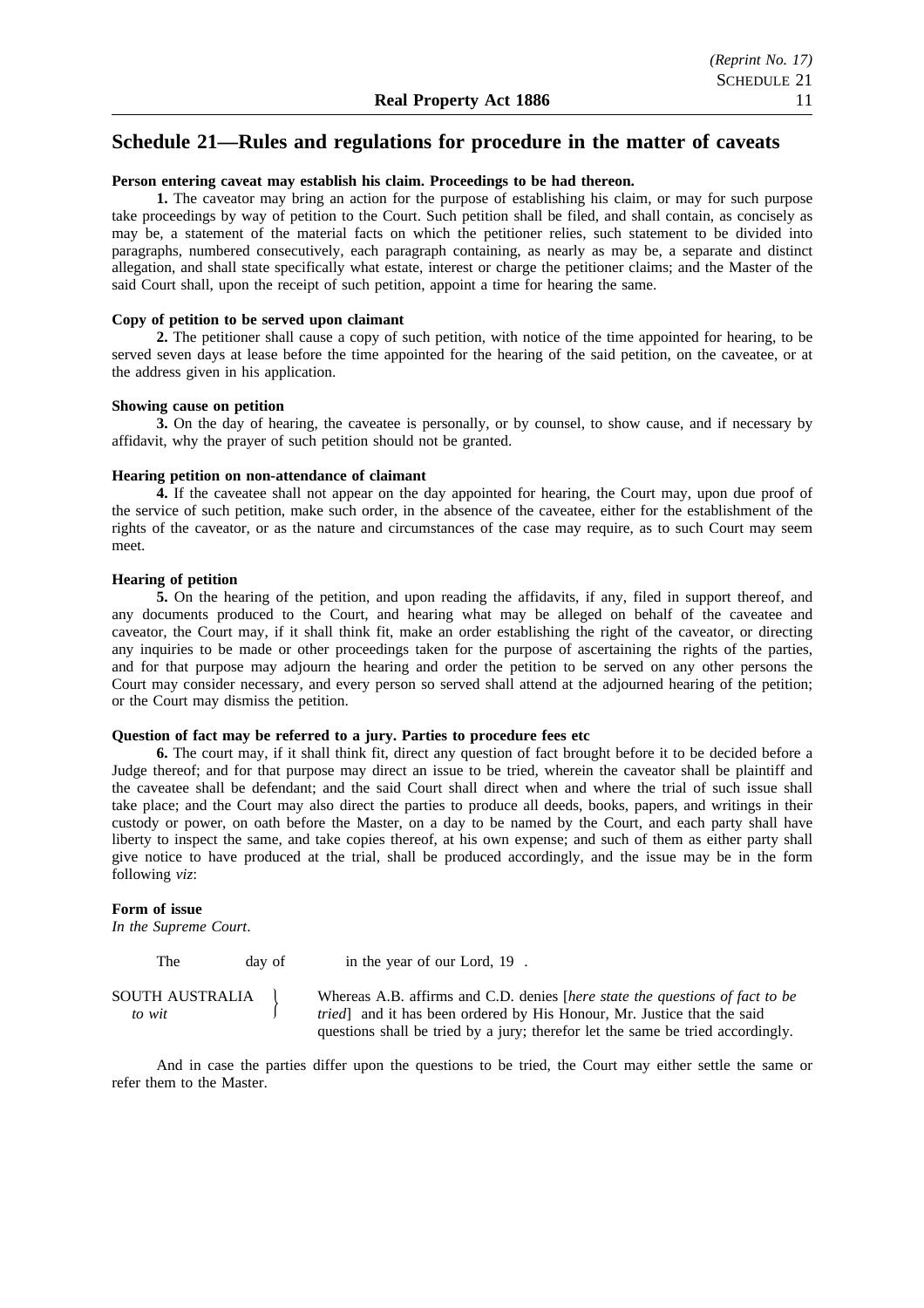### **Proceedings where petitioner establishes his claim**

**7.** If the Court shall find that the caveator is entitled to all or some of the relief claimed by him, the order of the Court shall declare what is the estate, interest, lien, or claim to which the caveator is entitled, and the Court may make such order as the circumstances may require, and shall have power to afford the caveator the same relief as in an ordinary action.

### **Effect of order**

**8.** Every order of the Court made under these Rules shall have the same effect as a judgment or order of the Court given or made in an action; and the Registrar-General shall make such entries in the Register Book and do such things as may be necessary to give effect to the order of the Court.

### **Court may require action to be brought**

**9.** If, at the hearing of such petition, it shall appear to the Court that, for the purposes of justice, it is necessary or expedient that an action should be brought, the Court may order such action to be brought accordingly, subject to such terms as to costs or otherwise as may be thought proper.

#### **Order for costs**

**10.** In all proceedings in the Court, either by the caveator or caveatee, the Court may make such order as to the costs of proceedings in the Court and incidental to filing the caveat, as to the said Court shall seem fit.

### **Injunction by Supreme Court**

**11.** The Court or a Judge may, without prejudice to the exercise of any other power of the Court, upon the application of any person interested in any land, make an order restraining for a time, or until the occurrence of an event to be named in such order, or generally until further order, the execution or registration of any dealing with land, and may impose any terms and conditions upon making such order.

#### **Court may make order**

**12.** The Court may discharge any such order, with or without costs, and generally act in the premises in such manner as the justice of the case requires; and the Registrar-General, without being made a party to the proceedings, upon being served with any order, or a copy thereof, shall obey the same.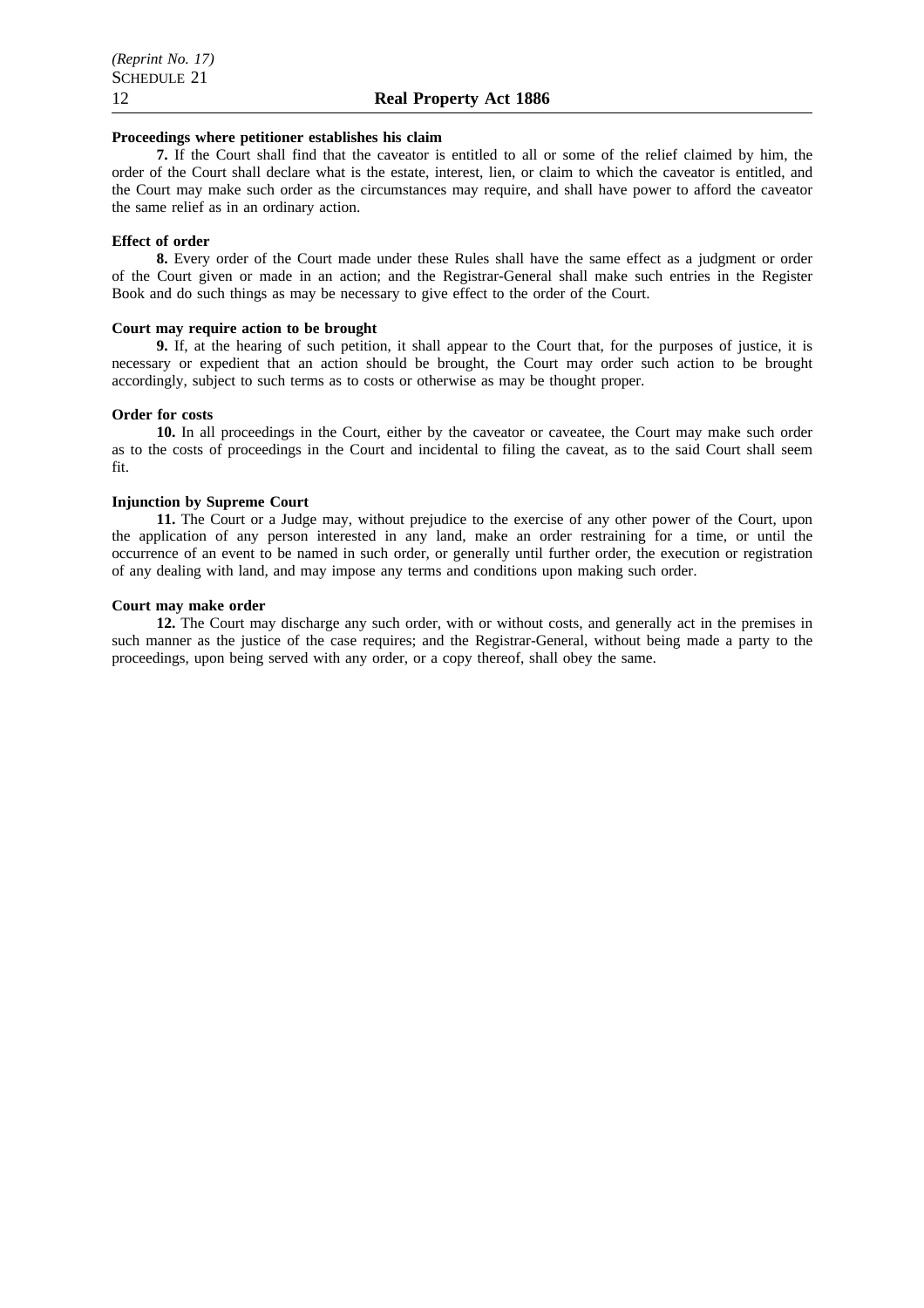# **Schedule 22—Summons by Registrar-General**

In the matter of the *Real Property Act 1886-1975*.

A.B. [*here insert addition*] is hereby summoned to appear before me at the Lands Titles Office, on the day of , 19 , at of the clock in the [fore *or* after] noon, then and there [*here insert purpose of summons and described the documents or instruments (if any) required to be produced*].

Given under my hand and seal the day of the day of the state  $\frac{19}{19}$ .

, Registrar-General. (L.S.)

\*\*\*\*\*\*\*\*\*\*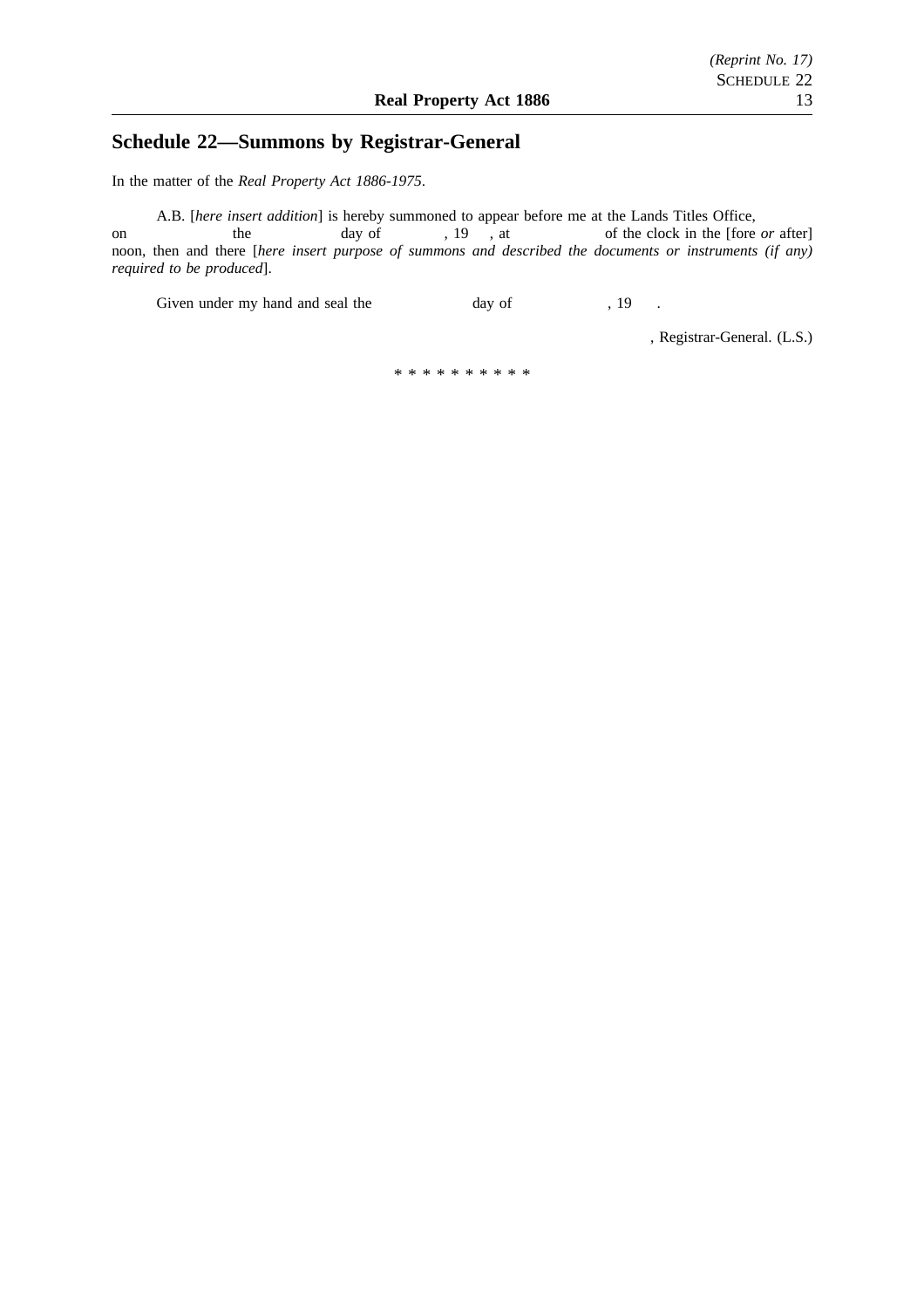### **APPENDIX**

### **LEGISLATIVE HISTORY**

- $\ddot{\phantom{0}}$ Legislative history prior to 3 February 1976 appears in marginal notes and footnotes included in the consolidation of this Act contained in Volume 9 of The Public General Acts of South Australia 1837-1975 at page 190.
- Legislative history since 3 February 1976 (**entries in bold type indicate amendments incorporated**  $\ddot{\phantom{a}}$ **since the last reprint**) is as follows:

| Section 2:<br><b>Section 3:</b>                                                                                                                                                                                                                                                                                                          | amended by 23, 1982, s. 3; repealed by 13, 1988, Sched. 1<br>definition of "appropriate form" inserted by 51, 1979, s. $3(a)$ ;<br>substituted by 9, 1990, s. 3<br>definition of "the Assurance Fund" substituted by 56, 1983, s. 3<br>definition of "certificate" amended by 11, 1995, s. 3<br>definition of "Chief Secretary" repealed by 33, 2002, s. 13(a)<br><b>definition</b> of "Court" substituted by $51$ , 1979, s. $3(b)$ ;<br>amended by 33, 2002, s. 13(b)<br>definition of "easement" inserted by 50, 2000, Sched.<br>definition of "lunatic" repealed and definition of "mentally<br>incapacitated person" inserted in its place by 11, 1994, s. $3(a)$<br>definition of "person of unsound mind" repealed by 11, 1994, |
|------------------------------------------------------------------------------------------------------------------------------------------------------------------------------------------------------------------------------------------------------------------------------------------------------------------------------------------|----------------------------------------------------------------------------------------------------------------------------------------------------------------------------------------------------------------------------------------------------------------------------------------------------------------------------------------------------------------------------------------------------------------------------------------------------------------------------------------------------------------------------------------------------------------------------------------------------------------------------------------------------------------------------------------------------------------------------------------|
| Section 10:<br>Sections 13 - 16:<br>Sections 17 and 18:<br>Section 21:<br>Section $23A(1)$ :<br>Section 23A(1a):<br>Section 27:<br>Section 29:<br>Section 33:<br>Section 35:<br>Section 36:<br>Part heading preceding section 47:<br>Division heading preceding section 47:<br>Section 47:<br>Section 50:<br>Section 51:<br>Section 51A: | s. $3(b)$<br>amended by 13, 1988, Sched. 1<br>substituted by 51, 1979, s. 4<br>repealed by 51, 1979, s. 4<br>amended by 9, 1990, s. 4<br>amended by 51, 1979, s. 5(a); 20, 1987, s. 2<br>inserted by 51, 1979, s. 5(b); amended by 20, 1987, s. 2<br>amended by 11, 1994, s. 4<br>amended by 9, 1990, s. 5<br>amended by 11, 1994, s. 5<br>amended by 51, 1979, s. 6<br>amended by 51, 1979, s. 7<br>substituted by 9, 1990, s. 6<br>inserted by $9$ , 1990, s. 6<br>substituted by 9, 1990, s. 7<br>repealed by 9, 1990, s. 8<br>amended by 9, 1990, s. 9<br>inserted by 9, 1990, s. 10                                                                                                                                               |
| Section 51F:<br>Division heading preceding section 52:<br>Section 52:<br>Section 53:<br>Section $54(1)$ :<br>Section 54A:<br>Section 56:<br>Section $56(2) - (4)$ :<br>Section 56A:<br>Section 66:<br>Section 66A:                                                                                                                       | Division 2 of Part 5 comprising ss. 51B - 51D and heading<br>inserted by 9, 1990, s. 11<br>Division 2A of Part 5 comprising ss. 51E and 51F and heading<br>inserted by 13, 1992, s. 3<br>repealed by $64$ , 1999, s. $8(a)$<br>inserted by 9, 1990, s. 12<br>substituted by 9, 1990, s. 13<br>substituted by 9, 1990, s. 14<br>substituted by 51, 1979, s. 8; amended by 9, 1990, s. 15<br>inserted by 51, 1979, s. 9; repealed by 9, 1990, s. 16<br>redesignated as s. $56(1)$ by 20, 1985, s. 3<br>inserted by 20, 1985, s. 3<br>inserted by 9, 1990, s. 17<br>substituted by 9, 1990, s. 18<br>inserted by 11, 1995, s. 4                                                                                                           |
| Section 71:                                                                                                                                                                                                                                                                                                                              | amended by 51, 1979, s. 10                                                                                                                                                                                                                                                                                                                                                                                                                                                                                                                                                                                                                                                                                                             |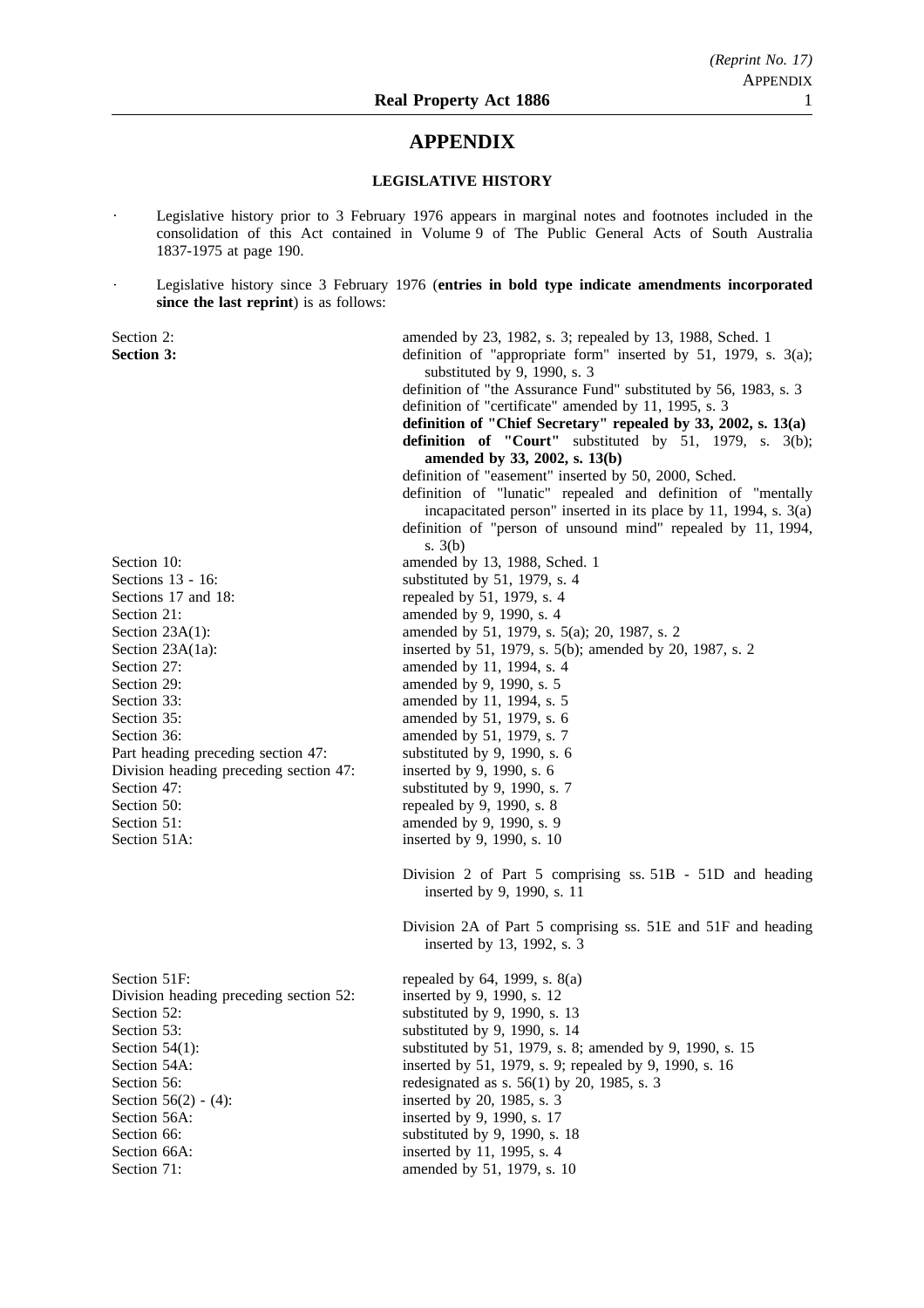Section 90B: inserted by 11, 1994, s. 7

Section 73: substituted by 51, 1979, s. 11 Section 74: **amended** by 9, 1990, s. 19 Section 79(2): repealed by 51, 1979, s.  $12(a)$ Section 79(3): repealed by 9, 1990, s. 20 Section 79(6): amended by 51, 1979, s. 12(b) Section 79(8): inserted by 51, 1979, s. 12(c) Section 80: substituted by 9, 1990, s. 21 Section 82: amended by 9, 1990, s. 22 Section 88: amended by 51, 1985, s. 3 Section 89: **amended** by 11, 1994, s. 6 Section 89A: inserted by 51, 1985, s. 4 Section 90: redesignated as s. 90(1) by 51, 1985, s. 5 Section 90(2): inserted by 51, 1985, s. 5 Section 90A: inserted by 32, 1980, s. 8; substituted by 11, 1994, s. 7 Section 90B(3): substituted by 54, 1994, s. 3(a) Section 90B(3a) - (3e): inserted by 54, 1994, s. 3(a) Section  $90B(5)$ : repealed by 54, 1994, s. 3(b) Sections 90C - 90E: inserted by 11, 1994, s. 7 Section 93: **amended** by 32, 1980, s. 9; substituted by 9, 1990, s. 23 Section 94: substituted by 9, 1990, s. 23 Section 96: **amended** by 51, 1979, s. 13 Section 96A: amended by 11, 1994, s. 8 Section 100: amended by 11, 1994, s. 9 Section 101: repealed by 23, 1982, s. 4 Section 105: **amended** by 51, 1979, s. 14 Section 107: **amended** by 51, 1979, s. 15 Section 111: **amended** by 9, 1990, s. 24 Section 112: **amended** by 9, 1990, s. 25; 11, 1995, s. 5 Section 116: **amended** by 51, 1979, s. 16 Section 119A: inserted by 69, 1987, s. 3 Section 120: substituted by 51, 1979, s. 17 Section 122: **amended** by 51, 1979, s. 18 Section 128: **amended** by 51, 1979, s. 19 Section 129(2): amended by 51, 1979, s. 20 Section 129A: inserted by 20, 1985, s. 4 Section 136: substituted by 68, 1980, s. 2 Section 141: **amended** by 11, 1994, s. 10 Section 143: **amended** by 51, 1979, s. 21; substituted by 9, 1990, s. 26 Section 144: repealed by 51, 1979, s. 22 Section 146: substituted by 116, 1978, s. 2 Section 146(1): substituted by 20, 1987, s.  $3(a)$ Section 146(1a) and (1b): inserted by 20, 1987, s.  $3(a)$ Section 146(2): amended by 20, 1987, s. 3(b), (c) Section 146(3): amended by 20, 1987, s. 3(b) Sections 147 and 148: repealed by 116, 1978, s. 2 Section 150: substituted by 51, 1979, s. 23 Section 153: substituted by 51, 1979, s. 24 Section 153(2): amended by 26, 1992, s. 9 Section 154: repealed by 51, 1979, s. 24 Section 155: **amended** by 51, 1979, s. 25 Section 156: **amended** by 9, 1990, s. 27 Section 157: **amended** by 51, 1979, s. 26 Section 165: **amended** by 9, 1990, s. 28 Section 177: substituted by 9, 1990, s. 29 Section 184: substituted by 9, 1990, s. 30 Section 189: substituted by 51, 1979, s. 27; repealed by 9, 1990, s. 31 Section 190: repealed by 51, 1979, s. 28 Section 191: **amended** by 51, 1979, s. 29 Section 192: **amended by 32, 1980, s. 10; 68, 1980, s. 3** Section 193: **amended** by 32, 1980, s. 11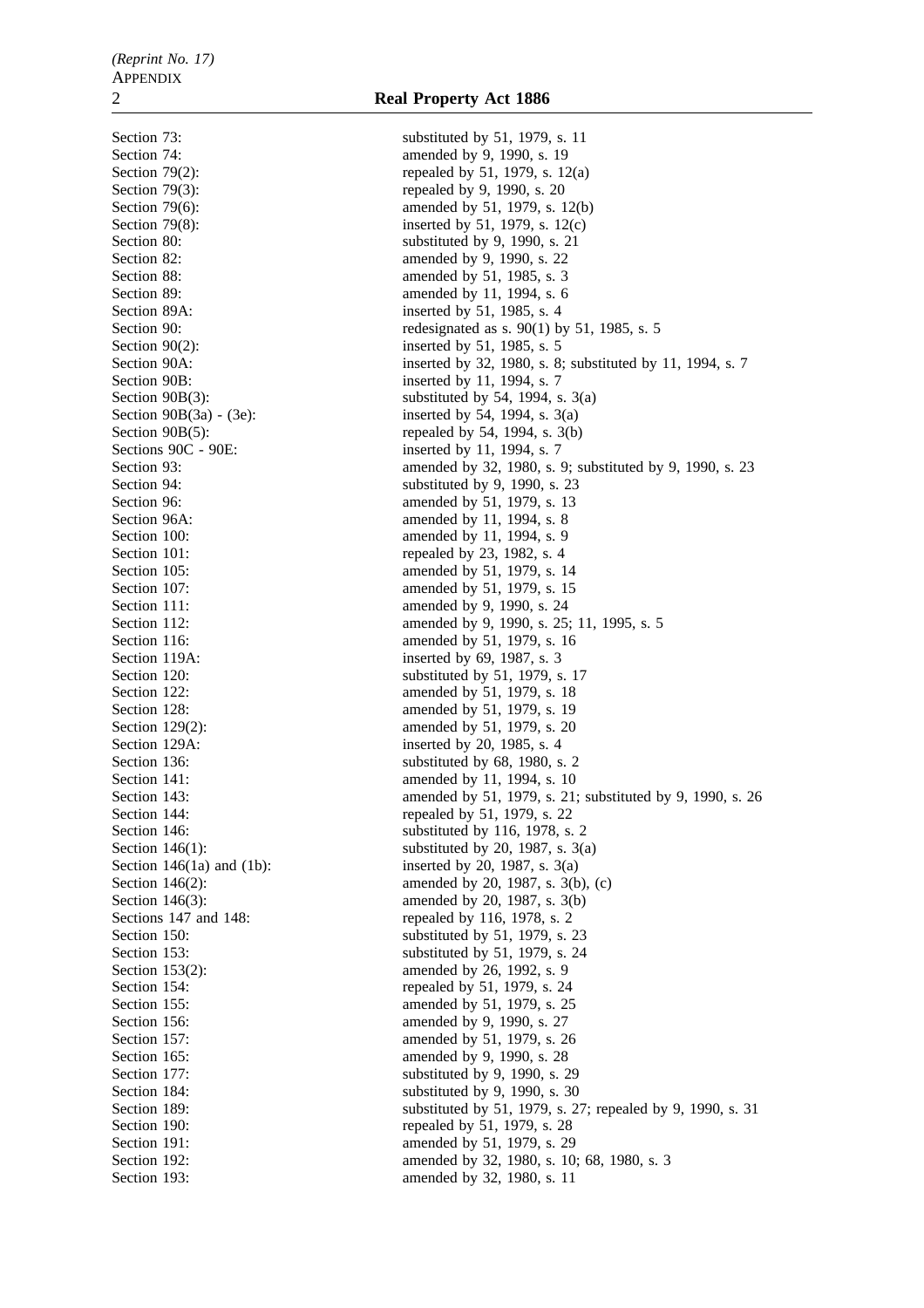| Section 194:<br>Section 195:<br>Section 201:<br>Section 205:<br>Section 206:<br>Section 208:<br>Section 210:<br>Section 216:<br>Section $220(3a)$ :<br>Section $220(3b)$ :<br>Section 220(4):<br>Section 220(5):<br>Section 220(9):<br>Section 220(10):<br>Section 220(11):<br>Section $223A(3)$ : | amended by 32, 1980, s. 12<br>amended by 32, 1980, s. 13<br>inserted by 56, 1983, s. 4<br>amended by 56, 1983, s. 5<br>repealed by 56, 1983, s. 6<br>amended by 56, 1983, s. 7<br>amended by 56, 1983, s. 8; 33, 2002, s. 14<br>substituted by 56, 1983, s. 9<br>amended by 56, 1983, s. 10<br>substituted by 51, 1979, s. 30<br>amended by 23, 1982, s. 5; 9, 1990, s. 32(a)-(c)<br>amended by 11, 1994, s. $11(a)$<br>amended by 11, 1994, s. 11(b)<br>amended by 11, 1994, s. 11(c), (d)<br>inserted by 9, 1990, s. $32(d)$<br>substituted by 51, 1979, s. 31<br>Part 19AB comprising ss. 223LA - 223LP and headings inserted<br>by 23, 1982, s. 6<br>Division 1 of Part 19AB comprising ss. 223LA - 223LC and<br>heading amended by 56, 1983, s. 11; 51, 1985, ss. 6, 7;<br>13, 1988, Sched. 1; 32, 1990, s. 3; 23, 1992, s. 3; 54, 1993,<br>s. $12(a)-(f)$ ; repealed and ss. $223LA - 223LC$ and heading<br>inserted in its place by 11, 1994, s. 12 |
|----------------------------------------------------------------------------------------------------------------------------------------------------------------------------------------------------------------------------------------------------------------------------------------------------|------------------------------------------------------------------------------------------------------------------------------------------------------------------------------------------------------------------------------------------------------------------------------------------------------------------------------------------------------------------------------------------------------------------------------------------------------------------------------------------------------------------------------------------------------------------------------------------------------------------------------------------------------------------------------------------------------------------------------------------------------------------------------------------------------------------------------------------------------------------------------------------------------------------------------------------------------------|
| Section $223LA(1)$ :<br>Section 223LB(5):<br>Section 223LB(8):                                                                                                                                                                                                                                     | definition of "allotment" amended by 38, 1996, s. 24(a)-(c)<br>definition of "division" amended by 38, 1996, s. 24(d)<br>definition of "electricity entity" inserted by Regulation No. 159<br>of 1999, reg. 4(a) (Sched. 1 cl. 2); substituted by 33, 2002,<br>s. 15<br>definition of "service easement" amended by 38, 1996, s. 24(e);<br>Regulation No. 159 of 1999, reg. 4(a) (Sched. 1 cl. 2)<br>amended by 38, 1996, s. 25(a), (b)<br>definition of "allotment" inserted by 38, 1996, s. 25(c)                                                                                                                                                                                                                                                                                                                                                                                                                                                        |
|                                                                                                                                                                                                                                                                                                    | Division 2 of Part 19AB comprising ss. 223LD, 223LE and<br>heading amended by 56, 1983, s. 12; 51, 1985, ss. 8, 9;<br>9, 1990, s. 33; 54, 1993, s. 12(g), (h); repealed and<br>ss. 223LD - 223LI and heading inserted in its place by<br>11, 1994, s. 12                                                                                                                                                                                                                                                                                                                                                                                                                                                                                                                                                                                                                                                                                                   |
|                                                                                                                                                                                                                                                                                                    | Division 3 of Part 19AB comprising ss. 223LF - 223LK and<br>heading amended by 51, 1985, ss. 10-14; 32, 1990, s. 4;<br>23, 1992, s. 4; repealed by 54, 1993, s. 12(i); Division 3 of<br>Part 19AB comprising s. 223LJ and heading inserted by<br>11, 1994, s. 12                                                                                                                                                                                                                                                                                                                                                                                                                                                                                                                                                                                                                                                                                           |
| Section $223LG(1)$ :<br>Section 223LG(3):                                                                                                                                                                                                                                                          | substituted by 38, 1996, s. $26(a)$<br>amended by Regulation No. 159 of 1999, reg. 4(a) (Sched. 1                                                                                                                                                                                                                                                                                                                                                                                                                                                                                                                                                                                                                                                                                                                                                                                                                                                          |
| Section 223LG(5):                                                                                                                                                                                                                                                                                  | cl. 2); 33, 2002, s. 16<br>amended by Regulation No. 159 of 1999, reg. 4(a) (Sched. 1                                                                                                                                                                                                                                                                                                                                                                                                                                                                                                                                                                                                                                                                                                                                                                                                                                                                      |
| Section 223LG(7):                                                                                                                                                                                                                                                                                  | cl. $2)$<br>amended by 38, 1996, s. 26(b); repealed by Regulation No. 159<br>of 1999, reg. 4(a) (Sched. 1 cl. 2)                                                                                                                                                                                                                                                                                                                                                                                                                                                                                                                                                                                                                                                                                                                                                                                                                                           |

Division 4 of Part 19AB comprising s. 223LL and heading amended by 51, 1985, s. 15; 9, 1990, s. 34; 23, 1992, s. 5; repealed by 11, 1994, s. 12

| Section 194:        |
|---------------------|
| Section 195:        |
| Section 201:        |
| Section 205:        |
| Section 206:        |
| Section 208:        |
| <b>Section 210:</b> |
| Section 216:        |
| Section $220(3a)$ : |
| Section $220(3b)$ : |
| Section 220(4):     |
| Section 220(5):     |
| Section 220(9):     |
| Section 220(10):    |
| Section 220(11):    |
| Section 223A(3):    |